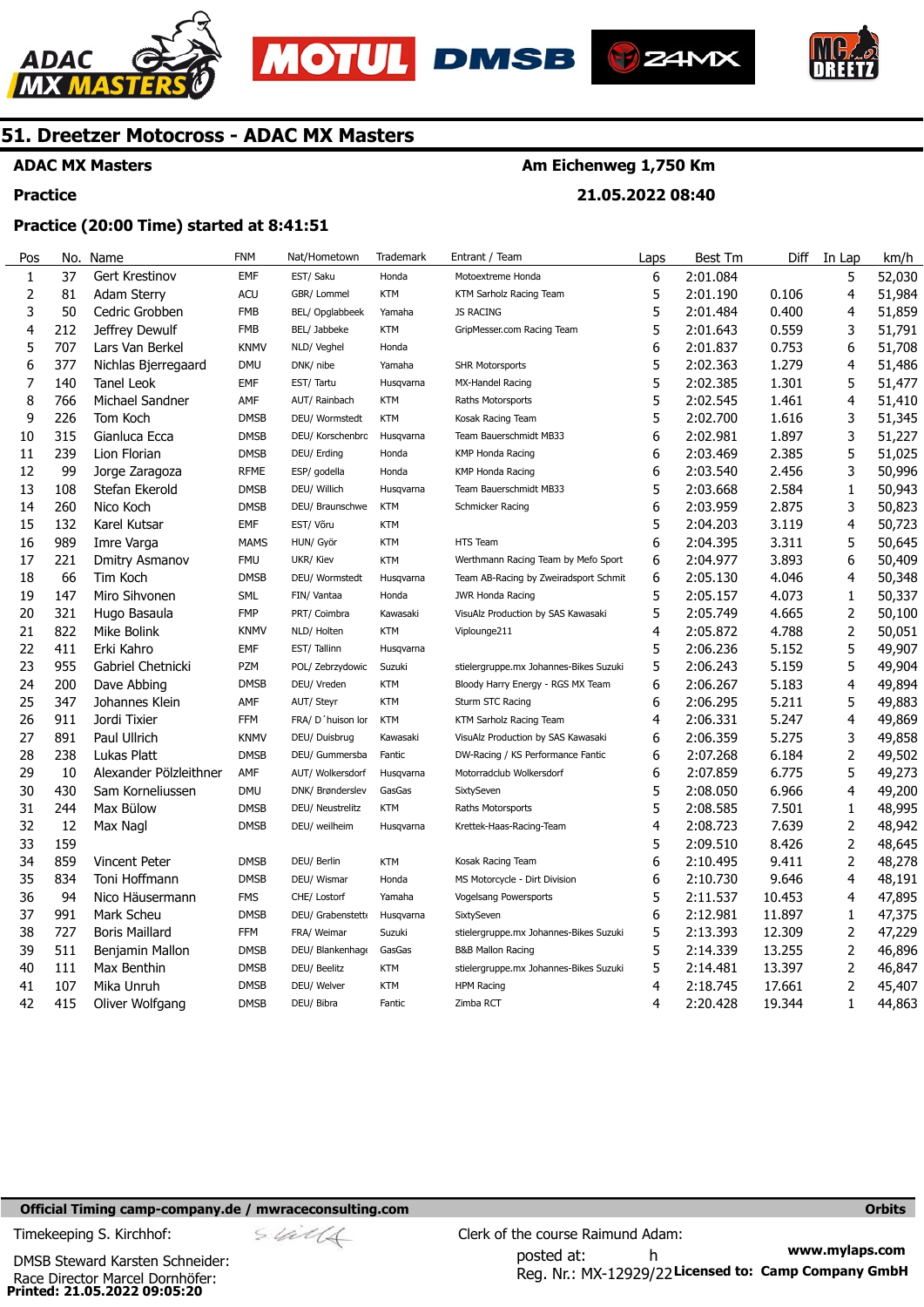





**Am Eichenweg 1,750 Km** 

**21.05.2022 08:40** 



### **51. Dreetzer Motocross - ADAC MX Masters**

### **ADAC MX Masters**

#### **Practice**

## **Practice (20:00 Time) started at 8:41:51**

| Lap                   | Time of Day                          | Lap Tm   | S1 Tm    | S <sub>2</sub> Tm | Lap                     | <b>Time of Day</b>         | Lap Tm               | S1 Tm                | S <sub>2</sub> Tm    |
|-----------------------|--------------------------------------|----------|----------|-------------------|-------------------------|----------------------------|----------------------|----------------------|----------------------|
|                       |                                      |          |          |                   | (315) Gianluca Ecca     |                            |                      |                      |                      |
| (37) Gert Krestinov   |                                      |          |          |                   | 1                       | 8:51:19.396                | 2:16.964             | 1:08.970             | 1:07.994             |
| 1                     | 8:51:53.987                          | 2:14.299 | 1:06.919 | 1:07.380          | $\overline{\mathbf{c}}$ | 8:53:33.107                | 2:13.711             | 1:06.636             | 1:07.075             |
| $\overline{2}$        | 8:54:14.277                          | 2:20.290 | 1:07.606 | 1:12.684          | 3                       | 8:55:36.088                | 2:02.981             | 1:01.245             | 1:01.736             |
| 3                     | 8:56:24.257                          | 2:09.980 | 1:02.771 | 1:07.209          | 4                       | 8:59:10.524                | 3:34.436             | 2:24.781             | 1:09.655             |
| 4                     | 8:58:50.341                          | 2:26.084 | 1:03.682 | 1:22.402          | 5                       | 9:01:15.152                | 2:04.628             | 1:02.069             | 1:02.559             |
| 5                     | 9:00:51.425                          | 2:01.084 | 59.880   | 1:01.204          | 6                       | 9:03:48.167                | 2:33.015             | 1:16.077             | 1:16.938             |
| 6                     | 9:04:01.914                          | 3:10.489 | 1:49.041 | 1:21.448          |                         |                            |                      |                      |                      |
|                       |                                      |          |          |                   | (239) Lion Florian      |                            |                      |                      |                      |
| (81) Adam Sterry      |                                      |          |          |                   | 1                       | 8:51:46.407                | 2:08.409             | 1:05.183             | 1:03.226             |
| $\mathbf{1}$          | 8:51:17.782                          | 2:17.345 | 1:07.871 | 1:09.474          | 2                       | 8:54:08.439                | 2:22.032             | 1:04.134             | 1:17.898             |
| $\overline{2}$        | 8:53:42.437                          | 2:24.655 | 1:04.229 | 1:20.426          | 3                       | 8:56:29.468                | 2:21.029             | 1:01.906             | 1:19.123             |
| 3                     | 8:56:05.541                          | 2:23.104 | 1:05.308 | 1:17.796          | 4                       | 8:58:44.228                | 2:14.760             | 1:08.231             | 1:06.529             |
| 4                     | 8:58:06.731                          | 2:01.190 | 59.475   | 1:01.715          | 5                       | 9:00:47.697                | 2:03.469             | 1:01.521             | 1:01.948             |
| 5                     | 9:03:16.874                          | 5:10.143 | 3:55.774 | 1:14.369          | 6                       | 9:03:09.145                | 2:21.448             | 1:12.804             | 1:08.644             |
| (50) Cedric Grobben   |                                      |          |          |                   | (99) Jorge Zaragoza     |                            |                      |                      |                      |
| 1                     | 8:51:31.526                          | 2:12.548 | 1:04.728 | 1:07.820          | 1                       | 8:51:10.605                | 2:12.359             | 1:07.750             | 1:04.609             |
| $\overline{2}$        | 8:53:52.046                          | 2:20.520 | 1:13.921 | 1:06.599          | 2                       | 8:53:20.429                | 2:09.824             | 1:04.802             | 1:05.022             |
| 3                     | 8:56:08.048                          | 2:16.002 | 1:01.844 | 1:14.158          | 3                       | 8:55:23.969                | 2:03.540             | 1:01.018             | 1:02.522             |
| 4                     | 8:58:09.532                          | 2:01.484 | 1:00.272 | 1:01.212          | 4                       | 8:59:19.088                | 3:55.119             | 2:39.707             | 1:15.412             |
| 5                     | 9:03:57.400                          | 5:47.868 | 4:38.425 | 1:09.443          | 5                       | 9:01:23.277                | 2:04.189             | 1:01.472             | 1:02.717             |
|                       |                                      |          |          |                   | 6                       | 9:03:29.141                | 2:05.864             | 1:01.965             | 1:03.899             |
| (212) Jeffrey Dewulf  |                                      |          |          |                   |                         |                            |                      |                      |                      |
| 1                     | 8:50:15.215                          | 3:24.523 | 2:10.768 | 1:13.755          | (108) Stefan Ekerold    |                            |                      |                      |                      |
| $\overline{2}$        | 8:52:24.793                          | 2:09.578 | 1:02.663 | 1:06.915          | 1                       | 8:50:35.685                | 2:03.668             | 1:01.641             | 1:02.027             |
| 3                     | 8:54:26.436                          | 2:01.643 | 1:00.296 | 1:01.347          | $\overline{\mathbf{c}}$ | 8:52:39.623                | 2:03.938             | 1:01.330             | 1:02.608             |
| 4                     | 8:56:45.065                          | 2:18.629 | 1:07.463 | 1:11.166          | 3                       | 8:54:45.274                | 2:05.651             | 1:02.239             | 1:03.412             |
| 5                     | 8:59:01.438                          | 2:16.373 | 1:08.255 | 1:08.118          | 4                       | 9:00:34.421                | 5:49.147             | 4:45.422             | 1:03.725             |
|                       |                                      |          |          |                   | 5                       | 9:02:41.042                | 2:06.621             | 1:02.944             | 1:03.677             |
| (707) Lars Van Berkel |                                      |          |          |                   |                         |                            |                      |                      |                      |
| 1                     | 8:51:27.707                          | 2:07.279 | 1:03.566 | 1:03.713          | (260) Nico Koch         |                            |                      |                      |                      |
| $\overline{2}$        | 8:53:37.376                          | 2:09.669 | 1:04.107 | 1:05.562          | 1                       | 8:51:30.319                | 2:16.025             | 1:07.588             | 1:08.437             |
| 3                     | 8:55:41.040                          | 2:03.664 | 1:01.132 | 1:02.532          | 2                       | 8:53:38.417                | 2:08.098             | 1:03.573             | 1:04.525             |
| $\overline{4}$        | 8:57:44.477                          | 2:03.437 | 1:00.873 | 1:02.564          | 3                       | 8:55:42.376                | 2:03.959             | 1:02.100             | 1:01.859             |
| 5                     | 8:59:56.613                          | 2:12.136 | 1:02.835 | 1:09.301          | 4                       | 8:58:14.887                | 2:32.511             | 1:15.534             | 1:16.977             |
| 6                     | 9:01:58.450                          | 2:01.837 | 1:00.437 | 1:01.400          | 5                       | 9:00:18.969                | 2:04.082             | 1:01.863             | 1:02.219             |
|                       |                                      |          |          |                   | 6                       | 9:04:49.019                | 4:30.050             | 3:26.559             | 1:03.491             |
|                       | (377) Nichlas Bjerregaard            |          |          |                   |                         |                            |                      |                      |                      |
| 1                     | 8:51:34.895                          | 2:07.515 | 1:03.080 | 1:04.435          | (132) Karel Kutsar      |                            |                      |                      |                      |
| $\overline{2}$        | 8:53:40.199                          | 2:05.304 | 1:01.535 | 1:03.769          | 1                       | 8:51:59.613                | 2:23.691             | 1:12.072             | 1:11.619             |
| 3                     | 8:56:01.710                          | 2:21.511 | 1:03.725 | 1:17.786          | $\overline{\mathbf{c}}$ | 8:54:21.956                | 2:22.343             | 1:06.042             | 1:16.301             |
| $\overline{4}$        | 8:58:04.073                          | 2:02.363 | 1:01.314 | 1:01.049          | 3                       | 8:56:41.136                | 2:19.180             | 1:03.201             | 1:15.979             |
| 5                     | 9:00:07.625                          | 2:03.552 | 1:01.869 | 1:01.683          | 4                       | 8:58:45.339                | 2:04.203             | 1:01.195             | 1:03.008             |
|                       |                                      |          |          |                   | 5                       | 9:02:13.357                | 3:28.018             | 2:18.695             | 1:09.323             |
| (140) Tanel Leok<br>1 | 8:52:19.380                          | 3:11.922 | 2:06.390 | 1:05.532          | (989) Imre Varga        |                            |                      |                      |                      |
| $\overline{2}$        |                                      | 2:32.871 |          |                   | 1                       | 8:50:57.887                | 2:11.701             | 1:07.417             | 1:04.284             |
|                       | 8:54:52.251                          |          | 1:09.341 | 1:23.530          | 2                       | 8:53:13.492                | 2:15.605             | 1:08.159             | 1:07.446             |
| 3                     | 8:57:07.646                          | 2:15.395 | 1:00.791 | 1:14.604          | 3                       | 8:55:26.240                |                      | 1:04.356             | 1:08.392             |
| 4                     | 8:59:23.358                          | 2:15.712 | 1:05.160 | 1:10.552          |                         |                            | 2:12.748<br>3:31.353 |                      | 1:11.944             |
| 5                     | 9:01:25.743                          | 2:02.385 | 59.971   | 1:02.414          | 4<br>5                  | 8:58:57.593<br>9:01:01.988 | 2:04.395             | 2:19.409<br>1:01.510 | 1:02.885             |
|                       |                                      |          |          |                   | 6                       | 9:03:32.780                |                      |                      |                      |
| $\mathbf{1}$          | (766) Michael Sandner<br>8:50:49.741 | 2:07.568 | 1:03.973 | 1:03.595          |                         |                            | 2:30.792             | 1:02.024             | 1:28.768             |
|                       |                                      | 2:03.942 |          |                   |                         | (221) Dmitry Asmanov       |                      |                      |                      |
| 2<br>3                | 8:52:53.683                          | 2:28.336 | 1:01.193 | 1:02.749          | 1                       | 8:51:33.807                | 2:10.925             | 1:05.449             | 1:05.476             |
|                       | 8:55:22.019                          |          | 1:11.326 | 1:17.010          | 2                       | 8:53:48.077                | 2:14.270             | 1:08.203             | 1:06.067             |
| 4<br>5                | 8:57:24.564                          | 2:02.545 | 1:00.781 | 1:01.764          | 3                       | 8:55:56.541                | 2:08.464             | 1:03.994             | 1:04.470             |
|                       | 9:01:56.273                          | 4:31.709 | 2:56.281 | 1:35.428          | 4                       |                            | 2:05.892             | 1:03.361             | 1:02.531             |
|                       |                                      |          |          |                   |                         | 8:58:02.433                |                      |                      |                      |
| (226) Tom Koch        |                                      |          |          |                   | 5<br>6                  | 9:00:23.814<br>9:02:28.791 | 2:21.381<br>2:04.977 | 1:06.595             | 1:14.786<br>1:02.786 |
| 1                     | 8:51:20.990                          | 2:07.946 | 1:04.408 | 1:03.538          |                         |                            |                      | 1:02.191             |                      |
| 2                     | 8:53:27.651                          | 2:06.661 | 1:02.495 | 1:04.166          |                         |                            |                      |                      |                      |
| 3                     | 8:55:30.351                          | 2:02.700 | 1:01.067 | 1:01.633          | (66) Tim Koch<br>1      |                            |                      | 1:04.640             |                      |
| 4                     | 9:00:00.263                          | 4:29.912 | 3:16.900 | 1:13.012          |                         | 8:51:33.230                | 2:11.328             |                      | 1:06.688             |
| 5                     | 9:02:28.360                          | 2:28.097 | 1:14.202 | 1:13.895          | 2                       | 8:53:38.901                | 2:05.671             | 1:01.980             | 1:03.691             |
|                       |                                      |          |          |                   | 3                       | 8:56:58.056                | 3:19.155             | 2:08.125             | 1:11.030             |

#### **Official Timing camp-company.de / mwraceconsulting.com <b>Orbits Orbits Orbits Orbits**

$$
\mathop{}\text{S.}\mathop{Gal}\nolimits(\mathop{\text{A}}\nolimits
$$

**www.mylaps.com**  Reg. Nr.: MX-12929/22 Licensed to: Camp Company GmbH posted at: h Timekeeping S. Kirchhof:  $\frac{1}{2}$  Clerk of the course Raimund Adam:

**Printed: 21.05.2022 09:05:38**  Race Director Marcel Dornhöfer: DMSB Steward Karsten Schneider:

Page 1/3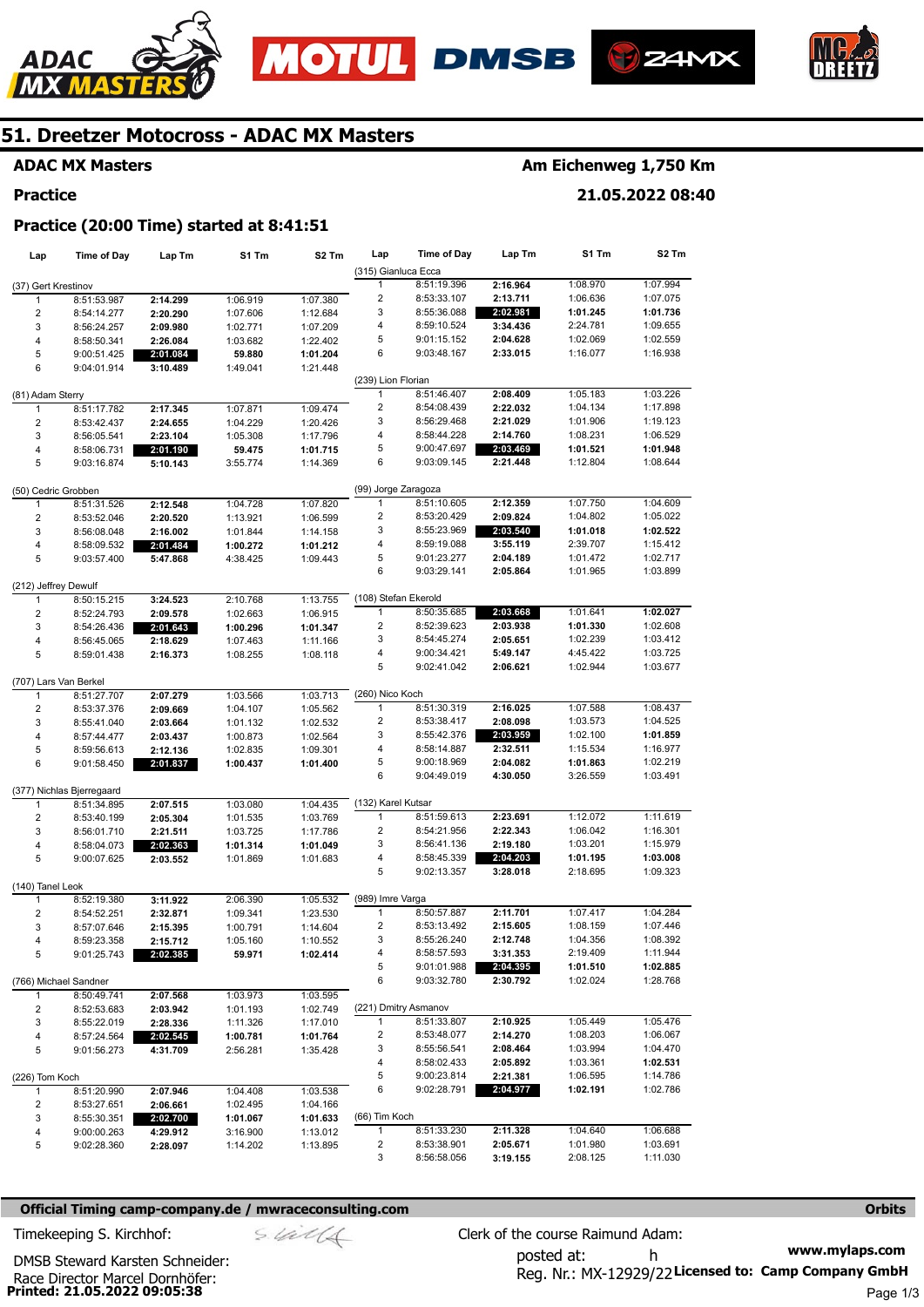







### **ADAC MX Masters**

**Practice** 

### **Am Eichenweg 1,750 Km**

**21.05.2022 08:40** 

### **Practice (20:00 Time) started at 8:41:51**

| Lap                          | <b>Time of Day</b>         | Lap Tm               | S1 Tm                | S <sub>2</sub> Tm    | Lap                 | <b>Time of Day</b>          | Lap Tm               | S1 Tm                | S <sub>2</sub> Tm    |
|------------------------------|----------------------------|----------------------|----------------------|----------------------|---------------------|-----------------------------|----------------------|----------------------|----------------------|
| 4                            | 8:59:03.186                | 2:05.130             | 1:01.406             | 1:03.724             | 6                   | 9:02:55.914                 | 2:13.430             | 1:04.888             | 1:08.542             |
| 5                            | 9:01:10.231                | 2:07.045             | 1:03.468             | 1:03.577             |                     |                             |                      |                      |                      |
| 6                            | 9:03:18.828                | 2:08.597             | 1:03.685             | 1:04.912             | (238) Lukas Platt   |                             |                      |                      |                      |
|                              |                            |                      |                      |                      | 1                   | 8:51:14.548                 | 2:09.098             | 1:04.340             | 1:04.758             |
| (147) Miro Sihvonen          |                            |                      |                      |                      | $\overline{2}$      | 8:53:21.816                 | 2:07.268             | 1:02.576             | 1:04.692             |
| 1                            | 8:50:39.109                | 2:05.157             | 1:01.787             | 1:03.370             | 3                   | 8:55:32.918                 | 2:11.102<br>3:59.943 | 1:02.696             | 1:08.406             |
| $\overline{c}$               | 8:52:45.407                | 2:06.298             | 1:02.868             | 1:03.430             | 4<br>5              | 8:59:32.861<br>9:01:44.408  |                      | 2:48.971<br>1:03.857 | 1:10.972<br>1:07.690 |
| 3<br>$\overline{\mathbf{4}}$ | 8:54:55.174                | 2:09.767             | 1:02.305             | 1:07.462             | 6                   | 9:03:55.134                 | 2:11.547<br>2:10.726 | 1:01.238             | 1:09.488             |
| 5                            | 8:59:47.162<br>9:01:53.985 | 4:51.988             | 3:47.516<br>1:03.243 | 1:04.472<br>1:03.580 |                     |                             |                      |                      |                      |
|                              |                            | 2:06.823             |                      |                      |                     | (10) Alexander Pölzleithner |                      |                      |                      |
| (321) Hugo Basaula           |                            |                      |                      |                      | $\mathbf{1}$        | 8:50:55.375                 | 2:16.699             | 1:11.118             | 1:05.581             |
| $\mathbf{1}$                 | 8:52:04.660                | 2:10.383             | 1:05.733             | 1:04.650             | $\overline{2}$      | 8:53:03.581                 | 2:08.206             | 1:04.115             | 1:04.091             |
| $\overline{2}$               | 8:54:10.409                | 2:05.749             | 1:02.584             | 1:03.165             | 3                   | 8:55:34.254                 | 2:30.673             | 1:11.995             | 1:18.678             |
| 3                            | 8:56:27.215                | 2:16.806             | 1:07.917             | 1:08.889             | 4                   | 8:57:54.454                 | 2:20.200             | 1:10.571             | 1:09.629             |
| $\overline{\mathbf{4}}$      | 9:00:02.196                | 3:34.981             | 2:25.255             | 1:09.726             | 5                   | 9:00:02.313                 | 2:07.859             | 1:04.424             | 1:03.435             |
| 5                            | 9:02:17.161                | 2:14.965             | 1:04.772             | 1:10.193             | 6                   | 9:04:07.952                 | 4:05.639             | 2:51.265             | 1:14.374             |
|                              |                            |                      |                      |                      |                     |                             |                      |                      |                      |
| (822) Mike Bolink            |                            |                      |                      |                      |                     | (430) Sam Korneliussen      |                      |                      |                      |
| $\mathbf{1}$                 | 8:53:16.666                | 3:51.901             | 2:43.694             | 1:08.207             | 1                   | 8:51:24.284                 | 2:14.080             | 1:07.083             | 1:06.997             |
| 2                            | 8:55:22.538                | 2:05.872             | 1:02.426             | 1:03.446             | $\overline{2}$      | 8:53:43.223                 | 2:18.939             | 1:07.289             | 1:11.650             |
| 3                            | 8:58:06.846                | 2:44.308             | 1:23.349             | 1:20.959             | 3                   | 8:55:51.470                 | 2:08.247             | 1:03.825             | 1:04.422             |
| $\overline{4}$               | 9:02:02.347                | 3:55.501             | 2:45.286             | 1:10.215             | 4                   | 8:57:59.520                 | 2:08.050             | 1:03.891             | 1:04.159             |
|                              |                            |                      |                      |                      | 5                   | 9:04:04.556                 | 6:05.036             | 4:55.247             | 1:09.789             |
| (411) Erki Kahro             |                            |                      |                      |                      |                     |                             |                      |                      |                      |
| 1                            | 8:52:30.904                | 2:14.262             | 1:06.025             | 1:08.237             | (244) Max Bülow     |                             |                      |                      |                      |
| $\overline{\mathbf{c}}$      | 8:54:43.680                | 2:12.776             | 1:08.322             | 1:04.454             | $\mathbf{1}$        | 8:50:59.397                 | 2:08.585             | 1:04.634             | 1:03.951             |
| 3                            | 8:56:54.584                | 2:10.904             | 1:04.552             | 1:06.352             | 2                   | 8:53:09.235                 | 2:09.838             | 1:04.298             | 1:05.540             |
| $\overline{\mathbf{4}}$      | 9:00:26.720                | 3:32.136             | 2:24.924             | 1:07.212             | 3                   | 8:55:17.924                 | 2:08.689             | 1:04.624             | 1:04.065             |
| 5                            | 9:02:32.956                | 2:06.236             | 1:02.718             | 1:03.518             | 4                   | 9:00:25.312                 | 5:07.388             | 3:54.130             | 1:13.258             |
|                              |                            |                      |                      |                      | 5                   | 9:02:37.160                 | 2:11.848             | 1:05.769             | 1:06.079             |
| (955) Gabriel Chetnicki<br>1 | 8:52:22.141                |                      | 1:12.118             | 1:17.543             | (12) Max Nagl       |                             |                      |                      |                      |
| $\overline{\mathbf{c}}$      | 8:54:39.975                | 2:29.661             | 1:09.503             | 1:08.331             | 1                   | 8:52:32.064                 | 2:09.887             | 1:05.136             | 1:04.751             |
| 3                            | 8:56:47.684                | 2:17.834<br>2:07.709 | 1:02.685             | 1:05.024             | $\overline{2}$      | 8:54:40.787                 | 2:08.723             | 1:05.350             | 1:03.373             |
| $\overline{\mathbf{4}}$      | 9:01:46.913                | 4:59.229             | 3:38.122             | 1:21.107             | 3                   | 9:01:35.539                 | 6:54.752             | 5:46.660             | 1:08.092             |
| 5                            | 9:03:53.156                | 2:06.243             | 1:02.160             | 1:04.083             | 4                   | 9:03:46.835                 | 2:11.296             | 1:05.510             | 1:05.786             |
|                              |                            |                      |                      |                      |                     |                             |                      |                      |                      |
| (200) Dave Abbing            |                            |                      |                      |                      | (159)               |                             |                      |                      |                      |
| 1                            | 8:51:35.983                | 2:06.635             | 1:03.822             | 1:02.813             | $\mathbf{1}$        | 8:50:51.192                 | 2:10.296             | 1:04.833             | 1:05.463             |
| 2                            | 8:54:02.683                | 2:26.700             | 1:16.260             | 1:10.440             | 2                   | 8:53:00.702                 | 2:09.510             | 1:04.543             | 1:04.967             |
| 3                            | 8:56:14.313                | 2:11.630             | 1:03.183             | 1:08.447             | 3                   | 8:57:36.556                 | 4:35.854             | 3:21.155             | 1:14.699             |
| $\overline{\mathbf{4}}$      | 8:58:20.580                | 2:06.267             | 1:03.071             | 1:03.196             | 4                   | 8:59:51.013                 | 2:14.457             | 1:03.780             | 1:10.677             |
| 5                            | 9:00:29.030                | 2:08.450             | 1:04.112             | 1:04.338             | 5                   | 9:02:15.176                 | 2:24.163             | 1:06.246             | 1:17.917             |
| 6                            | 9:02:47.184                | 2:18.154             | 1:09.414             | 1:08.740             |                     |                             |                      |                      |                      |
|                              |                            |                      |                      |                      | (859) Vincent Peter |                             |                      |                      |                      |
| (347) Johannes Klein         |                            |                      |                      |                      | 1                   | 8:50:56.291                 | 2:20.146             | 1:15.221             | 1:04.925             |
| 1                            | 8:50:54.141                | 2:09.395             | 1:03.720             | 1:05.675             | $\overline{2}$      | 8:53:06.786                 | 2:10.495             | 1:05.302             | 1:05.193             |
| 2                            | 8:53:01.935                | 2:07.794             | 1:03.917             | 1:03.877             | 3<br>4              | 8:56:52.876                 | 3:46.090             | 2:32.841             | 1:13.249<br>1:07.394 |
| 3                            | 8:55:31.107                | 2:29.172             | 1:10.698             | 1:18.474             | 5                   | 8:59:05.099<br>9:01:16.732  | 2:12.223<br>2:11.633 | 1:04.829<br>1:04.178 | 1:07.455             |
| 4                            | 8:58:54.731                | 3:23.624             | 2:02.140             | 1:21.484             | 6                   | 9:03:53.512                 | 2:36.780             | 1:17.737             | 1:19.043             |
| 5<br>6                       | 9:01:01.026                | 2:06.295             | 1:03.058             | 1:03.237             |                     |                             |                      |                      |                      |
|                              | 9:03:40.641                | 2:39.615             | 1:22.232             | 1:17.383             | (834) Toni Hoffmann |                             |                      |                      |                      |
| (911) Jordi Tixier           |                            |                      |                      |                      | $\mathbf{1}$        | 8:51:07.242                 | 2:11.261             | 1:05.345             | 1:05.916             |
| $\mathbf{1}$                 | 8:52:51.046                | 2:23.004             | 1:17.096             | 1:05.908             | 2                   | 8:53:27.006                 | 2:19.764             | 1:07.579             | 1:12.185             |
| 2                            | 8:54:59.839                | 2:08.793             | 1:04.481             | 1:04.312             | 3                   | 8:57:14.616                 | 3:47.610             | 2:41.409             | 1:06.201             |
| 3                            | 9:01:20.741                | 6:20.902             | 5:17.364             | 1:03.538             | 4                   | 8:59:25.346                 | 2:10.730             | 1:05.262             | 1:05.468             |
| 4                            | 9:03:27.072                | 2:06.331             | 1:03.816             | 1:02.515             | 5                   | 9:01:38.851                 | 2:13.505             | 1:05.115             | 1:08.390             |
|                              |                            |                      |                      |                      | 6                   | 9:04:54.124                 | 3:15.273             | 2:07.179             | 1:08.094             |
| (891) Paul Ullrich           |                            |                      |                      |                      |                     |                             |                      |                      |                      |
| 1                            | 8:50:56.884                | 2:10.168             | 1:05.288             | 1:04.880             |                     | (94) Nico Häusermann        |                      |                      |                      |
| 2                            | 8:53:12.136                | 2:15.252             | 1:05.736             | 1:09.516             | $\mathbf{1}$        | 8:51:48.471                 | 2:17.110             | 1:09.331             | 1:07.779             |
| 3                            | 8:55:18.495                | 2:06.359             | 1:03.266             | 1:03.093             | 2                   | 8:54:16.880                 | 2:28.409             | 1:07.413             | 1:20.996             |
| 4                            | 8:58:32.539                | 3:14.044             | 2:08.307             | 1:05.737             | 3                   | 8:56:29.461                 | 2:12.581             | 1:05.504             | 1:07.077             |
| 5                            | 9:00:42.484                | 2:09.945             | 1:04.688             | 1:05.257             | 4                   | 8:58:40.998                 | 2:11.537             | 1:05.524             | 1:06.013             |

#### **Official Timing camp-company.de / mwraceconsulting.com <b>Orbits Orbits Orbits Orbits**

$$
\mathcal{S}.\mathcal{U}.\mathcal{U}/\mathcal{A}
$$

**www.mylaps.com**  Reg. Nr.: MX-12929/22 Licensed to: Camp Company GmbH posted at: h Timekeeping S. Kirchhof:  $\le \frac{1}{2}$  Clerk of the course Raimund Adam:

**Printed: 21.05.2022 09:05:38**  Race Director Marcel Dornhöfer: DMSB Steward Karsten Schneider: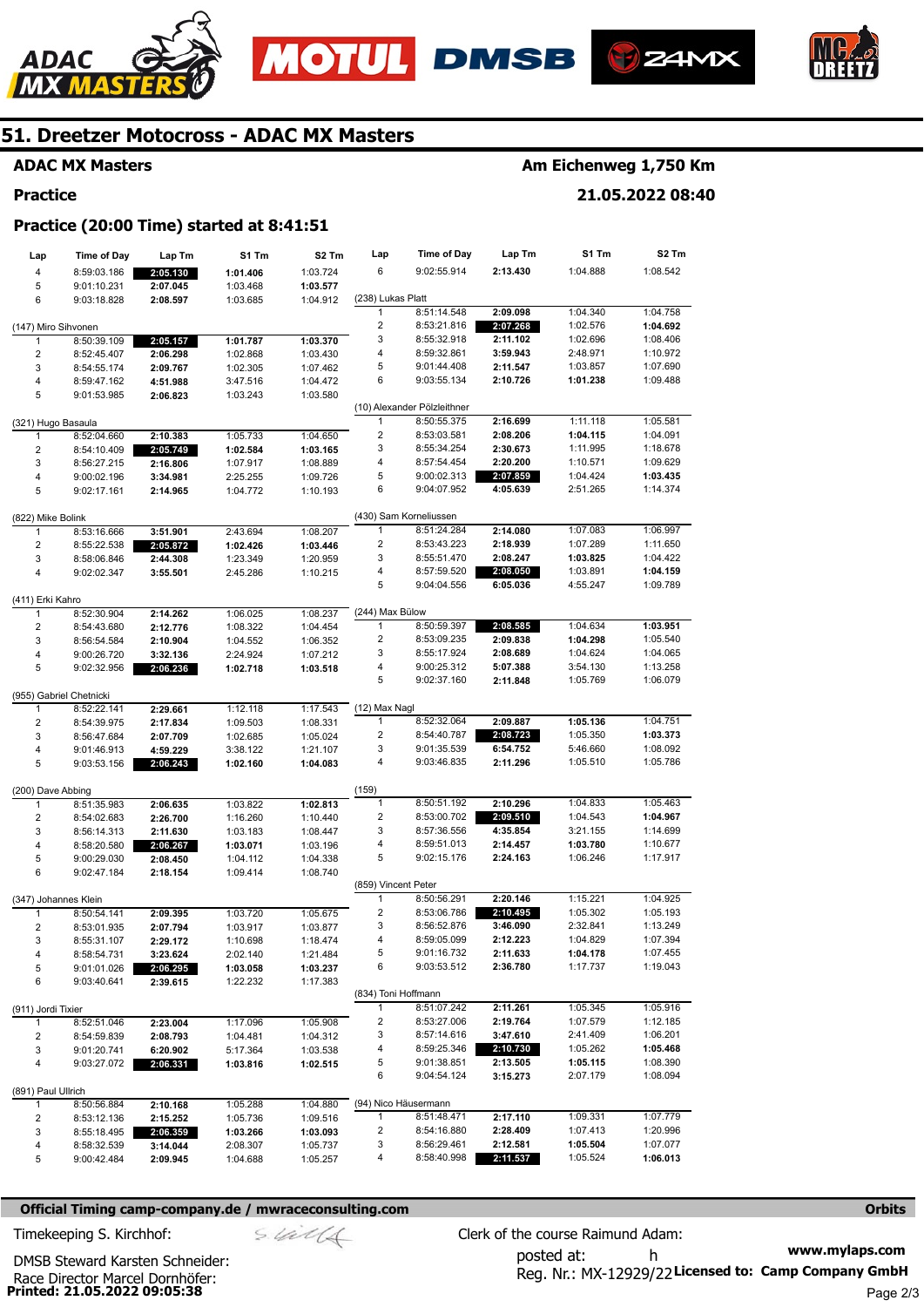







### **ADAC MX Masters**

#### **Practice**

### **Am Eichenweg 1,750 Km 21.05.2022 08:40**

#### **Practice (20:00 Time) started at 8:41:51**

| Lap                  | Time of Day           | Lap Tm   | S1 Tm    | S <sub>2</sub> Tm | Lap | Time of Day | Lap Tm | S1 Tm | S <sub>2</sub> Tm |
|----------------------|-----------------------|----------|----------|-------------------|-----|-------------|--------|-------|-------------------|
| 5                    | 9:05:04.120           | 6:23.122 | 5:06.795 | 1:16.327          |     |             |        |       |                   |
|                      |                       |          |          |                   |     |             |        |       |                   |
| (991) Mark Scheu     |                       |          |          |                   |     |             |        |       |                   |
| 1                    | 8:51:06.090           | 2:12.981 | 1:05.717 | 1:07.264          |     |             |        |       |                   |
| 2                    | 8:53:30.501           | 2:24.411 | 1:12.217 | 1:12.194          |     |             |        |       |                   |
| 3                    | 8:56:16.792           | 2:46.291 | 1:31.125 | 1:15.166          |     |             |        |       |                   |
| 4                    | 8:58:37.615           | 2:20.823 | 1:11.757 | 1:09.066          |     |             |        |       |                   |
| 5                    | 9:01:03.250           | 2:25.635 | 1:10.109 | 1:15.526          |     |             |        |       |                   |
| 6                    | 9:03:29.932           | 2:26.682 | 1:09.564 | 1:17.118          |     |             |        |       |                   |
| (727) Boris Maillard |                       |          |          |                   |     |             |        |       |                   |
| 1                    | 8:52:53.072           | 2:23.208 | 1:13.126 | 1:10.082          |     |             |        |       |                   |
| 2                    | 8:55:06.465           | 2:13.393 | 1:03.312 | 1:10.081          |     |             |        |       |                   |
| 3                    | 8:57:29.887           | 2:23.422 | 1:04.231 | 1:19.191          |     |             |        |       |                   |
| 4                    | 8:59:44.860           | 2:14.973 | 1:05.097 | 1:09.876          |     |             |        |       |                   |
| 5                    | 9:02:22.390           | 2:37.530 | 1:09.256 | 1:28.274          |     |             |        |       |                   |
|                      | (511) Benjamin Mallon |          |          |                   |     |             |        |       |                   |
| 1                    | 8:51:21.031           | 2:16.914 | 1:08.635 | 1:08.279          |     |             |        |       |                   |
| $\overline{2}$       | 8:53:35.370           | 2:14.339 | 1:06.431 | 1:07.908          |     |             |        |       |                   |
| 3                    | 8:58:36.047           | 5:00.677 | 3:13.253 | 1:47.424          |     |             |        |       |                   |
| 4                    | 9:00:52.752           | 2:16.705 | 1:07.901 | 1:08.804          |     |             |        |       |                   |
| 5                    | 9:04:50.659           | 3:57.907 | 2:35.386 | 1:22.521          |     |             |        |       |                   |
| (111) Max Benthin    |                       |          |          |                   |     |             |        |       |                   |
| 1                    | 8:51:42.441           | 2:33.710 | 1:14.036 | 1:19.674          |     |             |        |       |                   |
| 2                    | 8:53:56.922           | 2:14.481 | 1:07.306 | 1:07.175          |     |             |        |       |                   |
| 3                    | 8:56:39.304           | 2:42.382 | 1:33.483 | 1:08.899          |     |             |        |       |                   |
| 4                    | 8:59:14.329           | 2:35.025 | 1:13.433 | 1:21.592          |     |             |        |       |                   |
| 5                    | 9:04:19.605           | 5:05.276 | 3:49.657 | 1:15.619          |     |             |        |       |                   |
|                      |                       |          |          |                   |     |             |        |       |                   |
| (107) Mika Unruh     |                       |          |          |                   |     |             |        |       |                   |
| 1                    | 8:52:12.331           | 2:28.182 | 1:13.693 | 1:14.489          |     |             |        |       |                   |
| 2                    | 8:54:31.076           | 2:18.745 | 1:08.006 | 1:10.739          |     |             |        |       |                   |
| 3                    | 9:00:19.645           | 5:48.569 | 4:31.379 | 1:17.190          |     |             |        |       |                   |
| 4                    | 9:02:45.168           | 2:25.523 | 1:10.206 | 1:15.317          |     |             |        |       |                   |
|                      | (415) Oliver Wolfgang |          |          |                   |     |             |        |       |                   |
| $\mathbf{1}$         | 8:51:15.283           | 2:20.428 | 1:09.055 | 1:11.373          |     |             |        |       |                   |
| 2                    | 8:53:45.287           | 2:30.004 | 1:13.404 | 1:16.600          |     |             |        |       |                   |
| 3                    | 8:58:20.221           | 4:34.934 | 3:16.823 | 1:18.111          |     |             |        |       |                   |
| 4                    | 9:00:53.840           | 2:33.619 | 1:12.674 | 1:20.945          |     |             |        |       |                   |

#### **Official Timing camp-company.de / mwraceconsulting.com <b>Orbits Orbits Orbits Orbits**

**Printed: 21.05.2022 09:05:38**  Race Director Marcel Dornhöfer: DMSB Steward Karsten Schneider: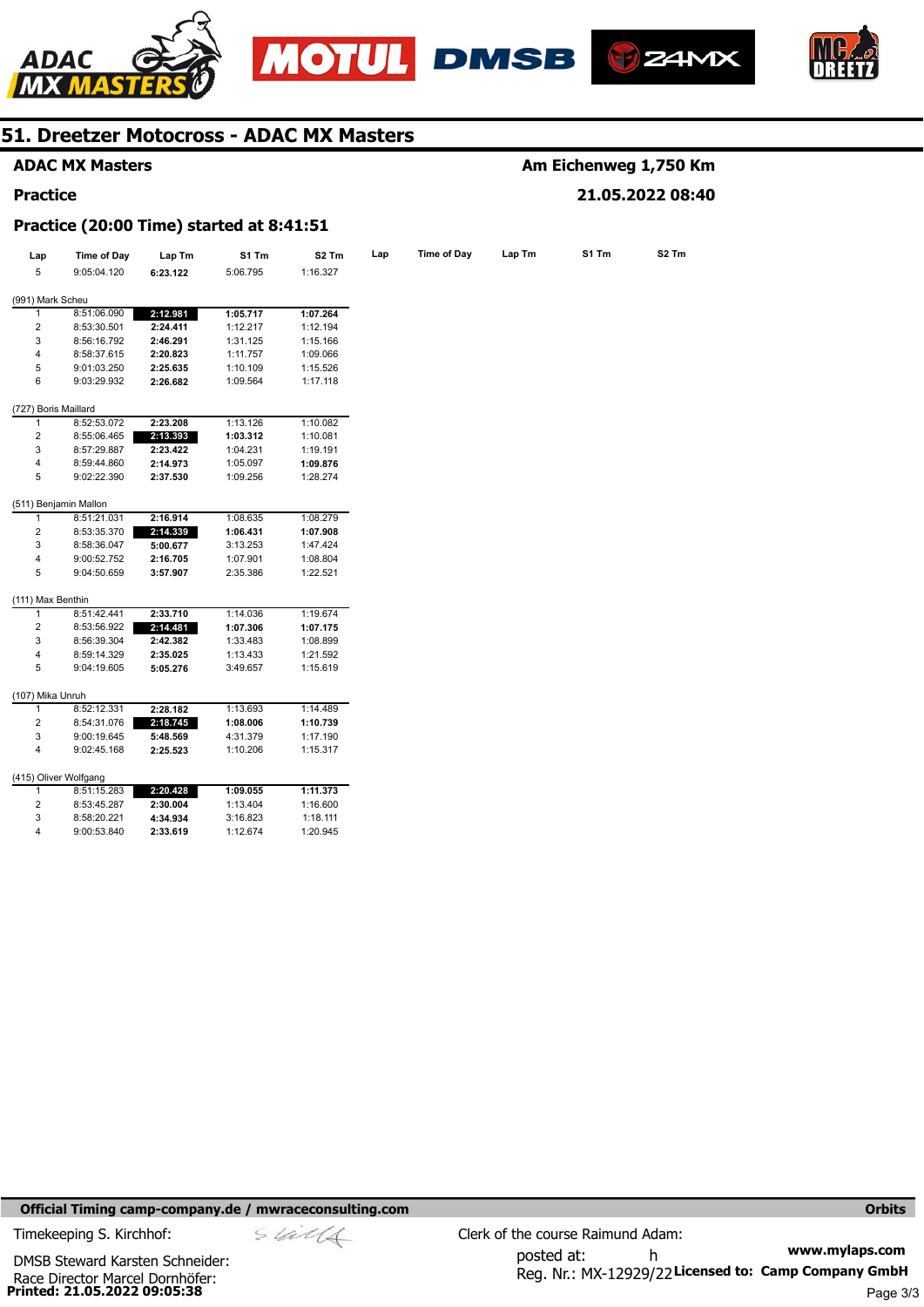







## **ADAC MX Masters Qualifying Group A**

## **Am Eichenweg 1,750 Km**

**21.05.2022 10:30** 

### **Qualifying (20:00 Time) started at 10:31:37**

| Pos | No. | Name                   | <b>FNM</b>  | Nat/Hometown      | Trademark  | Entrant / Team                         | Laps | <b>Best Tm</b> | Diff   | In Lap | km/h   |
|-----|-----|------------------------|-------------|-------------------|------------|----------------------------------------|------|----------------|--------|--------|--------|
|     | 911 | Jordi Tixier           | <b>FFM</b>  | FRA/ D'huison lor | <b>KTM</b> | KTM Sarholz Racing Team                | 8    | 2:00.279       |        | 6      | 52,378 |
|     | 37  | Gert Krestinov         | <b>EMF</b>  | EST/ Saku         | Honda      | Motoextreme Honda                      | 6    | 2:00.903       | 0.624  | 5      | 52,108 |
| 3   | 226 | Tom Koch               | <b>DMSB</b> | DEU/ Wormstedt    | <b>KTM</b> | Kosak Racing Team                      |      | 2:01.653       | 1.374  |        | 51,787 |
| 4   | 140 | Tanel Leok             | <b>EMF</b>  | EST/Tartu         | Husgvarna  | MX-Handel Racing                       |      | 2:03.125       | 2.846  |        | 51,168 |
| 5   | 66  | Tim Koch               | <b>DMSB</b> | DEU/ Wormstedt    | Husgvarna  | Team AB-Racing by Zweiradsport Schmit  | 7    | 2:03.221       | 2.942  | 5      | 51,128 |
| 6   | 377 | Nichlas Bjerregaard    | <b>DMU</b>  | DNK/ nibe         | Yamaha     | <b>SHR Motorsports</b>                 |      | 2:03.524       | 3.245  | 6      | 51,002 |
|     | 239 | Lion Florian           | <b>DMSB</b> | DEU/ Erding       | Honda      | <b>KMP Honda Racing</b>                |      | 2:03.818       | 3.539  | 6      | 50,881 |
| 8   | 260 | Nico Koch              | <b>DMSB</b> | DEU/ Braunschwe   | <b>KTM</b> | Schmicker Racing                       |      | 2:03.992       | 3.713  | 6      | 50,810 |
| 9   | 822 | Mike Bolink            | <b>KNMV</b> | NLD/ Holten       | <b>KTM</b> | Viplounge211                           |      | 2:04.179       | 3.900  | 6      | 50,733 |
| 10  | 212 | Jeffrey Dewulf         | <b>FMB</b>  | BEL/ Jabbeke      | <b>KTM</b> | GripMesser.com Racing Team             |      | 2:05.557       | 5.278  |        | 50,176 |
| 11  | 727 | <b>Boris Maillard</b>  | <b>FFM</b>  | FRA/ Weimar       | Suzuki     | stielergruppe.mx Johannes-Bikes Suzuki | 6    | 2:06.478       | 6.199  | 5      | 49,811 |
| 12  | 989 | Imre Varga             | <b>MAMS</b> | HUN/ Györ         | <b>KTM</b> | HTS Team                               | 7    | 2:06.768       | 6.489  | 5      | 49,697 |
| 13  | 321 | Hugo Basaula           | <b>FMP</b>  | PRT/ Coimbra      | Kawasaki   | VisuAlz Production by SAS Kawasaki     |      | 2:07.774       | 7.495  | 3      | 49,306 |
| 14  | 859 | Vincent Peter          | <b>DMSB</b> | DEU/ Berlin       | <b>KTM</b> | Kosak Racing Team                      |      | 2:08.723       | 8.444  | 6      | 48,942 |
| 15  | 10  | Alexander Pölzleithner | AMF         | AUT/ Wolkersdorf  | Husgvarna  | Motorradclub Wolkersdorf               |      | 2:08.920       | 8.641  | 6      | 48,868 |
| 16  | 159 | Tobias Linke           | <b>DMSB</b> | DEU/ Berlin       | Kawasaki   | Kawasaki Elf Team Pfeil                | 6    | 2:13.097       | 12.818 | 5      | 47,334 |
| 17  | 511 | Benjamin Mallon        | <b>DMSB</b> | DEU/ Blankenhage  | GasGas     | <b>B&amp;B Mallon Racing</b>           | 6    | 2:13.978       | 13.699 | 3      | 47,023 |
| 18  | 94  | Nico Häusermann        | <b>FMS</b>  | CHE/ Lostorf      | Yamaha     | Vogelsang Powersports                  | 6    | 2:14.331       | 14.052 | 6      | 46,899 |
| 19  | 111 | Max Benthin            | <b>DMSB</b> | DEU/ Beelitz      | <b>KTM</b> | stielergruppe.mx Johannes-Bikes Suzuki | 6    | 2:17.099       | 16.820 | 4      | 45,952 |
| 20  | 107 | Mika Unruh             | <b>DMSB</b> | DEU/ Welver       | <b>KTM</b> | HPM Racing                             | 6    | 2:20.470       | 20.191 | 5      | 44,849 |
| 21  | 415 | Oliver Wolfgang        | <b>DMSB</b> | DEU/ Bibra        | Fantic     | Zimba RCT                              | 6    | 2:21.852       | 21.573 |        | 44,412 |

**Official Timing camp-company.de / mwraceconsulting.com <b>Orbits and Company.de Company** orbits **Orbits Orbits** 

**Printed: 21.05.2022 10:56:30**  Race Director Marcel Dornhöfer: DMSB Steward Karsten Schneider:

**www.mylaps.com**  Reg. Nr.: MX-12929/22 Licensed to: Camp Company GmbH posted at: h Timekeeping S. Kirchhof:  $\frac{1}{2}$  Clerk of the course Raimund Adam: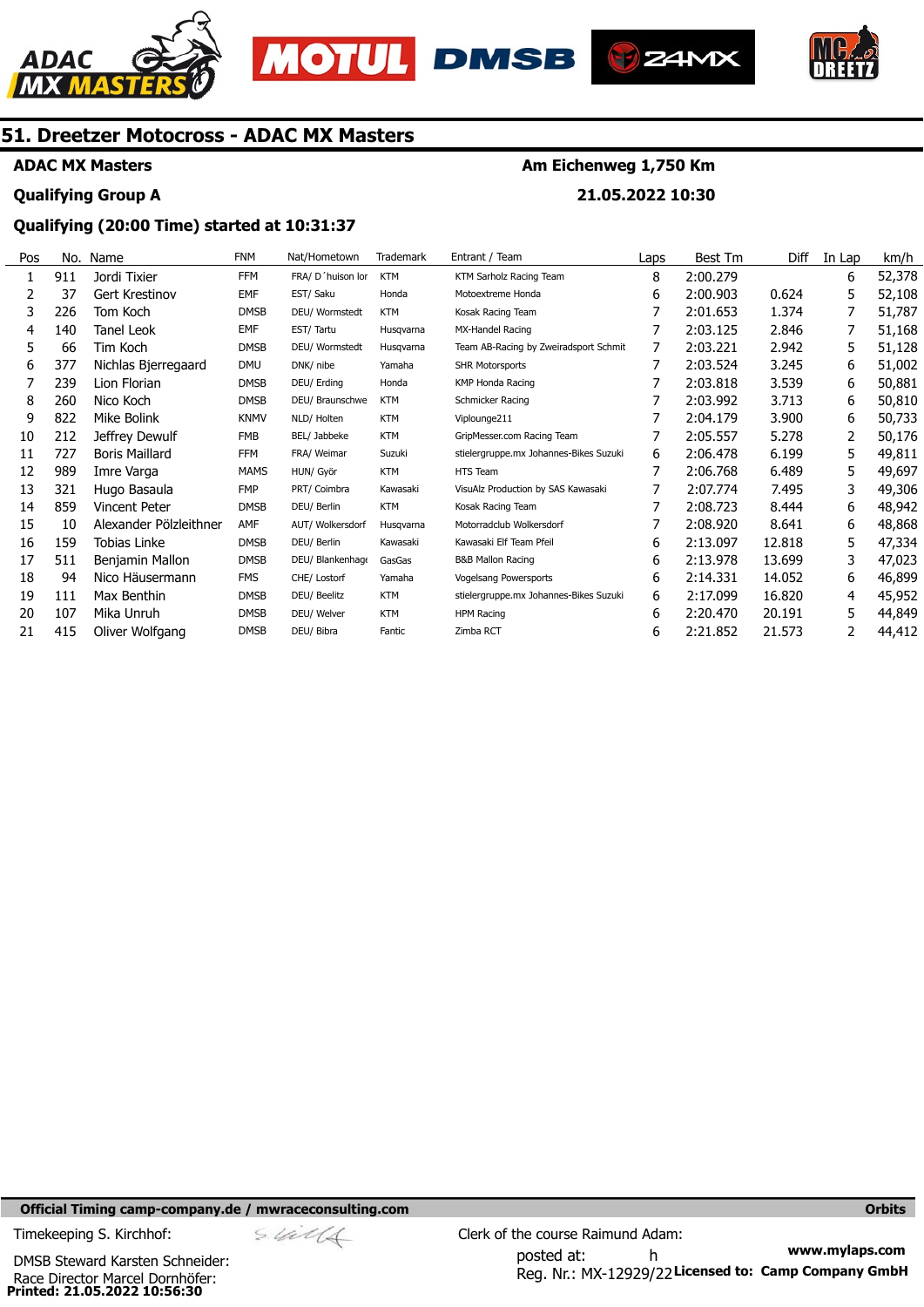







#### **ADAC MX Masters**

### **Am Eichenweg 1,750 Km**

**21.05.2022 10:30** 

**Qualifying Group A** 

### **Qualifying (20:00 Time) started at 10:31:37**

| Lap                           | <b>Time of Day</b>           | Lap Tm   | S1 Tm                | S2 Tm                | Lap                       | <b>Time of Day</b>           | Lap Tm               | S1 Tm    | S <sub>2</sub> Tm    |
|-------------------------------|------------------------------|----------|----------------------|----------------------|---------------------------|------------------------------|----------------------|----------|----------------------|
|                               |                              |          |                      |                      | $\overline{\mathbf{c}}$   | 10:39:30.424                 | 2:04.252             | 1:02.121 | 1:02.131             |
| (911) Jordi Tixier            |                              |          |                      |                      | 3                         | 10:42:02.992                 | 2:32.568             | 1:17.711 | 1:14.857             |
| 1                             | 10:35:54.231                 | 2:03.474 | 1:02.803             | 1:00.671             | 4                         | 10:44:14.252                 | 2:11.260             | 1:00.803 | 1:10.457             |
| $\overline{c}$                | 10:38:10.767                 | 2:16.536 | 1:02.648             | 1:13.888             | 5                         | 10:48:47.489                 | 4:33.237             | 3:15.874 | 1:17.363             |
| 3                             | 10:41:40.026                 | 3:29.259 | 2:15.824             | 1:13.435             | 6                         | 10:50:51.481                 | 2:03.992             | 1:01.009 | 1:02.983             |
| 4                             | 10:43:41.043                 | 2:01.017 | 1:01.153             | 59.864               | 7                         | 10:53:30.487                 | 2:39.006             | 1:17.709 | 1:21.297             |
| 5                             | 10:46:18.784                 | 2:37.741 | 1:22.843             | 1:14.898             |                           |                              |                      |          |                      |
| 6                             | 10:48:19.063                 | 2:00.279 | 1:00.657             | 59.622               | (822) Mike Bolink         |                              |                      |          |                      |
| $\overline{7}$                | 10:50:48.165                 | 2:29.102 | 1:19.823             | 1:09.279             | $\mathbf{1}$              | 10:36:22.268                 | 2:07.503             | 1:03.735 | 1:03.768             |
| 8                             | 10:53:03.238                 | 2:15.073 | 1:08.246             | 1:06.827             | 2                         | 10:41:11.129                 | 4:48.861             | 3:36.238 | 1:12.623             |
|                               |                              |          |                      |                      | 3                         | 10:43:17.990                 | 2:06.861             | 1:02.305 | 1:04.556             |
| (37) Gert Krestinov           |                              |          |                      |                      | 4                         | 10:45:56.149                 | 2:38.159             | 1:17.098 | 1:21.061             |
| $\mathbf{1}$                  | 10:37:16.595                 | 2:03.244 | 1:02.130             | 1:01.114             | 5                         | 10:48:52.417                 | 2:56.268             | 1:18.976 | 1:37.292             |
| $\overline{2}$                | 10:41:46.660                 | 4:30.065 | 3:06.028             | 1:24.037             | 6                         | 10:50:56.596                 | 2:04.179             | 1:01.755 | 1:02.424             |
| 3                             | 10:43:50.053                 | 2:03.393 | 1:01.795             | 1:01.598             | 7                         | 10:54:31.608                 | 3:35.012             | 2:16.398 | 1:18.614             |
| $\overline{\mathbf{4}}$       | 10:48:43.386                 | 4:53.333 | 3:33.091             | 1:20.242             |                           |                              |                      |          |                      |
| 5                             | 10:50:44.289                 | 2:00.903 | 59.775               | 1:01.128             | (212) Jeffrey Dewulf      |                              |                      |          |                      |
| 6                             | 10:53:27.000                 | 2:42.711 | 1:33.074             | 1:09.637             | 1                         | 10:37:32.335                 | 3:02.935             | 1:32.786 | 1:30.149             |
|                               |                              |          |                      |                      | 2                         | 10:39:37.892                 | 2:05.557             | 1:03.025 | 1:02.532             |
| (226) Tom Koch                |                              |          |                      |                      | 3                         | 10:41:54.390                 | 2:16.498             | 1:08.701 | 1:07.797             |
| 1                             | 10:36:59.358                 | 2:16.115 | 1:09.017             | 1:07.098             | 4                         | 10:44:00.017<br>10:48:28.077 | 2:05.627             | 1:01.938 | 1:03.689             |
| $\overline{2}$                | 10:39:01.573                 | 2:02.215 | 1:01.424             | 1:00.791             | 5                         |                              | 4:28.060<br>2:18.396 | 3:13.261 | 1:14.799<br>1:11.672 |
| 3                             | 10:41:36.344                 | 2:34.771 | 1:17.885             | 1:16.886             | 6<br>7                    | 10:50:46.473<br>10:53:02.470 |                      | 1:06.724 | 1:12.554             |
| 4                             | 10:44:05.177                 | 2:28.833 | 1:08.553             | 1:20.280             |                           |                              | 2:15.997             | 1:03.443 |                      |
| 5                             | 10:46:07.178                 | 2:02.001 | 1:00.319             | 1:01.682             |                           |                              |                      |          |                      |
| 6<br>$\overline{7}$           | 10:51:15.291                 | 5:08.113 | 3:45.319             | 1:22.794             | (727) Boris Maillard<br>1 | 10:37:13.800                 | 2:07.569             | 1:03.769 | 1:03.800             |
|                               | 10:53:16.944                 | 2:01.653 | 1:00.028             | 1:01.625             | $\overline{c}$            | 10:40:16.036                 | 3:02.236             | 1:32.265 | 1:29.971             |
|                               |                              |          |                      |                      | 3                         | 10:42:23.075                 | 2:07.039             | 1:03.652 | 1:03.387             |
| (140) Tanel Leok<br>1         |                              |          |                      |                      | 4                         | 10:48:01.098                 | 5:38.023             | 4:13.520 | 1:24.503             |
| $\overline{\mathbf{c}}$       | 10:37:50.853                 | 2:34.180 | 1:12.131             | 1:22.049             | 5                         | 10:50:07.576                 | 2:06.478             | 1:03.256 | 1:03.222             |
|                               | 10:39:56.973                 | 2:06.120 | 1:02.598             | 1:03.522             | 6                         | 10:55:06.512                 | 4:58.936             | 3:32.941 | 1:25.995             |
| 3<br>$\overline{\mathbf{4}}$  | 10:44:21.245                 | 4:24.272 | 2:56.373             | 1:27.899             |                           |                              |                      |          |                      |
| 5                             | 10:46:51.413                 | 2:30.168 | 1:12.707             | 1:17.461             | (989) Imre Varga          |                              |                      |          |                      |
| 6                             | 10:49:14.550<br>10:51:30.337 | 2:23.137 | 1:02.774<br>1:01.866 | 1:20.363<br>1:13.921 | 1                         | 10:37:11.401                 | 2:26.630             | 1:12.825 | 1:13.805             |
| $\overline{7}$                |                              | 2:15.787 | 1:00.953             | 1:02.172             | 2                         | 10:39:26.954                 | 2:15.553             | 1:08.129 | 1:07.424             |
|                               | 10:53:33.462                 | 2:03.125 |                      |                      | 3                         | 10:42:11.641                 | 2:44.687             | 1:23.819 | 1:20.868             |
|                               |                              |          |                      |                      | 4                         | 10:44:26.302                 | 2:14.661             | 1:02.799 | 1:11.862             |
| (66) Tim Koch<br>$\mathbf{1}$ | 10:36:30.832                 | 2:06.149 | 1:03.250             | 1:02.899             | 5                         | 10:46:33.070                 | 2:06.768             | 1:03.724 | 1:03.044             |
| $\overline{c}$                | 10:39:12.186                 | 2:41.354 | 1:23.454             | 1:17.900             | 6                         | 10:49:23.827                 | 2:50.757             | 1:33.494 | 1:17.263             |
| 3                             | 10:41:16.774                 | 2:04.588 | 1:02.932             | 1:01.656             | 7                         | 10:51:51.433                 | 2:27.606             | 1:02.669 | 1:24.937             |
| $\overline{\mathbf{4}}$       | 10:45:58.968                 | 4:42.194 | 3:27.387             | 1:14.807             |                           |                              |                      |          |                      |
| 5                             | 10:48:02.189                 | 2:03.221 | 1:01.829             | 1:01.392             | (321) Hugo Basaula        |                              |                      |          |                      |
| 6                             | 10:50:49.415                 | 2:47.226 | 1:26.690             | 1:20.536             | $\mathbf{1}$              | 10:36:40.500                 | 2:08.129             | 1:03.043 | 1:05.086             |
| $\overline{7}$                | 10:52:57.705                 | 2:08.290 | 1:03.058             | 1:05.232             | $\overline{\mathbf{c}}$   | 10:39:19.504                 | 2:39.004             | 1:21.424 | 1:17.580             |
|                               |                              |          |                      |                      | 3                         | 10:41:27.278                 | 2:07.774             | 1:04.296 | 1:03.478             |
|                               | (377) Nichlas Bjerregaard    |          |                      |                      | 4                         | 10:44:08.778                 | 2:41.500             | 1:18.562 | 1:22.938             |
| 1                             | 10:36:05.358                 | 2:03.941 | 1:02.045             | 1:01.896             | 5                         | 10:47:09.608                 | 3:00.830             | 1:48.430 | 1:12.400             |
| $\overline{c}$                | 10:38:35.368                 | 2:30.010 | 1:15.269             | 1:14.741             | 6                         | 10:49:18.012                 | 2:08.404             | 1:04.009 | 1:04.395             |
| 3                             | 10:40:51.447                 | 2:16.079 | 1:05.066             | 1:11.013             | 7                         | 10:51:59.533                 | 2:41.521             | 1:21.442 | 1:20.079             |
| 4                             | 10:42:56.635                 | 2:05.188 | 1:02.939             | 1:02.249             |                           |                              |                      |          |                      |
| 5                             | 10:45:28.644                 | 2:32.009 | 1:16.387             | 1:15.622             | (859) Vincent Peter       |                              |                      |          |                      |
| 6                             | 10:47:32.168                 | 2:03.524 | 1:01.990             | 1:01.534             | 1                         | 10:36:04.169                 | 2:09.432             | 1:04.828 | 1:04.604             |
| 7                             | 10:51:52.945                 | 4:20.777 | 3:05.378             | 1:15.399             | 2                         | 10:38:13.585                 | 2:09.416             | 1:04.391 | 1:05.025             |
|                               |                              |          |                      |                      | 3                         | 10:40:57.451                 | 2:43.866             | 1:26.789 | 1:17.077             |
| (239) Lion Florian            |                              |          |                      |                      | 4                         | 10:43:06.291                 | 2:08.840             | 1:03.783 | 1:05.057             |
| 1                             | 10:36:25.960                 | 2:04.401 | 1:03.095             | 1:01.306             | 5                         | 10:46:52.616                 | 3:46.325             | 2:36.580 | 1:09.745             |
| 2                             | 10:40:23.487                 | 3:57.527 | 2:33.135             | 1:24.392             | 6                         | 10:49:01.339                 | 2:08.723             | 1:04.839 | 1:03.884             |
| 3                             | 10:42:44.209                 | 2:20.722 | 1:03.010             | 1:17.712             | 7                         | 10:51:45.243                 | 2:43.904             | 1:26.563 | 1:17.341             |
| 4                             | 10:45:13.517                 | 2:29.308 | 1:01.064             | 1:28.244             |                           |                              |                      |          |                      |
| 5                             | 10:48:16.474                 | 3:02.957 | 1:55.750             | 1:07.207             |                           | (10) Alexander Pölzleithner  |                      |          |                      |
| 6                             | 10:50:20.292                 | 2:03.818 | 1:02.047             | 1:01.771             | $\mathbf{1}$              | 10:36:52.380                 | 2:35.275             | 1:23.337 | 1:11.938             |
| $\overline{7}$                | 10:54:40.334                 | 4:20.042 | 3:07.462             | 1:12.580             | $\overline{2}$            | 10:39:20.749                 | 2:28.369             | 1:16.540 | 1:11.829             |
|                               |                              |          |                      |                      | 3                         | 10:41:32.952                 | 2:12.203             | 1:06.440 | 1:05.763             |
| (260) Nico Koch               |                              |          |                      |                      | 4                         | 10:43:44.635                 | 2:11.683             | 1:05.639 | 1:06.044             |
| 1                             | 10:37:26.172                 | 2:26.089 | 1:07.310             | 1:18.779             | 5                         | 10:47:49.349                 | 4:04.714             | 2:46.127 | 1:18.587             |

#### **Official Timing camp-company.de / mwraceconsulting.com <b>Orbits and Company.de Company** orbits **Orbits Orbits**

**www.mylaps.com**  Reg. Nr.: MX-12929/22 Licensed to: Camp Company GmbH posted at: h Timekeeping S. Kirchhof:  $\frac{1}{2}$  Clerk of the course Raimund Adam: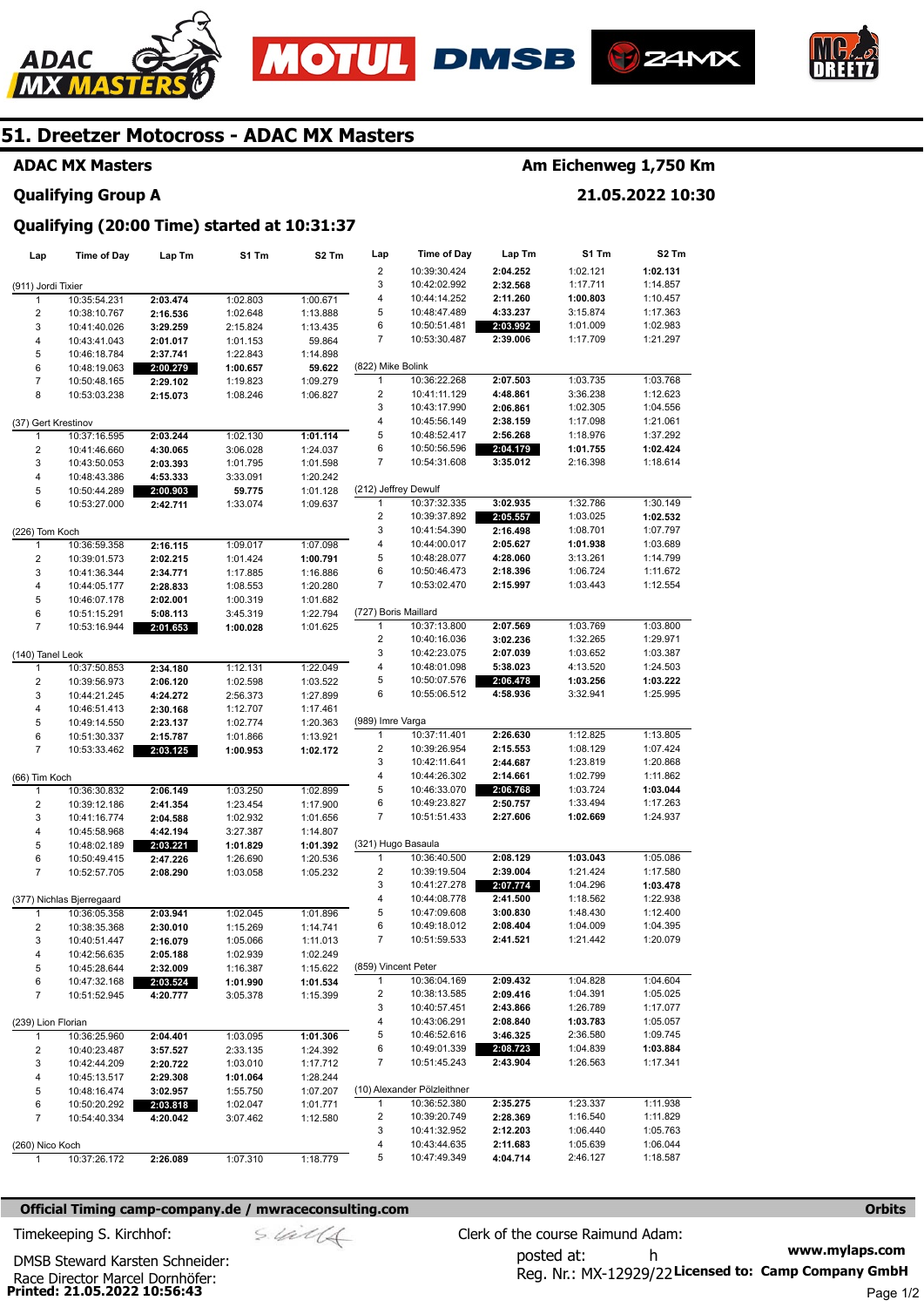







#### **ADAC MX Masters**

#### **Qualifying Group A**

### **Am Eichenweg 1,750 Km 21.05.2022 10:30**

### **Qualifying (20:00 Time) started at 10:31:37**

| Lap                     | <b>Time of Day</b>                    | Lap Tm               | S1 Tm                | S <sub>2</sub> Tm    | Lap | <b>Time of Day</b> | Lap Tm | S1 Tm | S2 Tm |
|-------------------------|---------------------------------------|----------------------|----------------------|----------------------|-----|--------------------|--------|-------|-------|
| 6                       | 10:49:58.269                          | 2:08.920             | 1:04.818             | 1:04.102             |     |                    |        |       |       |
| $\overline{7}$          | 10:53:40.241                          | 3:41.972             | 2:21.785             | 1:20.187             |     |                    |        |       |       |
| (159) Tobias Linke      |                                       |                      |                      |                      |     |                    |        |       |       |
| 1                       | 10:37:35.194                          | 2:42.513             | 1:16.184             | 1:26.329             |     |                    |        |       |       |
| 2                       | 10:39:48.891                          | 2:13.697             | 1:06.303             | 1:07.394             |     |                    |        |       |       |
| 3                       | 10:44:42.588                          | 4:53.697             | 3:31.077             | 1:22.620             |     |                    |        |       |       |
| 4                       | 10:47:15.107                          | 2:32.519             | 1:06.079             | 1:26.440             |     |                    |        |       |       |
| 5                       | 10:49:28.204                          | 2:13.097             | 1:06.544             | 1:06.553             |     |                    |        |       |       |
| 6                       | 10:53:07.856                          | 3:39.652             | 2:30.627             | 1:09.025             |     |                    |        |       |       |
|                         |                                       |                      |                      |                      |     |                    |        |       |       |
| 1                       | (511) Benjamin Mallon<br>10:37:02.382 | 2:14.782             | 1:07.783             | 1:06.999             |     |                    |        |       |       |
| $\overline{\mathbf{c}}$ | 10:39:54.077                          | 2:51.695             | 1:26.301             | 1:25.394             |     |                    |        |       |       |
| 3                       | 10:42:08.055                          | 2:13.978             | 1:06.080             | 1:07.898             |     |                    |        |       |       |
| 4                       | 10:48:23.483                          | 6:15.428             | 4:45.107             | 1:30.321             |     |                    |        |       |       |
| 5                       | 10:50:38.704                          | 2:15.221             | 1:08.396             | 1:06.825             |     |                    |        |       |       |
| 6                       | 10:55:18.684                          | 4:39.980             | 3:16.203             |                      |     |                    |        |       |       |
|                         |                                       |                      |                      | 1:23.777             |     |                    |        |       |       |
|                         | (94) Nico Häusermann                  |                      |                      |                      |     |                    |        |       |       |
| 1                       | 10:37:30.564                          | 2:55.517             | 1:43.368             | 1:12.149             |     |                    |        |       |       |
| 2                       | 10:40:05.726                          | 2:35.162             | 1:23.008             | 1:12.154             |     |                    |        |       |       |
| 3                       | 10:42:22.636                          | 2:16.910             | 1:07.686             | 1:09.224             |     |                    |        |       |       |
| 4                       | 10:48:33.836                          | 6:11.200             | 4:41.492             | 1:29.708             |     |                    |        |       |       |
| 5                       | 10:50:55.933                          | 2:22.097             | 1:07.796             | 1:14.301             |     |                    |        |       |       |
| 6                       | 10:53:10.264                          | 2:14.331             | 1:06.439             | 1:07.892             |     |                    |        |       |       |
| (111) Max Benthin       |                                       |                      |                      |                      |     |                    |        |       |       |
| 1                       | 10:37:18.715                          | 2:40.793             | 1:17.027             | 1:23.766             |     |                    |        |       |       |
| 2                       | 10:39:38.458                          | 2:19.743             | 1:08.651             | 1:11.092             |     |                    |        |       |       |
| 3                       | 10:45:07.454                          | 5:28.996             | 4:09.680             | 1:19.316             |     |                    |        |       |       |
| 4                       | 10:47:24.553                          | 2:17.099             | 1:07.333             | 1:09.766             |     |                    |        |       |       |
| 5                       | 10:49:56.874                          | 2:32.321             | 1:08.734             | 1:23.587             |     |                    |        |       |       |
| 6                       | 10:52:15.254                          | 2:18.380             | 1:08.569             | 1:09.811             |     |                    |        |       |       |
| (107) Mika Unruh        |                                       |                      |                      |                      |     |                    |        |       |       |
| 1                       | 10:37:05.148                          | 2:25.181             | 1:11.051             | 1:14.130             |     |                    |        |       |       |
| 2                       | 10:40:07.080                          | 3:01.932             | 1:31.836             | 1:30.096             |     |                    |        |       |       |
| 3                       | 10:42:29.659                          | 2:22.579             | 1:10.103             | 1:12.476             |     |                    |        |       |       |
| 4                       | 10:47:45.871                          | 5:16.212             | 3:50.709             | 1:25.503             |     |                    |        |       |       |
| 5                       | 10:50:06.341                          | 2:20.470             | 1:10.976             | 1:09.494             |     |                    |        |       |       |
| 6                       | 10:53:19.090                          | 3:12.749             | 1:34.804             | 1:37.945             |     |                    |        |       |       |
|                         | (415) Oliver Wolfgang                 |                      |                      |                      |     |                    |        |       |       |
| 1                       | 10:36:41.821                          | 2:38.632             | 1:07.818             | 1:30.814             |     |                    |        |       |       |
|                         | 10:39:03.673                          | 2:21.852             | 1:09.784             | 1:12.068             |     |                    |        |       |       |
| 2                       |                                       |                      |                      |                      |     |                    |        |       |       |
| 3                       |                                       |                      |                      |                      |     |                    |        |       |       |
| 4                       | 10:44:35.157                          | 5:31.484             | 4:06.278             | 1:25.206             |     |                    |        |       |       |
| 5                       | 10:47:25.616<br>10:49:54.686          | 2:50.459<br>2:29.070 | 1:11.424<br>1:13.915 | 1:39.035<br>1:15.155 |     |                    |        |       |       |

#### **Official Timing camp-company.de / mwraceconsulting.com <b>Orbits and Company.de Company** orbits **Orbits Orbits**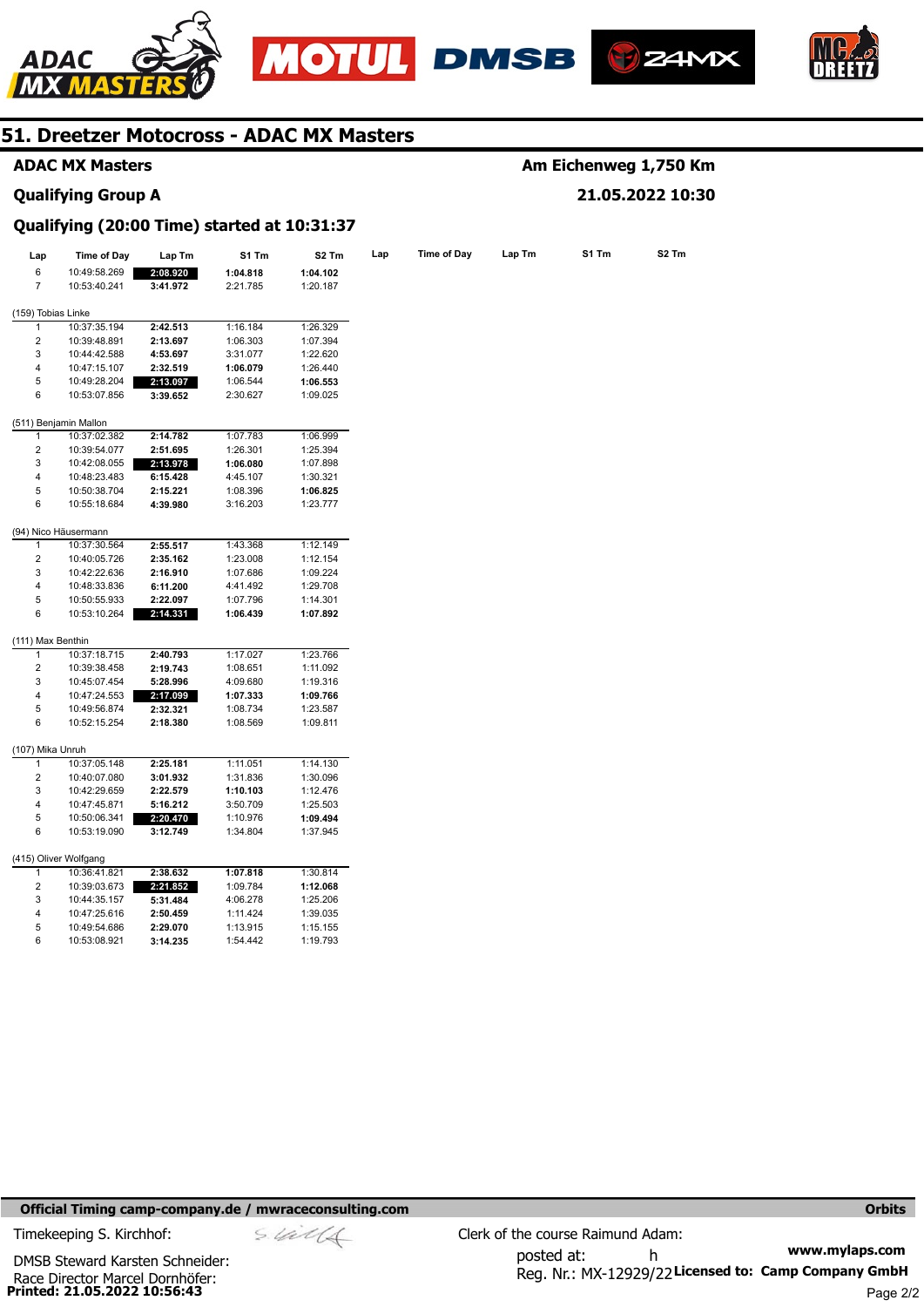





**Am Eichenweg 1,750 Km** 

**21.05.2022 10:55** 



### **51. Dreetzer Motocross - ADAC MX Masters**

#### **ADAC MX Masters**

### **Qualifying Group B**

### **Qualifying (20:00 Time) started at 10:56:23**

| Pos | No. | Name              | <b>FNM</b>  | Nat/Hometown     | Trademark  | Entrant / Team                         | Laps | Best Tm  | Diff   | In Lap | km/h   |
|-----|-----|-------------------|-------------|------------------|------------|----------------------------------------|------|----------|--------|--------|--------|
| 1   | 81  | Adam Sterry       | <b>ACU</b>  | GBR/ Lommel      | <b>KTM</b> | KTM Sarholz Racing Team                | 5    | 1:59.972 |        | 3      | 52,512 |
|     | 50  | Cedric Grobben    | <b>FMB</b>  | BEL/ Opglabbeek  | Yamaha     | <b>JS RACING</b>                       | 6    | 2:00.230 | 0.258  | 5      | 52,400 |
| 3   | 12  | Max Nagl          | <b>DMSB</b> | DEU/ weilheim    | Husgvarna  | Krettek-Haas-Racing-Team               | 6    | 2:00.955 | 0.983  | 3      | 52,085 |
| 4   | 707 | Lars Van Berkel   | <b>KNMV</b> | NLD/ Veghel      | Honda      |                                        | 8    | 2:01.686 | 1.714  | 4      | 51,773 |
| 5   | 238 | Lukas Platt       | <b>DMSB</b> | DEU/ Gummersba   | Fantic     | DW-Racing / KS Performance Fantic      | 8    | 2:02.666 | 2.694  | 1      | 51,359 |
| 6   | 147 | Miro Sihvonen     | <b>SML</b>  | FIN/ Vantaa      | Honda      | <b>JWR Honda Racing</b>                | 6    | 2:02.771 | 2.799  | 3      | 51,315 |
|     | 108 | Stefan Ekerold    | <b>DMSB</b> | DEU/ Willich     | Husqvarna  | Team Bauerschmidt MB33                 | 8    | 2:03.095 | 3.123  |        | 51,180 |
| 8   | 315 | Gianluca Ecca     | <b>DMSB</b> | DEU/ Korschenbrc | Husqvarna  | Team Bauerschmidt MB33                 | 6    | 2:03.359 | 3.387  | 5      | 51,070 |
| 9   | 132 | Karel Kutsar      | <b>EMF</b>  | EST/ Võru        | <b>KTM</b> |                                        |      | 2:04.158 | 4.186  | 6      | 50,742 |
| 10  | 99  | Jorge Zaragoza    | <b>RFME</b> | ESP/ godella     | Honda      | <b>KMP Honda Racing</b>                | 8    | 2:04.512 | 4.540  |        | 50,598 |
| 11  | 411 | Erki Kahro        | <b>EMF</b>  | EST/Tallinn      | Husgvarna  |                                        | 8    | 2:04.831 | 4.859  | 8      | 50,468 |
| 12  | 766 | Michael Sandner   | AMF         | AUT/ Rainbach    | <b>KTM</b> | Raths Motorsports                      |      | 2:04.920 | 4.948  | 6      | 50,432 |
| 13  | 430 | Sam Korneliussen  | <b>DMU</b>  | DNK/ Brønderslev | GasGas     | SixtySeven                             | 6    | 2:05.208 | 5.236  | 6      | 50,316 |
| 14  | 955 | Gabriel Chetnicki | <b>PZM</b>  | POL/ Zebrzydowic | Suzuki     | stielergruppe.mx Johannes-Bikes Suzuki | 6    | 2:05.744 | 5.772  | 5      | 50,102 |
| 15  | 200 | Dave Abbing       | <b>DMSB</b> | DEU/ Vreden      | <b>KTM</b> | Bloody Harry Energy - RGS MX Team      | 7    | 2:05.833 | 5.861  | 6      | 50,066 |
| 16  | 347 | Johannes Klein    | AMF         | AUT/ Steyr       | <b>KTM</b> | Sturm STC Racing                       |      | 2:06.978 | 7.006  | 5      | 49,615 |
| 17  | 221 | Dmitry Asmanov    | <b>FMU</b>  | UKR/ Kiev        | <b>KTM</b> | Werthmann Racing Team by Mefo Sport    | 8    | 2:08.519 | 8.547  | 6      | 49,020 |
| 18  | 891 | Paul Ullrich      | <b>KNMV</b> | DEU/ Duisbrug    | Kawasaki   | VisuAlz Production by SAS Kawasaki     |      | 2:09.003 | 9.031  |        | 48,836 |
| 19  | 834 | Toni Hoffmann     | DMSB        | DEU/ Wismar      | Honda      | MS Motorcycle - Dirt Division          |      | 2:10.217 | 10.245 |        | 48,381 |
| 20  | 244 | Max Bülow         | <b>DMSB</b> | DEU/ Neustrelitz | <b>KTM</b> | Raths Motorsports                      |      | 2:11.102 | 11.130 | 6      | 48,054 |
| 21  | 991 | Mark Scheu        | <b>DMSB</b> | DEU/ Grabenstett | Husgvarna  | SixtySeven                             | 6    | 2:11.431 | 11.459 |        | 47,934 |

**Announcements**  Weather: cloudy 13 degrees, dry track

#### **Official Timing camp-company.de / mwraceconsulting.com <b>Orbits and Company.de Company** orbits **Orbits Orbits**

Race Director Marcel Dornhöfer:<br>**Printed: 21.05.2022 11:19:56** DMSB Steward Karsten Schneider:

**www.mylaps.com**  Reg. Nr.: MX-12929/22 Licensed to: Camp Company GmbH posted at: h Timekeeping S. Kirchhof:  $\le \frac{1}{2}$  Clerk of the course Raimund Adam: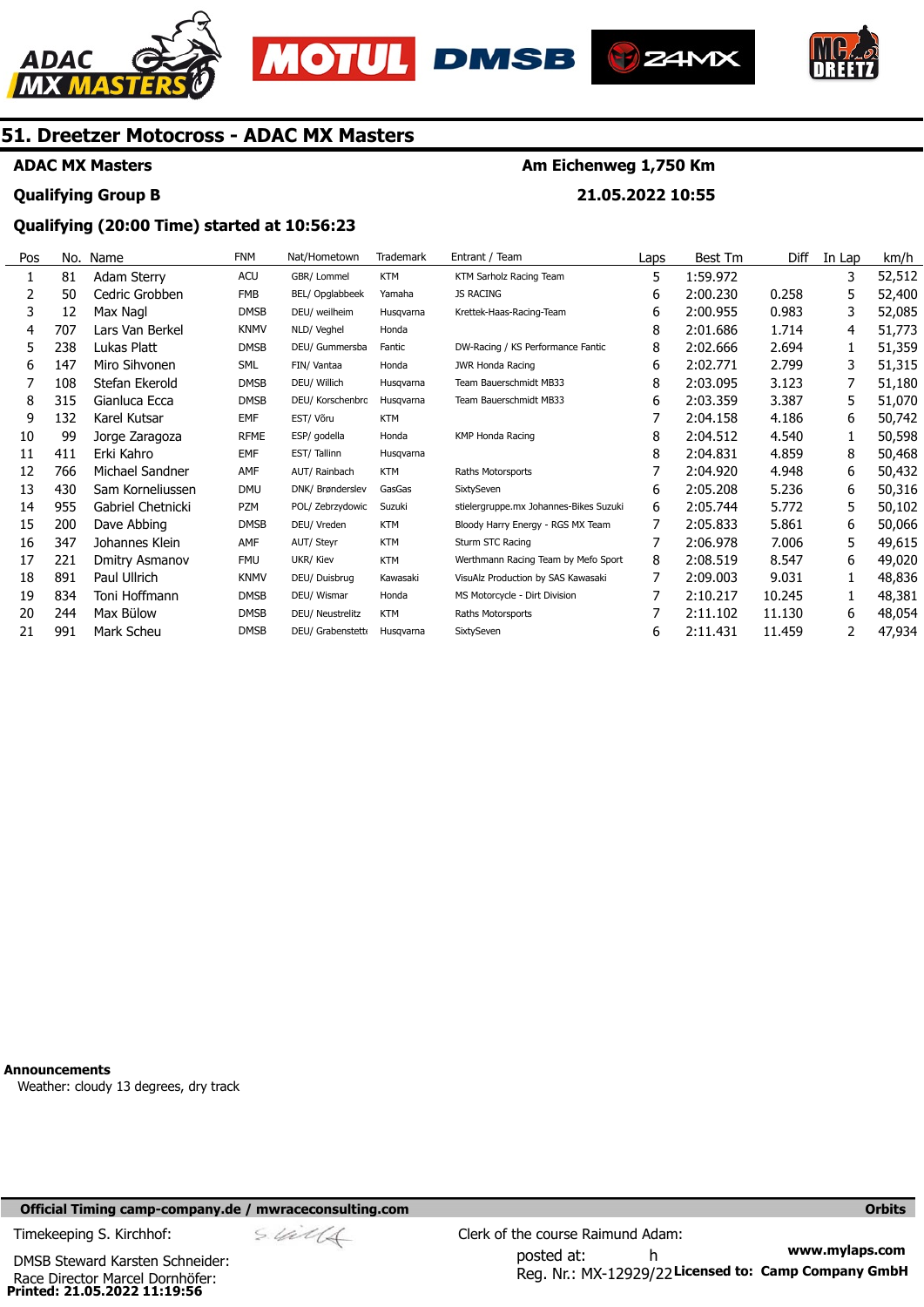







#### **ADAC MX Masters**

#### **Qualifying Group B**

## **Am Eichenweg 1,750 Km**

**21.05.2022 10:55** 

## **Qualifying (20:00 Time) started at 10:56:23**

| Lap                     | Time of Day           | Lap Tm   | S1 Tm    | S2 Tm    | Lap                     | <b>Time of Day</b>      | Lap Tm   | S1 Tm    | S2 Tm    |
|-------------------------|-----------------------|----------|----------|----------|-------------------------|-------------------------|----------|----------|----------|
|                         |                       |          |          |          | 4                       | 11:11:20.939            | 4:16.149 | 2:45.949 | 1:30.200 |
| (81) Adam Sterry        |                       |          |          |          | 5                       | 11:13:24.298            | 2:03.359 | 1:01.700 | 1:01.659 |
| 1                       | 11:01:15.299          | 2:02.240 | 1:00.676 | 1:01.564 | 6                       | 11:17:21.044            | 3:56.746 | 2:27.538 | 1:29.208 |
|                         |                       |          |          |          |                         |                         |          |          |          |
| $\overline{2}$          | 11:07:00.477          | 5:45.178 | 4:31.425 | 1:13.753 |                         |                         |          |          |          |
| 3                       | 11:09:00.449          | 1:59.972 | 1:00.126 | 59.846   | (132) Karel Kutsar      |                         |          |          |          |
| $\overline{\mathbf{4}}$ | 11:15:00.864          | 6:00.415 | 4:44.438 | 1:15.977 | $\mathbf{1}$            | 11:01:13.516            | 2:07.551 | 1:03.749 | 1:03.802 |
| 5                       | 11:17:39.431          | 2:38.567 | 1:11.567 | 1:27.000 | $\overline{\mathbf{c}}$ | 11:03:58.225            | 2:44.709 | 1:24.017 | 1:20.692 |
|                         |                       |          |          |          | 3                       | 11:06:19.336            | 2:21.111 | 1:03.542 | 1:17.569 |
| (50) Cedric Grobben     |                       |          |          |          | 4                       | 11:08:26.163            | 2:06.827 | 1:02.905 | 1:03.922 |
| 1                       | 11:01:46.683          | 2:04.115 | 1:02.750 | 1:01.365 | 5                       | 11:12:12.157            | 3:45.994 | 2:34.611 | 1:11.383 |
| $\overline{2}$          | 11:07:11.587          | 5:24.904 | 3:52.792 | 1:32.112 | 6                       | 11:14:16.315            | 2:04.158 | 1:01.846 | 1:02.312 |
| 3                       | 11:09:14.878          | 2:03.291 | 1:00.807 | 1:02.484 | $\overline{7}$          | 11:16:45.700            | 2:29.385 | 1:13.651 | 1:15.734 |
| $\overline{\mathbf{4}}$ | 11:13:42.180          | 4:27.302 | 3:07.824 | 1:19.478 |                         |                         |          |          |          |
| 5                       | 11:15:42.410          | 2:00.230 | 59.986   | 1:00.244 | (99) Jorge Zaragoza     |                         |          |          |          |
| 6                       | 11:19:08.988          | 3:26.578 | 2:11.968 | 1:14.610 | $\mathbf{1}$            | 11:01:01.983            | 2:04.512 | 1:01.664 | 1:02.848 |
|                         |                       |          |          |          | 2                       | 11:03:34.748            | 2:32.765 | 1:13.722 | 1:19.043 |
| (12) Max Nagl           |                       |          |          |          | 3                       | 11:05:39.938            | 2:05.190 | 1:02.474 | 1:02.716 |
| 1                       | 11:02:24.985          | 2:01.780 | 1:00.975 | 1:00.805 | 4                       | 11:08:29.336            | 2:49.398 | 1:23.974 | 1:25.424 |
| $\overline{2}$          | 11:04:42.378          | 2:17.393 | 1:01.201 | 1:16.192 | 5                       | 11:10:38.654            | 2:09.318 | 1:03.959 | 1:05.359 |
| 3                       | 11:06:43.333          | 2:00.955 | 59.732   | 1:01.223 | 6                       | 11:12:50.228            | 2:11.574 | 1:07.376 | 1:04.198 |
| $\overline{\mathbf{4}}$ | 11:10:43.644          | 4:00.311 | 2:41.153 | 1:19.158 | $\overline{7}$          | 11:14:56.374            | 2:06.146 | 1:03.086 | 1:03.060 |
| 5                       |                       |          |          | 1:10.781 | 8                       | 11:17:53.745            | 2:57.371 | 1:29.728 | 1:27.643 |
| 6                       | 11:13:04.435          | 2:20.791 | 1:10.010 |          |                         |                         |          |          |          |
|                         | 11:15:27.571          | 2:23.136 | 1:09.476 | 1:13.660 | (411) Erki Kahro        |                         |          |          |          |
|                         |                       |          |          |          |                         |                         |          |          |          |
|                         | (707) Lars Van Berkel |          |          |          | $\mathbf{1}$            | 11:01:32.353            | 2:17.008 | 1:04.135 | 1:12.873 |
| 1                       | 11:01:23.938          | 2:21.039 | 1:02.082 | 1:18.957 | $\overline{\mathbf{c}}$ | 11:03:37.591            | 2:05.238 | 1:01.374 | 1:03.864 |
| $\overline{c}$          | 11:03:30.476          | 2:06.538 | 1:02.891 | 1:03.647 | 3                       | 11:06:05.651            | 2:28.060 | 1:14.745 | 1:13.315 |
| 3                       | 11:06:16.526          | 2:46.050 | 1:35.745 | 1:10.305 | 4                       | 11:08:33.944            | 2:28.293 | 1:13.961 | 1:14.332 |
| 4                       | 11:08:18.212          | 2:01.686 | 1:01.328 | 1:00.358 | 5                       | 11:10:47.912            | 2:13.968 | 1:02.822 | 1:11.146 |
| 5                       | 11:10:20.905          | 2:02.693 | 1:00.801 | 1:01.892 | 6                       | 11:12:54.118            | 2:06.206 | 1:03.310 | 1:02.896 |
| 6                       | 11:13:20.739          | 2:59.834 | 1:17.038 | 1:42.796 | 7                       | 11:15:13.341            | 2:19.223 | 1:04.098 | 1:15.125 |
| $\overline{7}$          | 11:15:22.568          | 2:01.829 | 1:00.560 | 1:01.269 | 8                       | 11:17:18.172            | 2:04.831 | 1:01.958 | 1:02.873 |
| 8                       | 11:17:59.873          | 2:37.305 | 1:17.106 | 1:20.199 |                         |                         |          |          |          |
|                         |                       |          |          |          |                         | (766) Michael Sandner   |          |          |          |
| (238) Lukas Platt       |                       |          |          |          | 1                       | 11:02:03.759            | 2:09.208 | 1:04.348 | 1:04.860 |
| 1                       | 11:00:44.951          | 2:02.666 | 1:01.008 | 1:01.658 | $\overline{2}$          | 11:04:13.369            | 2:09.610 | 1:04.295 | 1:05.315 |
| $\overline{\mathbf{c}}$ | 11:03:12.287          | 2:27.336 | 1:17.276 | 1:10.060 | 3                       | 11:08:24.116            | 4:10.747 | 2:48.974 | 1:21.773 |
| 3                       | 11:05:48.270          | 2:35.983 | 1:19.168 | 1:16.815 | 4                       | 11:10:31.230            | 2:07.114 | 1:03.573 | 1:03.541 |
| 4                       | 11:08:10.094          | 2:21.824 | 1:08.558 | 1:13.266 | 5                       | 11:13:34.274            | 3:03.044 | 1:32.491 | 1:30.553 |
| 5                       | 11:10:55.405          | 2:45.311 | 1:23.459 | 1:21.852 | 6                       | 11:15:39.194            | 2:04.920 | 1:03.257 | 1:01.663 |
| 6                       | 11:13:12.076          | 2:16.671 | 1:05.814 | 1:10.857 | $\overline{7}$          | 11:19:18.757            | 3:39.563 | 2:15.337 | 1:24.226 |
| $\overline{7}$          | 11:15:15.590          | 2:03.514 | 1:00.623 | 1:02.891 |                         |                         |          |          |          |
| 8                       | 11:17:48.709          | 2:33.119 | 1:06.876 | 1:26.243 |                         | (430) Sam Korneliussen  |          |          |          |
|                         |                       |          |          |          | $\mathbf{1}$            | 11:01:27.926            | 2:09.007 | 1:04.055 | 1:04.952 |
|                         |                       |          |          |          | $\overline{\mathbf{c}}$ | 11:04:01.789            | 2:33.863 | 1:11.233 | 1:22.630 |
| (147) Miro Sihvonen     |                       |          |          |          |                         |                         |          |          |          |
| 1                       | 11:01:14.359          | 2:04.160 | 1:01.961 | 1:02.199 | 3                       | 11:06:08.704            | 2:06.915 | 1:03.339 | 1:03.576 |
| $\overline{2}$          | 11:03:48.149          | 2:33.790 | 1:16.404 | 1:17.386 | 4                       | 11:09:10.047            | 3:01.343 | 1:37.078 | 1:24.265 |
| 3                       | 11:05:50.920          | 2:02.771 | 1:00.844 | 1:01.927 | 5                       | 11:11:52.770            | 2:42.723 | 1:02.285 | 1:40.438 |
| 4                       | 11:12:25.379          | 6:34.459 | 5:14.727 | 1:19.732 | 6                       | 11:13:57.978            | 2:05.208 | 1:02.234 | 1:02.974 |
| 5                       | 11:14:47.904          | 2:22.525 | 1:05.343 | 1:17.182 |                         |                         |          |          |          |
| 6                       | 11:16:51.114          | 2:03.210 | 1:00.863 | 1:02.347 |                         | (955) Gabriel Chetnicki |          |          |          |
|                         |                       |          |          |          | $\mathbf{1}$            | 11:02:17.687            | 2:08.684 | 1:03.959 | 1:04.725 |
| (108) Stefan Ekerold    |                       |          |          |          | 2                       | 11:05:11.156            | 2:53.469 | 1:27.372 | 1:26.097 |
| 1                       | 11:00:54.561          | 2:04.809 | 1:03.073 | 1:01.736 | 3                       | 11:07:18.910            | 2:07.754 | 1:03.699 | 1:04.055 |
| 2                       | 11:03:00.784          | 2:06.223 | 1:04.080 | 1:02.143 | 4                       | 11:11:40.455            | 4:21.545 | 3:06.614 | 1:14.931 |
| 3                       | 11:05:43.147          | 2:42.363 | 1:20.057 | 1:22.306 | 5                       | 11:13:46.199            | 2:05.744 | 1:02.411 | 1:03.333 |
| 4                       | 11:07:47.524          | 2:04.377 | 1:02.749 | 1:01.628 | 6                       | 11:16:34.476            | 2:48.277 | 1:25.488 | 1:22.789 |
| 5                       | 11:11:34.312          | 3:46.788 | 2:39.878 | 1:06.910 |                         |                         |          |          |          |
| 6                       | 11:13:38.026          | 2:03.714 | 1:01.870 | 1:01.844 | (200) Dave Abbing       |                         |          |          |          |
| $\overline{7}$          | 11:15:41.121          | 2:03.095 | 1:01.777 | 1:01.318 | 1                       | 11:00:52.266            | 2:06.245 | 1:02.613 | 1:03.632 |
| 8                       | 11:17:59.272          | 2:18.151 | 1:02.491 | 1:15.660 | 2                       | 11:03:25.897            | 2:33.631 | 1:17.944 | 1:15.687 |
|                         |                       |          |          |          | 3                       | 11:05:32.466            | 2:06.569 | 1:02.999 | 1:03.570 |
| (315) Gianluca Ecca     |                       |          |          |          | 4                       | 11:08:03.503            | 2:31.037 | 1:14.587 | 1:16.450 |
| $\mathbf{1}$            |                       |          |          |          | 5                       | 11:10:28.208            | 2:24.705 | 1:08.258 | 1:16.447 |
|                         | 11:02:09.487          | 2:04.114 | 1:01.867 | 1:02.247 |                         | 11:12:34.041            |          |          |          |
| 2                       | 11:05:01.060          | 2:51.573 | 1:25.313 | 1:26.260 | 6                       |                         | 2:05.833 | 1:03.022 | 1:02.811 |
| 3                       | 11:07:04.790          | 2:03.730 | 1:00.902 | 1:02.828 | 7                       | 11:16:49.493            | 4:15.452 | 2:57.346 | 1:18.106 |

#### **Official Timing camp-company.de / mwraceconsulting.com <b>Orbits Orbits Orbits Orbits**

Race Director Marcel Dornhöfer:<br>**Printed: 21.05.2022 11:20:07** 

DMSB Steward Karsten Schneider:

$$
\mathcal{S}. \mathcal{U} \mathcal{U} \mathcal{U}
$$

**www.mylaps.com**  Reg. Nr.: MX-12929/22 Licensed to: Camp Company GmbH posted at: h Timekeeping S. Kirchhof:  $\frac{1}{2}$  Clerk of the course Raimund Adam: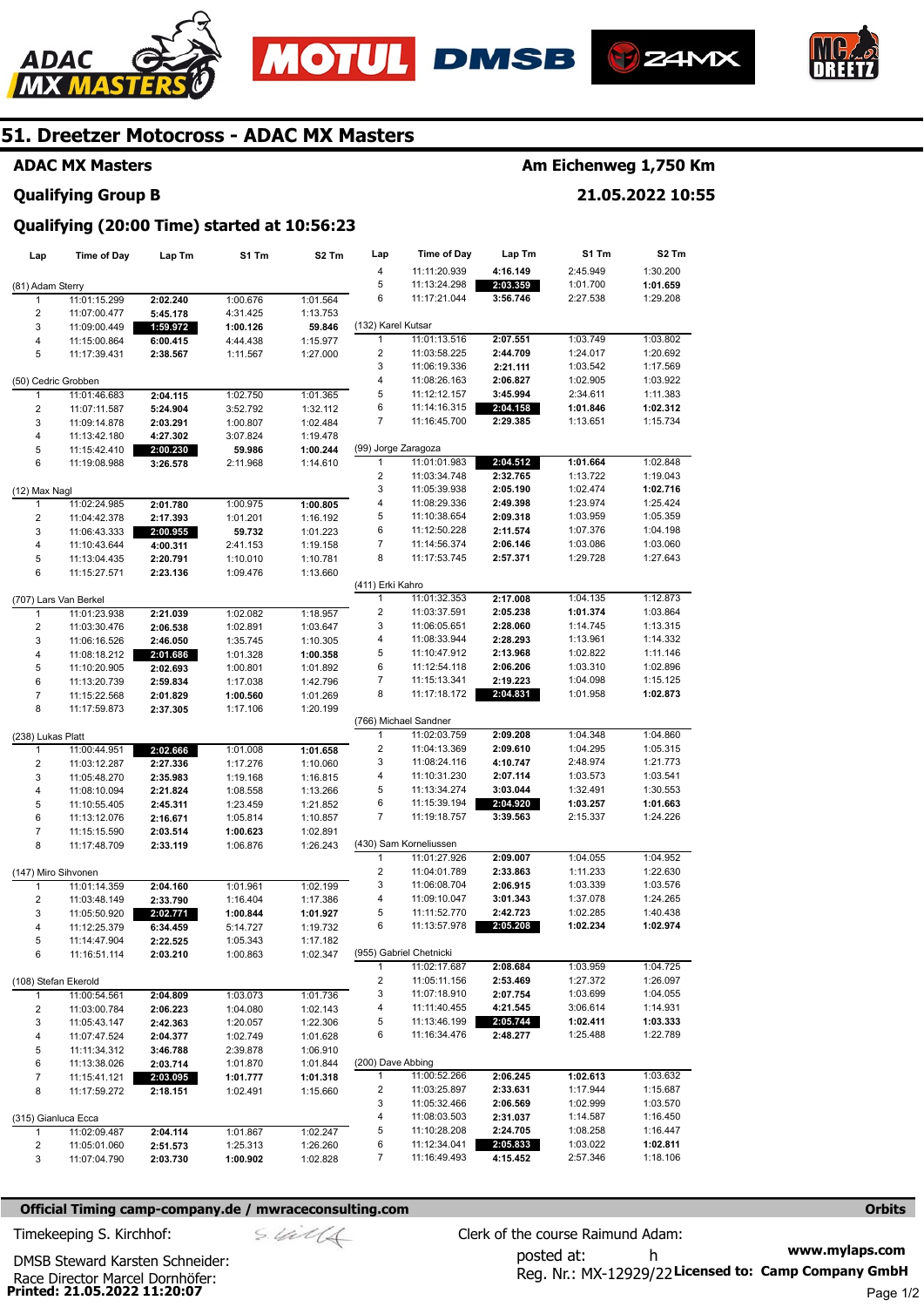







### **ADAC MX Masters**

#### **Qualifying Group B**

### **Am Eichenweg 1,750 Km 21.05.2022 10:55**

#### **Qualifying (20:00 Time) started at 10:56:23**

| Lap                     | Time of Day                  | Lap Tm               | S1 Tm                | S <sub>2</sub> Tm    | Lap | Time of Day | Lap Tm | S1 Tm | S2 Tm |
|-------------------------|------------------------------|----------------------|----------------------|----------------------|-----|-------------|--------|-------|-------|
|                         | (347) Johannes Klein         |                      |                      |                      |     |             |        |       |       |
| 1                       | 11:01:35.084                 | 2:09.711             | 1:05.861             | 1:03.850             |     |             |        |       |       |
| 2                       | 11:04:21.448                 | 2:46.364             | 1:27.241             | 1:19.123             |     |             |        |       |       |
| 3                       | 11:06:28.583                 | 2:07.135             | 1:03.117             | 1:04.018             |     |             |        |       |       |
| 4                       | 11:09:47.966                 | 3:19.383             | 1:58.682             | 1:20.701             |     |             |        |       |       |
| 5                       | 11:11:54.944                 | 2:06.978             | 1:03.428             | 1:03.550             |     |             |        |       |       |
| 6                       | 11:14:32.726                 | 2:37.782             | 1:23.218             | 1:14.564             |     |             |        |       |       |
| $\overline{\mathbf{7}}$ | 11:17:11.223                 | 2:38.497             | 1:12.803             | 1:25.694             |     |             |        |       |       |
|                         | (221) Dmitry Asmanov         |                      |                      |                      |     |             |        |       |       |
| 1                       | 11:01:43.090                 | 2:10.147             | 1:05.263             | 1:04.884             |     |             |        |       |       |
| 2                       | 11:03:55.161                 | 2:12.071             | 1:05.749             | 1:06.322             |     |             |        |       |       |
| 3                       | 11:06:26.314                 | 2:31.153             | 1:20.059             | 1:11.094             |     |             |        |       |       |
| 4                       | 11:08:38.789                 | 2:12.475             | 1:05.025             | 1:07.450             |     |             |        |       |       |
| 5                       | 11:11:14.000                 | 2:35.211             | 1:20.689             | 1:14.522             |     |             |        |       |       |
| 6                       | 11:13:22.519                 | 2:08.519             | 1:03.871             | 1:04.648             |     |             |        |       |       |
| 7                       | 11:15:56.209                 | 2:33.690             | 1:20.202             | 1:13.488             |     |             |        |       |       |
| 8                       | 11:18:16.208                 | 2:19.999             | 1:05.392             | 1:14.607             |     |             |        |       |       |
| (891) Paul Ullrich      |                              |                      |                      |                      |     |             |        |       |       |
| 1                       | 11:01:00.975                 | 2:09.003             | 1:04.067             | 1:04.936             |     |             |        |       |       |
| 2                       | 11:03:20.886                 | 2:19.911             | 1:10.148             | 1:09.763             |     |             |        |       |       |
| 3                       | 11:05:30.158                 | 2:09.272             | 1:03.226             | 1:06.046             |     |             |        |       |       |
| 4                       | 11:09:34.989                 | 4:04.831             | 2:52.077             | 1:12.754             |     |             |        |       |       |
| 5                       | 11:11:44.922                 | 2:09.933             | 1:04.172             | 1:05.761             |     |             |        |       |       |
| 6                       | 11:14:08.752                 | 2:23.830             | 1:11.930             | 1:11.900             |     |             |        |       |       |
| 7                       | 11:19:34.000                 | 5:25.248             | 1:03.299             | 4:21.949             |     |             |        |       |       |
|                         | (834) Toni Hoffmann          |                      |                      |                      |     |             |        |       |       |
| 1                       | 11:01:45.989                 | 2:10.217             | 1:05.770             | 1:04.447             |     |             |        |       |       |
| 2                       | 11:04:27.693                 | 2:41.704             | 1:27.581             | 1:14.123             |     |             |        |       |       |
| 3                       | 11:06:38.175                 | 2:10.482             | 1:04.975             | 1:05.507             |     |             |        |       |       |
| 4                       | 11:09:32.310                 | 2:54.135             | 1:29.181             | 1:24.954             |     |             |        |       |       |
| 5                       | 11:12:03.310                 | 2:31.000             | 1:10.561             | 1:20.439             |     |             |        |       |       |
| 6                       | 11:16:10.717                 | 4:07.407             | 2:47.829             | 1:19.578             |     |             |        |       |       |
| $\overline{7}$          | 11:18:34.414                 | 2:23.697             | 1:08.141             | 1:15.556             |     |             |        |       |       |
| (244) Max Bülow         |                              |                      |                      |                      |     |             |        |       |       |
| 1                       | 11:02:07.406                 | 2:11.523             | 1:05.560             | 1:05.963             |     |             |        |       |       |
| $\overline{2}$          | 11:04:51.429                 | 2:44.023             | 1:22.277             | 1:21.746             |     |             |        |       |       |
| 3                       | 11:07:25.270                 | 2:33.841             | 1:15.364             | 1:18.477             |     |             |        |       |       |
| 4                       | 11:09:38.444                 | 2:13.174             | 1:07.436             | 1:05.738             |     |             |        |       |       |
| 5                       | 11:13:55.642                 | 4:17.198             | 3:02.244             | 1:14.954             |     |             |        |       |       |
| 6                       | 11:16:06.744                 | 2:11.102             | 1:05.561             | 1:05.541             |     |             |        |       |       |
| $\overline{7}$          | 11:18:31.621                 | 2:24.877             | 1:04.987             | 1:19.890             |     |             |        |       |       |
| (991) Mark Scheu        |                              |                      |                      |                      |     |             |        |       |       |
|                         | 11:01:51.778                 | 2:29.738             | 1:17.284             | 1:12.454             |     |             |        |       |       |
| $\mathbf{1}$            |                              | 2:11.431             | 1:06.027             | 1:05.404             |     |             |        |       |       |
| 2                       | 11:04:03.209                 |                      |                      |                      |     |             |        |       |       |
| 3                       | 11:06:47.635                 | 2:44.426             | 1:23.413             | 1:21.013             |     |             |        |       |       |
| 4                       | 11:08:59.772                 | 2:12.137             | 1:05.771             | 1:06.366             |     |             |        |       |       |
| 5<br>6                  | 11:15:24.566<br>11:17:48.435 | 6:24.794<br>2:23.869 | 5:06.701<br>1:06.654 | 1:18.093<br>1:17.215 |     |             |        |       |       |

#### **Official Timing camp-company.de / mwraceconsulting.com <b>Orbits and Company.de Company** orbits **Orbits Orbits**

Race Director Marcel Dornhöfer:<br>**Printed: 21.05.2022 11:20:07** DMSB Steward Karsten Schneider: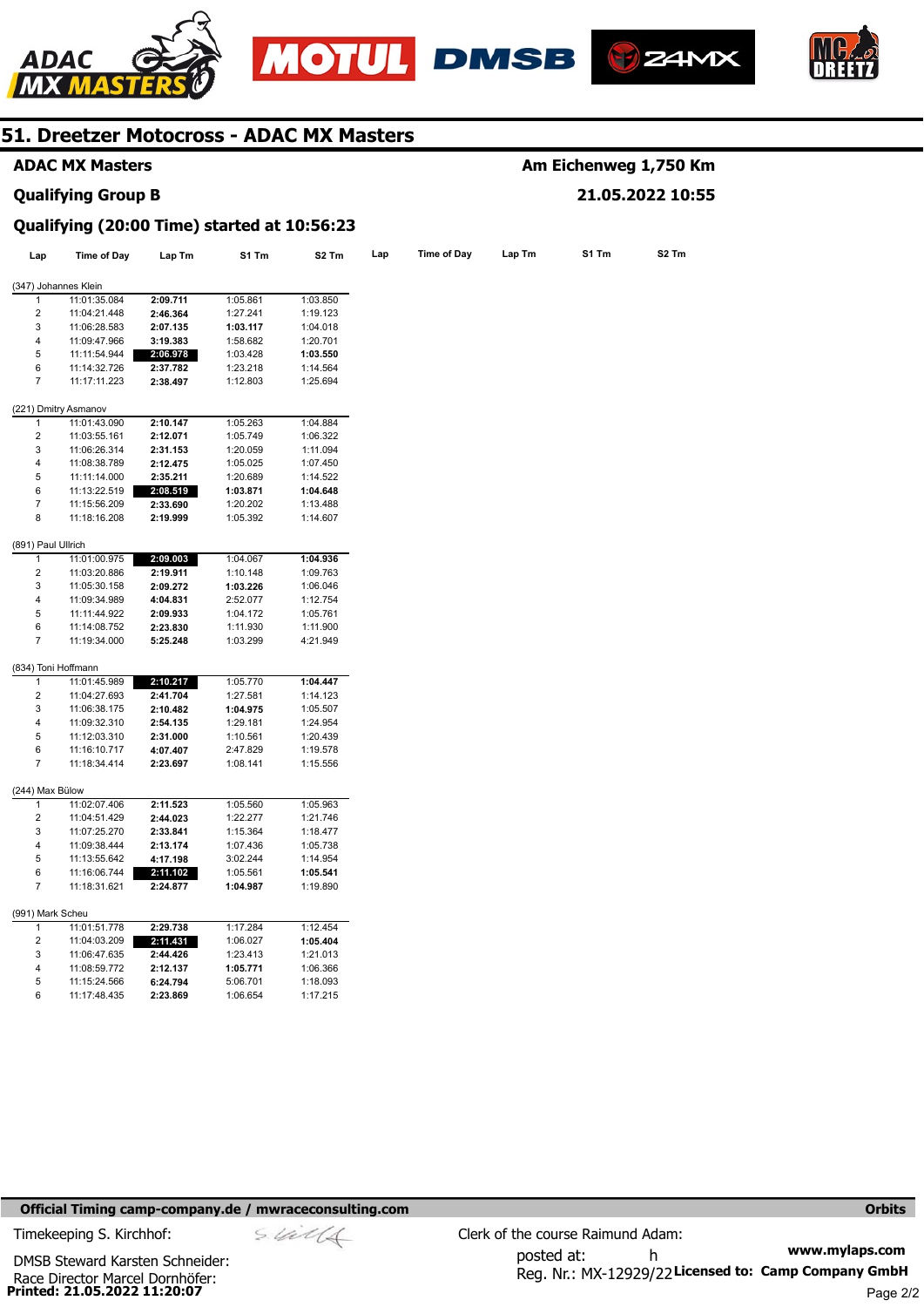







**Reg.Nr. MX-12929/22**

#### **ADAC MX MASTERS Dreetz 21 - 22 May 2022**

Class: MX Masters **Tracklength: 1.750 m** 

#### **Startgrid MX-Masters 1st and 2nd and 3rd Heat**

| Pos. No. |                | Name                        | <b>FNM</b>  | Nat./ Hometown                 | <b>Trademark</b> | Entrant / Team                         |
|----------|----------------|-----------------------------|-------------|--------------------------------|------------------|----------------------------------------|
| 1        | 81             | <b>Sterry, Adam</b>         | <b>ACU</b>  | GBR/Lommel                     | <b>KTM</b>       | <b>KTM Sarholz Racing Team</b>         |
| 2        | 911            | Tixier, Jordi               | <b>FFM</b>  | FRA/ D'huison longueville      | KTM              | <b>KTM Sarholz Racing Team</b>         |
| 3        | 50             | Grobben, Cedric             | <b>FMB</b>  | <b>BEL/Opglabbeek</b>          | Yamaha           | <b>JS RACING</b>                       |
| 4        | 37             | <b>Krestinov, Gert</b>      | <b>EMF</b>  | EST/Saku                       | Honda            | Motoextreme Honda                      |
| 5        | 12             | Nagl, Max                   | <b>DMSB</b> | DEU/ weilheim                  | Husqvarna        | Krettek-Haas-Racing-Team               |
| 6        | 226            | Koch, Tom                   | <b>DMSB</b> | <b>DEU/</b> Wormstedt          | <b>KTM</b>       | Kosak Racing Team                      |
| 7        | 707            | Van Berkel, Lars            | <b>KNMV</b> | NLD/Veghel                     | Honda            |                                        |
| 8        | 140            | Leok, Tanel                 | <b>EMF</b>  | EST/Tartu                      | Husqvarna        | MX-Handel Racing                       |
| 9        | 238            | Platt, Lukas                | <b>DMSB</b> | DEU/ Gummersbach               | Fantic           | DW-Racing / KS Performance Fantic      |
| 10       | 66             | Koch, Tim                   | <b>DMSB</b> | <b>DEU/</b> Wormstedt          | Husqvarna        | Team AB-Racing by Zweiradsport Schmitz |
| 11       | 147            | Sihvonen, Miro              | SML         | FIN/ Vantaa                    | Honda            | <b>JWR Honda Racing</b>                |
| 12       | 377            | <b>Bjerregaard, Nichlas</b> | <b>DMU</b>  | DNK/ nibe                      | Yamaha           | <b>SHR Motorsports</b>                 |
| 13       | 108            | <b>Ekerold, Stefan</b>      | <b>DMSB</b> | DEU/ Willich                   | Husqvarna        | Team Bauerschmidt MB33                 |
| 14       | 239            | Florian, Lion               | <b>DMSB</b> | DEU/ Erding                    | Honda            | <b>KMP Honda Racing</b>                |
| 15       | 315            | Ecca, Gianluca              | <b>DMSB</b> | DEU/ Korschenbroich            | Husqvarna        | Team Bauerschmidt MB33                 |
| 16       | 260            | Koch, Nico                  | <b>DMSB</b> | DEU/ Braunschweig              | <b>KTM</b>       | <b>Schmicker Racing</b>                |
| 17       | 132            | Kutsar, Karel               | <b>EMF</b>  | EST/Võru                       | <b>KTM</b>       |                                        |
| 18       | 822            | <b>Bolink, Mike</b>         | <b>KNMV</b> | NLD/Holten                     | <b>KTM</b>       | Viplounge211                           |
| 19       | 99             | Zaragoza, Jorge             | <b>RFME</b> | ESP/ godella                   | Honda            | <b>KMP Honda Racing</b>                |
| 20       | 212            | Dewulf, Jeffrey             | <b>FMB</b>  | BEL/ Jabbeke                   | <b>KTM</b>       | GripMesser.com Racing Team             |
| 21       | 411            | Kahro, Erki                 | <b>EMF</b>  | EST/Tallinn                    | Husqvarna        |                                        |
| 22       | 727            | <b>Maillard, Boris</b>      | FFM         | FRA/ Weimar                    | Suzuki           | stielergruppe.mx Johannes-Bikes Suzuki |
| 23       | 766            | Sandner, Michael            | AMF         | AUT/ Rainbach                  | <b>KTM</b>       | Raths Motorsports                      |
| 24       | 989            | Varga, Imre                 | <b>MAMS</b> | HUN/ Györ                      | <b>KTM</b>       | <b>HTS Team</b>                        |
| 25       | 430            | Korneliussen, Sam           | <b>DMU</b>  | DNK/ Brønderslev               | GasGas           | SixtySeven                             |
| 26       | 321            | Basaula, Hugo               | <b>FMP</b>  | PRT/ Coimbra                   | Kawasaki         | VisuAlz Production by SAS Kawasaki     |
| 27       | 955            | Chetnicki, Gabriel          | <b>PZM</b>  | POL/ Zebrzydowice              | Suzuki           | stielergruppe.mx Johannes-Bikes Suzuki |
| 28       | 859            | Peter, Vincent              | <b>DMSB</b> | DEU/Berlin                     | <b>KTM</b>       | Kosak Racing Team                      |
| 29       | 200            | Abbing, Dave                | <b>DMSB</b> | DEU/ Vreden                    | <b>KTM</b>       | Bloody Harry Energy - RGS MX Team      |
| 30       | 10             | Pölzleithner, Alexander     | AMF         | AUT/ Wolkersdorf               | Husqvarna        | Motorradclub Wolkersdorf               |
| 31       | 347            | Klein, Johannes             | AMF         | AUT/Steyr                      | <b>KTM</b>       | Sturm STC Racing                       |
| 32       | 159            | Linke, Tobias               | <b>DMSB</b> | DEU/Berlin                     | Kawasaki         | Kawasaki Elf Team Pfeil                |
| 33       | 221            | <b>Asmanov, Dmitry</b>      | <b>FMU</b>  | UKR/Kiev                       | <b>KTM</b>       | Werthmann Racing Team by Mefo Sport    |
| 34       | 511            | Mallon, Benjamin            | <b>DMSB</b> | DEU/ Blankenhagen, Mand GasGas |                  | <b>B&amp;B Mallon Racing</b>           |
| 35       | 891            | <b>Ullrich, Paul</b>        | <b>KNMV</b> | DEU/Duisbrug                   | Kawasaki         | VisuAlz Production by SAS Kawasaki     |
| 36       | 94             | Häusermann, Nico            | <b>FMS</b>  | CHE/Lostorf                    | Yamaha           | <b>Vogelsang Powersports</b>           |
| 37       | 834            | Hoffmann, Toni              | <b>DMSB</b> | DEU/ Wismar                    | Honda            | MS Motorcycle - Dirt Division          |
| 38       | 111            | Benthin, Max                | <b>DMSB</b> | DEU/ Beelitz                   | <b>KTM</b>       | stielergruppe.mx Johannes-Bikes Suzuki |
| 39       | 244            | <b>Bülow, Max</b>           | <b>DMSB</b> | <b>DEU/ Neustrelitz</b>        | <b>KTM</b>       | Raths Motorsports                      |
| 40       | 107            | Unruh, Mika                 | <b>DMSB</b> | DEU/ Welver                    | <b>KTM</b>       | <b>HPM Racing</b>                      |
|          | <b>Reserve</b> |                             |             |                                |                  |                                        |
| 1        | 991            | Scheu, Mark                 | <b>DMSB</b> | DEU/ Grabenstetten             | Husqvarna        | SixtySeven                             |
| 2        | 415            | <b>Wolfgang, Oliver</b>     | <b>DMSB</b> | DEU/ Bibra                     | Fantic           | Zimba RCT                              |
|          |                |                             |             |                                |                  |                                        |

### **Announcements: These results are provisional until the conclusion of any judicial and technical matters**

Clerk of the course Raimund Adam: DMSB Steward Karsten Schneider:

-----------------------------

Timekeeping S. Kirchhof:  $\frac{C}{2}$  Race Director Marcel Dornhöfer:

Printed: 21.05.2022 11:19 Posted at: h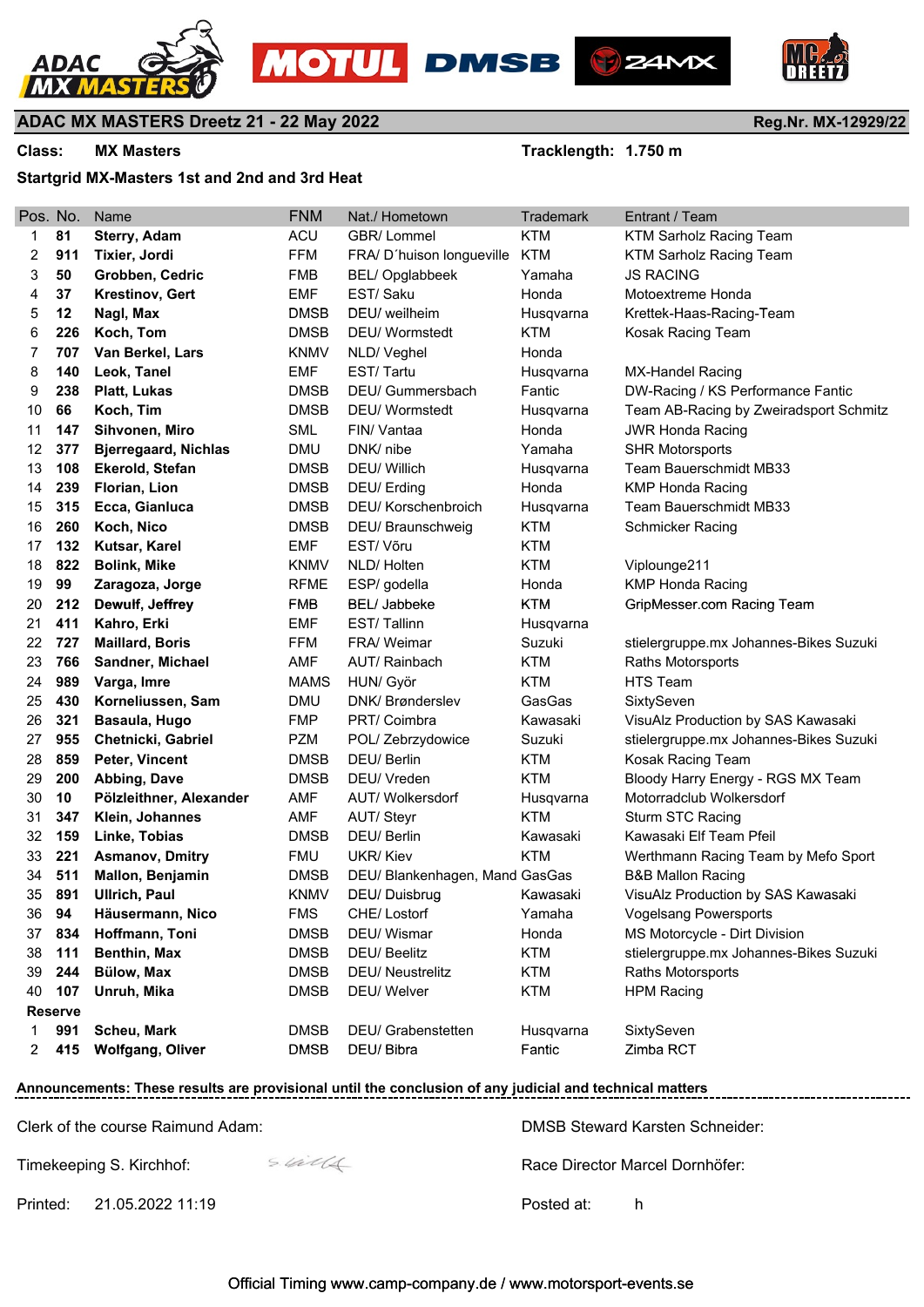







**ADAC MX Masters** 

**Race 1** 

### **Am Eichenweg 1,750 Km**

**21.05.2022 16:30** 

### **Race (25:00 and 2 Laps) started at 16:31:04**

| Pos | No. | Name                       | <b>FNM</b>  | Nat/Hometown             | Trademark  | Entrant / Team                  | Laps | <b>Total Tm</b> | Diff     | Best Tm In Lap |                | Points         |
|-----|-----|----------------------------|-------------|--------------------------|------------|---------------------------------|------|-----------------|----------|----------------|----------------|----------------|
| 1   | 12  | <b>Max Nagl</b>            | <b>DMSB</b> | DEU/ weilheim            | Husqvarna  | Krettek-Haas-Racing-Team        | 13   | 30:28.933       |          | 2:06.822       | 1              | 25             |
| 2   | 707 | <b>Lars Van Berkel</b>     | <b>KNMV</b> | NLD/ Veghel              | Honda      |                                 | 13   | 30:35.668       | 6.735    | 2:08.408       | 3              | 22             |
| 3   | 911 | Jordi Tixier               | <b>FFM</b>  | FRA/ D'huison longuevill | <b>KTM</b> | KTM Sarholz Racing Team         | 13   | 30:37.647       | 8.714    | 2:08.673       | $\mathbf{1}$   | 20             |
| 4   | 108 | <b>Stefan Ekerold</b>      | <b>DMSB</b> | DEU/ Willich             | Husgvarna  | Team Bauerschmidt MB33          | 13   | 31:03.410       | 34.477   | 2:10.546       | 2              | 18             |
| 5   | 147 | <b>Miro Sihvonen</b>       | <b>SML</b>  | FIN/ Vantaa              | Honda      | JWR Honda Racing                | 13   | 31:08.632       | 39.699   | 2:11.160       | 3              | 16             |
| 6   | 226 | Tom Koch                   | <b>DMSB</b> | DEU/ Wormstedt           | <b>KTM</b> | Kosak Racing Team               | 13   | 31:16.863       | 47.930   | 2:10.135       | $\overline{2}$ | 15             |
| 7   | 50  | <b>Cedric Grobben</b>      | <b>FMB</b>  | BEL/ Opglabbeek          | Yamaha     | <b>JS RACING</b>                | 13   | 31:26.196       | 57.263   | 2:09.630       | 1              | 14             |
| 8   | 99  | Jorge Zaragoza             | <b>RFME</b> | ESP/ godella             | Honda      | KMP Honda Racing                | 13   | 31:32.954       | 1:04.021 | 2:06.452       | 1              | 13             |
| 9   | 212 | <b>Jeffrey Dewulf</b>      | <b>FMB</b>  | BEL/ Jabbeke             | <b>KTM</b> | GripMesser.com Racing Team      | 13   | 31:49.680       | 1:20.747 | 2:11.659       | $\mathbf{1}$   | 12             |
| 10  | 260 | <b>Nico Koch</b>           | <b>DMSB</b> | DEU/ Braunschweig        | <b>KTM</b> | Schmicker Racing                | 13   | 31:50.984       | 1:22.051 | 2:10.366       | 1              | 11             |
| 11  | 140 | <b>Tanel Leok</b>          | <b>EMF</b>  | EST/Tartu                | Husqvarna  | MX-Handel Racing                | 13   | 31:51.781       | 1:22.848 | 2:11.944       | $\overline{4}$ | 10             |
| 12  | 315 | <b>Gianluca Ecca</b>       | <b>DMSB</b> | DEU/ Korschenbroich      | Husqvarna  | Team Bauerschmidt MB33          | 13   | 31:58.341       | 1:29.408 | 2:11.902       | 1              | 9              |
| 13  | 822 | <b>Mike Bolink</b>         | <b>KNMV</b> | NLD/ Holten              | <b>KTM</b> | Viplounge211                    | 13   | 32:08.684       | 1:39.751 | 2:14.723       | $\overline{4}$ | 8              |
| 14  | 132 | <b>Karel Kutsar</b>        | <b>EMF</b>  | EST/Võru                 | <b>KTM</b> |                                 | 13   | 32:09.162       | 1:40.229 | 2:12.753       | 4              | $\overline{7}$ |
| 15  | 347 | Johannes Klein             | AMF         | AUT/ Steyr               | <b>KTM</b> | Sturm STC Racing                | 13   | 32:33.195       | 2:04.262 | 2:14.838       | $\mathbf{1}$   | 6              |
| 16  | 66  | <b>Tim Koch</b>            | <b>DMSB</b> | DEU/ Wormstedt           | Husgvarna  | Team AB-Racing by Zweiradsport  | 13   | 32:35.477       | 2:06.544 | 2:13.905       | 1              | 5              |
| 17  | 200 | <b>Dave Abbing</b>         | <b>DMSB</b> | DEU/ Vreden              | <b>KTM</b> | Bloody Harry Energy - RGS MX Ti | 13   | 32:55.972       | 2:27.039 | 2:11.999       | $\mathbf{1}$   | $\overline{4}$ |
| 18  | 377 | <b>Nichlas Bjerregaard</b> | <b>DMU</b>  | DNK/ nibe                | Yamaha     | <b>SHR Motorsports</b>          | 12   | 30:31.579       | 1 Lap    | 2:15.802       | $\overline{7}$ | 3              |
| 19  | 37  | <b>Gert Krestinov</b>      | <b>EMF</b>  | EST/ Saku                | Honda      | Motoextreme Honda               | 12   | 30:42.045       | 1 Lap    | 2:14.879       | 2              | $\overline{2}$ |
| 20  | 430 | Sam Korneliussen           | <b>DMU</b>  | DNK/ Brønderslev         | GasGas     | SixtySeven                      | 12   | 30:57.879       | 1 Lap    | 2:19.454       | $\overline{a}$ | $\mathbf 1$    |
| 21  | 221 | <b>Dmitry Asmanov</b>      | <b>FMU</b>  | UKR/ Kiev                | <b>KTM</b> | Werthmann Racing Team by Mefi   | 12   | 31:12.179       | 1 Lap    | 2:18.951       | $\overline{4}$ | $\Omega$       |
| 22  | 891 | <b>Paul Ullrich</b>        | <b>KNMV</b> | DEU/ Duisbrug            | Kawasaki   | VisuAlz Production by SAS Kawas | 12   | 31:19.370       | 1 Lap    | 2:19.959       | $\overline{4}$ | $\mathbf 0$    |
| 23  | 10  | Alexander Pölzleithne      | AMF         | AUT/ Wolkersdorf         | Husgvarna  | Motorradclub Wolkersdorf        | 12   | 31:23.435       | 1 Lap    | 2:20.956       | $\overline{7}$ | $\mathbf 0$    |
| 24  | 955 | <b>Gabriel Chetnicki</b>   | <b>PZM</b>  | POL/ Zebrzydowice        | Suzuki     | stielergruppe.mx Johannes-Bikes | 12   | 31:28.500       | 1 Lap    | 2:20.751       | 3              | $\mathbf 0$    |
| 25  | 321 | Hugo Basaula               | <b>FMP</b>  | PRT/ Coimbra             | Kawasaki   | VisuAlz Production by SAS Kawas | 12   | 31:46.788       | 1 Lap    | 2:20.108       | 3              | $\mathbf 0$    |
| 26  | 834 | <b>Toni Hoffmann</b>       | <b>DMSB</b> | DEU/ Wismar              | Honda      | MS Motorcycle - Dirt Division   | 12   | 32:03.330       | 1 Lap    | 2:22.658       | $\mathbf{1}$   | $\pmb{0}$      |
| 27  | 989 | <b>Imre Varga</b>          | <b>MAMS</b> | HUN/ Györ                | <b>KTM</b> | HTS Team                        | 12   | 32:09.349       | 1 Lap    | 2:19.045       | 2              | 0              |
| 28  | 244 | <b>Max Bülow</b>           | <b>DMSB</b> | DEU/ Neustrelitz         | <b>KTM</b> | Raths Motorsports               | 12   | 32:15.958       | 1 Lap    | 2:22.451       | 3              | $\mathbf 0$    |
| 29  | 94  | Nico Häusermann            | <b>FMS</b>  | CHE/ Lostorf             | Yamaha     | Vogelsang Powersports           | 11   | 30:34.480       | 2 Laps   | 2:20.681       | $\mathbf{1}$   | $\mathbf 0$    |
| 30  | 511 | <b>Benjamin Mallon</b>     | <b>DMSB</b> | DEU/ Blankenhagen, Mar   | GasGas     | <b>B&amp;B Mallon Racing</b>    | 11   | 30:35.730       | 2 Laps   | 2:27.076       | 3              | $\mathbf 0$    |
| 31  | 111 | <b>Max Benthin</b>         | <b>DMSB</b> | DEU/ Beelitz             | <b>KTM</b> | stielergruppe.mx Johannes-Bikes | 11   | 31:59.557       | 2 Laps   | 2:30.646       | 1              | $\pmb{0}$      |
| 32  | 107 | <b>Mika Unruh</b>          | <b>DMSB</b> | DEU/ Welver              | <b>KTM</b> | <b>HPM Racing</b>               | 11   | 32:19.737       | 2 Laps   | 2:31.500       | $\mathbf{1}$   | $\mathbf 0$    |
| 33  | 159 | Tobias Linke               | <b>DMSB</b> | DEU/ Berlin              | Kawasaki   | Kawasaki Elf Team Pfeil         | 6    | 17:34.149       | 7 Laps   | 2:23.749       | $\overline{2}$ | $\Omega$       |
| 34  | 859 | <b>Vincent Peter</b>       | <b>DMSB</b> | DEU/ Berlin              | <b>KTM</b> | Kosak Racing Team               | 6    | 17:36.215       | 7 Laps   | 2:19.662       | 3              | $\mathbf 0$    |
| 35  | 727 | <b>Boris Maillard</b>      | <b>FFM</b>  | FRA/ Weimar              | Suzuki     | stielergruppe.mx Johannes-Bikes | 6    | 17:53.934       | 7 Laps   | 2:21.388       | 1              | $\pmb{0}$      |
| 36  | 81  | <b>Adam Sterry</b>         | <b>ACU</b>  | GBR/ Lommel              | <b>KTM</b> | KTM Sarholz Racing Team         | 5    | 13:16.911       | 8 Laps   | 2:09.269       | $\overline{2}$ | $\pmb{0}$      |
| 37  | 411 | Erki Kahro                 | <b>EMF</b>  | EST/Tallinn              | Husqvarna  |                                 | 3    | 9:46.296        | 10 Laps  | 2:11.320       | 2              | $\pmb{0}$      |
| 38  | 238 | <b>Lukas Platt</b>         | <b>DMSB</b> | DEU/ Gummersbach         | Fantic     | DW-Racing / KS Performance Far  | 2    | 6:33.638        | 11 Laps  | 2:10.520       | 1              | 0              |
| 39  | 239 | <b>Lion Florian</b>        | <b>DMSB</b> | DEU/ Erding              | Honda      | KMP Honda Racing                | 1    | 5:16.691        | 12 Laps  | 2:49.315       | $\mathbf{1}$   | $\mathbf 0$    |
| 40  | 766 | <b>Michael Sandner</b>     | AMF         | AUT/ Rainbach            | KTM        | Raths Motorsports               |      |                 |          |                | $\Omega$       | $\Omega$       |

#### **Announcements**

**Printed: 21.05.2022 17:04:47** 

These results are provisional until the conclusion of any judicial and technical matters! Weather: cloudy 13 degrees, dry track #99 holeshot

| <b>Margin of Victory</b>                                           | Ø km/h                                                 | <b>Best Lap Tm</b> | km/h                                     | Best Lap by                                      |
|--------------------------------------------------------------------|--------------------------------------------------------|--------------------|------------------------------------------|--------------------------------------------------|
| 6.735                                                              | 44,780                                                 | 2:06.452           | 49,821                                   | 99 - Jorge Zaragoza                              |
|                                                                    | Official Timing camp-company.de / mwraceconsulting.com |                    |                                          | <b>Orbits</b>                                    |
| Timekeeping S. Kirchhof:                                           | sulls                                                  |                    | Clerk of the course Raimund Adam:        |                                                  |
| DMSB Steward Karsten Schneider:<br>Race Director Marcel Dornhöfer: |                                                        |                    | posted at:<br>h<br>Reg. Nr.: MX 12929/22 | www.mylaps.com<br>Licensed to: Camp Company GmbH |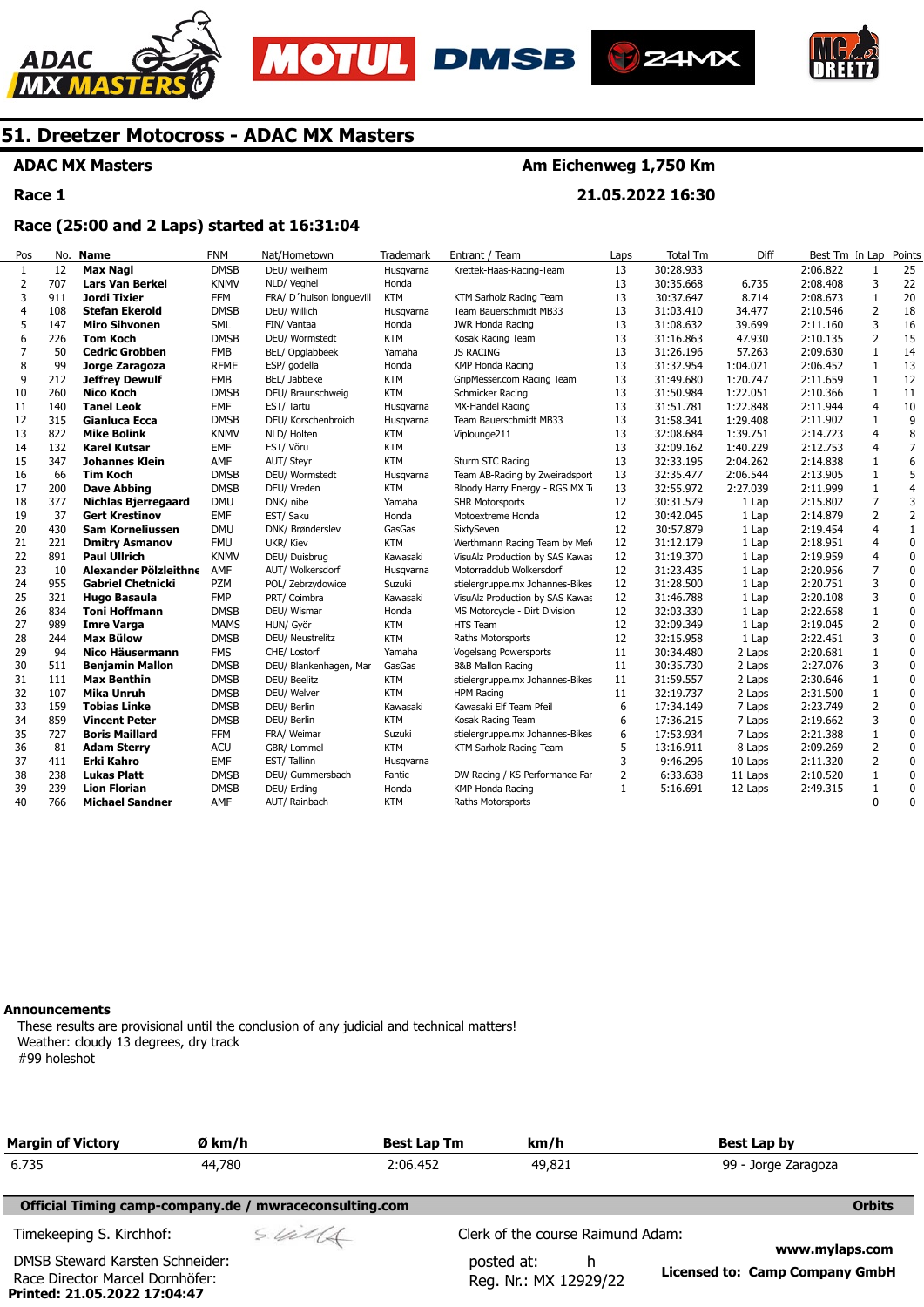







### **ADAC MX Masters**

### **Race 1**

### **Am Eichenweg 1,750 Km**

**21.05.2022 16:30** 

#### **Race (25:00 and 2 Laps) started at 16:31:04**

| Lap                     | <b>Time of Day</b>    | Lap Tm   | S1 Tm    | S2 Tm    | Lap                     | Time of Day  | Lap Tm   | S1 Tm    | S2 Tm    |
|-------------------------|-----------------------|----------|----------|----------|-------------------------|--------------|----------|----------|----------|
|                         |                       |          |          |          | 5                       | 16:44:15.225 | 2:16.534 | 1:07.886 | 1:08.648 |
| (12) Max Nagl           |                       |          |          |          | 6                       | 16:46:28.664 | 2:13.439 | 1:05.430 | 1:08.009 |
| 1                       | 16:35:15.354          | 2:06.822 | 1:02.624 | 1:04.198 | 7                       | 16:48:41.622 | 2:12.958 | 1:05.995 | 1:06.963 |
| $\overline{\mathbf{c}}$ | 16:37:23.827          | 2:08.473 | 1:02.757 | 1:05.716 | 8                       | 16:50:55.408 | 2:13.786 | 1:07.125 | 1:06.661 |
| 3                       | 16:39:31.660          | 2:07.833 | 1:03.366 | 1:04.467 | 9                       | 16:53:11.471 | 2:16.063 | 1:07.912 | 1:08.151 |
| 4                       | 16:41:40.720          | 2:09.060 | 1:03.696 | 1:05.364 | 10                      | 16:55:26.312 | 2:14.841 | 1:06.628 | 1:08.213 |
| 5                       | 16:43:51.534          | 2:10.814 | 1:04.547 | 1:06.267 | 11                      | 16:57:41.577 | 2:15.265 | 1:06.278 | 1:08.987 |
| 6                       | 16:46:02.372          | 2:10.838 | 1:03.928 | 1:06.910 | 12                      | 16:59:56.637 | 2:15.060 | 1:06.441 | 1:08.619 |
| $\overline{7}$          | 16:48:14.802          | 2:12.430 | 1:05.374 | 1:07.056 | 13                      | 17:02:12.654 | 2:16.017 | 1:06.441 | 1:09.576 |
| 8                       | 16:50:28.923          | 2:14.121 | 1:06.086 | 1:08.035 |                         |              |          |          |          |
| 9                       | 16:52:38.769          | 2:09.846 | 1:04.338 | 1:05.508 | (226) Tom Koch          |              |          |          |          |
| 10                      | 16:54:50.471          | 2:11.702 | 1:05.051 | 1:06.651 | 1                       | 16:35:23.486 | 2:12.311 | 1:06.833 | 1:05.478 |
| 11                      | 16:57:02.819          | 2:12.348 | 1:05.342 | 1:07.006 | 2                       | 16:37:33.621 | 2:10.135 | 1:04.273 | 1:05.862 |
| 12                      | 16:59:15.505          | 2:12.686 | 1:05.062 | 1:07.624 | 3                       | 16:39:44.357 | 2:10.736 | 1:05.660 | 1:05.076 |
| 13                      | 17:01:32.955          | 2:17.450 | 1:06.488 | 1:10.962 | 4                       | 16:41:56.363 | 2:12.006 | 1:05.501 | 1:06.505 |
|                         |                       |          |          |          | 5                       | 16:44:09.297 | 2:12.934 | 1:05.303 | 1:07.631 |
|                         | (707) Lars Van Berkel |          |          |          | 6                       | 16:46:24.541 | 2:15.244 | 1:06.800 | 1:08.444 |
| 1                       | 16:35:21.157          | 2:08.914 | 1:05.081 | 1:03.833 | 7                       | 16:48:41.202 | 2:16.661 | 1:07.814 | 1:08.847 |
| $\overline{c}$          | 16:37:29.781          | 2:08.624 | 1:04.606 | 1:04.018 | 8                       | 16:50:59.115 | 2:17.913 | 1:08.934 | 1:08.979 |
| 3                       | 16:39:38.189          | 2:08.408 | 1:04.316 | 1:04.092 | 9                       | 16:53:14.205 | 2:15.090 | 1:07.074 | 1:08.016 |
| 4                       | 16:41:48.012          | 2:09.823 | 1:04.433 | 1:05.390 | 10                      | 16:55:29.177 | 2:14.972 | 1:07.278 | 1:07.694 |
| 5                       | 16:44:00.330          | 2:12.318 | 1:05.905 | 1:06.413 | 11                      | 16:57:44.775 | 2:15.598 | 1:06.745 | 1:08.853 |
| 6                       | 16:46:10.322          | 2:09.992 | 1:05.043 | 1:04.949 | 12                      | 17:00:01.817 | 2:17.042 | 1:08.431 | 1:08.611 |
| $\overline{7}$          | 16:48:24.322          | 2:14.000 | 1:05.570 | 1:08.430 | 13                      | 17:02:20.885 | 2:19.068 | 1:08.335 | 1:10.733 |
| 8                       | 16:50:37.153          | 2:12.831 | 1:06.312 | 1:06.519 |                         |              |          |          |          |
| 9                       | 16:52:49.208          | 2:12.055 | 1:05.783 | 1:06.272 | (50) Cedric Grobben     |              |          |          |          |
| 10                      | 16:55:03.891          | 2:14.683 | 1:06.347 | 1:08.336 | 1                       | 16:35:24.724 | 2:09.630 | 1:03.762 | 1:05.868 |
| 11                      | 16:57:16.759          | 2:12.868 | 1:07.053 | 1:05.815 | 2                       | 16:37:35.559 | 2:10.835 | 1:04.354 | 1:06.481 |
| 12                      | 16:59:29.687          | 2:12.928 | 1:06.245 | 1:06.683 | 3                       | 16:39:47.793 | 2:12.234 | 1:05.668 | 1:06.566 |
| 13                      | 17:01:39.690          | 2:10.003 | 1:05.456 | 1:04.547 | 4                       | 16:42:01.105 | 2:13.312 | 1:05.189 | 1:08.123 |
|                         |                       |          |          |          | 5                       | 16:44:15.770 | 2:14.665 | 1:07.623 | 1:07.042 |
| (911) Jordi Tixier      |                       |          |          |          | 6                       | 16:46:29.947 | 2:14.177 | 1:05.892 | 1:08.285 |
| 1                       | 16:35:32.328          | 2:08.673 | 1:04.376 | 1:04.297 | 7                       | 16:48:46.059 | 2:16.112 | 1:06.145 | 1:09.967 |
| $\overline{c}$          | 16:37:41.566          | 2:09.238 | 1:04.821 | 1:04.417 | 8                       | 16:51:01.298 | 2:15.239 | 1:06.290 | 1:08.949 |
| 3                       | 16:39:51.273          | 2:09.707 | 1:04.492 | 1:05.215 | 9                       | 16:53:19.307 | 2:18.009 | 1:08.737 | 1:09.272 |
| 4                       | 16:42:02.214          | 2:10.941 | 1:04.951 | 1:05.990 | 10                      | 16:55:36.754 | 2:17.447 | 1:07.371 | 1:10.076 |
| 5                       | 16:44:12.428          | 2:10.214 | 1:05.762 | 1:04.452 | 11                      | 16:57:55.910 | 2:19.156 | 1:08.542 | 1:10.614 |
| 6                       | 16:46:23.727          | 2:11.299 | 1:05.939 | 1:05.360 | 12                      | 17:00:11.283 | 2:15.373 | 1:06.952 | 1:08.421 |
| $\overline{7}$          | 16:48:34.907          | 2:11.180 | 1:05.587 | 1:05.593 | 13                      | 17:02:30.218 | 2:18.935 | 1:07.271 | 1:11.664 |
| 8                       | 16:50:46.833          | 2:11.926 | 1:06.099 | 1:05.827 |                         |              |          |          |          |
| 9                       | 16:52:58.417          | 2:11.584 | 1:06.155 | 1:05.429 | (99) Jorge Zaragoza     |              |          |          |          |
| 10                      | 16:55:09.140          | 2:10.723 | 1:05.806 | 1:04.917 | 1                       | 16:35:13.084 | 2:06.452 | 1:02.677 | 1:03.775 |
| 11                      | 16:57:21.468          | 2:12.328 | 1:07.144 | 1:05.184 | $\overline{\mathbf{c}}$ | 16:37:21.754 | 2:08.670 | 1:03.896 | 1:04.774 |
| 12                      | 16:59:30.837          | 2:09.369 | 1:04.737 | 1:04.632 | 3                       | 16:39:33.098 | 2:11.344 | 1:05.088 | 1:06.256 |
| 13                      | 17:01:41.669          | 2:10.832 | 1:04.711 | 1:06.121 | 4                       | 16:41:46.901 | 2:13.803 | 1:06.087 | 1:07.716 |
|                         |                       |          |          |          | 5                       | 16:44:02.056 | 2:15.155 | 1:05.904 | 1:09.251 |
|                         | (108) Stefan Ekerold  |          |          |          | 6                       | 16:46:14.712 | 2:12.656 | 1:05.292 | 1:07.364 |
| 1                       | 16:35:26.258          | 2:10.870 | 1:05.303 | 1:05.567 | 7                       | 16:48:32.756 | 2:18.044 | 1:07.270 | 1:10.774 |
| $\boldsymbol{2}$        | 16:37:36.804          | 2:10.546 | 1:04.513 | 1:06.033 | 8                       | 16:50:50.108 | 2:17.352 | 1:07.808 | 1:09.544 |
| 3                       | 16:39:48.600          | 2:11.796 | 1:05.932 | 1:05.864 | 9                       | 16:53:11.068 | 2:20.960 | 1:09.075 | 1:11.885 |
| 4                       | 16:41:59.941          | 2:11.341 | 1:04.884 | 1:06.457 | 10                      | 16:55:33.322 | 2:22.254 | 1:12.679 | 1:09.575 |
| 5                       | 16:44:11.512          | 2:11.571 | 1:05.609 | 1:05.962 | 11                      | 16:57:50.830 | 2:17.508 | 1:08.115 | 1:09.393 |
| 6                       | 16:46:25.365          | 2:13.853 | 1:05.689 | 1:08.164 | 12                      | 17:00:10.348 | 2:19.518 | 1:08.670 | 1:10.848 |
| 7                       | 16:48:39.848          | 2:14.483 | 1:07.307 | 1:07.176 | 13                      | 17:02:36.976 | 2:26.628 | 1:12.860 | 1:13.768 |
| 8                       | 16:50:52.786          | 2:12.938 | 1:06.241 | 1:06.697 |                         |              |          |          |          |
| 9                       | 16:53:07.314          | 2:14.528 | 1:07.515 | 1:07.013 | (212) Jeffrey Dewulf    |              |          |          |          |
| 10                      | 16:55:20.319          | 2:13.005 | 1:07.146 | 1:05.859 | 1                       | 16:35:38.252 | 2:11.659 | 1:05.392 | 1:06.267 |
| 11                      | 16:57:36.133          | 2:15.814 | 1:07.765 | 1:08.049 | 2                       | 16:37:52.482 | 2:14.230 | 1:06.586 | 1:07.644 |
| 12                      | 16:59:50.794          | 2:14.661 | 1:07.156 | 1:07.505 | 3                       | 16:40:05.272 | 2:12.790 | 1:06.101 | 1:06.689 |
| 13                      | 17:02:07.432          | 2:16.638 | 1:08.003 | 1:08.635 | 4                       | 16:42:18.830 | 2:13.558 | 1:05.672 | 1:07.886 |
|                         |                       |          |          |          | 5                       | 16:44:34.167 | 2:15.337 | 1:07.871 | 1:07.466 |
|                         | (147) Miro Sihvonen   |          |          |          | 6                       | 16:46:49.144 | 2:14.977 | 1:06.604 | 1:08.373 |
| 1                       | 16:35:22.634          | 2:11.429 | 1:05.069 | 1:06.360 | 7                       | 16:49:04.588 | 2:15.444 | 1:06.895 | 1:08.549 |
| 2                       | 16:37:34.505          | 2:11.871 | 1:04.854 | 1:07.017 | 8                       | 16:51:20.959 | 2:16.371 | 1:07.772 | 1:08.599 |
| 3                       |                       |          |          |          | 9                       | 16:53:39.588 | 2:18.629 | 1:08.935 | 1:09.694 |
| 4                       | 16:39:45.665          | 2:11.160 | 1:05.339 | 1:05.821 | 10                      | 16:55:57.120 | 2:17.532 | 1:07.959 | 1:09.573 |
|                         | 16:41:58.691          | 2:13.026 | 1:06.348 | 1:06.678 |                         |              |          |          |          |

#### **Official Timing camp-company.de / mwraceconsulting.com <b>Orbits and Company.de Company** orbits **Orbits Orbits**

**www.mylaps.com**  Reg. Nr.: MX-12929/22 Licensed to: Camp Company GmbH posted at: h Timekeeping S. Kirchhof:  $\le \frac{1}{2}$  Clerk of the course Raimund Adam:

**Printed: 21.05.2022 17:04:59**  Race Director Marcel Dornhöfer: DMSB Steward Karsten Schneider: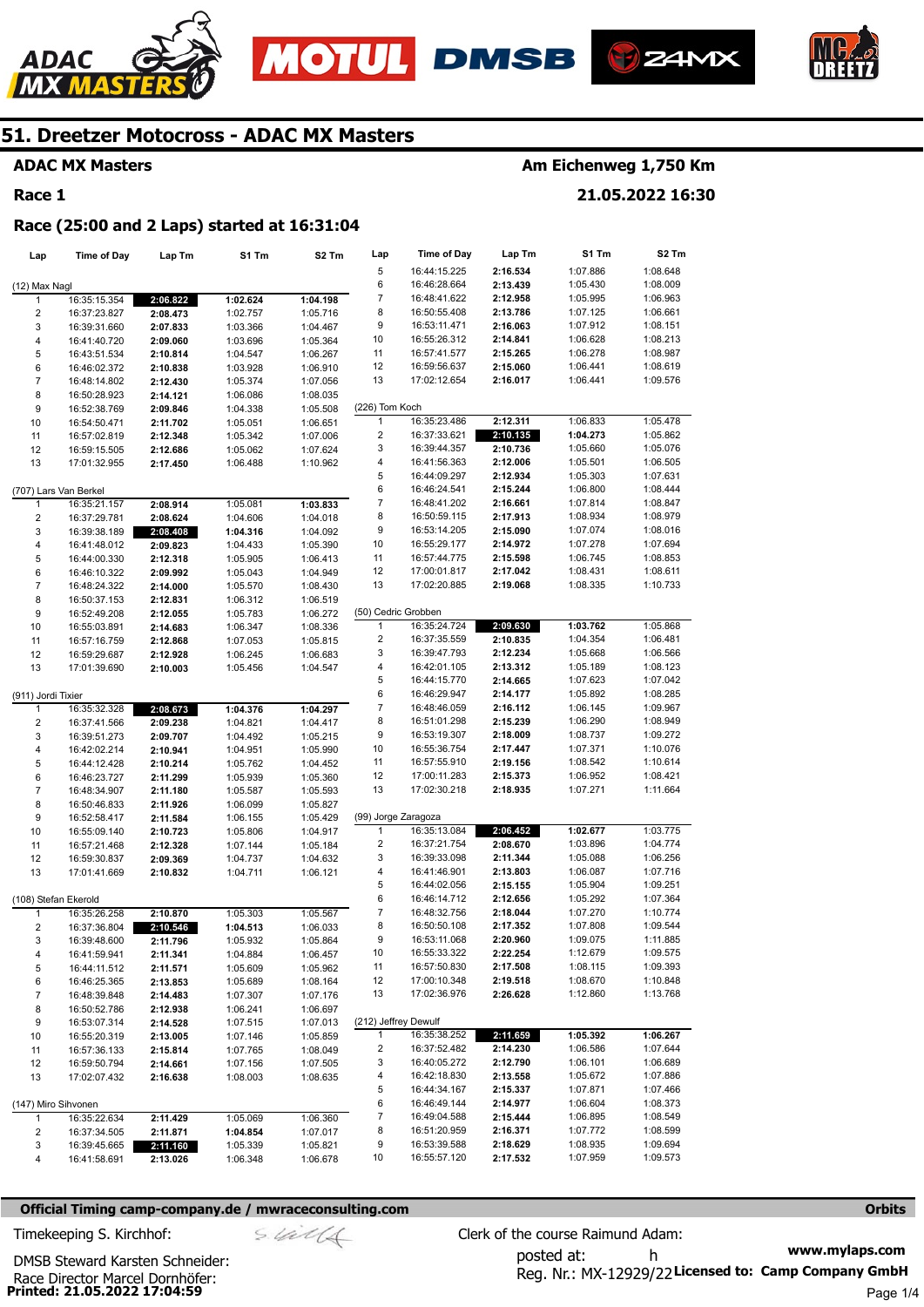







### **ADAC MX Masters**

#### **Race 1**

## **Am Eichenweg 1,750 Km**

**21.05.2022 16:30** 

#### **Race (25:00 and 2 Laps) started at 16:31:04**

| Lap                 | <b>Time of Day</b> | Lap Tm   | S1 Tm    | S2 Tm    | Lap                     | Time of Day               | Lap Tm   | S1 Tm    | S2 Tm    |
|---------------------|--------------------|----------|----------|----------|-------------------------|---------------------------|----------|----------|----------|
| 11                  | 16:58:15.529       | 2:18.409 | 1:06.901 | 1:11.508 | 2                       | 16:38:09.989              | 2:14.247 | 1:06.822 | 1:07.425 |
| 12                  | 17:00:34.553       | 2:19.024 | 1:08.392 | 1:10.632 | 3                       | 16:40:25.161              | 2:15.172 | 1:07.707 | 1:07.465 |
| 13                  | 17:02:53.702       | 2:19.149 | 1:08.404 | 1:10.745 | 4                       | 16:42:37.914              | 2:12.753 | 1:06.313 | 1:06.440 |
|                     |                    |          |          |          | 5                       | 16:44:52.187              | 2:14.273 | 1:06.567 | 1:07.706 |
| (260) Nico Koch     |                    |          |          |          | 6                       | 16:47:05.436              | 2:13.249 | 1:06.160 | 1:07.089 |
| $\mathbf{1}$        | 16:35:20.661       | 2:10.366 | 1:04.723 | 1:05.643 | $\boldsymbol{7}$        | 16:49:21.058              | 2:15.622 | 1:07.587 | 1:08.035 |
| 2                   | 16:37:32.685       | 2:12.024 | 1:04.166 | 1:07.858 | 8                       | 16:51:37.093              | 2:16.035 | 1:08.282 | 1:07.753 |
| 3                   | 16:39:49.299       | 2:16.614 | 1:05.880 | 1:10.734 | 9                       | 16:53:58.787              | 2:21.694 | 1:08.357 | 1:13.337 |
| 4                   | 16:42:05.639       | 2:16.340 | 1:06.946 | 1:09.394 | 10                      | 16:56:20.262              | 2:21.475 | 1:10.573 | 1:10.902 |
| 5                   | 16:44:24.930       | 2:19.291 | 1:09.072 | 1:10.219 | 11                      | 16:58:37.766              | 2:17.504 | 1:08.094 | 1:09.410 |
| 6                   | 16:46:42.800       | 2:17.870 | 1:08.706 | 1:09.164 | 12                      | 17:00:55.105              | 2:17.339 | 1:06.954 | 1:10.385 |
| $\overline{7}$      | 16:49:03.230       | 2:20.430 | 1:09.807 | 1:10.623 | 13                      | 17:03:13.184              | 2:18.079 | 1:08.410 | 1:09.669 |
| 8                   | 16:51:20.420       | 2:17.190 | 1:08.122 | 1:09.068 |                         |                           |          |          |          |
| 9                   | 16:53:38.537       | 2:18.117 | 1:08.333 | 1:09.784 |                         | (347) Johannes Klein      |          |          |          |
| 10                  | 16:55:59.363       | 2:20.826 | 1:08.656 | 1:12.170 | 1                       | 16:35:33.526              | 2:14.838 | 1:06.541 | 1:08.297 |
| 11                  | 16:58:18.543       | 2:19.180 | 1:08.480 | 1:10.700 | 2                       | 16:37:50.731              | 2:17.205 | 1:08.284 | 1:08.921 |
| 12                  | 17:00:37.265       | 2:18.722 | 1:08.930 | 1:09.792 | 3                       | 16:40:10.876              | 2:20.145 | 1:06.524 | 1:13.621 |
| 13                  | 17:02:55.006       | 2:17.741 | 1:09.080 | 1:08.661 | 4                       | 16:42:26.863              | 2:15.987 | 1:06.584 | 1:09.403 |
|                     |                    |          |          |          | 5                       | 16:44:54.058              | 2:27.195 | 1:06.716 | 1:20.479 |
| (140) Tanel Leok    |                    |          |          |          | 6                       | 16:47:12.726              | 2:18.668 | 1:08.103 | 1:10.565 |
| 1                   | 16:35:54.105       | 2:16.693 | 1:07.524 | 1:09.169 | $\boldsymbol{7}$        | 16:49:32.806              | 2:20.080 | 1:09.893 | 1:10.187 |
| 2                   | 16:38:06.996       | 2:12.891 | 1:06.376 | 1:06.515 | 8                       | 16:51:52.697              | 2:19.891 | 1:09.356 | 1:10.535 |
| 3                   | 16:40:33.293       | 2:26.297 | 1:05.979 | 1:20.318 | 9                       | 16:54:14.588              | 2:21.891 | 1:10.013 | 1:11.878 |
| 4                   | 16:42:45.237       | 2:11.944 | 1:05.126 | 1:06.818 | 10                      | 16:56:34.120              | 2:19.532 | 1:09.835 | 1:09.697 |
| 5                   | 16:44:57.456       | 2:12.219 | 1:04.806 | 1:07.413 | 11                      | 16:58:53.313              | 2:19.193 | 1:08.871 | 1:10.322 |
| 6                   | 16:47:10.344       | 2:12.888 | 1:05.445 | 1:07.443 | 12                      | 17:01:14.765              | 2:21.452 | 1:10.380 | 1:11.072 |
| $\overline{7}$      | 16:49:23.363       | 2:13.019 | 1:06.451 | 1:06.568 | 13                      | 17:03:37.217              | 2:22.452 | 1:11.923 | 1:10.529 |
| 8                   | 16:51:37.455       | 2:14.092 | 1:06.389 | 1:07.703 |                         |                           |          |          |          |
| 9                   | 16:53:55.272       | 2:17.817 | 1:08.978 | 1:08.839 | (66) Tim Koch           |                           |          |          |          |
| 10                  | 16:56:11.058       | 2:15.786 | 1:08.152 | 1:07.634 | $\mathbf{1}$            | 16:35:42.517              | 2:13.905 | 1:06.572 | 1:07.333 |
| 11                  | 16:58:25.752       | 2:14.694 | 1:06.731 | 1:07.963 | $\overline{\mathbf{c}}$ | 16:37:57.700              | 2:15.183 | 1:07.013 | 1:08.170 |
| 12                  | 17:00:41.135       | 2:15.383 | 1:06.649 | 1:08.734 | 3                       | 16:40:13.156              | 2:15.456 | 1:07.325 | 1:08.131 |
| 13                  | 17:02:55.803       | 2:14.668 | 1:07.788 | 1:06.880 | 4                       | 16:42:28.938              | 2:15.782 | 1:06.223 | 1:09.559 |
|                     |                    |          |          |          | 5                       | 16:44:45.109              | 2:16.171 | 1:06.736 | 1:09.435 |
| (315) Gianluca Ecca |                    |          |          |          | 6                       | 16:47:01.444              | 2:16.335 | 1:08.309 | 1:08.026 |
| $\mathbf{1}$        | 16:35:36.339       | 2:11.902 | 1:05.039 | 1:06.863 | 7                       | 16:49:18.205              | 2:16.761 | 1:08.273 | 1:08.488 |
| 2                   | 16:37:49.460       | 2:13.121 | 1:06.006 | 1:07.115 | 8                       | 16:51:32.738              | 2:14.533 | 1:06.238 | 1:08.295 |
| 3                   | 16:40:03.575       | 2:14.115 | 1:06.072 | 1:08.043 | 9                       | 16:53:59.973              | 2:27.235 | 1:07.821 | 1:19.414 |
| 4                   | 16:42:17.847       | 2:14.272 | 1:06.051 | 1:08.221 | 10                      | 16:56:18.966              | 2:18.993 | 1:10.645 | 1:08.348 |
| 5                   | 16:44:35.481       | 2:17.634 | 1:07.617 | 1:10.017 | 11                      | 16:59:02.944              | 2:43.978 | 1:31.772 | 1:12.206 |
| 6                   | 16:46:53.706       | 2:18.225 | 1:08.478 | 1:09.747 | 12                      | 17:01:20.987              | 2:18.043 | 1:08.258 | 1:09.785 |
| $\boldsymbol{7}$    | 16:49:11.091       | 2:17.385 | 1:08.166 | 1:09.219 | 13                      | 17:03:39.499              | 2:18.512 | 1:08.694 | 1:09.818 |
| 8                   | 16:51:26.798       | 2:15.707 | 1:06.208 | 1:09.499 |                         |                           |          |          |          |
| 9                   | 16:53:44.287       | 2:17.489 | 1:07.777 | 1:09.712 | (200) Dave Abbing       |                           |          |          |          |
| 10                  | 16:56:02.131       | 2:17.844 | 1:07.641 | 1:10.203 | 1                       | 16:35:37.730              | 2:11.999 | 1:05.502 | 1:06.497 |
| 11                  | 16:58:21.395       | 2:19.264 | 1:08.971 | 1:10.293 | 2                       | 16:37:52.219              | 2:14.489 | 1:05.642 | 1:08.847 |
| 12                  | 17:00:42.504       | 2:21.109 | 1:09.461 | 1:11.648 | 3                       | 16:40:07.734              | 2:15.515 | 1:08.325 | 1:07.190 |
| 13                  | 17:03:02.363       | 2:19.859 | 1:09.080 | 1:10.779 | 4                       | 16:42:22.556              | 2:14.822 | 1:05.618 | 1:09.204 |
|                     |                    |          |          |          | 5                       | 16:44:38.616              | 2:16.060 | 1:06.684 | 1:09.376 |
| (822) Mike Bolink   |                    |          |          |          | 6                       | 16:46:55.960              | 2:17.344 | 1:08.280 | 1:09.064 |
| 1                   | 16:35:44.730       | 2:14.874 | 1:06.878 | 1:07.996 | 7                       | 16:49:15.268              | 2:19.308 | 1:08.464 | 1:10.844 |
| 2                   | 16:38:00.225       | 2:15.495 | 1:06.776 | 1:08.719 | 8                       | 16:51:33.712              | 2:18.444 | 1:07.701 | 1:10.743 |
| 3                   | 16:40:15.305       | 2:15.080 | 1:07.412 | 1:07.668 | 9                       | 16:53:59.569              | 2:25.857 | 1:09.428 | 1:16.429 |
| 4                   | 16:42:30.028       | 2:14.723 | 1:07.812 | 1:06.911 | 10                      | 16:56:27.849              | 2:28.280 | 1:14.025 | 1:14.255 |
| 5                   | 16:44:48.212       | 2:18.184 | 1:07.960 | 1:10.224 | 11                      | 16:58:54.019              | 2:26.170 | 1:11.473 | 1:14.697 |
| 6                   | 16:47:03.951       | 2:15.739 | 1:08.545 | 1:07.194 | 12                      | 17:01:19.170              | 2:25.151 | 1:12.355 | 1:12.796 |
| 7                   | 16:49:19.263       | 2:15.312 | 1:07.567 | 1:07.745 | 13                      | 17:03:59.994              | 2:40.824 | 1:18.393 | 1:22.431 |
| 8                   | 16:51:34.530       | 2:15.267 | 1:08.452 | 1:06.815 |                         |                           |          |          |          |
| 9                   | 16:53:57.562       | 2:23.032 | 1:10.302 | 1:12.730 |                         | (377) Nichlas Bjerregaard |          |          |          |
| 10                  | 16:56:18.706       | 2:21.144 | 1:09.659 | 1:11.485 | $\mathbf{1}$            | 16:36:05.189              | 2:20.118 | 1:09.068 | 1:11.050 |
| 11                  | 16:58:36.182       | 2:17.476 | 1:08.647 | 1:08.829 | 2                       | 16:38:24.751              | 2:19.562 | 1:08.088 | 1:11.474 |
| 12                  | 17:00:56.265       | 2:20.083 | 1:10.009 | 1:10.074 | 3                       | 16:40:47.413              | 2:22.662 | 1:10.517 | 1:12.145 |
| 13                  | 17:03:12.706       | 2:16.441 | 1:09.222 | 1:07.219 | 4                       | 16:43:08.722              | 2:21.309 | 1:09.415 | 1:11.894 |
|                     |                    |          |          |          | 5                       | 16:45:28.215              | 2:19.493 | 1:09.829 | 1:09.664 |
| (132) Karel Kutsar  |                    |          |          |          | 6                       | 16:47:47.488              | 2:19.273 | 1:10.803 | 1:08.470 |
| 1                   | 16:35:55.742       | 2:16.485 | 1:07.279 | 1:09.206 | 7                       | 16:50:03.290              | 2:15.802 | 1:07.968 | 1:07.834 |

#### **Official Timing camp-company.de / mwraceconsulting.com <b>Orbits Orbits Orbits Orbits**

**Printed: 21.05.2022 17:04:59**  Race Director Marcel Dornhöfer:

DMSB Steward Karsten Schneider:

$$
\mathcal{S}.\mathcal{U}\mathcal{U}\mathcal{U}
$$

**www.mylaps.com**  Reg. Nr.: MX-12929/22 Licensed to: Camp Company GmbH posted at: h Timekeeping S. Kirchhof:  $\le \frac{1}{2}$  Clerk of the course Raimund Adam: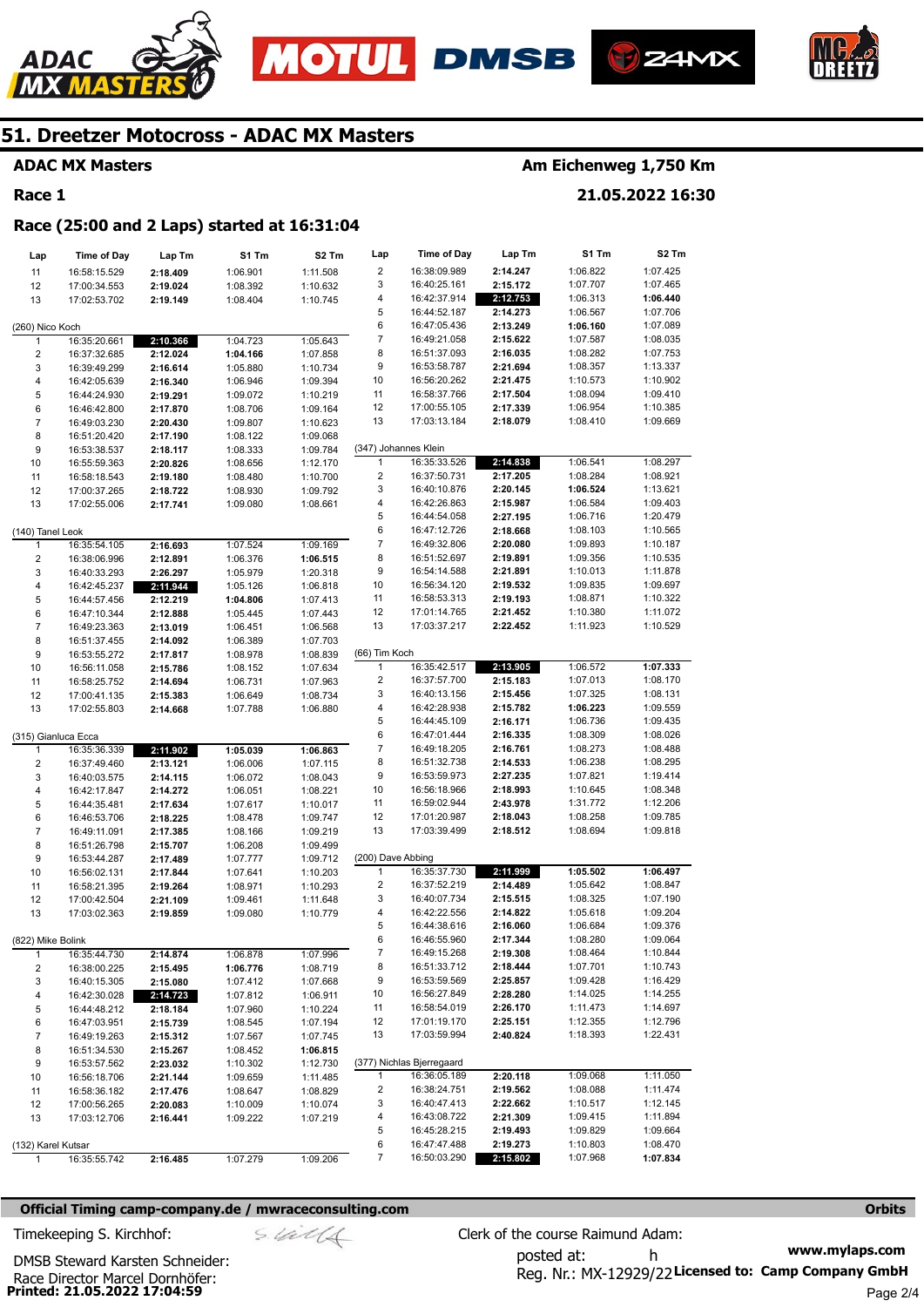







### **ADAC MX Masters**

### **Race 1**

### **Am Eichenweg 1,750 Km**

**21.05.2022 16:30** 

### **Race (25:00 and 2 Laps) started at 16:31:04**

| Lap                 | <b>Time of Day</b>           | Lap Tm               | S1 Tm                | S2 Tm                | Lap                     | Time of Day                  | Lap Tm   | S1 Tm                | S2 Tm                |
|---------------------|------------------------------|----------------------|----------------------|----------------------|-------------------------|------------------------------|----------|----------------------|----------------------|
| 8                   | 16:52:22.714                 | 2:19.424             | 1:08.503             | 1:10.921             | 4                       | 16:43:15.126                 | 2:22.699 | 1:09.325             | 1:13.374             |
| 9                   | 16:54:38.886                 | 2:16.172             | 1:07.526             | 1:08.646             | 5                       | 16:45:36.964                 | 2:21.838 | 1:10.131             | 1:11.707             |
| 10                  | 16:56:56.073                 | 2:17.187             | 1:08.214             | 1:08.973             | 6                       | 16:47:59.490                 | 2:22.526 | 1:11.186             | 1:11.340             |
| 11                  | 16:59:17.515                 | 2:21.442             | 1:07.676             | 1:13.766             | 7                       | 16:50:20.446                 | 2:20.956 | 1:10.055             | 1:10.901             |
| 12                  | 17:01:35.601                 | 2:18.086             | 1:07.560             | 1:10.526             | 8                       | 16:52:44.295                 | 2:23.849 | 1:09.005             | 1:14.844             |
|                     |                              |                      |                      |                      | 9                       | 16:55:06.567                 | 2:22.272 | 1:10.312             | 1:11.960             |
| (37) Gert Krestinov |                              |                      |                      |                      | 10                      | 16:57:31.550                 | 2:24.983 | 1:12.158             | 1:12.825             |
| 1                   | 16:36:08.394                 | 2:19.689             | 1:07.914             | 1:11.775             | 11                      | 16:59:58.054                 | 2:26.504 | 1:13.113             | 1:13.391             |
| 2                   | 16:38:23.273                 | 2:14.879             | 1:06.459             | 1:08.420             | 12                      | 17:02:27.457                 | 2:29.403 | 1:14.307             | 1:15.096             |
| 3                   | 16:40:42.051                 | 2:18.778             | 1:10.014             | 1:08.764             |                         |                              |          |                      |                      |
| 4                   | 16:43:01.070                 | 2:19.019             | 1:08.371             | 1:10.648             |                         | (955) Gabriel Chetnicki      |          |                      |                      |
| 5                   | 16:45:18.889                 | 2:17.819             | 1:08.757             | 1:09.062             | 1                       | 16:36:01.836                 | 2:21.078 | 1:09.366             | 1:11.712             |
| 6                   | 16:47:34.236                 | 2:15.347             | 1:06.395             | 1:08.952             | $\overline{c}$          | 16:38:23.003                 | 2:21.167 | 1:09.535             | 1:11.632             |
| $\overline{7}$      | 16:49:52.857                 | 2:18.621             | 1:08.865             | 1:09.756             | 3                       | 16:40:43.754                 | 2:20.751 | 1:09.400             | 1:11.351             |
| 8                   | 16:52:12.131                 | 2:19.274             | 1:08.880             | 1:10.394             | 4                       | 16:43:07.249                 | 2:23.495 | 1:09.819             | 1:13.676             |
| 9                   | 16:54:34.513                 | 2:22.382             | 1:11.660             | 1:10.722             | 5                       | 16:45:31.546                 | 2:24.297 | 1:11.000             | 1:13.297             |
| 10                  | 16:56:57.502                 | 2:22.989             | 1:11.503             | 1:11.486             | 6                       | 16:47:54.289                 | 2:22.743 | 1:11.222             | 1:11.521             |
| 11                  | 16:59:19.793                 | 2:22.291             | 1:09.801             | 1:12.490             | 7                       | 16:50:17.036                 | 2:22.747 | 1:10.717             | 1:12.030             |
| 12                  | 17:01:46.067                 | 2:26.274             | 1:10.600             | 1:15.674             | 8                       | 16:52:41.740                 | 2:24.704 | 1:10.809             | 1:13.895             |
|                     |                              |                      |                      |                      | 9                       | 16:55:12.050                 | 2:30.310 | 1:12.986             | 1:17.324             |
|                     | (430) Sam Korneliussen       |                      |                      |                      | 10                      | 16:57:37.623                 | 2:25.573 | 1:11.723             | 1:13.850             |
| 1                   | 16:35:56.292                 | 2:23.294             | 1:09.595             | 1:13.699             | 11                      | 17:00:03.593                 | 2:25.970 | 1:11.191             | 1:14.779             |
| 2                   | 16:38:16.085                 | 2:19.793             | 1:09.697             | 1:10.096             | 12                      | 17:02:32.522                 | 2:28.929 | 1:13.538             | 1:15.391             |
| 3                   | 16:40:36.680                 | 2:20.595             | 1:09.532             | 1:11.063             |                         |                              |          |                      |                      |
| 4                   | 16:42:56.134                 | 2:19.454             | 1:08.403             | 1:11.051             | (321) Hugo Basaula<br>1 | 16:36:06.370                 | 2:24.622 | 1:13.073             | 1:11.549             |
| 5                   | 16:45:17.756                 | 2:21.622             | 1:09.471             | 1:12.151             | $\overline{\mathbf{c}}$ | 16:38:30.645                 | 2:24.275 | 1:11.593             | 1:12.682             |
| 6                   | 16:47:38.976                 | 2:21.220             | 1:09.714             | 1:11.506             | 3                       | 16:40:50.753                 | 2:20.108 | 1:08.150             | 1:11.958             |
| $\overline{7}$      | 16:49:58.544                 | 2:19.568             | 1:08.659             | 1:10.909             | 4                       | 16:43:13.611                 | 2:22.858 | 1:09.453             | 1:13.405             |
| 8<br>9              | 16:52:20.403                 | 2:21.859<br>2:22.918 | 1:09.135<br>1:10.385 | 1:12.724<br>1:12.533 | 5                       | 16:45:41.346                 | 2:27.735 | 1:11.556             | 1:16.179             |
| 10                  | 16:54:43.321<br>16:57:07.336 | 2:24.015             | 1:10.343             | 1:13.672             | 6                       | 16:48:08.749                 | 2:27.403 | 1:11.901             | 1:15.502             |
| 11                  | 16:59:34.147                 | 2:26.811             | 1:11.042             | 1:15.769             | 7                       | 16:50:40.898                 | 2:32.149 | 1:13.443             | 1:18.706             |
| 12                  | 17:02:01.901                 | 2:27.754             | 1:12.061             | 1:15.693             | 8                       | 16:53:05.092                 | 2:24.194 | 1:10.872             | 1:13.322             |
|                     |                              |                      |                      |                      | 9                       | 16:55:32.063                 | 2:26.971 | 1:12.342             | 1:14.629             |
|                     | (221) Dmitry Asmanov         |                      |                      |                      | 10                      | 16:58:01.201                 | 2:29.138 | 1:13.593             | 1:15.545             |
| 1                   | 16:36:01.276                 | 2:19.420             | 1:10.185             | 1:09.235             | 11                      | 17:00:26.518                 | 2:25.317 | 1:11.824             | 1:13.493             |
| $\overline{c}$      | 16:38:21.507                 | 2:20.231             | 1:08.444             | 1:11.787             | 12                      | 17:02:50.810                 | 2:24.292 | 1:11.032             | 1:13.260             |
| 3                   | 16:40:40.943                 | 2:19.436             | 1:08.212             | 1:11.224             |                         |                              |          |                      |                      |
| 4                   | 16:42:59.894                 | 2:18.951             | 1:08.579             | 1:10.372             | (834) Toni Hoffmann     |                              |          |                      |                      |
| 5                   | 16:45:22.747                 | 2:22.853             | 1:10.850             | 1:12.003             | 1                       | 16:35:54.543                 | 2:22.658 | 1:09.770             | 1:12.888             |
| 6                   | 16:47:42.062                 | 2:19.315             | 1:08.250             | 1:11.065             | 2                       | 16:38:18.928                 | 2:24.385 | 1:11.046             | 1:13.339             |
| $\overline{7}$      | 16:50:01.729                 | 2:19.667             | 1:08.628             | 1:11.039             | 3                       | 16:40:44.682                 | 2:25.754 | 1:10.388             | 1:15.366             |
| 8                   | 16:52:23.353                 | 2:21.624             | 1:09.479             | 1:12.145             | 4                       | 16:43:09.855                 | 2:25.173 | 1:11.074             | 1:14.099             |
| 9                   | 16:54:45.981                 | 2:22.628             | 1:10.439             | 1:12.189             | 5                       | 16:45:34.034                 | 2:24.179 | 1:10.858             | 1:13.321             |
| 10                  | 16:57:21.172                 | 2:35.191             | 1:20.676             | 1:14.515             | 6                       | 16:48:08.128                 | 2:34.094 | 1:16.243             | 1:17.851             |
| 11                  | 16:59:46.963                 | 2:25.791             | 1:12.276             | 1:13.515             | $\overline{7}$          | 16:50:38.624                 | 2:30.496 | 1:13.490             | 1:17.006             |
| 12                  | 17:02:16.201                 | 2:29.238             | 1:13.618             | 1:15.620             | 8                       | 16:53:09.533                 | 2:30.909 | 1:16.225             | 1:14.684             |
|                     |                              |                      |                      |                      | 9                       | 16:55:39.594                 | 2:30.061 | 1:14.891             | 1:15.170             |
| (891) Paul Ullrich  |                              |                      |                      |                      | 10                      | 16:58:09.565                 | 2:29.971 | 1:14.237             | 1:15.734             |
|                     | 16:35:57.703                 | 2:21.364             | 1:08.137             | 1:13.227             | 11                      | 17:00:35.750                 | 2:26.185 | 1:11.029             | 1:15.156             |
| 2                   | 16:38:18.398                 | 2:20.695             | 1:09.730             | 1:10.965             | 12                      | 17:03:07.352                 | 2:31.602 | 1:15.996             | 1:15.606             |
| 3                   | 16:40:38.690                 | 2:20.292             | 1:09.631             | 1:10.661             |                         |                              |          |                      |                      |
| 4                   | 16:42:58.649                 | 2:19.959             | 1:08.756             | 1:11.203             | (989) Imre Varga        |                              |          |                      |                      |
| 5                   | 16:45:20.674                 | 2:22.025             | 1:09.734             | 1:12.291             | $\mathbf{1}$            | 16:36:07.257                 | 2:22.597 | 1:10.945             | 1:11.652             |
| 6                   | 16:47:43.068                 | 2:22.394             | 1:08.515             | 1:13.879             | 2                       | 16:38:26.302                 | 2:19.045 | 1:06.514             | 1:12.531             |
| $\overline{7}$      | 16:50:07.001                 | 2:23.933             | 1:10.087             | 1:13.846             | 3                       | 16:40:45.451                 | 2:19.149 | 1:08.209             | 1:10.940             |
| 8                   | 16:52:31.007                 | 2:24.006             | 1:10.051             | 1:13.955             | 4                       | 16:43:05.285                 | 2:19.834 | 1:09.840             | 1:09.994             |
| 9                   | 16:55:00.186                 | 2:29.179             | 1:12.542             | 1:16.637             | 5                       | 16:45:27.713                 | 2:22.428 | 1:09.710             | 1:12.718             |
| 10                  | 16:57:29.831                 | 2:29.645             | 1:13.986             | 1:15.659             | 6                       | 16:48:05.895                 | 2:38.182 | 1:21.751             | 1:16.431             |
| 11                  | 16:59:57.749                 | 2:27.918             | 1:12.720             | 1:15.198             | 7                       | 16:50:32.303                 | 2:26.408 | 1:10.723             | 1:15.685             |
| 12                  | 17:02:23.392                 | 2:25.643             | 1:10.791             | 1:14.852             | 8                       | 16:53:22.300                 | 2:49.997 | 1:33.234             | 1:16.763             |
|                     |                              |                      |                      |                      | 9                       | 16:55:48.874                 | 2:26.574 | 1:13.120             | 1:13.454             |
|                     | (10) Alexander Pölzleithner  |                      |                      |                      | 10                      | 16:58:15.035                 | 2:26.161 | 1:11.442             | 1:14.719             |
| 1                   | 16:36:04.530                 | 2:24.328             | 1:12.969             | 1:11.359             | 11<br>12                | 17:00:43.578<br>17:03:13.371 | 2:28.543 | 1:11.266<br>1:13.402 | 1:17.277<br>1:16.391 |
| 2                   | 16:38:28.875                 | 2:24.345             | 1:11.843             | 1:12.502             |                         |                              | 2:29.793 |                      |                      |
| 3                   | 16:40:52.427                 | 2:23.552             | 1:11.939             | 1:11.613             |                         |                              |          |                      |                      |

#### **Official Timing camp-company.de / mwraceconsulting.com <b>Orbits and Company.defect in the Company** orbits **Orbits**

**Printed: 21.05.2022 17:04:59**  Race Director Marcel Dornhöfer:

DMSB Steward Karsten Schneider:

**www.mylaps.com**  Reg. Nr.: MX-12929/22 Licensed to: Camp Company GmbH posted at: h Timekeeping S. Kirchhof:  $\frac{1}{2}$  Clerk of the course Raimund Adam: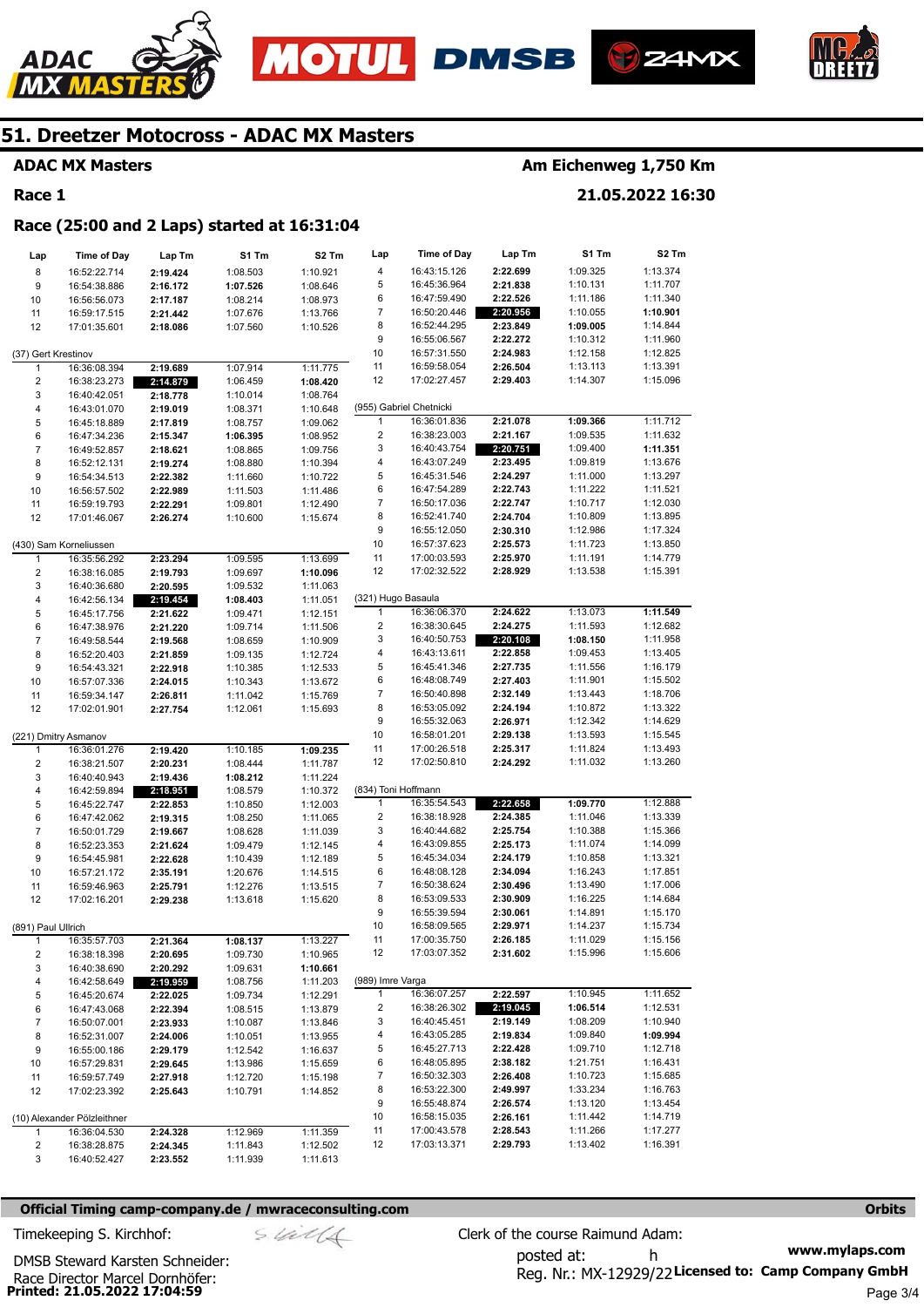







**ADAC MX Masters** 

**Race 1** 

### **Am Eichenweg 1,750 Km**

**21.05.2022 16:30** 

#### **Race (25:00 and 2 Laps) started at 16:31:04**

| Lap               | <b>Time of Day</b>    | Lap Tm   | S1 Tm    | S <sub>2</sub> Tm | Lap                       | <b>Time of Day</b>           | Lap Tm               | S1 Tm    | S2 Tm                |
|-------------------|-----------------------|----------|----------|-------------------|---------------------------|------------------------------|----------------------|----------|----------------------|
| (244) Max Bülow   |                       |          |          |                   | (159) Tobias Linke        |                              |                      |          |                      |
| $\mathbf{1}$      | 16:36:14.627          | 2:31.030 | 1:14.997 | 1:16.033          | $\mathbf{1}$              | 16:36:12.372                 | 2:29.520             | 1:14.087 | 1:15.433             |
| 2                 | 16:38:39.009          | 2:24.382 | 1:10.459 | 1:13.923          | $\overline{c}$            | 16:38:36.121                 | 2:23.749             | 1:09.918 | 1:13.831             |
| 3                 | 16:41:01.460          | 2:22.451 | 1:10.256 | 1:12.195          | 3                         | 16:41:03.574                 | 2:27.453             | 1:13.884 | 1:13.569             |
| 4                 | 16:43:25.518          | 2:24.058 | 1:10.707 | 1:13.351          | 4                         | 16:43:30.632                 | 2:27.058             | 1:11.889 | 1:15.169             |
| 5                 | 16:45:49.378          | 2:23.860 | 1:10.805 | 1:13.055          | 5                         | 16:46:01.918                 | 2:31.286             | 1:14.298 | 1:16.988             |
| 6                 | 16:48:17.048          | 2:27.670 | 1:11.641 | 1:16.029          | 6                         | 16:48:38.171                 | 2:36.253             | 1:15.824 | 1:20.429             |
| 7                 | 16:50:48.980          | 2:31.932 | 1:12.025 | 1:19.907          |                           |                              |                      |          |                      |
| 8                 | 16:53:18.898          | 2:29.918 | 1:13.939 | 1:15.979          | (859) Vincent Peter       |                              |                      |          |                      |
| 9                 | 16:55:48.200          | 2:29.302 | 1:13.081 | 1:16.221          | 1                         | 16:36:11.292<br>16:38:31.993 | 2:27.353<br>2:20.701 | 1:11.605 | 1:15.748<br>1:13.199 |
| 10                | 16:58:16.740          | 2:28.540 | 1:12.626 | 1:15.914          | $\overline{\mathbf{c}}$   |                              |                      | 1:07.502 |                      |
| 11                | 17:00:48.543          | 2:31.803 | 1:16.153 | 1:15.650          | 3                         | 16:40:51.655<br>16:43:15.192 | 2:19.662             | 1:08.462 | 1:11.200             |
| 12                | 17:03:19.980          | 2:31.437 | 1:13.621 | 1:17.816          | 4                         |                              | 2:23.537             | 1:09.929 | 1:13.608<br>1:11.802 |
|                   |                       |          |          |                   | 5<br>6                    | 16:45:35.740                 | 2:20.548             | 1:08.746 | 1:53.528             |
|                   | (94) Nico Häusermann  |          |          |                   |                           | 16:48:40.237                 | 3:04.497             | 1:10.969 |                      |
| 1                 | 16:35:59.639          | 2:20.681 | 1:08.073 | 1:12.608          |                           |                              |                      |          |                      |
| 2                 | 16:38:47.811          | 2:48.172 | 1:09.492 | 1:38.680          | (727) Boris Maillard<br>1 |                              |                      |          | 1:11.893             |
| 3                 | 16:41:14.704          | 2:26.893 | 1:11.983 | 1:14.910          |                           | 16:36:18.363                 | 2:21.388             | 1:09.495 |                      |
| 4                 | 16:43:44.129          | 2:29.425 | 1:14.275 | 1:15.150          | 2                         | 16:38:41.785                 | 2:23.422             | 1:10.162 | 1:13.260             |
| 5                 | 16:46:14.578          | 2:30.449 | 1:13.184 | 1:17.265          | 3                         | 16:41:04.123                 | 2:22.338             | 1:10.807 | 1:11.531             |
| 6                 | 16:48:46.940          | 2:32.362 | 1:14.024 | 1:18.338          | 4                         | 16:43:31.569                 | 2:27.446             | 1:12.454 | 1:14.992             |
| $\overline{7}$    | 16:51:15.912          | 2:28.972 | 1:13.312 | 1:15.660          | 5                         | 16:45:59.106                 | 2:27.537             | 1:10.675 | 1:16.862             |
| 8                 | 16:53:56.397          | 2:40.485 | 1:22.930 | 1:17.555          | 6                         | 16:48:57.956                 | 2:58.850             | 1:26.093 | 1:32.757             |
| 9                 | 16:56:29.949          | 2:33.552 | 1:14.440 | 1:19.112          |                           |                              |                      |          |                      |
| 10                | 16:59:04.593          | 2:34.644 | 1:17.378 | 1:17.266          | (81) Adam Sterry          |                              |                      |          |                      |
| 11                | 17:01:38.502          | 2:33.909 | 1:14.703 | 1:19.206          | 1                         | 16:35:31.233                 | 2:10.796             | 1:05.244 | 1:05.552             |
|                   |                       |          |          |                   | 2                         | 16:37:40.502                 | 2:09.269             | 1:03.671 | 1:05.598             |
|                   | (511) Benjamin Mallon |          |          |                   | 3                         | 16:39:52.361                 | 2:11.859             | 1:04.677 | 1:07.182             |
| 1                 | 16:36:12.662          | 2:30.816 | 1:15.735 | 1:15.081          | 4                         | 16:42:06.375                 | 2:14.014             | 1:05.532 | 1:08.482             |
| 2                 | 16:38:41.022          | 2:28.360 | 1:13.291 | 1:15.069          | 5                         | 16:44:20.933                 | 2:14.558             | 1:06.136 | 1:08.422             |
| 3                 | 16:41:08.098          | 2:27.076 | 1:12.398 | 1:14.678          |                           |                              |                      |          |                      |
| 4                 | 16:43:37.274          | 2:29.176 | 1:13.188 | 1:15.988          | (411) Erki Kahro          |                              |                      |          |                      |
| 5                 | 16:46:09.409          | 2:32.135 | 1:13.902 | 1:18.233          | 1                         | 16:35:57.403                 | 2:14.876             | 1:07.092 | 1:07.784             |
| 6                 | 16:48:45.052          | 2:35.643 | 1:14.951 | 1:20.692          | 2                         | 16:38:08.723                 | 2:11.320             | 1:05.476 | 1:05.844             |
| $\overline{7}$    | 16:51:18.534          | 2:33.482 | 1:16.758 | 1:16.724          | 3                         | 16:40:50.318                 | 2:41.595             | 1:19.279 | 1:22.316             |
| 8                 | 16:53:53.290          | 2:34.756 | 1:16.526 | 1:18.230          |                           |                              |                      |          |                      |
| 9                 | 16:56:32.615          | 2:39.325 | 1:19.869 | 1:19.456          | (238) Lukas Platt         |                              |                      |          |                      |
| 10                | 16:59:06.087          | 2:33.472 | 1:16.503 | 1:16.969          | 1                         | 16:35:26.683                 | 2:10.520             | 1:05.569 | 1:04.951             |
| 11                | 17:01:39.752          | 2:33.665 | 1:15.405 | 1:18.260          | $\overline{2}$            | 16:37:37.660                 | 2:10.977             | 1:05.156 | 1:05.821             |
|                   |                       |          |          |                   |                           |                              |                      |          |                      |
| (111) Max Benthin |                       |          |          |                   | (239) Lion Florian<br>1   | 16:36:20.713                 |                      |          | 1:42.617             |
| 1                 | 16:36:11.011          | 2:30.646 | 1:13.370 | 1:17.276          |                           |                              | 2:49.315             | 1:06.698 |                      |
| 2                 | 16:38:41.862          | 2:30.851 | 1:11.981 | 1:18.870          |                           |                              |                      |          |                      |
| 3                 | 16:41:17.502          | 2:35.640 | 1:14.992 | 1:20.648          |                           |                              |                      |          |                      |
| 4                 | 16:43:55.823          | 2:38.321 | 1:15.192 | 1:23.129          |                           |                              |                      |          |                      |
| 5                 | 16:46:39.138          | 2:43.315 | 1:18.731 | 1:24.584          |                           |                              |                      |          |                      |
| 6                 | 16:49:31.592          | 2:52.454 | 1:20.434 | 1:32.020          |                           |                              |                      |          |                      |
| $\overline{7}$    | 16:52:14.628          | 2:43.036 | 1:20.434 | 1:22.602          |                           |                              |                      |          |                      |
| 8                 | 16:54:57.305          | 2:42.677 | 1:15.312 | 1:27.365          |                           |                              |                      |          |                      |
| 9                 | 16:57:42.838          | 2:45.533 | 1:19.078 | 1:26.455          |                           |                              |                      |          |                      |
| 10                | 17:00:27.413          | 2:44.575 | 1:20.326 | 1:24.249          |                           |                              |                      |          |                      |
| 11                | 17:03:03.579          | 2:36.166 | 1:13.298 | 1:22.868          |                           |                              |                      |          |                      |
|                   |                       |          |          |                   |                           |                              |                      |          |                      |
| (107) Mika Unruh  |                       |          |          |                   |                           |                              |                      |          |                      |
| 1                 | 16:36:31.236          | 2:31.500 | 1:13.233 | 1:18.267          |                           |                              |                      |          |                      |
| 2                 | 16:39:02.801          | 2:31.565 | 1:12.939 | 1:18.626          |                           |                              |                      |          |                      |
| 3                 | 16:41:37.149          | 2:34.348 | 1:14.808 | 1:19.540          |                           |                              |                      |          |                      |
| 4                 | 16:44:19.523          | 2:42.374 | 1:18.914 | 1:23.460          |                           |                              |                      |          |                      |
| 5                 | 16:47:03.423          | 2:43.900 | 1:20.005 | 1:23.895          |                           |                              |                      |          |                      |
| 6                 | 16:49:43.950          | 2:40.527 | 1:19.411 | 1:21.116          |                           |                              |                      |          |                      |
| 7                 | 16:52:28.421          | 2:44.471 | 1:20.889 | 1:23.582          |                           |                              |                      |          |                      |
| 8                 | 16:55:11.511          | 2:43.090 | 1:18.897 | 1:24.193          |                           |                              |                      |          |                      |
| 9                 | 16:57:56.825          | 2:45.314 | 1:20.373 | 1:24.941          |                           |                              |                      |          |                      |
| 10                | 17:00:38.861          | 2:42.036 | 1:18.709 | 1:23.327          |                           |                              |                      |          |                      |
| 11                | 17:03:23.759          | 2:44.898 | 1:19.928 | 1:24.970          |                           |                              |                      |          |                      |
|                   |                       |          |          |                   |                           |                              |                      |          |                      |

#### **Official Timing camp-company.de / mwraceconsulting.com <b>Orbits Orbits Orbits Orbits**

**Printed: 21.05.2022 17:04:59**  Race Director Marcel Dornhöfer: DMSB Steward Karsten Schneider: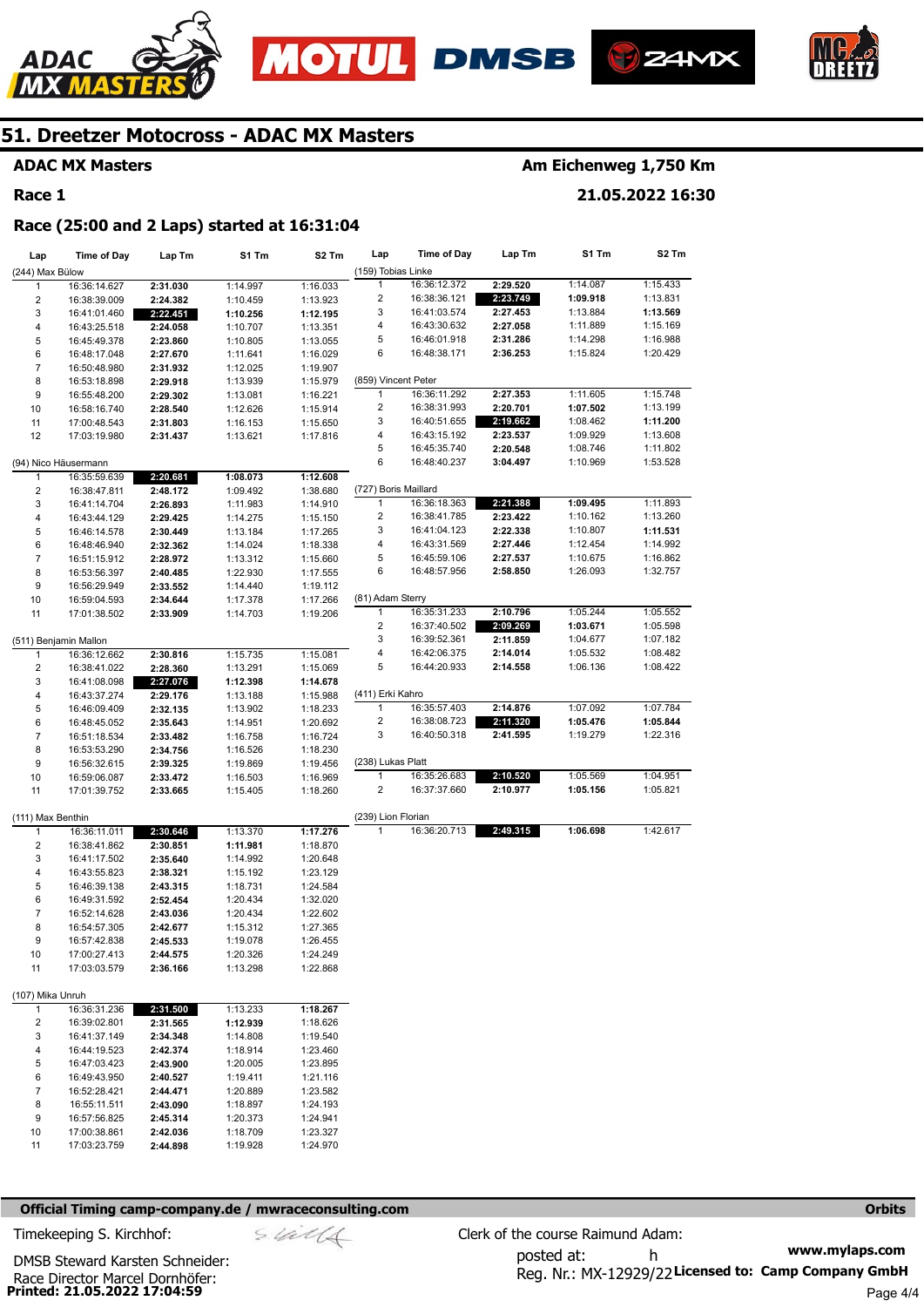#### **ADAC MX Masters**

#### **Race 1**

## **Am Eichenweg 1,750 Km**

**21.05.2022 16:30** 

# **Race (25:00 and 2 Laps) started at 16:31:04**

**Competitors** Laps

| compeniors                  |    | ∟аµэ |     |     |     |     |     |     |     |     |     |     |     |     |     |
|-----------------------------|----|------|-----|-----|-----|-----|-----|-----|-----|-----|-----|-----|-----|-----|-----|
|                             |    | 0    | 1   | 2   | 3   | 4   | 5   | 6   | 7   | 8   | 9   | 10  | 11  | 12  | 13  |
| Jorge Zaragoza (99)         | 1  | 99   | 99  | 99  | 12  | 12  | 12  | 12  | 12  | 12  | 12  | 12  | 12  | 12  | 12  |
| Max Nagl (12)               | 2  | 12   | 12  | 12  | 99  | 99  | 707 | 707 | 707 | 707 | 707 | 707 | 707 | 707 | 707 |
| Nico Koch (260)             | 3  | 260  | 260 | 707 | 707 | 707 | 99  | 99  | 99  | 911 | 911 | 911 | 911 | 911 | 911 |
| Tom Koch (226)              | 4  | 226  | 707 | 260 | 226 | 226 | 226 | 911 | 911 | 99  | 108 | 108 | 108 | 108 | 108 |
| Miro Sihvonen (147)         | 5  | 147  | 147 | 226 | 147 | 147 | 108 | 226 | 108 | 108 | 99  | 147 | 147 | 147 | 147 |
| Lars Van Berkel (707)       | 6  | 707  | 226 | 147 | 50  | 108 | 911 | 108 | 226 | 147 | 147 | 226 | 226 | 226 | 226 |
| Cedric Grobben (50)         | 7  | 50   | 50  | 50  | 108 | 50  | 147 | 147 | 147 | 226 | 226 | 99  | 99  | 99  | 50  |
| Stefan Ekerold (108)        | 8  | 108  | 108 | 108 | 260 | 911 | 50  | 50  | 50  | 50  | 50  | 50  | 50  | 50  | 99  |
| Lukas Platt (238)           | 9  | 238  | 238 | 238 | 911 | 260 | 81  | 260 | 260 | 260 | 260 | 212 | 212 | 212 | 212 |
| Johannes Klein (347)        | 10 | 347  | 81  | 81  | 81  | 81  | 260 | 212 | 212 | 212 | 212 | 260 | 260 | 260 | 260 |
| Adam Sterry (81)            | 11 | 81   | 911 | 911 | 315 | 315 | 212 | 315 | 315 | 315 | 315 | 315 | 315 | 140 | 140 |
| Jordi Tixier (911)          | 12 | 911  | 347 | 315 | 212 | 212 | 315 | 200 | 200 | 66  | 140 | 140 | 140 | 315 | 315 |
| Gianluca Ecca (315)         | 13 | 315  | 315 | 347 | 200 | 200 | 200 | 66  | 66  | 200 | 822 | 822 | 822 | 132 | 822 |
| Dave Abbing (200)           | 14 | 200  | 200 | 200 | 347 | 347 | 66  | 822 | 822 | 822 | 132 | 66  | 132 | 822 | 132 |
| Jeffrey Dewulf (212)        | 15 | 212  | 212 | 212 | 66  | 66  | 822 | 132 | 132 | 132 | 200 | 132 | 347 | 347 | 347 |
| Tim Koch (66)               | 16 | 66   | 66  | 66  | 822 | 822 | 132 | 140 | 140 | 140 | 66  | 200 | 200 | 200 | 66  |
| Mike Bolink (822)           | 17 | 822  | 822 | 822 | 132 | 132 | 347 | 347 | 347 | 347 | 347 | 347 | 66  | 66  | 200 |
| Lion Florian (239)          | 18 | 239  | 140 | 140 | 140 | 140 | 140 | 37  | 37  | 37  | 37  | 377 | 377 | 377 |     |
| Toni Hoffmann (834)         | 19 | 834  | 834 | 411 | 430 | 430 | 430 | 430 | 430 | 430 | 377 | 37  | 37  | 37  |     |
| Sam Korneliussen (430)      | 20 | 430  | 132 | 132 | 891 | 891 | 37  | 221 | 221 | 377 | 430 | 430 | 430 | 430 |     |
| Paul Ullrich (891)          | 21 | 891  | 430 | 430 | 221 | 221 | 891 | 891 | 377 | 221 | 221 | 221 | 221 | 221 |     |
| Tanel Leok (140)            | 22 | 140  | 411 | 891 | 37  | 37  | 221 | 377 | 891 | 891 | 891 | 891 | 891 | 891 |     |
| Nico Häusermann (94)        | 23 | 94   | 891 | 834 | 955 | 989 | 989 | 955 | 955 | 955 | 10  | 10  | 10  | 10  |     |
| Karel Kutsar (132)          | 24 | 132  | 94  | 221 | 834 | 955 | 377 | 10  | 10  | 10  | 955 | 955 | 955 | 955 |     |
| Alexander Pölzleithner (10) | 25 | 10   | 221 | 955 | 989 | 377 | 955 | 989 | 989 | 321 | 321 | 321 | 321 | 321 |     |
| Max Benthin (111)           | 26 | 111  | 955 | 37  | 377 | 834 | 834 | 834 | 834 | 834 | 834 | 834 | 834 | 834 |     |
| Gabriel Chetnicki (955)     | 27 | 955  | 10  | 377 | 411 | 321 | 859 | 321 | 321 | 244 | 244 | 989 | 989 | 989 |     |
| Hugo Basaula (321)          | 28 | 321  | 377 | 989 | 321 | 10  | 10  | 244 | 244 | 989 | 989 | 244 | 244 | 244 |     |
| Benjamin Mallon (511)       | 29 | 511  | 321 | 10  | 859 | 859 | 321 | 159 | 94  | 511 | 94  | 94  | 94  |     |     |
| Dmitry Asmanov (221)        | 30 | 221  | 989 | 321 | 10  | 244 | 244 | 859 | 511 | 94  | 511 | 511 | 511 |     |     |

**Official Timing camp-company.de / mwraceconsulting.com Orbits** 

**Lapchart**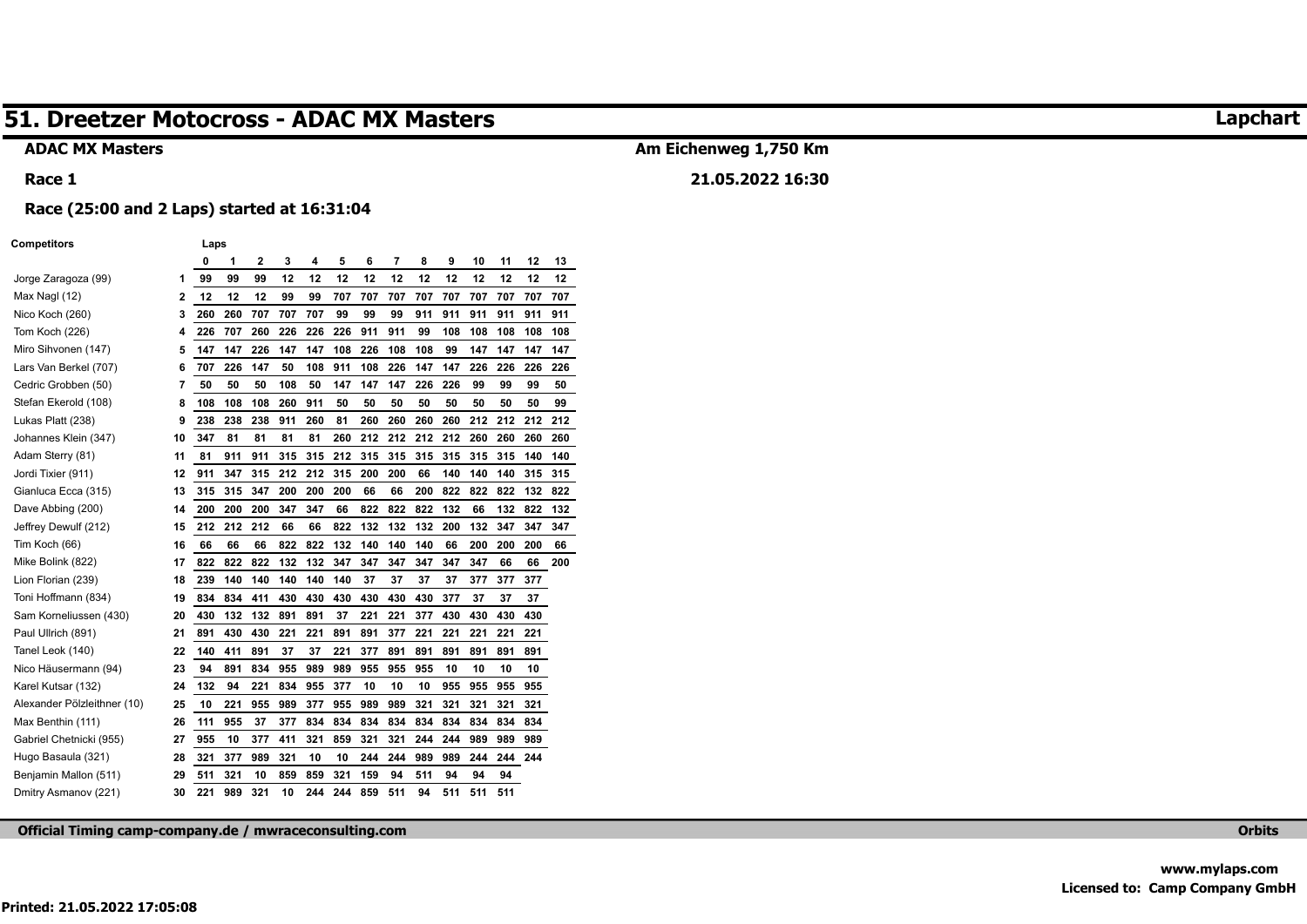





**Am Eichenweg 1,750 Km** 

**22.05.2022 09:45** 



### **51. Dreetzer Motocross - ADAC MX Masters**

### **ADAC MX Masters**

#### **Warm up**

#### **Practice (20:00 Time) started at 9:45:18**

| Pos            | No. | Name                  | <b>FNM</b>  | Nat/Hometown      | Trademark  | Entrant / Team                         | Laps           | <b>Best Tm</b> | Diff            | In Lap         | km/h   |
|----------------|-----|-----------------------|-------------|-------------------|------------|----------------------------------------|----------------|----------------|-----------------|----------------|--------|
| $\mathbf{1}$   | 911 | Jordi Tixier          | <b>FFM</b>  | FRA/ D'huison lor | <b>KTM</b> | KTM Sarholz Racing Team                | $\overline{7}$ | 2:00.717       |                 | $\overline{2}$ | 52,188 |
| $\overline{2}$ | 81  | Adam Sterry           | <b>ACU</b>  | GBR/ Lommel       | <b>KTM</b> | KTM Sarholz Racing Team                | 6              | 2:01.118       | 0.401           | 1              | 52,015 |
| 3              | 140 | <b>Tanel Leok</b>     | EMF         | EST/ Tartu        | Husqvarna  | MX-Handel Racing                       | 6              | 2:01.780       | 1.063           | 4              | 51,733 |
| 4              | 37  | <b>Gert Krestinov</b> | <b>EMF</b>  | EST/ Saku         | Honda      | Motoextreme Honda                      | 5              | 2:01.886       | 1.169           | 1              | 51,688 |
| 5              | 707 | Lars Van Berkel       | <b>KNMV</b> | NLD/ Veghel       | Honda      |                                        | 8              | 2:03.688       | 2.971           | 7              | 50,935 |
| 6              | 260 | Nico Koch             | <b>DMSB</b> | DEU/ Braunschwe   | <b>KTM</b> | Schmicker Racing                       | $\overline{7}$ | 2:04.086       | 3.369           | 7              | 50,771 |
| 7              | 108 | Stefan Ekerold        | <b>DMSB</b> | DEU/ Willich      | Husqvarna  | Team Bauerschmidt MB33                 | 8              | 2:04.618       | 3.901           | 6              | 50,554 |
| 8              | 99  | Jorge Zaragoza        | <b>RFME</b> | ESP/ godella      | Honda      | <b>KMP Honda Racing</b>                | 8              | 2:04.782       | 4.065           | 2              | 50,488 |
| 9              | 226 | Tom Koch              | <b>DMSB</b> | DEU/ Wormstedt    | <b>KTM</b> | Kosak Racing Team                      | 7              | 2:04.840       | 4.123           | 5              | 50,465 |
| 10             | 377 | Nichlas Bjerregaard   | <b>DMU</b>  | DNK/ nibe         | Yamaha     | <b>SHR Motorsports</b>                 | $\overline{4}$ | 2:04.872       | 4.155           | 3              | 50,452 |
| 11             | 212 | Jeffrey Dewulf        | <b>FMB</b>  | BEL/ Jabbeke      | <b>KTM</b> | GripMesser.com Racing Team             | 5              | 2:05.003       | 4.286           | 3              | 50,399 |
| 12             | 315 | Gianluca Ecca         | <b>DMSB</b> | DEU/ Korschenbrc  | Husqvarna  | Team Bauerschmidt MB33                 | 7              | 2:05.551       | 4.834           | 5              | 50,179 |
| 13             | 411 | Erki Kahro            | EMF         | EST/Tallinn       | Husqvarna  |                                        | 7              | 2:06.135       | 5.418           | 3              | 49,946 |
| 14             | 727 | <b>Boris Maillard</b> | <b>FFM</b>  | FRA/ Weimar       | Suzuki     | stielergruppe.mx Johannes-Bikes Suzuki | 6              | 2:06.661       | 5.944           | 3              | 49,739 |
| 15             | 989 | Imre Varga            | <b>MAMS</b> | HUN/ Györ         | <b>KTM</b> | <b>HTS Team</b>                        | 6              | 2:06.682       | 5.965           | 3              | 49,731 |
| 16             | 66  | Tim Koch              | <b>DMSB</b> | DEU/ Wormstedt    | Husqvarna  | Team AB-Racing by Zweiradsport Schmit  | 8              | 2:07.163       | 6.446           | 2              | 49,543 |
| 17             | 147 | Miro Sihvonen         | SML         | FIN/ Vantaa       | Honda      | <b>JWR Honda Racing</b>                | 6              | 2:07.730       | 7.013           | 6              | 49,323 |
| 18             | 132 | Karel Kutsar          | <b>EMF</b>  | EST/ Võru         | <b>KTM</b> |                                        | $\overline{7}$ | 2:07.812       | 7.095           | 5              | 49,291 |
| 19             | 430 | Sam Korneliussen      | <b>DMU</b>  | DNK/ Brønderslev  | GasGas     | SixtySeven                             | 6              | 2:07.821       | 7.104           | 6              | 49,288 |
| 20             | 347 | Johannes Klein        | AMF         | AUT/ Steyr        | <b>KTM</b> | Sturm STC Racing                       | 7              | 2:07.863       | 7.146           | 3              | 49,271 |
| 21             | 955 | Gabriel Chetnicki     | <b>PZM</b>  | POL/ Zebrzydowic  | Suzuki     | stielergruppe.mx Johannes-Bikes Suzuki | 6              | 2:08.168       | 7.451           | 2              | 49,154 |
| 22             | 822 | Mike Bolink           | <b>KNMV</b> | NLD/ Holten       | <b>KTM</b> | Viplounge211                           | 6              | 2:08.287       | 7.570           | 5              | 49,109 |
| 23             | 221 | Dmitry Asmanov        | <b>FMU</b>  | UKR/ Kiev         | <b>KTM</b> | Werthmann Racing Team by Mefo Sport    | 8              | 2:09.053       | 8.336           | 4              | 48,817 |
| 24             | 321 | Hugo Basaula          | <b>FMP</b>  | PRT/ Coimbra      | Kawasaki   | VisuAlz Production by SAS Kawasaki     | 8              | 2:10.125       | 9.408           | 1              | 48,415 |
| 25             | 12  | Max Nagl              | <b>DMSB</b> | DEU/ weilheim     | Husqvarna  | Krettek-Haas-Racing-Team               | 7              | 2:11.605       | 10.888          | 7              | 47,871 |
| 26             | 859 | Vincent Peter         | <b>DMSB</b> | DEU/ Berlin       | <b>KTM</b> | Kosak Racing Team                      | 7              | 2:12.941       | 12.224          | 5              | 47,389 |
| 27             | 200 | Dave Abbing           | <b>DMSB</b> | DEU/ Vreden       | <b>KTM</b> | Bloody Harry Energy - RGS MX Team      | 7              | 2:13.789       | 13.072          | 4              | 47,089 |
| 28             | 834 | Toni Hoffmann         | <b>DMSB</b> | DEU/ Wismar       | Honda      | MS Motorcycle - Dirt Division          | 5              | 2:13.914       | 13.197          | 2              | 47,045 |
| 29             | 244 | Max Bülow             | <b>DMSB</b> | DEU/ Neustrelitz  | <b>KTM</b> | Raths Motorsports                      | 6              | 2:14.470       | 13.753          | 3              | 46,851 |
| 30             | 891 | Paul Ullrich          | <b>KNMV</b> | DEU/ Duisbrug     | Kawasaki   | VisuAlz Production by SAS Kawasaki     | 6              | 2:15.551       | 14.834          | 2              | 46,477 |
| 31             | 511 | Benjamin Mallon       | <b>DMSB</b> | DEU/ Blankenhage  | GasGas     | <b>B&amp;B Mallon Racing</b>           | 5              | 2:16.161       | 15.444          | 5              | 46,269 |
| 32             | 94  | Nico Häusermann       | <b>FMS</b>  | CHE/ Lostorf      | Yamaha     | <b>Vogelsang Powersports</b>           | 6              | 2:16.468       | 15.751          | $\overline{2}$ | 46,165 |
| 33             | 159 | <b>Tobias Linke</b>   | <b>DMSB</b> | DEU/ Berlin       | Kawasaki   | Kawasaki Elf Team Pfeil                | $\overline{7}$ | 2:18.199       | 17.482          | 2              | 45,586 |
| 34             | 111 | Max Benthin           | <b>DMSB</b> | DEU/ Beelitz      | KTM        | stielergruppe.mx Johannes-Bikes Suzuki | 5              | 2:20.700       | 19.983          | 4              | 44,776 |
| 35             | 107 | Mika Unruh            | <b>DMSB</b> | DEU/ Welver       | <b>KTM</b> | HPM Racing                             | 5              | 2:22.051       | 21.334          | 4              | 44,350 |
| 36             | 991 | Mark Scheu            | <b>DMSB</b> | DEU/ Grabenstett  | Husqvarna  | SixtySeven                             | 6              | 2:22.437       | 21.720          | 3              | 44,230 |
| 37             | 415 | Oliver Wolfgang       | <b>DMSB</b> | DEU/ Bibra        | Fantic     | Zimba RCT                              | 5              | 2:36.743       | 36.026          | 1              | 40,193 |
| 38             | 238 | Lukas Platt           | <b>DMSB</b> | DEU/ Gummersba    | Fantic     | DW-Racing / KS Performance Fantic      | $\overline{2}$ | 3:31.333       | <b>1:30.616</b> | 1              | 29,811 |
|                |     |                       |             |                   |            |                                        |                |                |                 |                |        |

#### **Official Timing camp-company.de / mwraceconsulting.com <b>Orbits and Company.de Company** orbits **Orbits Orbits**

**Printed: 22.05.2022 10:08:08**  Race Director Marcel Dornhöfer: DMSB Steward Karsten Schneider:

**www.mylaps.com**  Reg. Nr.: MX-12929/22 Licensed to: Camp Company GmbH posted at: h Timekeeping S. Kirchhof:  $\frac{1}{2}$  Clerk of the course Raimund Adam: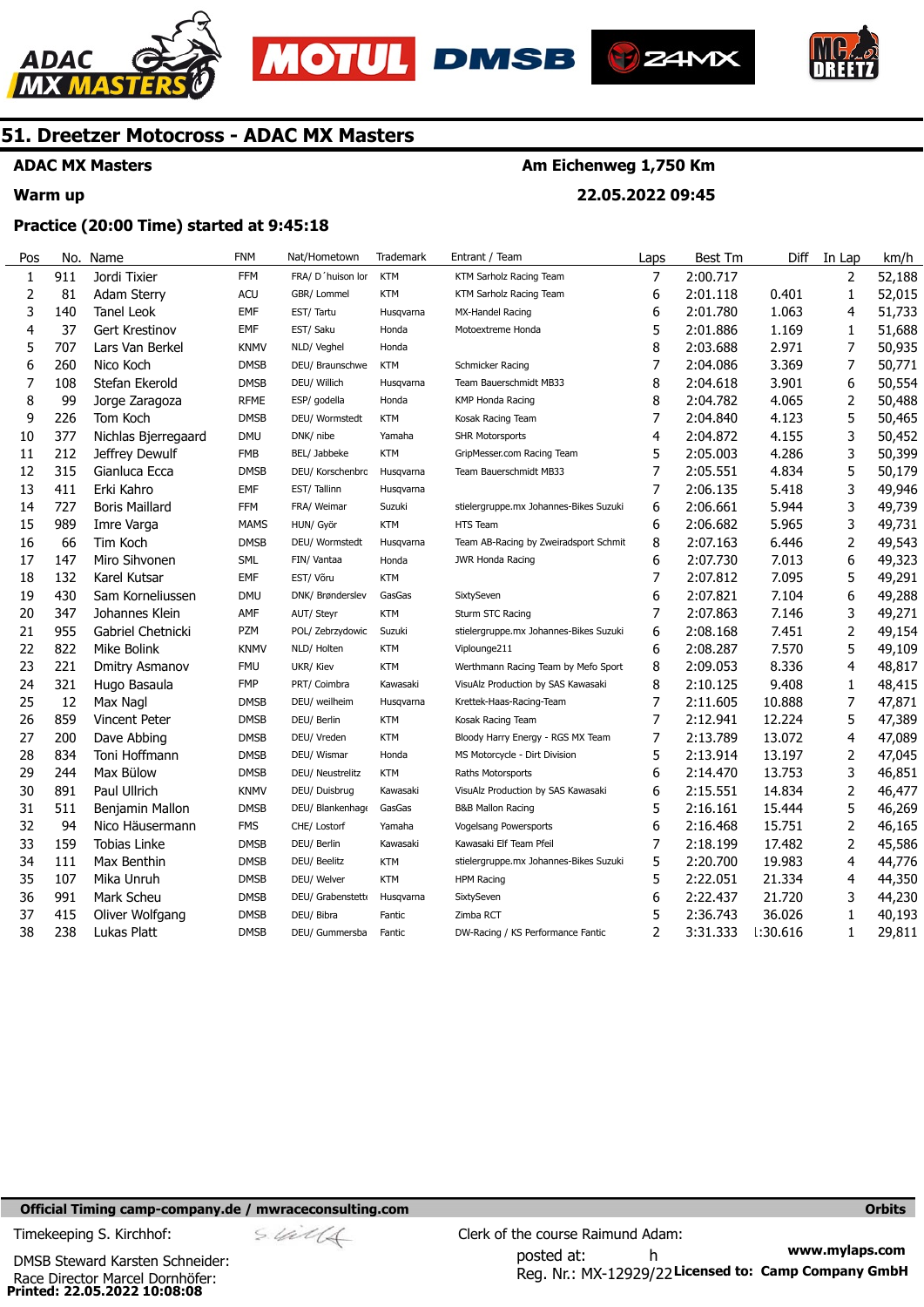







#### **ADAC MX Masters**

**Warm up** 

### **Am Eichenweg 1,750 Km**

**22.05.2022 09:45** 

#### **Practice (20:00 Time) started at 9:45:18**

| Lap                      | <b>Time of Day</b>    | Lap Tm               | S1 Tm                | S <sub>2</sub> Tm    | Lap                     | <b>Time of Day</b>           | Lap Tm               | S1 Tm                | S <sub>2</sub> Tm    |
|--------------------------|-----------------------|----------------------|----------------------|----------------------|-------------------------|------------------------------|----------------------|----------------------|----------------------|
|                          |                       |                      |                      |                      | 4                       | 9:56:45.538                  | 2:19.057             | 1:09.054             | 1:10.003             |
| (911) Jordi Tixier       |                       |                      |                      |                      | 5                       | 9:59:04.432                  | 2:18.894             | 1:08.845             | 1:10.049             |
| $\mathbf{1}$             | 9:49:36.726           | 2:04.341             | 1:03.602             | 1:00.739             | 6                       | 10:01:23.956                 | 2:19.524             | 1:09.319             | 1:10.205             |
| 2                        | 9:51:37.443           | 2:00.717             | 1:00.659             | 1:00.058             | 7                       | 10:03:40.720                 | 2:16.764             | 1:06.700             | 1:10.064             |
| 3                        | 9:54:10.072           | 2:32.629             | 1:20.800             | 1:11.829             | 8                       | 10:06:08.670                 | 2:27.950             | 1:12.766             | 1:15.184             |
| 4                        | 9:59:42.034           | 5:31.962             | 4:25.503             | 1:06.459             |                         |                              |                      |                      |                      |
| 5                        | 10:01:43.785          | 2:01.751             | 1:01.493             | 1:00.258             | (226) Tom Koch<br>1     | 9:50:37.641                  | 2:07.768             | 1:04.182             | 1:03.586             |
| 6<br>$\overline{7}$      | 10:04:19.550          | 2:35.765             | 1:19.224             | 1:16.541             | $\overline{\mathbf{c}}$ | 9:52:45.974                  | 2:08.333             | 1:04.537             | 1:03.796             |
|                          | 10:06:41.094          | 2:21.544             | 1:17.077             | 1:04.467             | 3                       | 9:54:51.451                  | 2:05.477             | 1:02.316             | 1:03.161             |
| (81) Adam Sterry         |                       |                      |                      |                      | 4                       | 9:59:45.957                  | 4:54.506             | 3:41.839             | 1:12.667             |
| 1                        | 9:49:45.766           | 2:01.118             | 1:00.445             | 1:00.673             | 5                       | 10:01:50.797                 | 2:04.840             | 1:01.839             | 1:03.001             |
| $\overline{c}$           | 9:52:23.655           | 2:37.889             | 1:22.059             | 1:15.830             | 6                       | 10:03:56.602                 | 2:05.805             | 1:02.949             | 1:02.856             |
| 3                        | 9:54:50.648           | 2:26.993             | 1:16.956             | 1:10.037             | 7                       | 10:06:09.963                 | 2:13.361             | 1:10.584             | 1:02.777             |
| 4                        | 10:01:07.240          | 6:16.592             | 4:53.353             | 1:23.239             |                         |                              |                      |                      |                      |
| 5                        | 10:03:47.663          | 2:40.423             | 1:13.450             | 1:26.973             |                         | (377) Nichlas Bjerregaard    |                      |                      |                      |
| 6                        | 10:06:22.040          | 2:34.377             | 1:09.703             | 1:24.674             | 1                       | 9:49:44.019                  | 2:06.054             | 1:02.590             | 1:03.464             |
|                          |                       |                      |                      |                      | 2                       | 9:52:01.941                  | 2:17.922             | 1:04.684             | 1:13.238             |
| (140) Tanel Leok         |                       |                      |                      |                      | 3                       | 9:54:06.813                  | 2:04.872             | 1:01.943             | 1:02.929             |
| 1                        | 9:51:36.536           | 2:28.711             | 1:13.534             | 1:15.177             | 4                       | 9:57:56.916                  | 3:50.103             | 2:40.336             | 1:09.767             |
| 2                        | 9:53:40.122           | 2:03.586             | 1:01.319             | 1:02.267             |                         |                              |                      |                      |                      |
| 3                        | 9:57:49.464           | 4:09.342             | 2:51.758             | 1:17.584             | (212) Jeffrey Dewulf    |                              |                      |                      |                      |
| 4                        | 9:59:51.244           | 2:01.780             | 1:01.062             | 1:00.718             | 1                       | 9:50:58.843                  | 2:35.424             | 1:08.010             | 1:27.414             |
| 5                        | 10:04:25.932          | 4:34.688             | 3:14.650             | 1:20.038             | 2                       | 9:54:03.738                  | 3:04.895             | 1:57.284             | 1:07.611             |
| 6                        | 10:06:44.848          | 2:18.916             | 1:07.572             | 1:11.344             | 3                       | 9:56:08.741<br>10:01:41.921  | 2:05.003             | 1:02.582             | 1:02.421             |
|                          |                       |                      |                      |                      | 4<br>5                  | 10:03:57.827                 | 5:33.180<br>2:15.906 | 4:15.982<br>1:05.895 | 1:17.198<br>1:10.011 |
| (37) Gert Krestinov<br>1 | 9:51:06.354           |                      | 1:00.712             | 1:01.174             |                         |                              |                      |                      |                      |
| $\overline{c}$           | 9:57:00.845           | 2:01.886<br>5:54.491 | 4:41.614             | 1:12.877             | (315) Gianluca Ecca     |                              |                      |                      |                      |
| 3                        | 9:59:22.185           | 2:21.340             | 1:10.079             | 1:11.261             | 1                       | 9:50:53.587                  | 2:21.127             | 1:10.729             | 1:10.398             |
| 4                        | 10:03:55.950          | 4:33.765             | 3:13.898             | 1:19.867             | 2                       | 9:53:23.525                  | 2:29.938             | 1:16.846             | 1:13.092             |
| 5                        | 10:06:46.255          | 2:50.305             | 1:40.732             | 1:09.573             | 3                       | 9:55:30.568                  | 2:07.043             | 1:03.039             | 1:04.004             |
|                          |                       |                      |                      |                      | 4                       | 9:57:50.664                  | 2:20.096             | 1:09.439             | 1:10.657             |
|                          | (707) Lars Van Berkel |                      |                      |                      | 5                       | 9:59:56.215                  | 2:05.551             | 1:02.716             | 1:02.835             |
| 1                        | 9:51:20.358           | 2:06.304             | 1:03.105             | 1:03.199             | 6                       | 10:03:45.052                 | 3:48.837             | 2:26.724             | 1:22.113             |
| $\overline{c}$           | 9:53:24.805           | 2:04.447             | 1:01.916             | 1:02.531             | 7                       | 10:06:13.870                 | 2:28.818             | 1:15.485             | 1:13.333             |
| 3                        | 9:55:53.219           | 2:28.414             | 1:13.780             | 1:14.634             |                         |                              |                      |                      |                      |
| 4                        | 9:58:12.297           | 2:19.078             | 1:01.332             | 1:17.746             | (411) Erki Kahro        |                              |                      |                      |                      |
| 5                        | 10:00:18.112          | 2:05.815             | 1:02.338             | 1:03.477             | 1                       | 9:50:47.111                  | 2:15.583             | 1:07.391             | 1:08.192             |
| 6                        | 10:02:58.883          | 2:40.771             | 1:21.462             | 1:19.309             | 2                       | 9:53:08.962                  | 2:21.851             | 1:05.007             | 1:16.844             |
| $\overline{7}$           | 10:05:02.571          | 2:03.688             | 1:01.627             | 1:02.061             | 3                       | 9:55:15.097                  | 2:06.135             | 1:03.003             | 1:03.132             |
| 8                        | 10:07:08.333          | 2:05.762             | 1:02.795             | 1:02.967             | 4<br>5                  | 9:57:22.121                  | 2:07.024             | 1:03.665             | 1:03.359             |
|                          |                       |                      |                      |                      | 6                       | 10:01:20.181<br>10:03:42.738 | 3:58.060<br>2:22.557 | 2:44.068<br>1:10.603 | 1:13.992<br>1:11.954 |
| (260) Nico Koch          | 9:50:50.105           |                      |                      |                      | 7                       | 10:06:00.066                 | 2:17.328             | 1:06.730             | 1:10.598             |
| 1<br>$\overline{c}$      | 9:52:56.587           | 2:16.663             | 1:08.471<br>1:02.563 | 1:08.192<br>1:03.919 |                         |                              |                      |                      |                      |
| 3                        | 9:56:31.463           | 2:06.482<br>3:34.876 | 2:18.592             | 1:16.284             | (727) Boris Maillard    |                              |                      |                      |                      |
| 4                        | 9:58:49.759           | 2:18.296             | 1:08.636             | 1:09.660             | 1                       | 9:50:59.160                  | 2:11.589             | 1:06.566             | 1:05.023             |
| 5                        | 10:01:05.854          | 2:16.095             | 1:02.903             | 1:13.192             | $\overline{\mathbf{c}}$ | 9:53:42.417                  | 2:43.257             | 1:14.512             | 1:28.745             |
| 6                        | 10:03:24.393          | 2:18.539             | 1:02.662             | 1:15.877             | 3                       | 9:55:49.078                  | 2:06.661             | 1:02.979             | 1:03.682             |
| $\overline{7}$           | 10:05:28.479          | 2:04.086             | 1:02.451             | 1:01.635             | 4                       | 9:58:54.077                  | 3:04.999             | 1:37.654             | 1:27.345             |
|                          |                       |                      |                      |                      | 5                       | 10:01:15.110                 | 2:21.033             | 1:07.964             | 1:13.069             |
|                          | (108) Stefan Ekerold  |                      |                      |                      | 6                       | 10:05:37.587                 | 4:22.477             | 3:11.571             | 1:10.906             |
| 1                        | 9:50:04.756           | 2:09.239             | 1:05.465             | 1:03.774             |                         |                              |                      |                      |                      |
| 2                        | 9:52:11.816           | 2:07.060             | 1:04.290             | 1:02.770             | (989) Imre Varga        |                              |                      |                      |                      |
| 3                        | 9:54:20.005           | 2:08.189             | 1:04.832             | 1:03.357             | 1                       | 9:50:19.617                  | 2:24.524             | 1:16.266             | 1:08.258             |
| 4                        | 9:58:35.029           | 4:15.024             | 3:11.637             | 1:03.387             | 2                       | 9:52:31.636                  | 2:12.019             | 1:06.122             | 1:05.897             |
| 5                        | 10:00:40.377          | 2:05.348             | 1:02.528             | 1:02.820             | 3                       | 9:54:38.318                  | 2:06.682             | 1:03.027             | 1:03.655             |
| 6                        | 10:02:44.995          | 2:04.618             | 1:02.955             | 1:01.663             | 4                       | 9:56:46.840                  | 2:08.522             | 1:03.562             | 1:04.960             |
| 7                        | 10:05:07.249          | 2:22.254             | 1:14.997             | 1:07.257             | 5                       | 10:02:20.779                 | 5:33.939             | 4:09.982             | 1:23.957             |
| 8                        | 10:07:14.972          | 2:07.723             | 1:03.904             | 1:03.819             | 6                       | 10:06:17.818                 | 3:57.039             | 2:29.790             | 1:27.249             |
|                          | (99) Jorge Zaragoza   |                      |                      |                      | (66) Tim Koch           |                              |                      |                      |                      |
| 1                        | 9:49:58.835           | 2:10.670             | 1:04.975             | 1:05.695             | $\mathbf{1}$            | 9:49:59.932                  | 2:09.626             | 1:05.357             | 1:04.269             |
| 2                        | 9:52:03.617           | 2:04.782             | 1:02.711             | 1:02.071             | 2                       | 9:52:07.095                  | 2:07.163             | 1:04.384             | 1:02.779             |
| 3                        | 9:54:26.481           | 2:22.864             | 1:10.735             | 1:12.129             | 3                       | 9:54:16.432                  | 2:09.337             | 1:05.131             | 1:04.206             |

#### **Official Timing camp-company.de / mwraceconsulting.com <b>Orbits and Company.de Company** orbits **Orbits Orbits**

**www.mylaps.com**  Reg. Nr.: MX-12929/22 Licensed to: Camp Company GmbH posted at: h Timekeeping S. Kirchhof:  $\le \frac{1}{2}$  Clerk of the course Raimund Adam:

**Printed: 22.05.2022 10:08:20**  Race Director Marcel Dornhöfer: DMSB Steward Karsten Schneider: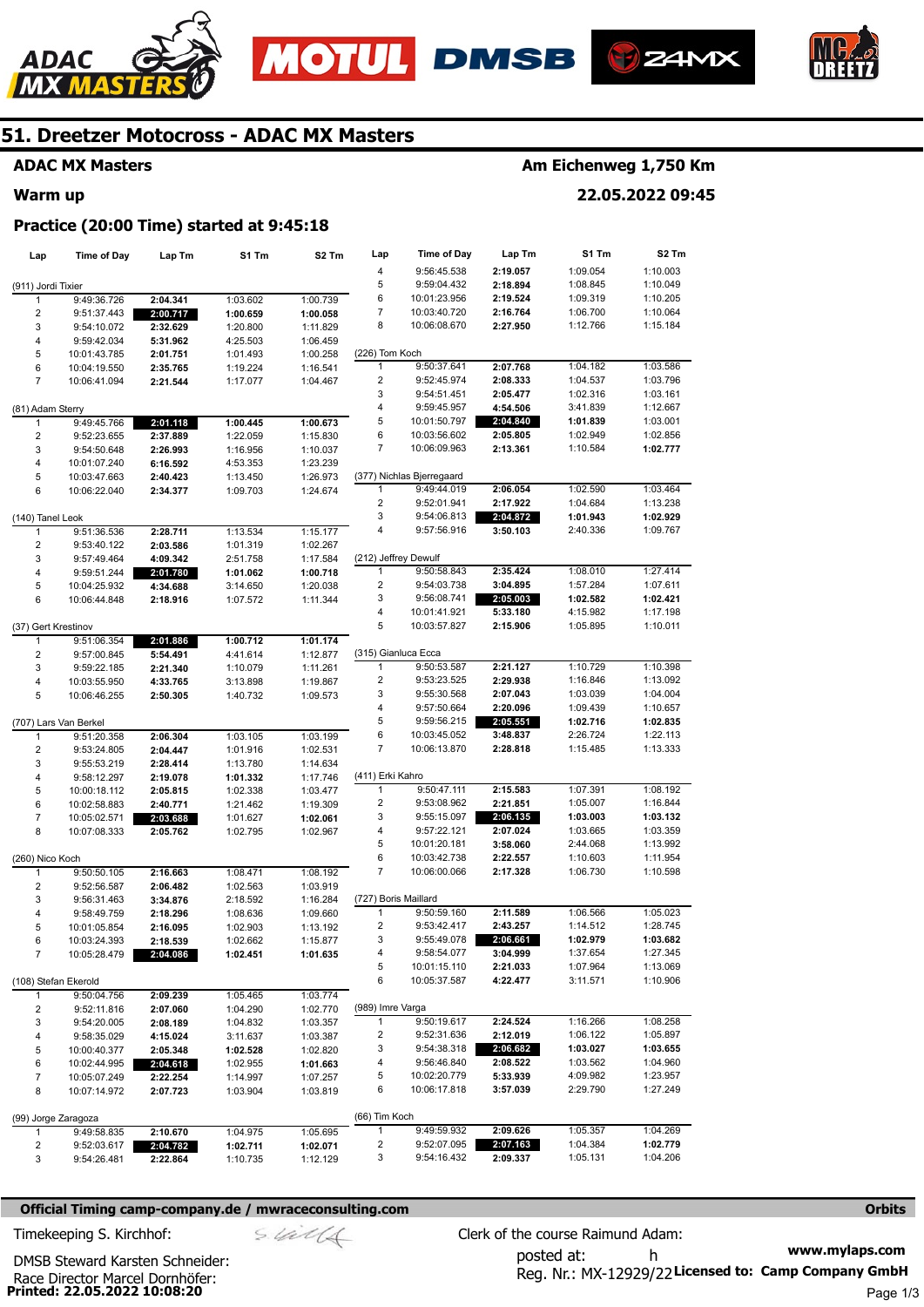







### **ADAC MX Masters**

#### **Warm up**

### **Am Eichenweg 1,750 Km**

**22.05.2022 09:45** 

#### **Practice (20:00 Time) started at 9:45:18**

| Lap                | <b>Time of Day</b>      | Lap Tm   | S1 Tm    | S <sub>2</sub> Tm | Lap                     | <b>Time of Day</b>    | Lap Tm   | S1 Tm    | S <sub>2</sub> Tm |
|--------------------|-------------------------|----------|----------|-------------------|-------------------------|-----------------------|----------|----------|-------------------|
| 4                  | 9:56:28.607             | 2:12.175 | 1:05.905 | 1:06.270          | (321) Hugo Basaula      |                       |          |          |                   |
| 5                  | 9:59:15.660             | 2:47.053 | 1:28.357 | 1:18.696          | 1                       | 9:50:07.411           | 2:10.125 | 1:04.964 | 1:05.161          |
| 6                  | 10:01:27.800            | 2:12.140 | 1:05.397 | 1:06.743          | 2                       | 9:52:26.482           | 2:19.071 | 1:06.120 | 1:12.951          |
| $\overline{7}$     | 10:04:06.501            | 2:38.701 | 1:25.839 | 1:12.862          | 3                       | 9:54:55.290           | 2:28.808 | 1:07.731 | 1:21.077          |
| 8                  | 10:06:14.788            | 2:08.287 | 1:04.092 | 1:04.195          | 4                       | 9:57:06.082           | 2:10.792 | 1:05.499 | 1:05.293          |
|                    |                         |          |          |                   | 5                       | 9:59:33.745           | 2:27.663 | 1:07.899 | 1:19.764          |
|                    | (147) Miro Sihvonen     |          |          |                   | 6                       | 10:01:48.503          | 2:14.758 | 1:05.364 | 1:09.394          |
| 1                  | 9:50:26.108             | 2:11.122 | 1:05.737 | 1:05.385          | 7                       | 10:05:13.462          | 3:24.959 | 2:07.722 | 1:17.237          |
| 2                  | 9:53:58.130             | 3:32.022 | 2:23.896 | 1:08.126          | 8                       | 10:07:49.530          | 2:36.068 | 1:12.700 | 1:23.368          |
| 3                  | 9:56:13.939             | 2:15.809 | 1:03.880 | 1:11.929          |                         |                       |          |          |                   |
| 4                  | 9:59:27.204             | 3:13.265 | 1:51.752 | 1:21.513          | (12) Max Nagl           |                       |          |          |                   |
| 5                  | 10:04:01.175            | 4:33.971 | 3:24.472 | 1:09.499          | 1                       | 9:51:55.460           | 2:25.849 | 1:13.311 | 1:12.538          |
| 6                  | 10:06:08.905            | 2:07.730 | 1:03.754 | 1:03.976          | $\overline{\mathbf{c}}$ | 9:54:24.394           | 2:28.934 | 1:11.983 | 1:16.951          |
|                    |                         |          |          |                   | 3                       | 9:57:13.523           | 2:49.129 | 1:25.956 | 1:23.173          |
| (132) Karel Kutsar |                         |          |          |                   | 4                       | 9:59:36.165           | 2:22.642 | 1:12.626 | 1:10.016          |
| 1                  | 9:50:29.110             | 2:12.432 | 1:06.310 | 1:06.122          | 5                       | 10:01:57.645          | 2:21.480 | 1:05.298 | 1:16.182          |
| 2                  | 9:53:05.461             | 2:36.351 | 1:13.118 | 1:23.233          | 6                       | 10:04:22.813          | 2:25.168 | 1:13.297 | 1:11.871          |
| 3                  | 9:55:30.531             | 2:25.070 | 1:04.521 | 1:20.549          | 7                       | 10:06:34.418          | 2:11.605 | 1:05.348 | 1:06.257          |
| 4                  | 9:58:39.462             | 3:08.931 | 1:56.570 | 1:12.361          |                         |                       |          |          |                   |
| 5                  | 10:00:47.274            | 2:07.812 | 1:04.451 | 1:03.361          | (859) Vincent Peter     |                       |          |          |                   |
| 6                  | 10:03:03.107            | 2:15.833 | 1:05.067 | 1:10.766          | $\mathbf{1}$            | 9:50:28.238           | 2:27.485 | 1:12.387 | 1:15.098          |
| $\overline{7}$     | 10:05:27.001            | 2:23.894 | 1:10.013 | 1:13.881          | 2                       | 9:52:41.409           | 2:13.171 | 1:06.085 | 1:07.086          |
|                    |                         |          |          |                   | 3                       | 9:56:25.360           | 3:43.951 | 2:33.611 | 1:10.340          |
|                    | (430) Sam Korneliussen  |          |          |                   | 4                       | 9:58:42.282           | 2:16.922 | 1:08.756 | 1:08.166          |
| 1                  | 9:50:20.584             | 2:13.219 | 1:06.352 | 1:06.867          | 5                       | 10:00:55.223          | 2:12.941 | 1:06.599 | 1:06.342          |
| 2                  | 9:52:33.938             | 2:13.354 | 1:06.201 | 1:07.153          | 6                       | 10:04:10.151          | 3:14.928 | 2:02.774 | 1:12.154          |
| 3                  | 9:54:42.517             | 2:08.579 | 1:04.600 | 1:03.979          | 7                       | 10:06:36.416          | 2:26.265 | 1:12.820 | 1:13.445          |
| 4                  | 9:57:04.824             | 2:22.307 | 1:03.616 | 1:18.691          |                         |                       |          |          |                   |
| 5                  | 10:03:53.417            | 6:48.593 | 5:36.586 | 1:12.007          | (200) Dave Abbing       |                       |          |          |                   |
| 6                  | 10:06:01.238            | 2:07.821 | 1:03.866 | 1:03.955          | 1                       | 9:50:37.203           | 2:24.437 | 1:12.636 | 1:11.801          |
|                    |                         |          |          |                   | $\overline{c}$          | 9:53:00.089           | 2:22.886 | 1:10.821 | 1:12.065          |
|                    | (347) Johannes Klein    |          |          |                   | 3                       | 9:55:22.599           | 2:22.510 | 1:13.595 | 1:08.915          |
| 1                  | 9:51:03.132             | 2:25.368 | 1:11.121 | 1:14.247          | 4                       | 9:57:36.388           | 2:13.789 | 1:05.576 | 1:08.213          |
| 2                  | 9:53:57.535             | 2:54.403 | 1:41.480 | 1:12.923          | 5                       | 10:02:32.440          | 4:56.052 | 3:41.181 | 1:14.871          |
| 3                  | 9:56:05.398             | 2:07.863 | 1:03.064 | 1:04.799          | 6                       | 10:04:51.338          | 2:18.898 | 1:06.989 | 1:11.909          |
| 4                  | 9:59:43.979             | 3:38.581 | 2:18.384 | 1:20.197          | 7                       | 10:07:10.794          | 2:19.456 | 1:10.075 | 1:09.381          |
| 5                  | 10:02:14.311            | 2:30.332 | 1:04.492 | 1:25.840          |                         |                       |          |          |                   |
| 6                  | 10:04:45.945            | 2:31.634 | 1:11.570 | 1:20.064          |                         | (834) Toni Hoffmann   |          |          |                   |
| $\overline{7}$     | 10:06:55.421            | 2:09.476 | 1:04.543 | 1:04.933          | 1                       | 9:53:13.906           | 2:18.483 | 1:11.194 | 1:07.289          |
|                    |                         |          |          |                   | $\overline{2}$          | 9:55:27.820           | 2:13.914 | 1:07.919 | 1:05.995          |
|                    | (955) Gabriel Chetnicki |          |          |                   | 3                       | 9:58:12.926           | 2:45.106 | 1:23.211 | 1:21.895          |
| 1                  | 9:51:27.091             | 2:36.190 | 1:16.601 | 1:19.589          | 4                       | 10:00:55.315          | 2:42.389 | 1:22.846 | 1:19.543          |
| 2                  | 9:53:35.259             | 2:08.168 | 1:04.291 | 1:03.877          | 5                       | 10:07:32.371          | 6:37.056 | 5:29.304 | 1:07.752          |
| 3                  | 9:56:34.258             | 2:58.999 | 1:33.862 | 1:25.137          |                         |                       |          |          |                   |
| 4                  | 9:59:01.949             | 2:27.691 | 1:10.338 | 1:17.353          | (244) Max Bülow         |                       |          |          |                   |
| 5                  | 10:02:05.314            | 3:03.365 | 1:28.668 | 1:34.697          | 1                       | 9:51:00.107           | 2:17.633 | 1:07.547 | 1:10.086          |
| 6                  | 10:04:54.168            | 2:48.854 | 1:24.172 | 1:24.682          | 2                       | 9:53:20.541           | 2:20.434 | 1:07.589 | 1:12.845          |
|                    |                         |          |          |                   | 3                       | 9:55:35.011           | 2:14.470 | 1:07.306 | 1:07.164          |
| (822) Mike Bolink  |                         |          |          |                   | 4                       | 9:59:38.122           | 4:03.111 | 2:54.357 | 1:08.754          |
|                    | 9:50:57.884             | 2:28.482 | 1:09.360 | 1:19.122          | 5                       | 10:01:54.516          | 2:16.394 | 1:07.165 | 1:09.229          |
| 2                  | 9:53:17.620             | 2:19.736 | 1:05.309 | 1:14.427          | 6                       | 10:06:24.578          | 4:30.062 | 3:17.586 | 1:12.476          |
| 3                  | 9:57:00.036             | 3:42.416 | 2:36.446 | 1:05.970          |                         |                       |          |          |                   |
| 4                  | 10:01:03.008            | 4:02.972 | 2:56.825 | 1:06.147          | (891) Paul Ullrich      |                       |          |          |                   |
| 5                  | 10:03:11.295            | 2:08.287 | 1:04.424 | 1:03.863          | 1                       | 9:50:18.084           | 2:21.775 | 1:13.358 | 1:08.417          |
| 6                  | 10:06:08.788            | 2:57.493 | 1:28.950 | 1:28.543          | $\overline{2}$          | 9:52:33.635           | 2:15.551 | 1:06.048 | 1:09.503          |
|                    |                         |          |          |                   | 3                       | 9:56:52.853           | 4:19.218 | 3:11.055 | 1:08.163          |
|                    | (221) Dmitry Asmanov    |          |          |                   | 4                       | 9:59:09.782           | 2:16.929 | 1:08.146 | 1:08.783          |
| 1                  | 9:50:34.430             | 2:13.804 | 1:06.574 | 1:07.230          | 5                       | 10:01:34.831          | 2:25.049 | 1:09.375 | 1:15.674          |
| 2                  | 9:52:44.787             | 2:10.357 | 1:04.800 | 1:05.557          | 6                       | 10:07:34.679          | 5:59.848 | 4:43.739 | 1:16.109          |
| 3                  | 9:55:10.752             | 2:25.965 | 1:15.690 | 1:10.275          |                         |                       |          |          |                   |
| 4                  | 9:57:19.805             | 2:09.053 | 1:03.845 | 1:05.208          |                         | (511) Benjamin Mallon |          |          |                   |
| 5                  | 9:59:48.576             | 2:28.771 | 1:07.119 | 1:21.652          | 1                       | 9:50:43.798           | 2:34.398 | 1:14.604 | 1:19.794          |
| 6                  | 10:02:09.840            | 2:21.264 | 1:05.101 | 1:16.163          | 2                       | 9:53:00.628           | 2:16.830 | 1:07.616 | 1:09.214          |
| 7                  | 10:04:20.049            | 2:10.209 | 1:04.986 | 1:05.223          | 3                       | 9:57:10.486           | 4:09.858 | 2:37.879 | 1:31.979          |
| 8                  | 10:06:30.590            | 2:10.541 | 1:05.572 | 1:04.969          | 4                       | 9:59:29.760           | 2:19.274 | 1:10.933 | 1:08.341          |
|                    |                         |          |          |                   | 5                       | 10:01:45.921          | 2:16.161 | 1:07.275 | 1:08.886          |

#### **Official Timing camp-company.de / mwraceconsulting.com <b>Orbits Orbits Orbits Orbits**

**Printed: 22.05.2022 10:08:20**  Race Director Marcel Dornhöfer:

DMSB Steward Karsten Schneider:

**www.mylaps.com**  Reg. Nr.: MX-12929/22 Licensed to: Camp Company GmbH posted at: h Timekeeping S. Kirchhof:  $\frac{1}{2}$  Clerk of the course Raimund Adam: Page 2/3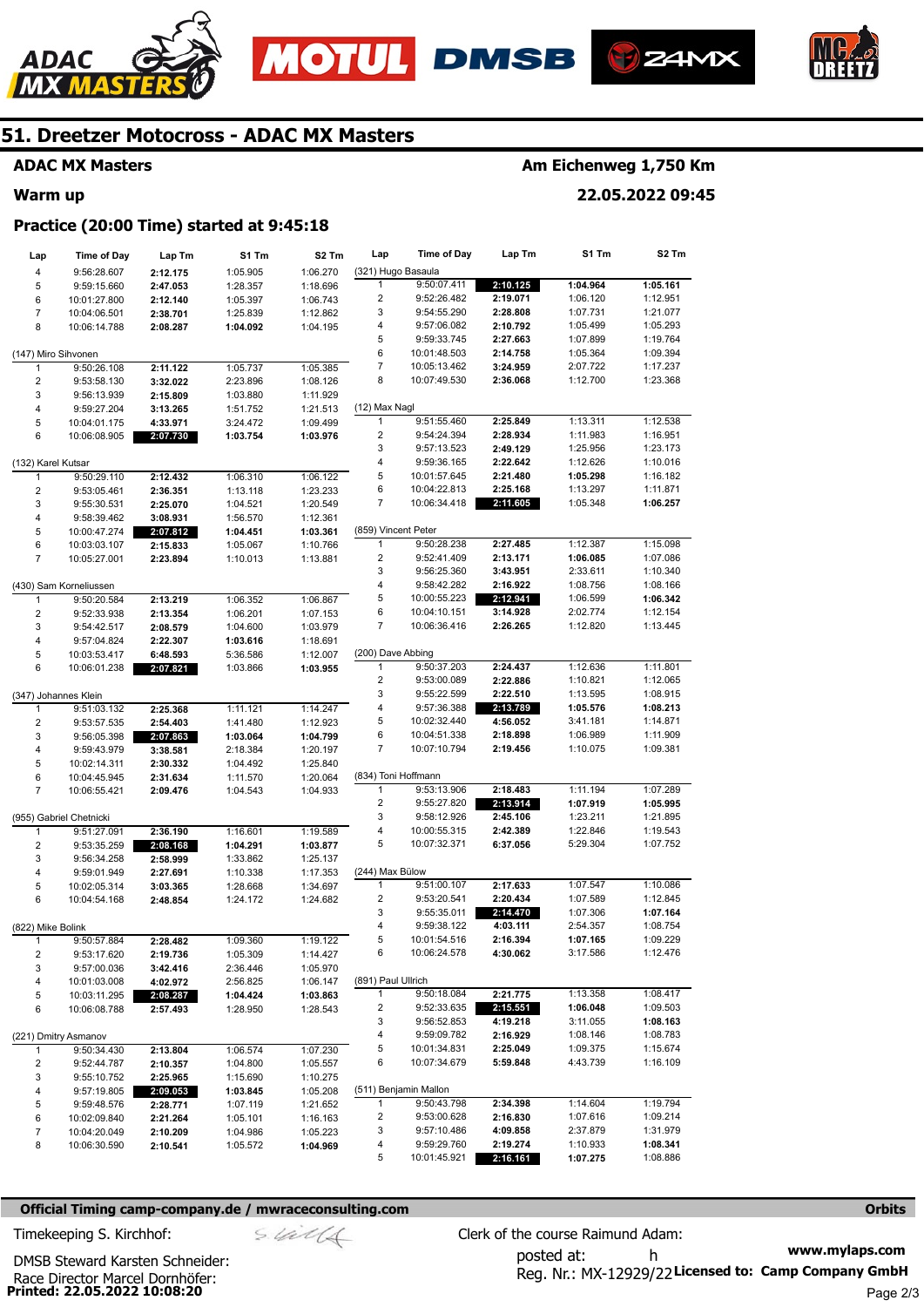







|                         | <b>ADAC MX Masters</b>                   |          |          |                   |     | Am Eichenweg 1,750 Km |        |       |                   |  |  |
|-------------------------|------------------------------------------|----------|----------|-------------------|-----|-----------------------|--------|-------|-------------------|--|--|
| Warm up                 |                                          |          |          |                   |     |                       |        |       | 22.05.2022 09:45  |  |  |
|                         | Practice (20:00 Time) started at 9:45:18 |          |          |                   |     |                       |        |       |                   |  |  |
| Lap                     | Time of Day                              | Lap Tm   | S1 Tm    | S <sub>2</sub> Tm | Lap | <b>Time of Day</b>    | Lap Tm | S1 Tm | S <sub>2</sub> Tm |  |  |
|                         | (94) Nico Häusermann                     |          |          |                   |     |                       |        |       |                   |  |  |
| 1                       | 9:50:42.390                              | 2:36.061 | 1:15.996 | 1:20.065          |     |                       |        |       |                   |  |  |
| 2                       | 9:52:58.858                              | 2:16.468 | 1:07.199 | 1:09.269          |     |                       |        |       |                   |  |  |
| 3                       | 9:57:52.604                              | 4:53.746 | 3:37.765 | 1:15.981          |     |                       |        |       |                   |  |  |
| 4                       | 10:00:19.825                             | 2:27.221 | 1:06.962 | 1:20.259          |     |                       |        |       |                   |  |  |
| 5                       | 10:02:51.944                             | 2:32.119 | 1:18.951 | 1:13.168          |     |                       |        |       |                   |  |  |
| 6                       | 10:05:08.541                             | 2:16.597 | 1:07.420 | 1:09.177          |     |                       |        |       |                   |  |  |
| (159) Tobias Linke      |                                          |          |          |                   |     |                       |        |       |                   |  |  |
| 1                       | 9:50:35.854                              | 2:21.041 | 1:10.131 | 1:10.910          |     |                       |        |       |                   |  |  |
| 2                       | 9:52:54.053                              | 2:18.199 | 1:07.980 | 1:10.219          |     |                       |        |       |                   |  |  |
| 3                       | 9:55:33.053                              | 2:39.000 | 1:14.532 | 1:24.468          |     |                       |        |       |                   |  |  |
| 4                       | 9:58:00.412                              | 2:27.359 | 1:11.676 | 1:15.683          |     |                       |        |       |                   |  |  |
| 5                       | 10:01:59.554                             | 3:59.142 | 2:33.066 | 1:26.076          |     |                       |        |       |                   |  |  |
| 6                       | 10:04:48.578                             | 2:49.024 | 1:32.352 | 1:16.672          |     |                       |        |       |                   |  |  |
| 7                       | 10:07:08.101                             | 2:19.523 | 1:08.823 | 1:10.700          |     |                       |        |       |                   |  |  |
| (111) Max Benthin       |                                          |          |          |                   |     |                       |        |       |                   |  |  |
| 1                       | 9:51:13.410                              | 2:29.584 | 1:14.798 | 1:14.786          |     |                       |        |       |                   |  |  |
| $\overline{2}$          | 9:53:44.688                              | 2:31.278 | 1:14.022 | 1:17.256          |     |                       |        |       |                   |  |  |
| 3                       | 9:58:14.813                              | 4:30.125 | 3:17.307 | 1:12.818          |     |                       |        |       |                   |  |  |
| 4                       | 10:00:35.513                             | 2:20.700 | 1:09.372 | 1:11.328          |     |                       |        |       |                   |  |  |
| 5                       | 10:03:18.552                             | 2:43.039 | 1:20.333 | 1:22.706          |     |                       |        |       |                   |  |  |
| (107) Mika Unruh        |                                          |          |          |                   |     |                       |        |       |                   |  |  |
| 1                       | 9:50:50.798                              | 2:24.296 | 1:10.967 | 1:13.329          |     |                       |        |       |                   |  |  |
| $\overline{c}$          | 9:53:16.079                              | 2:25.281 | 1:11.067 | 1:14.214          |     |                       |        |       |                   |  |  |
| 3                       | 10:00:17.844                             | 7:01.765 | 5:48.583 | 1:13.182          |     |                       |        |       |                   |  |  |
| 4                       | 10:02:39.895                             | 2:22.051 | 1:11.774 | 1:10.277          |     |                       |        |       |                   |  |  |
| 5                       | 10:05:35.186                             | 2:55.291 | 1:28.890 | 1:26.401          |     |                       |        |       |                   |  |  |
| (991) Mark Scheu        |                                          |          |          |                   |     |                       |        |       |                   |  |  |
| 1                       | 9:50:21.100                              | 2:22.591 | 1:08.185 | 1:14.406          |     |                       |        |       |                   |  |  |
| $\overline{c}$          | 9:53:32.111                              | 3:11.011 | 1:57.842 | 1:13.169          |     |                       |        |       |                   |  |  |
| 3                       | 9:55:54.548                              | 2:22.437 | 1:08.296 | 1:14.141          |     |                       |        |       |                   |  |  |
| 4                       | 9:58:26.369                              | 2:31.821 | 1:14.230 | 1:17.591          |     |                       |        |       |                   |  |  |
| 5                       | 10:04:27.742                             | 6:01.373 | 4:41.928 | 1:19.445          |     |                       |        |       |                   |  |  |
| 6                       | 10:06:52.313                             | 2:24.571 | 1:13.411 | 1:11.160          |     |                       |        |       |                   |  |  |
|                         | (415) Oliver Wolfgang                    |          |          |                   |     |                       |        |       |                   |  |  |
| 1                       | 9:50:40.888                              | 2:36.743 | 1:15.369 | 1:21.374          |     |                       |        |       |                   |  |  |
| $\overline{\mathbf{c}}$ | 9:55:26.040                              | 4:45.152 | 3:30.991 | 1:14.161          |     |                       |        |       |                   |  |  |
| 3                       | 9:58:05.085                              | 2:39.045 | 1:21.331 | 1:17.714          |     |                       |        |       |                   |  |  |
| 4                       | 10:00:47.331                             | 2:42.246 | 1:21.620 | 1:20.626          |     |                       |        |       |                   |  |  |
| 5                       | 10:05:17.195                             | 4:29.864 | 3:06.843 | 1:23.021          |     |                       |        |       |                   |  |  |
| (238) Lukas Platt       |                                          |          |          |                   |     |                       |        |       |                   |  |  |
| 1                       | 9:51:24.692                              | 3:31.333 | 2:15.663 | 1:15.670          |     |                       |        |       |                   |  |  |
| $\overline{2}$          | 9:55:03.794                              | 3:39.102 | 2:07.917 | 1:31.185          |     |                       |        |       |                   |  |  |

#### **Official Timing camp-company.de / mwraceconsulting.com <b>Orbits Orbits Orbits Orbits**

**Printed: 22.05.2022 10:08:20**  Race Director Marcel Dornhöfer: DMSB Steward Karsten Schneider:

**www.mylaps.com**  Reg. Nr.: MX-12929/22 Licensed to: Camp Company GmbH posted at: h Timekeeping S. Kirchhof:  $\le \frac{1}{2}$  Clerk of the course Raimund Adam: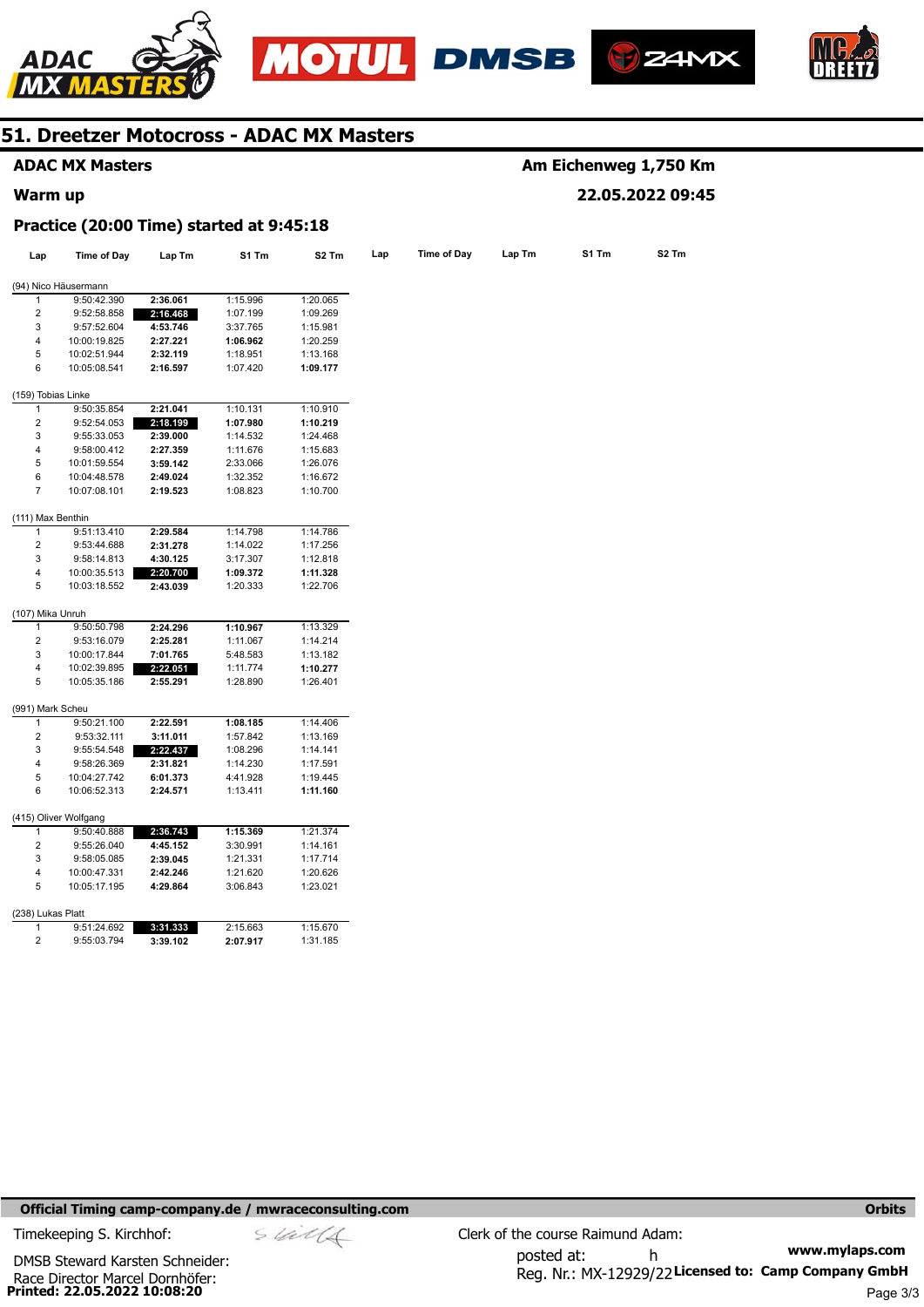







**ADAC MX Masters** 

**Race 2** 

### **Am Eichenweg 1,750 Km**

**22.05.2022 14:00** 

### **Race (25:00 and 2 Laps) started at 14:02:51**

| Pos            | No. | <b>Name</b>                | <b>FNM</b>  | Nat/Hometown             | <b>Trademark</b> | Entrant / Team                  | Laps | <b>Total Tm</b> | Diff     | Best Tm In Lap |                | Points         |
|----------------|-----|----------------------------|-------------|--------------------------|------------------|---------------------------------|------|-----------------|----------|----------------|----------------|----------------|
| 1              | 12  | <b>Max Nagl</b>            | <b>DMSB</b> | DEU/ weilheim            | Husgvarna        | Krettek-Haas-Racing-Team        | 14   | 31:29.916       |          | 2:01.898       | $\overline{2}$ | 25             |
| 2              | 81  | <b>Adam Sterry</b>         | <b>ACU</b>  | GBR/ Lommel              | <b>KTM</b>       | KTM Sarholz Racing Team         | 14   | 31:56.973       | 27.057   | 2:03.350       | 2              | 22             |
| 3              | 911 | Jordi Tixier               | <b>FFM</b>  | FRA/ D'huison longuevill | <b>KTM</b>       | KTM Sarholz Racing Team         | 14   | 32:04.627       | 34.711   | 2:04.996       | $\overline{2}$ | 20             |
| $\overline{4}$ | 108 | <b>Stefan Ekerold</b>      | <b>DMSB</b> | DEU/ Willich             | Husqvarna        | Team Bauerschmidt MB33          | 14   | 32:16.152       | 46.236   | 2:05.112       | $\mathbf{1}$   | 18             |
| 5              | 147 | <b>Miro Sihvonen</b>       | <b>SML</b>  | FIN/ Vantaa              | Honda            | JWR Honda Racing                | 14   | 32:23.820       | 53.904   | 2:05.072       | 1              | 16             |
| 6              | 707 | <b>Lars Van Berkel</b>     | <b>KNMV</b> | NLD/ Veghel              | Honda            |                                 | 14   | 32:25.299       | 55.383   | 2:06.601       | 1              | 15             |
| 7              | 37  | <b>Gert Krestinov</b>      | <b>EMF</b>  | EST/ Saku                | Honda            | Motoextreme Honda               | 14   | 32:30.376       | 1:00.460 | 2:06.794       | 3              | 14             |
| 8              | 377 | <b>Nichlas Bjerregaard</b> | <b>DMU</b>  | DNK/ nibe                | Yamaha           | <b>SHR Motorsports</b>          | 14   | 32:44.324       | 1:14.408 | 2:05.661       | 1              | 13             |
| 9              | 226 | Tom Koch                   | <b>DMSB</b> | DEU/ Wormstedt           | <b>KTM</b>       | Kosak Racing Team               | 14   | 32:47.288       | 1:17.372 | 2:05.572       | $\overline{2}$ | 12             |
| 10             | 50  | <b>Cedric Grobben</b>      | <b>FMB</b>  | BEL/ Opglabbeek          | Yamaha           | <b>JS RACING</b>                | 14   | 32:48.100       | 1:18.184 | 2:08.008       | $\mathbf{1}$   | 11             |
| 11             | 99  | Jorge Zaragoza             | <b>RFME</b> | ESP/ godella             | Honda            | KMP Honda Racing                | 14   | 33:01.829       | 1:31.913 | 2:09.004       | $\overline{2}$ | 10             |
| 12             | 66  | <b>Tim Koch</b>            | <b>DMSB</b> | DEU/ Wormstedt           | Husqvarna        | Team AB-Racing by Zweiradsport  | 14   | 33:07.473       | 1:37.557 | 2:09.842       | $\mathbf{1}$   | 9              |
| 13             | 260 | <b>Nico Koch</b>           | <b>DMSB</b> | DEU/ Braunschweig        | <b>KTM</b>       | Schmicker Racing                | 14   | 33:13.686       | 1:43.770 | 2:09.316       | 3              | 8              |
| 14             | 132 | <b>Karel Kutsar</b>        | <b>EMF</b>  | EST/ Võru                | <b>KTM</b>       |                                 | 14   | 33:15.130       | 1:45.214 | 2:09.021       | $\mathbf{1}$   | $\overline{7}$ |
| 15             | 315 | Gianluca Ecca              | <b>DMSB</b> | DEU/ Korschenbroich      | Husqvarna        | Team Bauerschmidt MB33          | 14   | 33:33.120       | 2:03.204 | 2:09.401       | $\mathbf{1}$   | 6              |
| 16             | 822 | <b>Mike Bolink</b>         | <b>KNMV</b> | NLD/ Holten              | <b>KTM</b>       | Viplounge211                    | 14   | 33:45.653       | 2:15.737 | 2:11.952       | 1              | 5              |
| 17             | 347 | <b>Johannes Klein</b>      | AMF         | AUT/ Steyr               | <b>KTM</b>       | Sturm STC Racing                | 14   | 33:50.678       | 2:20.762 | 2:12.446       | 12             | $\overline{4}$ |
| 18             | 727 | <b>Boris Maillard</b>      | <b>FFM</b>  | FRA/ Weimar              | Suzuki           | stielergruppe.mx Johannes-Bikes | 13   | 31:49.845       | 1 Lap    | 2:11.695       | 1              | 3              |
| 19             | 430 | Sam Korneliussen           | <b>DMU</b>  | DNK/ Brønderslev         | GasGas           | SixtySeven                      | 13   | 31:59.123       | 1 Lap    | 2:13.797       | $\mathbf{1}$   | $\overline{2}$ |
| 20             | 989 | <b>Imre Varga</b>          | <b>MAMS</b> | HUN/ Györ                | <b>KTM</b>       | <b>HTS Team</b>                 | 13   | 32:12.040       | 1 Lap    | 2:13.066       | 2              | $\mathbf{1}$   |
| 21             | 221 | <b>Dmitry Asmanov</b>      | <b>FMU</b>  | UKR/ Kiev                | <b>KTM</b>       | Werthmann Racing Team by Mefi   | 13   | 32:17.874       | 1 Lap    | 2:14.051       | $\overline{2}$ | $\mathbf 0$    |
| 22             | 859 | <b>Vincent Peter</b>       | <b>DMSB</b> | DEU/ Berlin              | <b>KTM</b>       | Kosak Racing Team               | 13   | 32:33.862       | 1 Lap    | 2:15.205       | $\mathbf{1}$   | $\mathbf 0$    |
| 23             | 244 | <b>Max Bülow</b>           | <b>DMSB</b> | DEU/ Neustrelitz         | <b>KTM</b>       | Raths Motorsports               | 13   | 32:51.143       | 1 Lap    | 2:15.664       | 3              | $\mathbf 0$    |
| 24             | 991 | <b>Mark Scheu</b>          | <b>DMSB</b> | DEU/ Grabenstetten       | Husgvarna        | SixtySeven                      | 13   | 32:52.125       | 1 Lap    | 2:10.912       | 1              | $\mathbf 0$    |
| 25             | 834 | <b>Toni Hoffmann</b>       | <b>DMSB</b> | DEU/ Wismar              | Honda            | MS Motorcycle - Dirt Division   | 13   | 33:16.491       | 1 Lap    | 2:18.536       | 3              | 0              |
| 26             | 955 | <b>Gabriel Chetnicki</b>   | <b>PZM</b>  | POL/ Zebrzydowice        | Suzuki           | stielergruppe.mx Johannes-Bikes | 13   | 33:25.998       | 1 Lap    | 2:17.037       | 3              | $\mathbf 0$    |
| 27             | 891 | <b>Paul Ullrich</b>        | <b>KNMV</b> | DEU/ Duisbrug            | Kawasaki         | VisuAlz Production by SAS Kawas | 13   | 33:45.045       | 1 Lap    | 2:15.459       | $\mathbf{1}$   | 0              |
| 28             | 238 | <b>Lukas Platt</b>         | <b>DMSB</b> | DEU/ Gummersbach         | Fantic           | DW-Racing / KS Performance Far  | 13   | 31:46.611       | 1 Lap    | 2:07.388       | 3              | 0              |
| 29             | 111 | <b>Max Benthin</b>         | <b>DMSB</b> | DEU/ Beelitz             | <b>KTM</b>       | stielergruppe.mx Johannes-Bikes | 13   | 33:51.363       | 1 Lap    | 2:19.117       | $\mathbf{1}$   | $\pmb{0}$      |
| 30             | 159 | Tobias Linke               | <b>DMSB</b> | DEU/ Berlin              | Kawasaki         | Kawasaki Elf Team Pfeil         | 12   | 32:21.772       | 2 Laps   | 2:22.882       | 3              | $\mathbf 0$    |
| 31             | 94  | Nico Häusermann            | <b>FMS</b>  | CHE/ Lostorf             | Yamaha           | Vogelsang Powersports           | 12   | 32:29.284       | 2 Laps   | 2:23.261       | $\overline{4}$ | $\mathbf 0$    |
| 32             | 415 | <b>Oliver Wolfgang</b>     | <b>DMSB</b> | DEU/ Bibra               | Fantic           | Zimba RCT                       | 12   | 33:33.143       | 2 Laps   | 2:23.429       | 1              | $\pmb{0}$      |
| 33             | 107 | <b>Mika Unruh</b>          | <b>DMSB</b> | DEU/ Welver              | <b>KTM</b>       | <b>HPM Racing</b>               | 12   | 33:46.117       | 2 Laps   | 2:27.767       | 1              | $\pmb{0}$      |
| 34             | 321 | <b>Hugo Basaula</b>        | <b>FMP</b>  | PRT/ Coimbra             | Kawasaki         | VisuAlz Production by SAS Kawas | 8    | 20:39.185       | 6 Laps   | 2:08.201       | $\mathbf{1}$   | $\mathbf 0$    |
| 35             | 212 | <b>Jeffrey Dewulf</b>      | <b>FMB</b>  | BEL/ Jabbeke             | <b>KTM</b>       | GripMesser.com Racing Team      | 7    | 18:22.639       | 7 Laps   | 2:10.749       | 3              | 0              |
| 36             | 511 | <b>Benjamin Mallon</b>     | <b>DMSB</b> | DEU/ Blankenhagen, Mar   | GasGas           | <b>B&amp;B Mallon Racing</b>    | 6    | 18:48.282       | 8 Laps   | 2:20.209       | $\mathbf{1}$   | $\pmb{0}$      |
| 37             | 411 | Erki Kahro                 | <b>EMF</b>  | EST/Tallinn              | Husqvarna        |                                 | 5    | 12:58.708       | 9 Laps   | 2:08.501       | 5              | $\pmb{0}$      |
| 38             | 200 | <b>Dave Abbing</b>         | <b>DMSB</b> | DEU/ Vreden              | <b>KTM</b>       | Bloody Harry Energy - RGS MX Ti | 5    | 14:02.986       | 9 Laps   | 2:12.168       | 3              | $\pmb{0}$      |
| 39             | 140 | <b>Tanel Leok</b>          | <b>EMF</b>  | EST/Tartu                | Husqvarna        | MX-Handel Racing                |      | 2:25.348        | 14 Laps  |                | 0              | 0              |

#### **Announcements**

These results are provisional until the conclusion of any judicial and technical matters! Weather: cloudy 16 degrees, dry track Local Live Timing smartphone: WLAN: TIMEKEEPING Browser: 192.168.50.20 #12 holeshot Started: 39 Classified: 39 Not classified: 0 #238 +10 positions; issues out of control

| <b>Margin of Victory</b>        | Ø km/h                                                 | <b>Best Lap Tm</b> | km/h                              |     | Best Lap by             |
|---------------------------------|--------------------------------------------------------|--------------------|-----------------------------------|-----|-------------------------|
| 27.057                          | 46,669                                                 | 2:01.898           | 51,683                            |     | 12 - Max Nagl           |
|                                 | Official Timing camp-company.de / mwraceconsulting.com |                    |                                   |     | <b>Orbits</b>           |
| Timekeeping S. Kirchhof:        | sulls                                                  |                    | Clerk of the course Raimund Adam: |     |                         |
| DMSB Steward Karsten Schneider: |                                                        |                    | posted at:                        | . . | www.mylaps.com<br>- - - |

**Printed: 22.05.2022 14:40:25**  Race Director Marcel Dornhöfer:

Reg. Nr.: MX 12929/22

**Licensed to: Camp Company GmbH**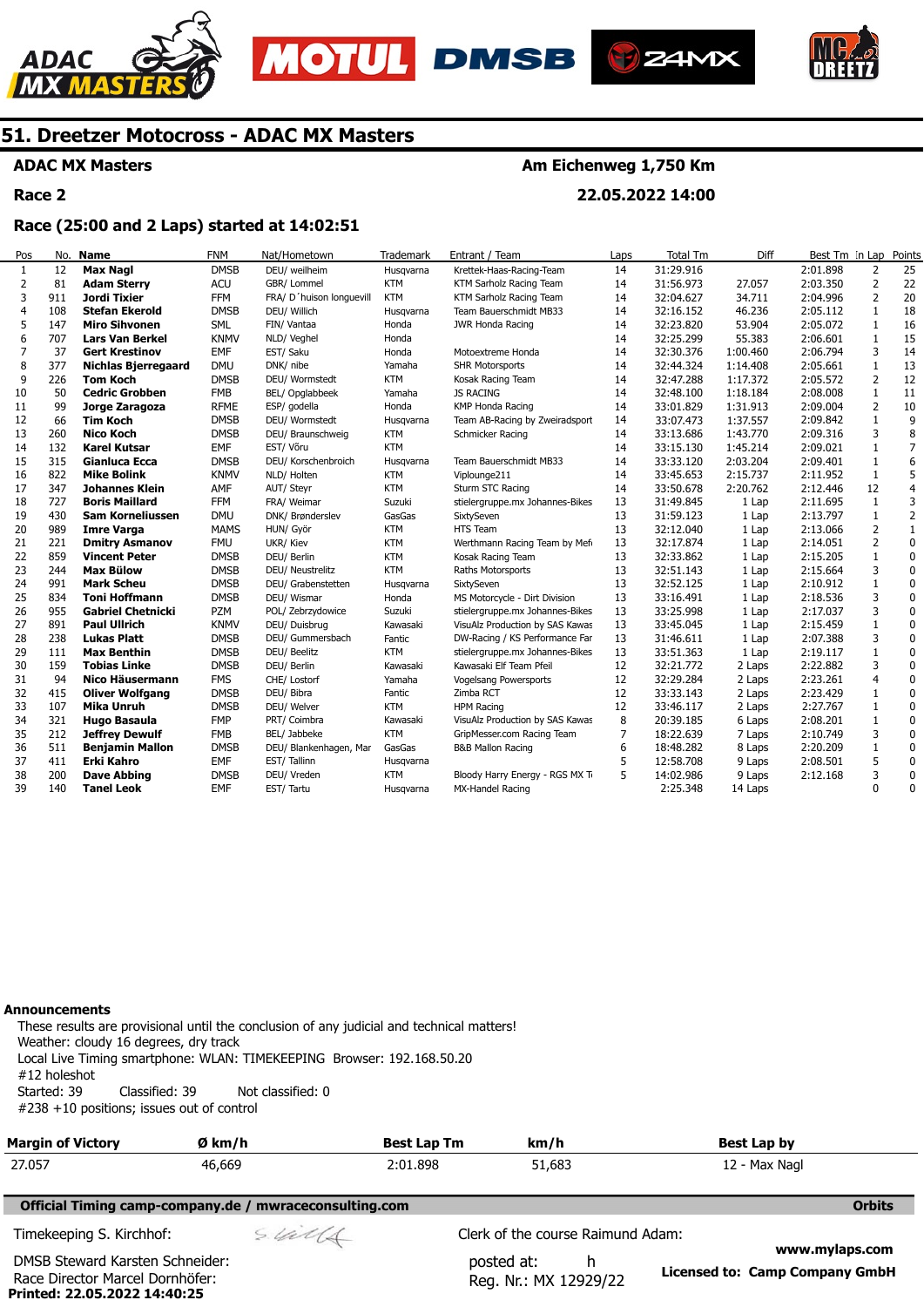







### **ADAC MX Masters**

### **Race 2**

### **Am Eichenweg 1,750 Km**

**22.05.2022 14:00** 

#### **Race (25:00 and 2 Laps) started at 14:02:51**

| Lap                     | <b>Time of Day</b> | Lap Tm   | S1 Tm    | S2 Tm    | Lap                     | Time of Day               | Lap Tm   | S1 Tm    | S2 Tm    |
|-------------------------|--------------------|----------|----------|----------|-------------------------|---------------------------|----------|----------|----------|
|                         |                    |          |          |          | $\mathbf{1}$            | 14:07:03.145              | 2:05.072 | 1:02.721 | 1:02.351 |
|                         |                    |          |          |          | $\overline{\mathbf{c}}$ | 14:09:09.571              | 2:06.426 | 1:03.182 | 1:03.244 |
| (12) Max Nagl           |                    |          |          |          |                         |                           |          |          |          |
| 1                       | 14:06:53.146       | 2:02.673 | 1:01.699 | 1:00.974 | 3                       | 14:11:18.354              | 2:08.783 | 1:04.053 | 1:04.730 |
| $\overline{2}$          | 14:08:55.044       | 2:01.898 | 1:01.003 | 1:00.895 | 4                       | 14:13:26.955              | 2:08.601 | 1:04.609 | 1:03.992 |
| 3                       | 14:10:57.356       | 2:02.312 | 1:00.637 | 1:01.675 | 5                       | 14:15:36.639              | 2:09.684 | 1:05.027 | 1:04.657 |
| $\pmb{4}$               | 14:13:01.855       | 2:04.499 | 1:01.361 | 1:03.138 | 6                       | 14:17:47.492              | 2:10.853 | 1:05.095 | 1:05.758 |
| 5                       | 14:15:06.579       | 2:04.724 | 1:02.298 | 1:02.426 | 7                       | 14:19:56.773              | 2:09.281 | 1:04.525 | 1:04.756 |
| 6                       | 14:17:13.937       | 2:07.358 | 1:03.545 | 1:03.813 | 8                       | 14:22:06.717              | 2:09.944 | 1:04.499 | 1:05.445 |
|                         |                    |          |          |          |                         |                           |          |          |          |
| $\overline{7}$          | 14:19:19.676       | 2:05.739 | 1:02.855 | 1:02.884 | 9                       | 14:24:17.965              | 2:11.248 | 1:05.092 | 1:06.156 |
| 8                       | 14:21:26.426       | 2:06.750 | 1:02.902 | 1:03.848 | 10                      | 14:26:27.928              | 2:09.963 | 1:04.991 | 1:04.972 |
| 9                       | 14:23:33.676       | 2:07.250 | 1:04.747 | 1:02.503 | 11                      | 14:28:39.822              | 2:11.894 | 1:04.560 | 1:07.334 |
| 10                      | 14:25:40.133       | 2:06.457 | 1:03.152 | 1:03.305 | 12                      | 14:30:53.070              | 2:13.248 | 1:05.503 | 1:07.745 |
| 11                      | 14:27:49.066       | 2:08.933 | 1:04.294 | 1:04.639 | 13                      | 14:33:04.621              | 2:11.551 | 1:06.211 | 1:05.340 |
| 12                      | 14:29:57.954       | 2:08.888 | 1:04.835 | 1:04.053 | 14                      | 14:35:15.084              | 2:10.463 | 1:05.486 | 1:04.977 |
|                         |                    |          |          |          |                         |                           |          |          |          |
| 13                      | 14:32:06.999       | 2:09.045 | 1:04.858 | 1:04.187 |                         |                           |          |          |          |
| 14                      | 14:34:21.180       | 2:14.181 | 1:06.634 | 1:07.547 |                         | (707) Lars Van Berkel     |          |          |          |
|                         |                    |          |          |          | 1                       | 14:07:06.601              | 2:06.601 | 1:04.056 | 1:02.545 |
| (81) Adam Sterry        |                    |          |          |          | 2                       | 14:09:14.316              | 2:07.715 | 1:04.570 | 1:03.145 |
| $\mathbf{1}$            | 14:06:56.431       | 2:03.495 | 1:01.721 | 1:01.774 | 3                       | 14:11:22.287              | 2:07.971 | 1:04.017 | 1:03.954 |
| $\overline{\mathbf{c}}$ | 14:08:59.781       | 2:03.350 | 1:01.533 | 1:01.817 | 4                       | 14:13:32.290              | 2:10.003 | 1:05.472 | 1:04.531 |
|                         |                    |          |          |          |                         |                           |          |          |          |
| 3                       | 14:11:03.964       | 2:04.183 | 1:01.330 | 1:02.853 | 5                       | 14:15:42.113              | 2:09.823 | 1:05.221 | 1:04.602 |
| 4                       | 14:13:10.642       | 2:06.678 | 1:02.729 | 1:03.949 | 6                       | 14:17:52.695              | 2:10.582 | 1:05.571 | 1:05.011 |
| 5                       | 14:15:18.516       | 2:07.874 | 1:04.255 | 1:03.619 | 7                       | 14:20:02.364              | 2:09.669 | 1:05.957 | 1:03.712 |
| 6                       | 14:17:25.846       | 2:07.330 | 1:03.083 | 1:04.247 | 8                       | 14:22:12.575              | 2:10.211 | 1:05.641 | 1:04.570 |
| $\overline{7}$          | 14:19:34.587       | 2:08.741 | 1:03.856 | 1:04.885 | 9                       | 14:24:22.417              | 2:09.842 | 1:05.245 | 1:04.597 |
| 8                       | 14:21:43.730       |          | 1:04.629 | 1:04.514 | 10                      | 14:26:32.709              | 2:10.292 | 1:05.239 | 1:05.053 |
|                         |                    | 2:09.143 |          |          |                         |                           |          |          |          |
| 9                       | 14:23:51.180       | 2:07.450 | 1:03.733 | 1:03.717 | 11                      | 14:28:43.461              | 2:10.752 | 1:05.036 | 1:05.716 |
| 10                      | 14:25:59.729       | 2:08.549 | 1:04.859 | 1:03.690 | 12                      | 14:30:54.272              | 2:10.811 | 1:05.058 | 1:05.753 |
| 11                      | 14:28:08.820       | 2:09.091 | 1:04.177 | 1:04.914 | 13                      | 14:33:05.381              | 2:11.109 | 1:05.781 | 1:05.328 |
| 12                      | 14:30:21.363       | 2:12.543 | 1:05.751 | 1:06.792 | 14                      | 14:35:16.563              | 2:11.182 | 1:06.096 | 1:05.086 |
| 13                      | 14:32:32.699       | 2:11.336 | 1:05.248 | 1:06.088 |                         |                           |          |          |          |
| 14                      |                    |          |          | 1:09.027 | (37) Gert Krestinov     |                           |          |          |          |
|                         | 14:34:48.237       | 2:15.538 | 1:06.511 |          |                         |                           |          |          |          |
|                         |                    |          |          |          | 1                       | 14:07:10.615              | 2:08.098 | 1:04.920 | 1:03.178 |
| (911) Jordi Tixier      |                    |          |          |          | $\overline{c}$          | 14:09:19.810              | 2:09.195 | 1:05.028 | 1:04.167 |
| 1                       | 14:07:06.777       | 2:05.763 | 1:04.165 | 1:01.598 | 3                       | 14:11:26.604              | 2:06.794 | 1:03.068 | 1:03.726 |
| $\overline{\mathbf{c}}$ | 14:09:11.773       | 2:04.996 | 1:02.824 | 1:02.172 | 4                       | 14:13:35.173              | 2:08.569 | 1:04.348 | 1:04.221 |
| 3                       | 14:11:19.559       | 2:07.786 | 1:03.717 | 1:04.069 | 5                       | 14:15:43.517              | 2:08.344 | 1:04.830 | 1:03.514 |
| 4                       | 14:13:25.949       | 2:06.390 | 1:04.359 | 1:02.031 | 6                       | 14:17:54.433              | 2:10.916 | 1:05.346 | 1:05.570 |
|                         |                    |          |          |          |                         |                           |          |          |          |
| 5                       | 14:15:32.131       | 2:06.182 | 1:03.768 | 1:02.414 | 7                       | 14:20:04.919              | 2:10.486 | 1:05.417 | 1:05.069 |
| 6                       | 14:17:39.942       | 2:07.811 | 1:04.069 | 1:03.742 | 8                       | 14:22:15.014              | 2:10.095 | 1:05.042 | 1:05.053 |
| $\boldsymbol{7}$        | 14:19:46.538       | 2:06.596 | 1:03.758 | 1:02.838 | 9                       | 14:24:25.432              | 2:10.418 | 1:04.466 | 1:05.952 |
| 8                       | 14:21:54.521       | 2:07.983 | 1:04.516 | 1:03.467 | 10                      | 14:26:36.439              | 2:11.007 | 1:06.362 | 1:04.645 |
| 9                       | 14:24:02.221       | 2:07.700 | 1:04.229 | 1:03.471 | 11                      | 14:28:45.957              | 2:09.518 | 1:04.564 | 1:04.954 |
| 10                      | 14:26:09.917       |          | 1:04.009 | 1:03.687 | 12                      | 14:30:56.828              | 2:10.871 | 1:05.540 | 1:05.331 |
|                         |                    | 2:07.696 |          |          |                         |                           |          |          |          |
| 11                      | 14:28:20.471       | 2:10.554 | 1:05.793 | 1:04.761 | 13                      | 14:33:08.638              | 2:11.810 | 1:06.733 | 1:05.077 |
| 12                      | 14:30:30.522       | 2:10.051 | 1:05.921 | 1:04.130 | 14                      | 14:35:21.640              | 2:13.002 | 1:06.373 | 1:06.629 |
| 13                      | 14:32:41.303       | 2:10.781 | 1:04.506 | 1:06.275 |                         |                           |          |          |          |
| 14                      | 14:34:55.891       | 2:14.588 | 1:07.928 | 1:06.660 |                         | (377) Nichlas Bjerregaard |          |          |          |
|                         |                    |          |          |          | 1                       | 14:07:01.578              | 2:05.661 | 1:02.808 | 1:02.853 |
| (108) Stefan Ekerold    |                    |          |          |          | $\overline{c}$          | 14:09:09.329              | 2:07.751 | 1:03.623 | 1:04.128 |
|                         |                    |          |          |          |                         |                           | 2:09.934 |          |          |
| $\mathbf{1}$            | 14:07:04.049       | 2:05.112 | 1:02.785 | 1:02.327 | 3                       | 14:11:19.263              |          | 1:03.990 | 1:05.944 |
| $\sqrt{2}$              | 14:09:10.507       | 2:06.458 | 1:03.424 | 1:03.034 | 4                       | 14:13:31.670              | 2:12.407 | 1:05.350 | 1:07.057 |
| 3                       | 14:11:20.253       | 2:09.746 | 1:04.514 | 1:05.232 | 5                       | 14:15:41.777              | 2:10.107 | 1:04.914 | 1:05.193 |
| 4                       | 14:13:29.816       | 2:09.563 | 1:06.327 | 1:03.236 | 6                       | 14:17:52.152              | 2:10.375 | 1:04.558 | 1:05.817 |
| 5                       | 14:15:38.811       | 2:08.995 | 1:03.441 | 1:05.554 | 7                       | 14:20:00.784              | 2:08.632 | 1:04.299 | 1:04.333 |
|                         |                    |          |          |          | 8                       | 14:22:11.581              | 2:10.797 | 1:05.705 | 1:05.092 |
| 6                       | 14:17:46.952       | 2:08.141 | 1:03.554 | 1:04.587 |                         |                           |          |          |          |
| $\boldsymbol{7}$        | 14:19:53.673       | 2:06.721 | 1:03.619 | 1:03.102 | 9                       | 14:24:23.397              | 2:11.816 | 1:04.998 | 1:06.818 |
| 8                       | 14:21:59.862       | 2:06.189 | 1:02.924 | 1:03.265 | 10                      | 14:26:35.088              | 2:11.691 | 1:05.777 | 1:05.914 |
| 9                       | 14:24:11.353       | 2:11.491 | 1:07.179 | 1:04.312 | 11                      | 14:28:49.554              | 2:14.466 | 1:07.857 | 1:06.609 |
| 10                      | 14:26:19.427       | 2:08.074 | 1:04.105 | 1:03.969 | 12                      | 14:31:04.148              | 2:14.594 | 1:06.811 | 1:07.783 |
| 11                      |                    | 2:12.436 | 1:06.379 | 1:06.057 | 13                      | 14:33:19.169              | 2:15.021 | 1:06.423 | 1:08.598 |
|                         | 14:28:31.863       |          |          |          |                         |                           |          |          |          |
| 12                      | 14:30:41.000       | 2:09.137 | 1:04.946 | 1:04.191 | 14                      | 14:35:35.588              | 2:16.419 | 1:07.026 | 1:09.393 |
| 13                      | 14:32:54.065       | 2:13.065 | 1:05.663 | 1:07.402 |                         |                           |          |          |          |
| 14                      | 14:35:07.416       | 2:13.351 | 1:06.724 | 1:06.627 | (226) Tom Koch          |                           |          |          |          |
|                         |                    |          |          |          | 1                       | 14:07:42.028              | 2:33.243 | 1:29.731 | 1:03.512 |
| (147) Miro Sihvonen     |                    |          |          |          | 2                       | 14:09:47.600              | 2:05.572 | 1:02.547 | 1:03.025 |
|                         |                    |          |          |          |                         |                           |          |          |          |

#### **Official Timing camp-company.de / mwraceconsulting.com <b>Orbits and Company.de Company** orbits **Orbits Orbits**

**www.mylaps.com**  Reg. Nr.: MX-12929/22 Licensed to: Camp Company GmbH posted at: h Timekeeping S. Kirchhof:  $\le \frac{1}{2}$  Clerk of the course Raimund Adam:

**Printed: 22.05.2022 14:40:54**  Race Director Marcel Dornhöfer: DMSB Steward Karsten Schneider: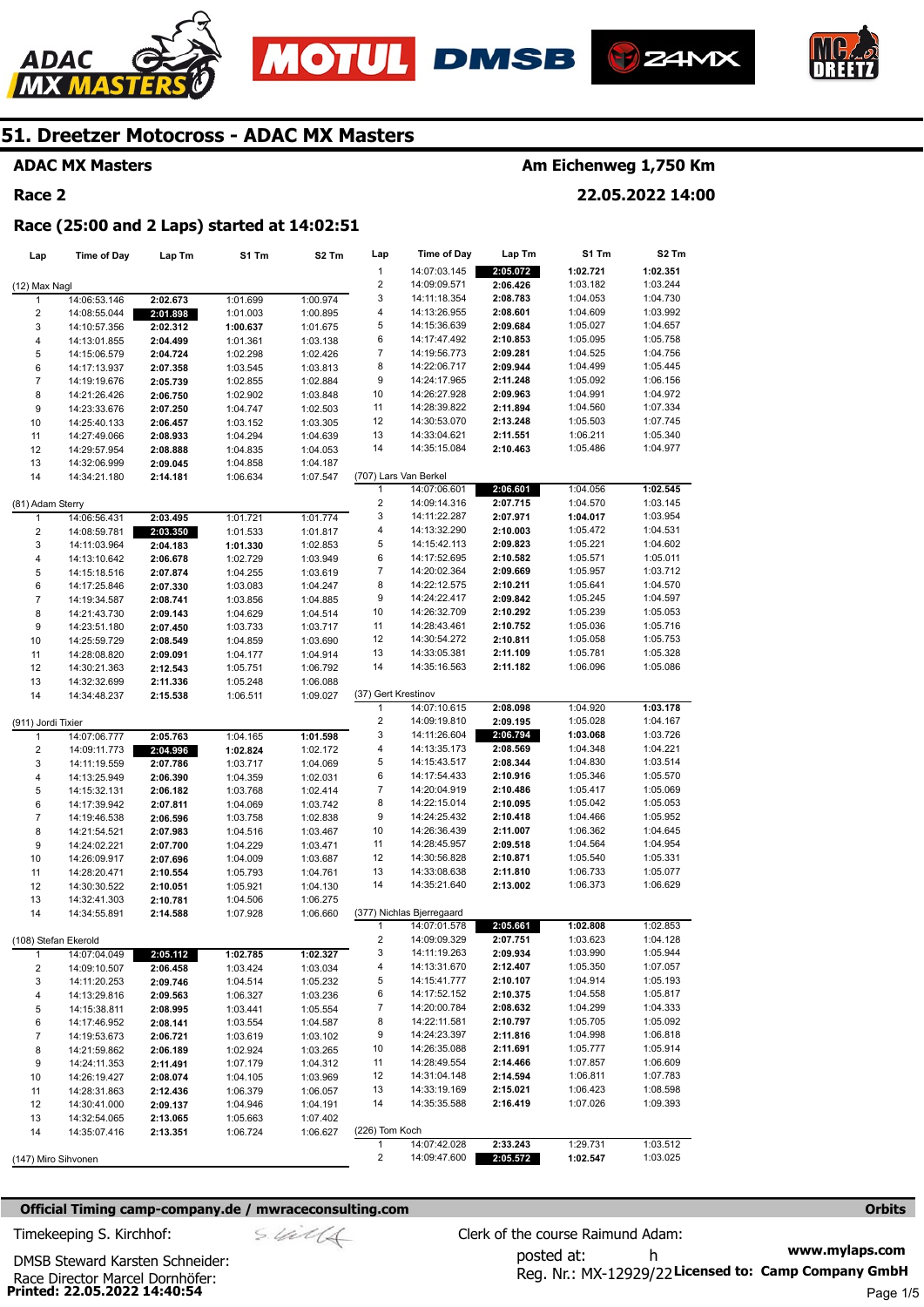







### **ADAC MX Masters**

### **Race 2**

### **Am Eichenweg 1,750 Km**

**22.05.2022 14:00** 

### **Race (25:00 and 2 Laps) started at 14:02:51**

| Lap                     | <b>Time of Day</b>           | Lap Tm               | S1 Tm                | S2 Tm                | Lap                     | <b>Time of Day</b>           | Lap Tm               | S1 Tm                | S2 Tm                |
|-------------------------|------------------------------|----------------------|----------------------|----------------------|-------------------------|------------------------------|----------------------|----------------------|----------------------|
| 3                       | 14:11:57.816                 | 2:10.216             | 1:03.993             | 1:06.223             | 5                       | 14:15:56.268                 | 2:11.801             | 1:05.225             | 1:06.576             |
| 4                       | 14:14:06.110                 | 2:08.294             | 1:03.395             | 1:04.899             | 6                       | 14:18:10.332                 | 2:14.064             | 1:06.828             | 1:07.236             |
| 5                       | 14:16:17.887                 | 2:11.777             | 1:06.693             | 1:05.084             | 7                       | 14:20:22.238                 | 2:11.906             | 1:05.756             | 1:06.150             |
| 6                       | 14:18:28.185                 | 2:10.298             | 1:05.762             | 1:04.536             | 8                       | 14:22:33.600                 | 2:11.362             | 1:05.677             | 1:05.685             |
| $\overline{7}$          | 14:20:36.963                 | 2:08.778             | 1:04.553             | 1:04.225             | 9                       | 14:24:47.353                 | 2:13.753             | 1:06.404             | 1:07.349             |
| 8                       | 14:22:46.162                 | 2:09.199             | 1:05.117             | 1:04.082             | 10                      | 14:27:00.764                 | 2:13.411             | 1:06.822             | 1:06.589             |
| 9                       | 14:24:54.250                 | 2:08.088             | 1:04.135             | 1:03.953             | 11                      | 14:29:16.442                 | 2:15.678             | 1:07.433             | 1:08.245             |
| 10                      | 14:27:02.215                 | 2:07.965             | 1:05.116             | 1:02.849             | 12                      | 14:31:31.609                 | 2:15.167             | 1:07.962             | 1:07.205             |
| 11                      | 14:29:11.600                 | 2:09.385             | 1:04.616             | 1:04.769             | 13                      | 14:33:47.920                 | 2:16.311             | 1:07.943             | 1:08.368             |
| 12                      | 14:31:20.774                 | 2:09.174             | 1:04.279             | 1:04.895             | 14                      | 14:36:04.950                 | 2:17.030             | 1:08.705             | 1:08.325             |
| 13                      | 14:33:31.106                 | 2:10.332             | 1:06.103             | 1:04.229             |                         |                              |                      |                      |                      |
| 14                      | 14:35:38.552                 | 2:07.446             | 1:04.373             | 1:03.073             | (132) Karel Kutsar      |                              |                      |                      |                      |
|                         |                              |                      |                      |                      | $\mathbf{1}$            | 14:07:22.586                 | 2:09.021             | 1:05.861             | 1:03.160             |
|                         | (50) Cedric Grobben          |                      |                      |                      | $\overline{c}$          | 14:09:33.439                 | 2:10.853             | 1:05.084             | 1:05.769             |
| 1                       | 14:07:05.610                 | 2:08.008             | 1:03.932             | 1:04.076             | 3                       | 14:11:43.285                 | 2:09.846             | 1:04.125             | 1:05.721             |
| 2                       | 14:09:24.482                 | 2:18.872             | 1:02.698             | 1:16.174             | 4                       | 14:13:56.876                 | 2:13.591             | 1:05.314             | 1:08.277             |
| 3                       | 14:11:34.228                 | 2:09.746             | 1:04.694             | 1:05.052             | 5                       | 14:16:10.223                 | 2:13.347             | 1:06.246             | 1:07.101             |
| 4                       | 14:13:43.234                 | 2:09.006             | 1:03.877             | 1:05.129             | 6                       | 14:18:20.899                 | 2:10.676             | 1:04.932             | 1:05.744             |
| 5                       | 14:15:52.154                 | 2:08.920             | 1:03.328             | 1:05.592             | 7                       | 14:20:31.417                 | 2:10.518             | 1:05.639             | 1:04.879             |
| 6                       | 14:18:02.526                 | 2:10.372             | 1:05.088             | 1:05.284             | 8                       | 14:22:42.676                 | 2:11.259             | 1:05.985             | 1:05.274             |
| 7                       | 14:20:13.631                 | 2:11.105             | 1:05.338             | 1:05.767             | 9                       | 14:24:52.898                 | 2:10.222             | 1:05.691             | 1:04.531             |
| 8                       | 14:22:24.175                 | 2:10.544             | 1:05.217             | 1:05.327             | 10                      | 14:27:04.575                 | 2:11.677             | 1:05.878             | 1:05.799             |
| 9                       | 14:24:34.018                 | 2:09.843             | 1:05.032             | 1:04.811             | 11                      | 14:29:17.963                 | 2:13.388             | 1:07.864             | 1:05.524             |
| 10                      | 14:26:50.865                 | 2:16.847             | 1:09.577             | 1:07.270             | 12                      | 14:31:33.760                 | 2:15.797             | 1:09.527             | 1:06.270             |
| 11                      | 14:29:04.589                 | 2:13.724             | 1:07.160             | 1:06.564             | 13                      | 14:33:51.327                 | 2:17.567             | 1:09.648             | 1:07.919             |
| 12                      | 14:31:17.829                 | 2:13.240             | 1:05.808             | 1:07.432             | 14                      | 14:36:06.394                 | 2:15.067             | 1:08.725             | 1:06.342             |
| 13                      | 14:33:29.251                 | 2:11.422             | 1:05.676             | 1:05.746             |                         |                              |                      |                      |                      |
| 14                      | 14:35:39.364                 | 2:10.113             | 1:04.734             | 1:05.379             | (315) Gianluca Ecca     |                              |                      |                      |                      |
|                         |                              |                      |                      |                      | $\mathbf{1}$            | 14:07:14.365                 | 2:09.401             | 1:05.423             | 1:03.978             |
| (99) Jorge Zaragoza     |                              |                      |                      |                      | $\overline{\mathbf{c}}$ | 14:09:25.766                 | 2:11.401             | 1:05.239             | 1:06.162             |
| 1                       | 14:07:17.231                 | 2:11.152             | 1:06.523             | 1:04.629             | 3                       | 14:11:35.921                 | 2:10.155             | 1:05.019             | 1:05.136             |
| 2                       | 14:09:26.235                 | 2:09.004             | 1:04.276             | 1:04.728             | 4                       | 14:13:46.279                 | 2:10.358             | 1:05.134             | 1:05.224             |
| 3                       | 14:11:37.038                 | 2:10.803             | 1:05.447             | 1:05.356             | 5                       | 14:15:58.283                 | 2:12.004             | 1:05.238             | 1:06.766             |
| 4                       | 14:13:47.457                 | 2:10.419             | 1:04.927             | 1:05.492             | 6                       | 14:18:14.782                 | 2:16.499             | 1:06.929             | 1:09.570             |
| 5                       | 14:15:59.266                 | 2:11.809             | 1:05.849             | 1:05.960             | 7                       | 14:20:28.732                 | 2:13.950             | 1:06.596             | 1:07.354             |
| 6                       | 14:18:11.251                 | 2:11.985             | 1:05.629             | 1:06.356             | 8                       | 14:22:41.835                 | 2:13.103             | 1:05.754             | 1:07.349             |
| $\overline{7}$          | 14:20:23.008                 | 2:11.757             | 1:05.742             | 1:06.015             | 9<br>10                 | 14:24:58.231<br>14:27:12.911 | 2:16.396             | 1:07.945<br>1:06.913 | 1:08.451<br>1:07.767 |
| 8                       | 14:22:34.146                 | 2:11.138             | 1:05.730             | 1:05.408             | 11                      | 14:29:30.147                 | 2:14.680<br>2:17.236 | 1:08.847             | 1:08.389             |
| 9                       | 14:24:45.796                 | 2:11.650             | 1:05.906             | 1:05.744             | 12                      | 14:31:48.816                 | 2:18.669             | 1:09.328             | 1:09.341             |
| 10                      | 14:26:56.277                 | 2:10.481             | 1:05.104             | 1:05.377             | 13                      | 14:34:06.510                 | 2:17.694             | 1:09.109             | 1:08.585             |
| 11<br>12                | 14:29:13.207<br>14:31:24.904 | 2:16.930             | 1:07.698<br>1:06.132 | 1:09.232<br>1:05.565 | 14                      | 14:36:24.384                 | 2:17.874             | 1:08.878             | 1:08.996             |
| 13                      | 14:33:39.518                 | 2:11.697<br>2:14.614 | 1:08.099             | 1:06.515             |                         |                              |                      |                      |                      |
| 14                      | 14:35:53.093                 | 2:13.575             | 1:06.171             | 1:07.404             | (822) Mike Bolink       |                              |                      |                      |                      |
|                         |                              |                      |                      |                      | 1                       | 14:07:24.862                 | 2:11.952             | 1:04.700             | 1:07.252             |
| (66) Tim Koch           |                              |                      |                      |                      | $\overline{c}$          | 14:09:36.957                 | 2:12.095             | 1:05.522             | 1:06.573             |
| $\mathbf{1}$            | 14:07:15.503                 | 2:09.842             | 1:06.205             | 1:03.637             | 3                       | 14:11:50.528                 | 2:13.571             | 1:07.080             | 1:06.491             |
| $\overline{\mathbf{c}}$ | 14:09:27.265                 | 2:11.762             | 1:05.182             | 1:06.580             | 4                       | 14:14:03.349                 | 2:12.821             | 1:05.806             | 1:07.015             |
| 3                       | 14:11:38.779                 | 2:11.514             | 1:05.194             | 1:06.320             | 5                       | 14:16:16.523                 | 2:13.174             | 1:06.807             | 1:06.367             |
| 4                       | 14:13:49.112                 | 2:10.333             | 1:05.251             | 1:05.082             | 6                       | 14:18:32.180                 | 2:15.657             | 1:08.638             | 1:07.019             |
| 5                       | 14:16:00.050                 | 2:10.938             | 1:05.631             | 1:05.307             | $\overline{7}$          | 14:20:47.443                 | 2:15.263             | 1:08.557             | 1:06.706             |
| 6                       | 14:18:13.650                 | 2:13.600             | 1:06.848             | 1:06.752             | 8                       | 14:23:01.680                 | 2:14.237             | 1:07.879             | 1:06.358             |
| 7                       | 14:20:24.791                 | 2:11.141             | 1:05.530             | 1:05.611             | 9                       | 14:25:15.844                 | 2:14.164             | 1:07.293             | 1:06.871             |
| 8                       | 14:22:36.255                 | 2:11.464             | 1:05.790             | 1:05.674             | 10                      | 14:27:29.791                 | 2:13.947             | 1:07.778             | 1:06.169             |
| 9                       | 14:24:49.612                 | 2:13.357             | 1:07.637             | 1:05.720             | 11                      | 14:29:44.378                 | 2:14.587             | 1:07.867             | 1:06.720             |
| 10                      | 14:27:01.449                 | 2:11.837             | 1:05.481             | 1:06.356             | 12                      | 14:32:00.253                 | 2:15.875             | 1:08.692             | 1:07.183             |
| 11                      | 14:29:15.291                 | 2:13.842             | 1:07.323             | 1:06.519             | 13                      | 14:34:16.513                 | 2:16.260             | 1:08.452             | 1:07.808             |
| 12                      | 14:31:28.545                 | 2:13.254             | 1:06.441             | 1:06.813             | 14                      | 14:36:36.917                 | 2:20.404             | 1:10.589             | 1:09.815             |
| 13                      | 14:33:42.575                 | 2:14.030             | 1:06.338             | 1:07.692             |                         |                              |                      |                      |                      |
| 14                      | 14:35:58.737                 | 2:16.162             | 1:08.390             | 1:07.772             | (347) Johannes Klein    |                              |                      |                      |                      |
|                         |                              |                      |                      |                      | 1                       | 14:07:25.837                 | 2:15.582             | 1:08.967             | 1:06.615             |
| (260) Nico Koch         |                              |                      |                      |                      | 2                       | 14:09:38.445                 | 2:12.608             | 1:07.162             | 1:05.446             |
| $\mathbf{1}$            | 14:07:11.883                 | 2:10.463             | 1:05.744             | 1:04.719             | 3                       | 14:11:52.240                 | 2:13.795             | 1:06.926             | 1:06.869             |
| 2                       | 14:09:22.166                 | 2:10.283             | 1:05.026             | 1:05.257             | 4                       | 14:14:04.700                 | 2:12.460             | 1:06.212             | 1:06.248             |
| 3                       | 14:11:31.482                 | 2:09.316             | 1:03.934             | 1:05.382             | 5                       | 14:16:19.123                 | 2:14.423             | 1:07.157             | 1:07.266             |
| 4                       | 14:13:44.467                 | 2:12.985             | 1:05.134             | 1:07.851             | 6                       | 14:18:35.717                 | 2:16.594             | 1:09.000             | 1:07.594             |

### **Official Timing camp-company.de / mwraceconsulting.com <b>Orbits Orbits Orbits Orbits**

**www.mylaps.com**  Reg. Nr.: MX-12929/22 Licensed to: Camp Company GmbH posted at: h Timekeeping S. Kirchhof:  $\le \frac{1}{2}$  Clerk of the course Raimund Adam: Page 2/5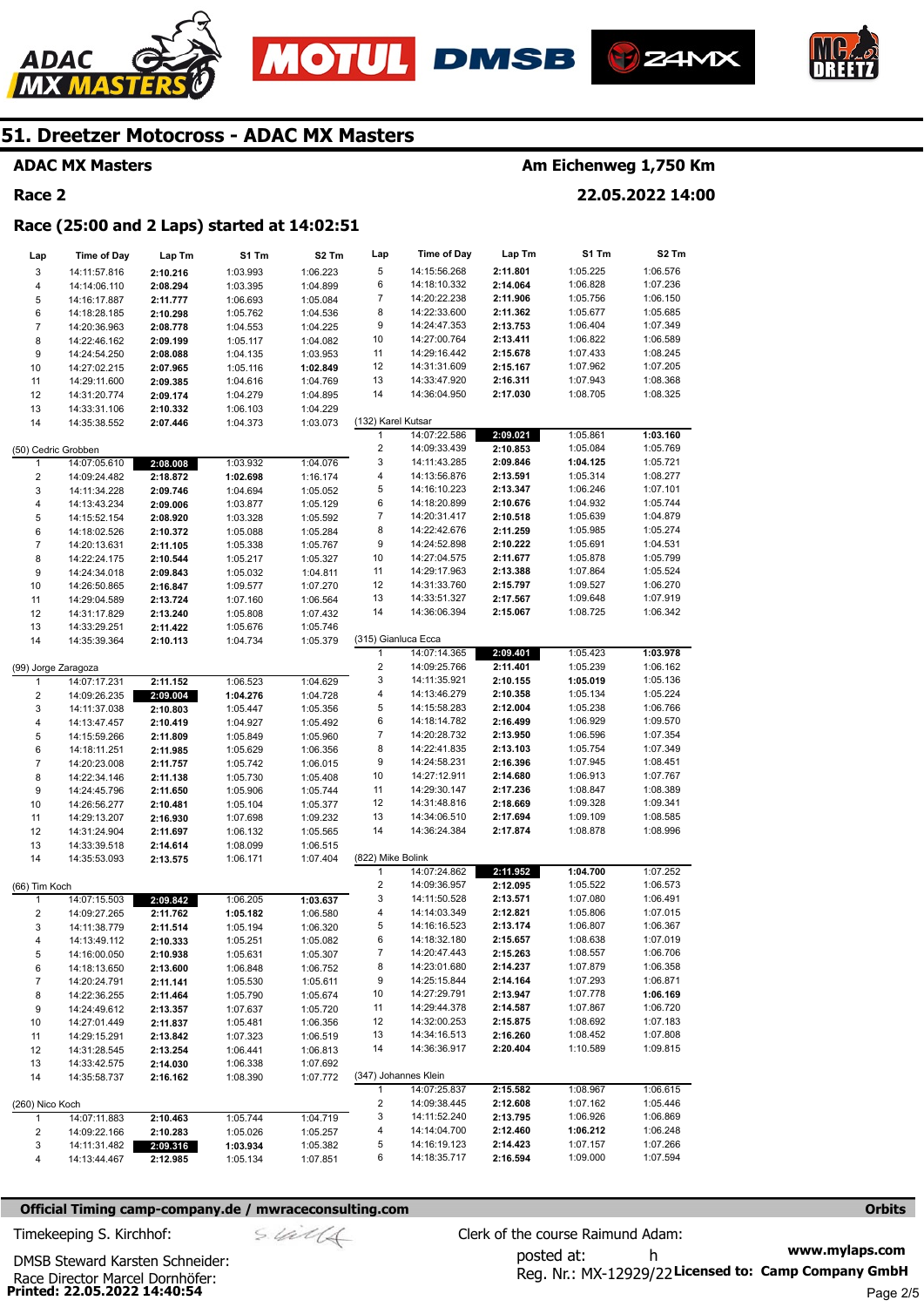







**ADAC MX Masters** 

**Race 2** 

### **Am Eichenweg 1,750 Km**

#### **22.05.2022 14:00**

#### **Race (25:00 and 2 Laps) started at 14:02:51**

| Lap                     | Time of Day            | Lap Tm   | S1 Tm    | S2 Tm    | Lap                 | Time of Day             | Lap Tm   | S1 Tm    | S2 Tm    |
|-------------------------|------------------------|----------|----------|----------|---------------------|-------------------------|----------|----------|----------|
| $\overline{7}$          | 14:20:52.340           | 2:16.623 | 1:09.106 | 1:07.517 | 12                  | 14:32:48.931            | 2:20.200 | 1:10.667 | 1:09.533 |
| 8                       | 14:23:09.820           | 2:17.480 | 1:09.029 | 1:08.451 | 13                  | 14:35:09.138            | 2:20.207 | 1:09.599 | 1:10.608 |
| 9                       | 14:25:24.302           | 2:14.482 | 1:08.486 | 1:05.996 |                     |                         |          |          |          |
| 10                      | 14:27:37.660           | 2:13.358 | 1:06.441 | 1:06.917 | (859) Vincent Peter |                         |          |          |          |
| 11                      | 14:29:50.745           | 2:13.085 | 1:07.684 | 1:05.401 | 1                   | 14:07:29.279            | 2:15.205 | 1:08.145 | 1:07.060 |
| 12                      | 14:32:03.191           | 2:12.446 | 1:07.067 | 1:05.379 | 2                   | 14:09:44.733            | 2:15.454 | 1:06.960 | 1:08.494 |
| 13                      | 14:34:17.378           | 2:14.187 | 1:08.119 | 1:06.068 | 3                   | 14:12:00.889            | 2:16.156 | 1:06.395 | 1:09.761 |
| 14                      | 14:36:41.942           | 2:24.564 | 1:12.184 | 1:12.380 | 4                   | 14:14:17.476            | 2:16.587 | 1:07.172 | 1:09.415 |
|                         |                        |          |          |          | 5                   | 14:16:33.404            | 2:15.928 | 1:07.640 | 1:08.288 |
| (727) Boris Maillard    |                        |          |          |          | 6                   | 14:18:51.571            | 2:18.167 | 1:09.312 | 1:08.855 |
| 1                       | 14:07:19.686           | 2:11.695 | 1:06.964 | 1:04.731 | 7                   | 14:21:07.086            | 2:15.515 | 1:06.765 | 1:08.750 |
| $\overline{\mathbf{c}}$ | 14:09:32.963           | 2:13.277 | 1:06.346 | 1:06.931 | 8                   | 14:23:25.305            | 2:18.219 | 1:08.927 | 1:09.292 |
| 3                       | 14:11:47.894           | 2:14.931 | 1:08.162 | 1:06.769 | 9                   | 14:25:42.681            | 2:17.376 | 1:08.531 | 1:08.845 |
| 4                       | 14:14:01.822           | 2:13.928 | 1:08.092 | 1:05.836 | 10                  | 14:28:15.948            | 2:33.267 | 1:20.956 | 1:12.311 |
| 5                       | 14:16:17.204           | 2:15.382 | 1:07.158 | 1:08.224 | 11                  | 14:30:36.783            | 2:20.835 | 1:11.644 | 1:09.191 |
| 6                       | 14:18:34.869           | 2:17.665 | 1:09.613 | 1:08.052 | 12                  | 14:32:59.510            | 2:22.727 | 1:10.064 | 1:12.663 |
| $\boldsymbol{7}$        | 14:20:51.371           | 2:16.502 | 1:08.567 | 1:07.935 | 13                  | 14:35:25.126            | 2:25.616 | 1:12.103 | 1:13.513 |
| 8                       | 14:23:07.333           | 2:15.962 | 1:08.794 | 1:07.168 |                     |                         |          |          |          |
| 9                       | 14:25:23.855           | 2:16.522 | 1:09.302 | 1:07.220 | (244) Max Bülow     |                         |          |          |          |
| 10                      | 14:27:42.095           | 2:18.240 | 1:09.041 | 1:09.199 | 1                   | 14:07:36.267            | 2:18.314 | 1:09.505 | 1:08.809 |
| 11                      | 14:30:03.303           | 2:21.208 | 1:11.441 | 1:09.767 | 2                   | 14:09:52.293            | 2:16.026 | 1:06.677 | 1:09.349 |
| 12                      | 14:32:19.774           | 2:16.471 | 1:08.635 | 1:07.836 | 3                   | 14:12:07.957            | 2:15.664 | 1:06.275 | 1:09.389 |
| 13                      | 14:34:41.109           |          |          |          | 4                   | 14:14:24.548            | 2:16.591 | 1:07.357 | 1:09.234 |
|                         |                        | 2:21.335 | 1:10.275 | 1:11.060 | 5                   | 14:16:43.803            | 2:19.255 | 1:08.219 | 1:11.036 |
|                         |                        |          |          |          | 6                   | 14:19:03.433            | 2:19.630 | 1:09.773 | 1:09.857 |
| 1                       | (430) Sam Korneliussen |          |          |          | 7                   | 14:21:24.653            | 2:21.220 | 1:09.004 | 1:12.216 |
|                         | 14:07:23.363           | 2:13.797 | 1:07.208 | 1:06.589 | 8                   | 14:23:49.124            | 2:24.471 | 1:12.653 | 1:11.818 |
| $\overline{\mathbf{c}}$ | 14:09:39.384           | 2:16.021 | 1:06.941 | 1:09.080 | 9                   | 14:26:11.356            | 2:22.232 | 1:10.721 | 1:11.511 |
| 3                       | 14:11:55.947           | 2:16.563 | 1:07.520 | 1:09.043 | 10                  | 14:28:32.969            |          | 1:08.765 | 1:12.848 |
| 4                       | 14:14:10.863           | 2:14.916 | 1:07.948 | 1:06.968 |                     |                         | 2:21.613 | 1:10.747 | 1:12.305 |
| 5                       | 14:16:24.977           | 2:14.114 | 1:06.714 | 1:07.400 | 11                  | 14:30:56.021            | 2:23.052 |          |          |
| 6                       | 14:18:41.811           | 2:16.834 | 1:08.965 | 1:07.869 | 12                  | 14:33:19.956            | 2:23.935 | 1:11.698 | 1:12.237 |
| $\boldsymbol{7}$        | 14:20:59.102           | 2:17.291 | 1:08.068 | 1:09.223 | 13                  | 14:35:42.407            | 2:22.451 | 1:11.905 | 1:10.546 |
| 8                       | 14:23:16.768           | 2:17.666 | 1:08.401 | 1:09.265 |                     |                         |          |          |          |
| 9                       | 14:25:32.208           | 2:15.440 | 1:07.364 | 1:08.076 | (991) Mark Scheu    |                         |          |          |          |
| 10                      | 14:27:50.652           | 2:18.444 | 1:08.014 | 1:10.430 | 1                   | 14:07:18.094            | 2:10.912 | 1:06.549 | 1:04.363 |
| 11                      | 14:30:07.634           | 2:16.982 | 1:07.842 | 1:09.140 | 2                   | 14:09:36.412            | 2:18.318 | 1:09.232 | 1:09.086 |
| 12                      | 14:32:25.092           | 2:17.458 | 1:07.213 | 1:10.245 | 3                   | 14:11:59.337            | 2:22.925 | 1:12.507 | 1:10.418 |
| 13                      | 14:34:50.387           | 2:25.295 | 1:10.091 | 1:15.204 | 4                   | 14:14:20.630            | 2:21.293 | 1:10.435 | 1:10.858 |
|                         |                        |          |          |          | 5                   | 14:16:41.786            | 2:21.156 | 1:10.187 | 1:10.969 |
| (989) Imre Varga        |                        |          |          |          | 6                   | 14:19:04.115            | 2:22.329 | 1:10.654 | 1:11.675 |
| $\mathbf{1}$            | 14:07:28.336           | 2:13.636 | 1:07.794 | 1:05.842 | 7                   | 14:21:27.606            | 2:23.491 | 1:10.704 | 1:12.787 |
| $\overline{\mathbf{c}}$ | 14:09:41.402           | 2:13.066 | 1:05.835 | 1:07.231 | 8                   | 14:23:49.877            | 2:22.271 | 1:10.810 | 1:11.461 |
| 3                       | 14:11:57.315           | 2:15.913 | 1:08.130 | 1:07.783 | 9                   | 14:26:12.163            | 2:22.286 | 1:12.053 | 1:10.233 |
| 4                       | 14:14:14.864           | 2:17.549 | 1:08.942 | 1:08.607 | 10                  | 14:28:33.833            | 2:21.670 | 1:09.797 | 1:11.873 |
| 5                       | 14:16:32.562           | 2:17.698 | 1:07.393 | 1:10.305 | 11                  | 14:30:57.707            | 2:23.874 | 1:11.094 | 1:12.780 |
| 6                       | 14:18:48.370           | 2:15.808 | 1:08.129 | 1:07.679 | 12                  | 14:33:20.654            | 2:22.947 | 1:11.612 | 1:11.335 |
| $\boldsymbol{7}$        | 14:21:02.457           | 2:14.087 | 1:06.497 | 1:07.590 | 13                  | 14:35:43.389            | 2:22.735 | 1:12.101 | 1:10.634 |
| 8                       | 14:23:21.200           | 2:18.743 | 1:10.137 | 1:08.606 |                     |                         |          |          |          |
| 9                       | 14:25:39.072           | 2:17.872 | 1:09.013 | 1:08.859 | (834) Toni Hoffmann |                         |          |          |          |
| 10                      | 14:27:58.951           | 2:19.879 | 1:10.403 | 1:09.476 | 1                   | 14:07:32.373            | 2:19.347 | 1:08.597 | 1:10.750 |
| 11                      | 14:30:19.403           | 2:20.452 | 1:10.706 | 1:09.746 | 2                   | 14:09:51.808            | 2:19.435 | 1:07.716 | 1:11.719 |
| 12                      | 14:32:40.779           | 2:21.376 | 1:10.623 | 1:10.753 | 3                   | 14:12:10.344            | 2:18.536 | 1:08.965 | 1:09.571 |
| 13                      | 14:35:03.304           | 2:22.525 | 1:11.082 | 1:11.443 | 4                   | 14:14:30.873            | 2:20.529 | 1:07.977 | 1:12.552 |
|                         |                        |          |          |          | 5                   | 14:16:53.098            | 2:22.225 | 1:09.928 | 1:12.297 |
|                         | (221) Dmitry Asmanov   |          |          |          | 6                   | 14:19:15.708            | 2:22.610 | 1:11.649 | 1:10.961 |
| $\mathbf{1}$            | 14:07:31.179           | 2:15.485 | 1:08.357 | 1:07.128 | 7                   | 14:21:37.947            | 2:22.239 | 1:11.271 | 1:10.968 |
| 2                       | 14:09:45.230           | 2:14.051 | 1:06.614 | 1:07.437 | 8                   | 14:24:00.331            | 2:22.384 | 1:11.519 | 1:10.865 |
| 3                       | 14:12:01.305           | 2:16.075 | 1:07.993 | 1:08.082 | 9                   | 14:26:24.060            | 2:23.729 | 1:11.575 | 1:12.154 |
| 4                       | 14:14:19.648           | 2:18.343 | 1:09.275 | 1:09.068 | 10                  | 14:28:50.923            | 2:26.863 | 1:12.931 | 1:13.932 |
| 5                       | 14:16:37.899           | 2:18.251 | 1:09.206 | 1:09.045 | 11                  | 14:31:14.200            | 2:23.277 | 1:10.758 | 1:12.519 |
| 6                       | 14:18:55.625           | 2:17.726 | 1:08.187 | 1:09.539 | 12                  | 14:33:41.124            | 2:26.924 | 1:15.654 | 1:11.270 |
| $\overline{7}$          | 14:21:11.442           | 2:15.817 | 1:07.601 | 1:08.216 | 13                  | 14:36:07.755            | 2:26.631 | 1:12.675 | 1:13.956 |
| 8                       | 14:23:30.445           | 2:19.003 | 1:09.810 | 1:09.193 |                     |                         |          |          |          |
| 9                       | 14:25:49.678           | 2:19.233 | 1:09.359 | 1:09.874 |                     | (955) Gabriel Chetnicki |          |          |          |
| 10                      | 14:28:09.291           | 2:19.613 | 1:09.339 | 1:10.274 | 1                   | 14:07:33.461            | 2:17.206 | 1:10.015 | 1:07.191 |
| 11                      | 14:30:28.731           | 2:19.440 | 1:09.777 | 1:09.663 | 2                   | 14:10:12.280            | 2:38.819 | 1:07.924 | 1:30.895 |

#### **Official Timing camp-company.de / mwraceconsulting.com <b>Orbits Orbits Orbits Orbits**

**www.mylaps.com**  Reg. Nr.: MX-12929/22 Licensed to: Camp Company GmbH posted at: h Timekeeping S. Kirchhof:  $\le \frac{1}{2}$  Clerk of the course Raimund Adam: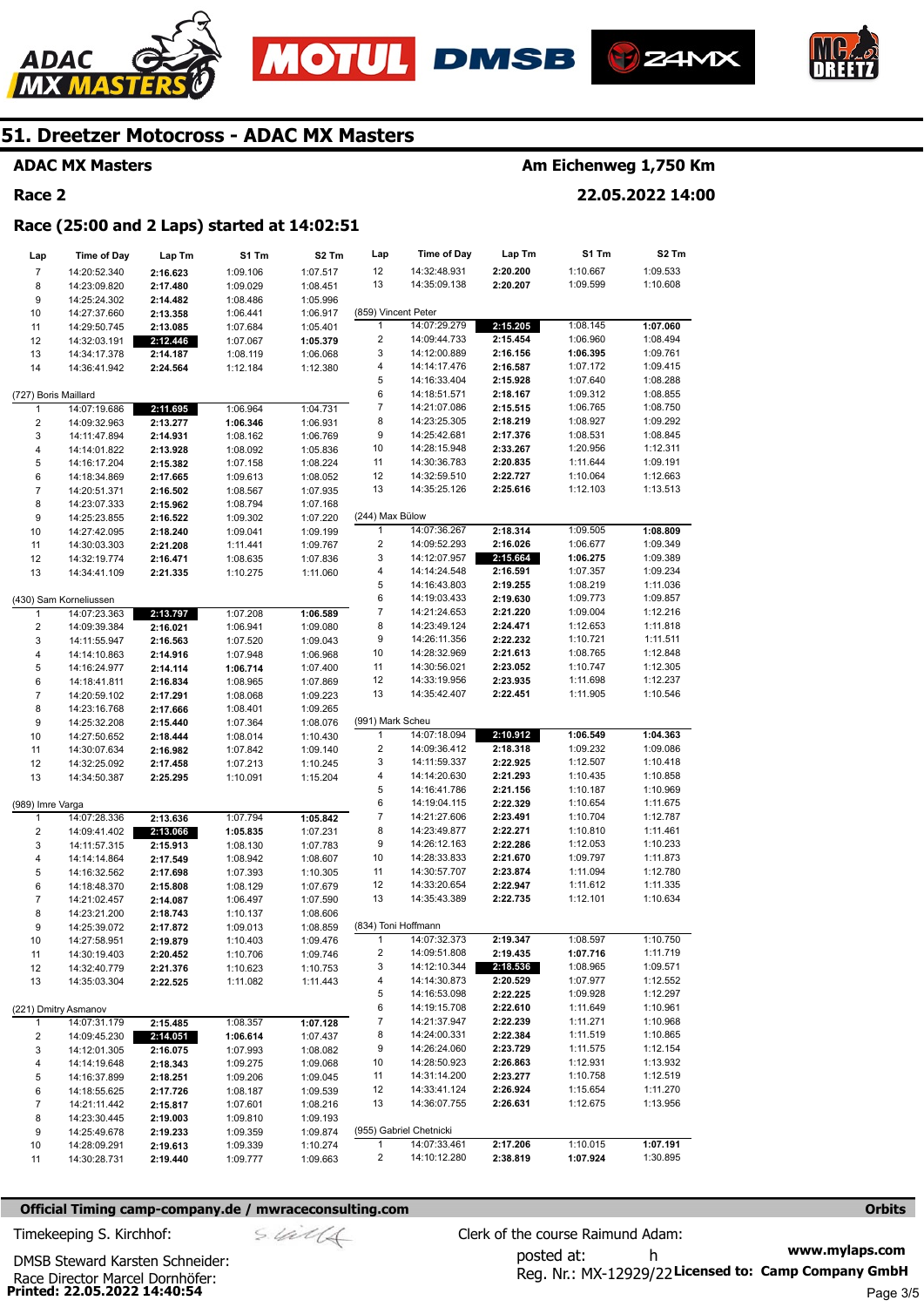







**ADAC MX Masters** 

**Race 2** 

### **Am Eichenweg 1,750 Km**

**22.05.2022 14:00** 

#### **Race (25:00 and 2 Laps) started at 14:02:51**

| Lap                     | <b>Time of Day</b> | Lap Tm   | S1 Tm    | S2 Tm    | Lap                   | <b>Time of Day</b>   | Lap Tm   | S1 Tm    | S2 Tm    |
|-------------------------|--------------------|----------|----------|----------|-----------------------|----------------------|----------|----------|----------|
| 3                       | 14:12:29.317       | 2:17.037 | 1:08.052 | 1:08.985 | 9                     | 14:27:39.266         | 2:31.293 | 1:14.543 | 1:16.750 |
| 4                       | 14:14:50.510       | 2:21.193 | 1:10.930 | 1:10.263 | 10                    | 14:30:11.676         | 2:32.410 | 1:15.075 | 1:17.335 |
| 5                       | 14:17:12.297       | 2:21.787 | 1:11.104 | 1:10.683 | 11                    | 14:32:40.511         | 2:28.835 | 1:13.262 | 1:15.573 |
| 6                       | 14:19:30.938       | 2:18.641 | 1:09.806 | 1:08.835 | 12                    | 14:35:13.036         | 2:32.525 | 1:15.967 | 1:16.558 |
| $\overline{7}$          | 14:21:56.736       | 2:25.798 | 1:10.813 | 1:14.985 |                       |                      |          |          |          |
| 8                       | 14:24:18.693       | 2:21.957 | 1:10.891 | 1:11.066 |                       | (94) Nico Häusermann |          |          |          |
| 9                       | 14:26:41.697       | 2:23.004 | 1:12.473 | 1:10.531 | $\mathbf{1}$          | 14:08:20.855         | 2:27.103 | 1:18.359 | 1:08.744 |
| 10                      | 14:29:02.231       | 2:20.534 | 1:09.632 | 1:10.902 | 2                     | 14:10:51.277         | 2:30.422 | 1:08.602 | 1:21.820 |
| 11                      | 14:31:27.588       | 2:25.357 | 1:12.126 | 1:13.231 | 3                     | 14:13:15.126         | 2:23.849 | 1:11.260 | 1:12.589 |
| 12                      | 14:33:54.304       | 2:26.716 | 1:14.251 | 1:12.465 | 4                     | 14:15:38.387         | 2:23.261 | 1:10.408 | 1:12.853 |
| 13                      | 14:36:17.262       | 2:22.958 | 1:11.999 | 1:10.959 | 5                     | 14:18:05.860         | 2:27.473 | 1:14.892 | 1:12.581 |
|                         |                    |          |          |          | 6                     | 14:20:33.986         | 2:28.126 | 1:17.285 | 1:10.841 |
| (891) Paul Ullrich      |                    |          |          |          | $\overline{7}$        | 14:22:58.098         | 2:24.112 | 1:13.003 | 1:11.109 |
| 1                       | 14:07:45.240       | 2:15.459 | 1:07.800 | 1:07.659 | 8                     | 14:25:28.490         | 2:30.392 | 1:16.153 | 1:14.239 |
| $\overline{\mathbf{c}}$ | 14:10:00.777       | 2:15.537 | 1:06.309 | 1:09.228 | 9                     | 14:27:55.374         | 2:26.884 | 1:13.322 | 1:13.562 |
| 3                       | 14:12:21.693       | 2:20.916 | 1:09.641 | 1:11.275 | 10                    | 14:30:24.666         | 2:29.292 | 1:13.836 | 1:15.456 |
| 4                       | 14:14:54.022       | 2:32.329 | 1:22.087 | 1:10.242 | 11                    | 14:32:54.146         | 2:29.480 | 1:14.812 | 1:14.668 |
| 5                       | 14:17:14.980       | 2:20.958 | 1:09.815 | 1:11.143 | 12                    | 14:35:20.548         | 2:26.402 | 1:12.297 | 1:14.105 |
| 6                       | 14:19:35.613       | 2:20.633 | 1:09.833 | 1:10.800 |                       |                      |          |          |          |
| $\overline{7}$          | 14:21:59.022       | 2:23.409 | 1:11.166 | 1:12.243 | (415) Oliver Wolfgang |                      |          |          |          |
| 8                       | 14:24:24.888       | 2:25.866 | 1:12.194 | 1:13.672 | 1                     | 14:07:50.694         | 2:23.429 | 1:11.712 | 1:11.717 |
| 9                       | 14:26:49.081       | 2:24.193 | 1:11.394 | 1:12.799 | 2                     | 14:10:19.742         | 2:29.048 | 1:11.951 | 1:17.097 |
| 10                      | 14:29:26.574       | 2:37.493 | 1:23.957 | 1:13.536 | 3                     | 14:12:50.032         | 2:30.290 | 1:13.874 | 1:16.416 |
| 11                      | 14:31:50.828       | 2:24.254 | 1:09.904 | 1:14.350 | 4                     | 14:15:21.959         | 2:31.927 | 1:15.739 | 1:16.188 |
| 12                      | 14:34:15.122       | 2:24.294 | 1:13.523 | 1:10.771 | 5                     | 14:18:01.351         | 2:39.392 | 1:17.132 | 1:22.260 |
| 13                      | 14:36:36.309       | 2:21.187 | 1:09.398 | 1:11.789 | 6                     | 14:20:40.828         | 2:39.477 | 1:17.208 | 1:22.269 |
|                         |                    |          |          |          | 7                     | 14:23:16.044         | 2:35.216 | 1:16.538 | 1:18.678 |
| (238) Lukas Platt       |                    |          |          |          | 8                     | 14:25:52.918         | 2:36.874 | 1:19.995 | 1:16.879 |
| 1                       | 14:07:09.681       | 2:07.740 | 1:04.232 | 1:03.508 | 9                     | 14:28:27.546         | 2:34.628 | 1:16.471 | 1:18.157 |
| $\overline{\mathbf{c}}$ | 14:09:17.669       | 2:07.988 | 1:05.347 | 1:02.641 | 10                    | 14:31:05.409         | 2:37.863 | 1:19.906 | 1:17.957 |
| 3                       | 14:11:25.057       | 2:07.388 | 1:03.644 | 1:03.744 | 11                    | 14:33:42.909         | 2:37.500 | 1:16.650 | 1:20.850 |
| 4                       | 14:13:33.486       | 2:08.429 | 1:04.715 | 1:03.714 | 12                    | 14:36:24.407         | 2:41.498 | 1:21.311 | 1:20.187 |
| 5                       | 14:15:43.125       | 2:09.639 | 1:05.782 | 1:03.857 |                       |                      |          |          |          |
| 6                       | 14:17:55.636       | 2:12.511 | 1:07.323 | 1:05.188 | (107) Mika Unruh      |                      |          |          |          |
| $\overline{7}$          | 14:20:16.342       | 2:20.706 | 1:06.107 | 1:14.599 | $\mathbf{1}$          | 14:08:04.242         | 2:27.767 | 1:12.686 | 1:15.081 |
| 8                       | 14:22:25.958       | 2:09.616 | 1:05.315 | 1:04.301 | 2                     | 14:10:32.928         | 2:28.686 | 1:13.057 | 1:15.629 |
| 9                       | 14:24:35.121       | 2:09.163 | 1:04.808 | 1:04.355 | 3                     | 14:13:05.226         | 2:32.298 | 1:13.834 | 1:18.464 |
| 10                      | 14:26:45.786       | 2:10.665 | 1:04.778 | 1:05.887 | 4                     | 14:15:44.686         | 2:39.460 | 1:16.490 | 1:22.970 |
| 11                      | 14:29:55.841       | 3:10.055 | 1:17.104 | 1:52.951 | 5                     | 14:18:22.186         | 2:37.500 | 1:18.362 | 1:19.138 |
| 12                      | 14:32:12.111       | 2:16.270 | 1:08.967 | 1:07.303 | 6                     | 14:20:59.091         | 2:36.905 | 1:17.789 | 1:19.116 |
| 13                      | 14:34:37.875       | 2:25.764 | 1:11.978 | 1:13.786 | $\boldsymbol{7}$      | 14:23:36.109         | 2:37.018 | 1:18.466 | 1:18.552 |
|                         |                    |          |          |          | 8                     | 14:26:07.007         | 2:30.898 | 1:13.421 | 1:17.477 |
| (111) Max Benthin       |                    |          |          |          | 9                     | 14:28:45.613         | 2:38.606 | 1:18.002 | 1:20.604 |
| 1                       | 14:07:37.809       | 2:19.117 | 1:09.945 | 1:09.172 | 10                    | 14:31:22.717         | 2:37.104 | 1:17.192 | 1:19.912 |
| $\overline{\mathbf{c}}$ | 14:09:59.917       | 2:22.108 | 1:10.344 | 1:11.764 | 11                    | 14:34:02.080         | 2:39.363 | 1:21.714 | 1:17.649 |
| 3                       | 14:12:23.049       | 2:23.132 | 1:09.496 | 1:13.636 | 12                    | 14:36:37.381         | 2:35.301 | 1:16.227 | 1:19.074 |
| 4                       | 14:14:47.058       | 2:24.009 | 1:11.252 | 1:12.757 |                       |                      |          |          |          |
| 5                       | 14:17:10.617       | 2:23.559 | 1:10.032 | 1:13.527 | (321) Hugo Basaula    |                      |          |          |          |
| 6                       | 14:19:33.757       | 2:23.140 | 1:10.182 | 1:12.958 | 1                     | 14:07:08.570         | 2:08.201 | 1:04.497 | 1:03.704 |
| 7                       | 14:21:58.224       | 2:24.467 | 1:12.144 | 1:12.323 | 2                     | 14:09:27.060         | 2:18.490 | 1:09.222 | 1:09.268 |
| 8                       | 14:24:23.700       | 2:25.476 | 1:12.435 | 1:13.041 | 3                     | 14:11:41.535         | 2:14.475 | 1:06.679 | 1:07.796 |
| 9                       | 14:26:48.419       | 2:24.719 | 1:11.440 | 1:13.279 | 4                     | 14:13:54.503         | 2:12.968 | 1:06.244 | 1:06.724 |
| 10                      | 14:29:15.209       | 2:26.790 | 1:12.444 | 1:14.346 | 5                     | 14:16:09.165         | 2:14.662 | 1:07.138 | 1:07.524 |
| 11                      | 14:31:49.710       | 2:34.501 | 1:23.357 | 1:11.144 | 6                     | 14:18:27.405         | 2:18.240 | 1:09.640 | 1:08.600 |
| 12                      | 14:34:15.533       | 2:25.823 | 1:12.703 | 1:13.120 | 7                     | 14:20:50.533         | 2:23.128 | 1:10.154 | 1:12.974 |
| 13                      | 14:36:42.627       | 2:27.094 | 1:15.763 | 1:11.331 | 8                     | 14:23:30.449         | 2:39.916 | 1:18.549 | 1:21.367 |
|                         |                    |          |          |          |                       |                      |          |          |          |
| (159) Tobias Linke      |                    |          |          |          | (212) Jeffrey Dewulf  |                      |          |          |          |
| 1                       | 14:07:53.042       | 2:32.750 | 1:23.870 | 1:08.880 | $\mathbf{1}$          | 14:07:30.141         | 2:15.481 | 1:08.971 | 1:06.510 |
| 2                       | 14:10:16.143       | 2:23.101 | 1:10.607 | 1:12.494 | 2                     | 14:09:42.629         | 2:12.488 | 1:06.458 | 1:06.030 |
| 3                       | 14:12:39.025       | 2:22.882 | 1:10.504 | 1:12.378 | 3                     | 14:11:53.378         | 2:10.749 | 1:04.844 | 1:05.905 |
| 4                       | 14:15:02.951       | 2:23.926 | 1:11.924 | 1:12.002 | 4                     | 14:14:05.323         | 2:11.945 | 1:05.612 | 1:06.333 |
| 5                       | 14:17:31.229       | 2:28.278 | 1:14.897 | 1:13.381 | 5                     | 14:16:22.196         | 2:16.873 | 1:06.811 | 1:10.062 |
| 6                       | 14:20:00.903       | 2:29.674 | 1:14.070 | 1:15.604 | 6                     | 14:18:54.550         | 2:32.354 | 1:15.622 | 1:16.732 |
| $\overline{7}$          | 14:22:36.915       | 2:36.012 | 1:18.648 | 1:17.364 | 7                     | 14:21:13.903         | 2:19.353 | 1:05.149 | 1:14.204 |
| 8                       | 14:25:07.973       | 2:31.058 | 1:15.813 | 1:15.245 |                       |                      |          |          |          |

#### **Official Timing camp-company.de / mwraceconsulting.com <b>Orbits Orbits Orbits Orbits**

$$
= 4i\ell/4
$$

**www.mylaps.com**  Reg. Nr.: MX-12929/22 Licensed to: Camp Company GmbH posted at: h Timekeeping S. Kirchhof:  $\frac{1}{2}$  Clerk of the course Raimund Adam: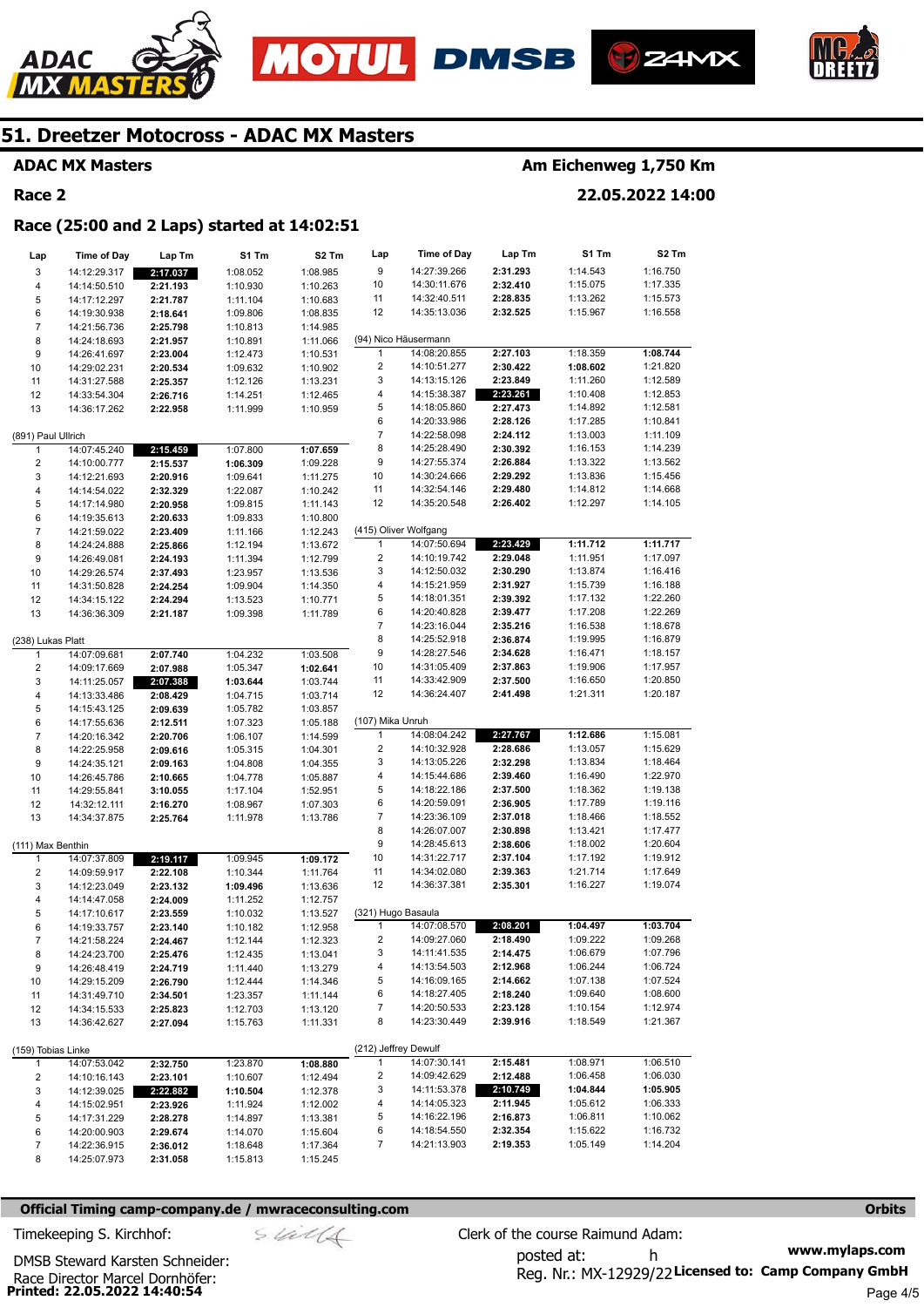







### **ADAC MX Masters**

#### **Race 2**

### **Am Eichenweg 1,750 Km 22.05.2022 14:00**

#### **Race (25:00 and 2 Laps) started at 14:02:51**

| Lap               | Time of Day           | Lap Tm   | S1 Tm    | S <sub>2</sub> Tm | Lap | Time of Day | Lap Tm | S1 Tm | S <sub>2</sub> Tm |
|-------------------|-----------------------|----------|----------|-------------------|-----|-------------|--------|-------|-------------------|
|                   | (511) Benjamin Mallon |          |          |                   |     |             |        |       |                   |
|                   | 14:08:30.650          | 2:20.209 | 1:09.944 | 1:10.265          |     |             |        |       |                   |
| $\overline{2}$    | 14:10:52.284          | 2:21.634 | 1:10.118 | 1:11.516          |     |             |        |       |                   |
| 3                 | 14:13:17.180          | 2:24.896 | 1:12.979 | 1:11.917          |     |             |        |       |                   |
| 4                 | 14:15:40.829          | 2:23.649 | 1:10.646 | 1:13.003          |     |             |        |       |                   |
| 5                 | 14:18:57.283          | 3:16.454 | 1:15.162 | 2:01.292          |     |             |        |       |                   |
| 6                 | 14:21:39.546          | 2:42.263 | 1:17.313 | 1:24.950          |     |             |        |       |                   |
| (411) Erki Kahro  |                       |          |          |                   |     |             |        |       |                   |
|                   | 14:07:12.778          | 2:08.825 | 1:05.114 | 1:03.711          |     |             |        |       |                   |
| $\overline{2}$    | 14:09:22.872          | 2:10.094 | 1:05.540 | 1:04.554          |     |             |        |       |                   |
| 3                 | 14:11:32.749          | 2:09.877 | 1:04.432 | 1:05.445          |     |             |        |       |                   |
| 4                 | 14:13:41.471          | 2:08.722 | 1:04.735 | 1:03.987          |     |             |        |       |                   |
| 5                 | 14:15:49.972          | 2:08.501 | 1:03.564 | 1:04.937          |     |             |        |       |                   |
| (200) Dave Abbing |                       |          |          |                   |     |             |        |       |                   |
|                   | 14:07:55.405          | 2:36.228 | 1:30.856 | 1:05.372          |     |             |        |       |                   |
| 2                 | 14:10:07.800          | 2:12.395 | 1:05.286 | 1:07.109          |     |             |        |       |                   |
| 3                 | 14:12:19.968          | 2:12.168 | 1:05.343 | 1:06.825          |     |             |        |       |                   |
| 4                 | 14:14:34.089          | 2:14.121 | 1:06.404 | 1:07.717          |     |             |        |       |                   |
| 5                 | 14:16:54.250          | 2:20.161 | 1:07.351 | 1:12.810          |     |             |        |       |                   |

**Official Timing camp-company.de / mwraceconsulting.com <b>Orbits and Company.de Company** orbits **Orbits Orbits** 

**Printed: 22.05.2022 14:40:54**  Race Director Marcel Dornhöfer: DMSB Steward Karsten Schneider: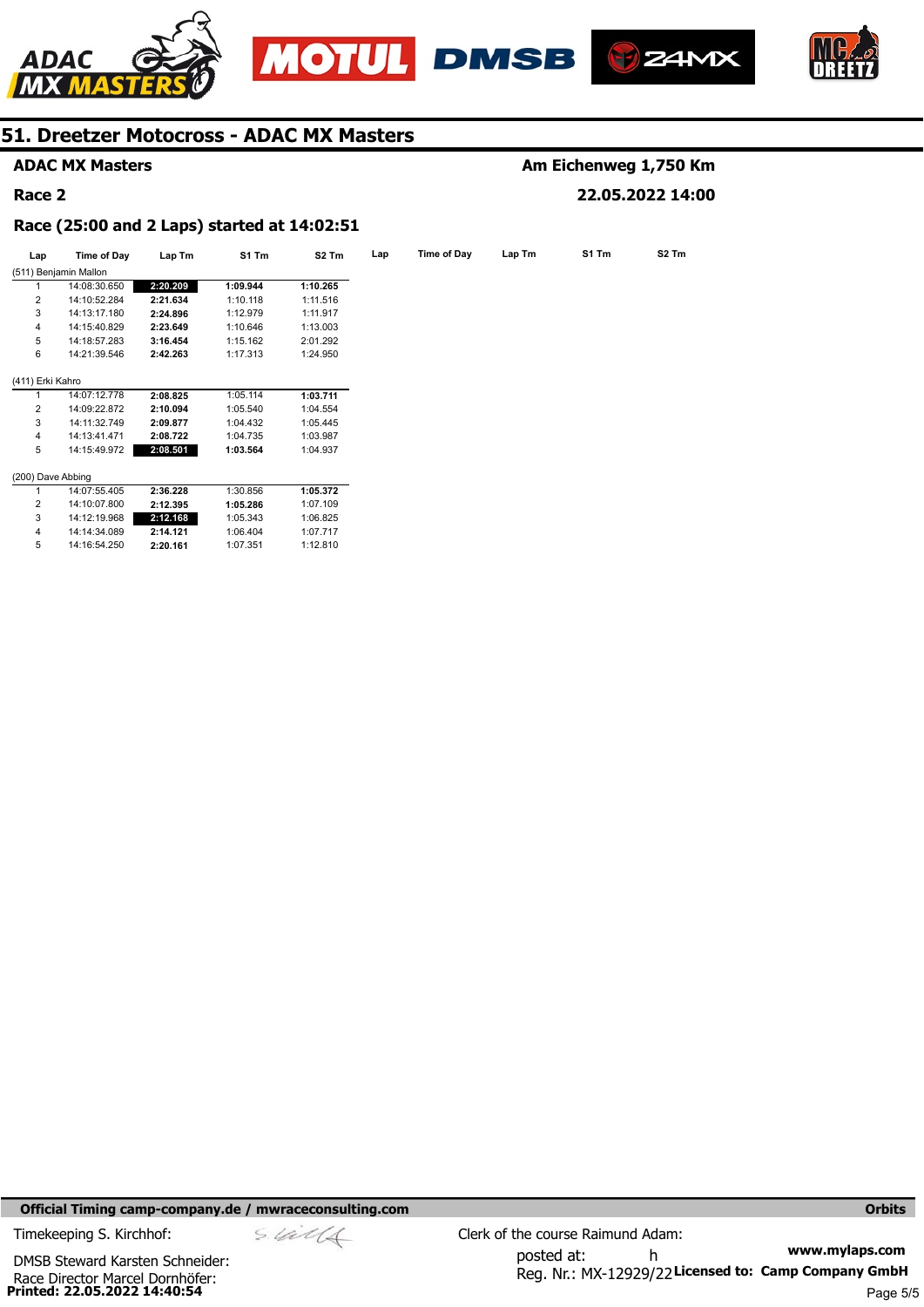#### **ADAC MX Masters**

## **Am Eichenweg 1,750 Km**

**22.05.2022 14:00** 

#### **Race 2**

**Race (25:00 and 2 Laps) started at 14:02:51** 

#### **Competitors Laps**

|                           |    | 0   | 1   | $\overline{2}$ | 3   | 4   | 5   | 6   | 7   | 8   | 9   | 10  | 11  | 12  | 13  | 14  |
|---------------------------|----|-----|-----|----------------|-----|-----|-----|-----|-----|-----|-----|-----|-----|-----|-----|-----|
| Max Nagl (12)             | 1  | 12  | 12  | 12             | 12  | 12  | 12  | 12  | 12  | 12  | 12  | 12  | 12  | 12  | 12  | 12  |
| Adam Sterry (81)          | 2  | 81  | 81  | 81             | 81  | 81  | 81  | 81  | 81  | 81  | 81  | 81  | 81  | 81  | 81  | 81  |
| Nichlas Bjerregaard (377) | 3  | 377 | 377 | 377            | 147 | 911 | 911 | 911 | 911 | 911 | 911 | 911 | 911 | 911 | 911 | 911 |
| Cedric Grobben (50)       | 4  | 50  | 147 | 147            | 377 | 147 | 147 | 108 | 108 | 108 | 108 | 108 | 108 | 108 | 108 | 108 |
| Miro Sihvonen (147)       | 5  | 147 | 108 | 108            | 911 | 108 | 108 | 147 | 147 | 147 | 147 | 147 | 147 | 147 | 147 | 147 |
| Stefan Ekerold (108)      | 6  | 108 | 50  | 911            | 108 | 377 | 377 | 377 | 377 | 377 | 707 | 707 | 707 | 707 | 707 | 707 |
| Lars Van Berkel (707)     | 7  | 707 | 707 | 707            | 707 | 707 | 707 | 707 | 707 | 707 | 377 | 377 | 37  | 37  | 37  | 37  |
| Hugo Basaula (321)        | 8  | 321 | 911 | 238            | 238 | 238 | 238 | 37  | 37  | 37  | 37  | 37  | 377 | 377 | 377 | 377 |
| Jordi Tixier (911)        | 9  | 911 | 321 | 37             | 37  | 37  | 37  | 238 | 50  | 50  | 50  | 238 | 50  | 50  | 50  | 226 |
| Nico Koch (260)           | 10 | 260 | 238 | 260            | 260 | 411 | 411 | 50  | 238 | 238 | 238 | 50  | 226 | 226 | 226 | 50  |
| Lukas Platt (238)         | 11 | 238 | 37  | 411            | 411 | 50  | 50  | 260 | 260 | 260 | 99  | 99  | 99  | 99  | 99  | 99  |
| Gert Krestinov (37)       | 12 | 37  | 260 | 50             | 50  | 260 | 260 | 99  | 99  | 99  | 260 | 260 | 66  | 66  | 66  | 66  |
| Erki Kahro (411)          | 13 | 411 | 411 | 315            | 315 | 315 | 315 | 66  | 66  | 66  | 66  | 66  | 260 | 260 | 260 | 260 |
| Gianluca Ecca (315)       | 14 | 315 | 315 | 99             | 99  | 99  | 99  | 315 | 315 | 315 | 132 | 226 | 132 | 132 | 132 | 132 |
| Tim Koch (66)             | 15 | 66  | 66  | 321            | 66  | 66  | 66  | 132 | 132 | 132 | 226 | 132 | 315 | 315 | 315 | 315 |
| Jorge Zaragoza (99)       | 16 | 99  | 99  | 66             | 321 | 321 | 321 | 321 | 226 | 226 | 315 | 315 | 822 | 822 | 822 | 822 |
| Mark Scheu (991)          | 17 | 991 | 991 | 727            | 132 | 132 | 132 | 226 | 822 | 822 | 822 | 822 | 347 | 347 | 347 | 347 |
| Boris Maillard (727)      | 18 | 727 | 727 | 132            | 727 | 727 | 822 | 822 | 321 | 727 | 727 | 347 | 238 | 238 | 238 |     |
| Tom Koch (226)            | 19 | 226 | 132 | 991            | 822 | 822 | 727 | 727 | 727 | 347 | 347 | 727 | 727 | 727 | 727 |     |
| Sam Korneliussen (430)    | 20 | 430 | 430 | 822            | 347 | 347 | 226 | 347 | 347 | 430 | 430 | 430 | 430 | 430 | 430 |     |
| Johannes Klein (347)      | 21 | 347 | 822 | 347            | 212 | 212 | 347 | 430 | 430 | 989 | 989 | 989 | 989 | 989 | 989 |     |
| Mike Bolink (822)         | 22 | 822 | 347 | 430            | 430 | 226 | 212 | 989 | 989 | 859 | 859 | 221 | 221 | 221 | 221 |     |
| Toni Hoffmann (834)       | 23 | 834 | 989 | 989            | 989 | 430 | 430 | 859 | 859 | 221 | 221 | 859 | 859 | 859 | 859 |     |
| Karel Kutsar (132)        | 24 | 132 | 859 | 212            | 226 | 989 | 989 | 212 | 221 | 321 | 244 | 244 | 244 | 244 | 244 |     |
| Vincent Peter (859)       | 25 | 859 | 212 | 859            | 991 | 859 | 859 | 221 | 212 | 244 | 991 | 991 | 991 | 991 | 991 |     |
| Jeffrey Dewulf (212)      | 26 | 212 | 221 | 221            | 859 | 221 | 221 | 244 | 244 | 991 | 834 | 834 | 834 | 834 | 834 |     |
| Imre Varga (989)          | 27 | 989 | 834 | 226            | 221 | 991 | 991 | 991 | 991 | 834 | 955 | 955 | 955 | 955 | 955 |     |
| Dmitry Asmanov (221)      | 28 | 221 | 955 | 834            | 244 | 244 | 244 | 834 | 834 | 955 | 111 | 111 | 111 | 891 | 891 |     |
| Gabriel Chetnicki (955)   | 29 | 955 | 244 | 244            | 834 | 834 | 834 | 955 | 955 | 111 | 891 | 891 | 891 | 111 | 111 |     |
| Tanel Leok (140)          | 30 | 140 | 111 | 111            | 200 | 200 | 200 | 111 | 111 | 891 | 159 | 159 | 159 | 159 |     |     |

**Official Timing camp-company.de / mwraceconsulting.com Orbits** 

### **Lapchart**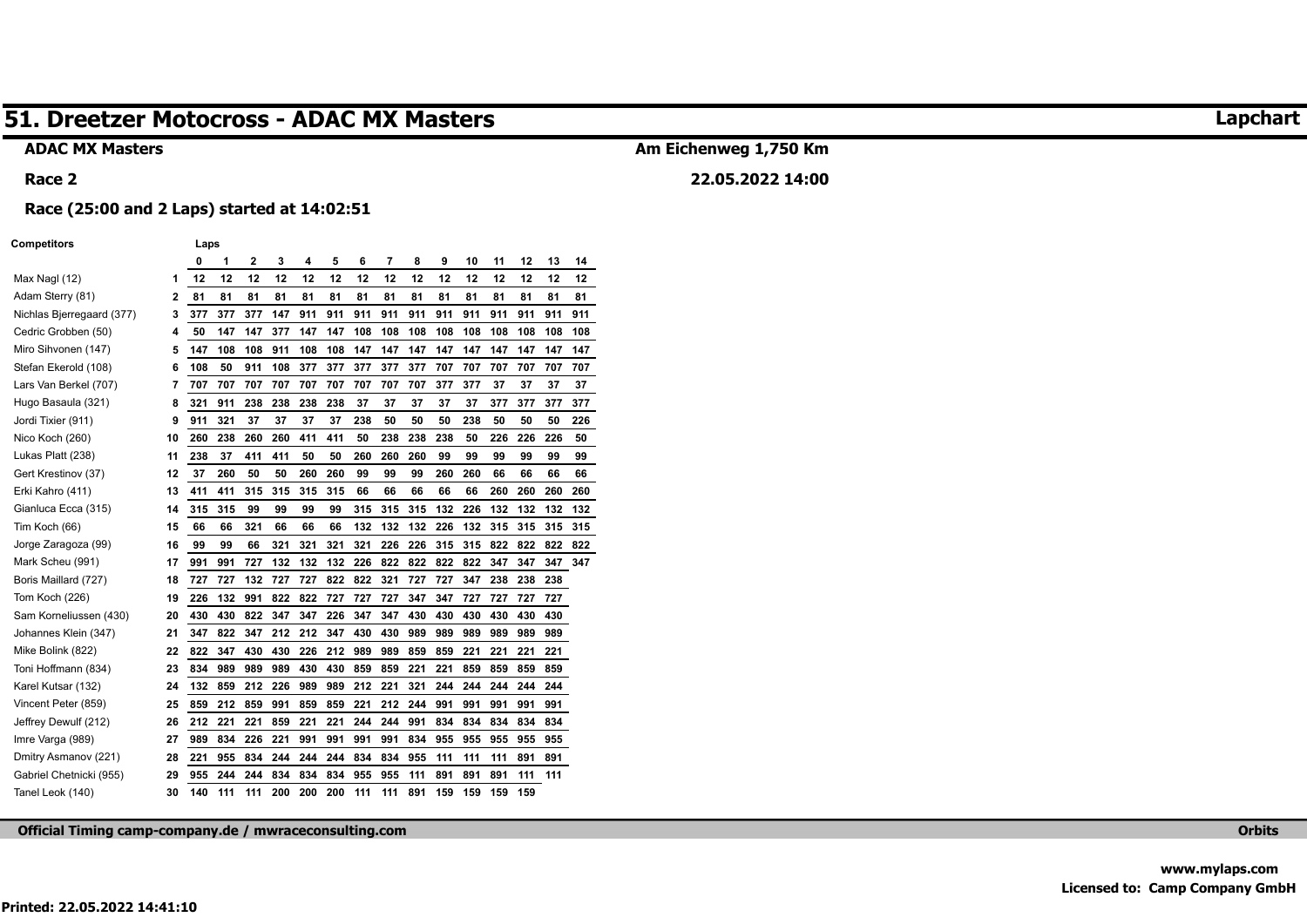







**ADAC MX Masters** 

**Race 3** 

### **Am Eichenweg 1,750 Km**

**22.05.2022 16:40** 

### **Race (25:00 and 2 Laps) started at 16:40:40**

| Pos          | No. | <b>Name</b>                | <b>FNM</b>  | Nat/Hometown             | <b>Trademark</b> | Entrant / Team                  | Laps | <b>Total Tm</b> | Diff     | Best Tm In Lap |                | Points         |
|--------------|-----|----------------------------|-------------|--------------------------|------------------|---------------------------------|------|-----------------|----------|----------------|----------------|----------------|
| $\mathbf{1}$ | 12  | <b>Max Nagl</b>            | <b>DMSB</b> | DEU/ weilheim            | Husqvarna        | Krettek-Haas-Racing-Team        | 13   | 29:47.530       |          | 2:03.890       | 1              | 25             |
| 2            | 911 | Jordi Tixier               | <b>FFM</b>  | FRA/ D'huison longuevill | <b>KTM</b>       | KTM Sarholz Racing Team         | 13   | 29:58.935       | 11.405   | 2:04.031       | 3              | 22             |
| 3            | 108 | <b>Stefan Ekerold</b>      | <b>DMSB</b> | DEU/ Willich             | Husqvarna        | Team Bauerschmidt MB33          | 13   | 30:13.594       | 26.064   | 2:04.899       | 3              | 20             |
|              | 50  | <b>Cedric Grobben</b>      | <b>FMB</b>  | BEL/ Opglabbeek          | Yamaha           | <b>JS RACING</b>                | 13   | 30:18.523       | 30.993   | 2:05.956       | 1              | 18             |
|              | 81  | <b>Adam Sterry</b>         | <b>ACU</b>  | GBR/ Lommel              | <b>KTM</b>       | KTM Sarholz Racing Team         | 13   | 30:21.024       | 33.494   | 2:04.796       | 1              | 16             |
| 6            | 707 | <b>Lars Van Berkel</b>     | <b>KNMV</b> | NLD/ Veghel              | Honda            |                                 | 13   | 30:26.453       | 38.923   | 2:06.728       | 1              | 15             |
| 7            | 226 | <b>Tom Koch</b>            | <b>DMSB</b> | DEU/ Wormstedt           | <b>KTM</b>       | Kosak Racing Team               | 13   | 30:29.468       | 41.938   | 2:07.554       | $\overline{2}$ | 14             |
| 8            | 37  | <b>Gert Krestinov</b>      | <b>EMF</b>  | EST/ Saku                | Honda            | Motoextreme Honda               | 13   | 30:32.959       | 45.429   | 2:08.148       | 3              | 13             |
| 9            | 66  | <b>Tim Koch</b>            | <b>DMSB</b> | DEU/ Wormstedt           | Husqvarna        | Team AB-Racing by Zweiradsport  | 13   | 30:56.943       | 1:09.413 | 2:09.563       | 1              | 12             |
| 10           | 99  | Jorge Zaragoza             | <b>RFME</b> | ESP/ godella             | Honda            | KMP Honda Racing                | 13   | 31:05.562       | 1:18.032 | 2:08.841       | $\mathbf{1}$   | 11             |
| 11           | 140 | <b>Tanel Leok</b>          | EMF         | EST/Tartu                | Husqvarna        | MX-Handel Racing                | 13   | 31:14.272       | 1:26.742 | 2:11.025       | 6              | 10             |
| 12           | 411 | <b>Erki Kahro</b>          | EMF         | EST/Tallinn              | Husqvarna        |                                 | 13   | 31:17.123       | 1:29.593 | 2:08.468       | 3              | 9              |
| 13           | 238 | <b>Lukas Platt</b>         | <b>DMSB</b> | DEU/ Gummersbach         | Fantic           | DW-Racing / KS Performance Far  | 13   | 31:22.476       | 1:34.946 | 2:09.815       | 3              | 8              |
| 14           | 260 | <b>Nico Koch</b>           | <b>DMSB</b> | DEU/ Braunschweig        | <b>KTM</b>       | Schmicker Racing                | 13   | 31:29.553       | 1:42.023 | 2:10.595       | $\mathbf{1}$   | $\overline{7}$ |
| 15           | 377 | <b>Nichlas Bjerregaard</b> | <b>DMU</b>  | DNK/ nibe                | Yamaha           | <b>SHR Motorsports</b>          | 13   | 31:40.407       | 1:52.877 | 2:09.396       | 3              | 6              |
| 16           | 132 | <b>Karel Kutsar</b>        | <b>EMF</b>  | EST/ Võru                | <b>KTM</b>       |                                 | 13   | 31:55.456       | 2:07.926 | 2:10.764       | $\overline{2}$ | 5              |
| 17           | 347 | <b>Johannes Klein</b>      | AMF         | AUT/ Steyr               | <b>KTM</b>       | Sturm STC Racing                | 13   | 32:11.426       | 2:23.896 | 2:11.797       | $\overline{2}$ | $\overline{4}$ |
| 18           | 321 | Hugo Basaula               | <b>FMP</b>  | PRT/ Coimbra             | Kawasaki         | VisuAlz Production by SAS Kawas | 12   | 29:49.474       | 1 Lap    | 2:12.412       | $\overline{2}$ | 3              |
| 19           | 315 | Gianluca Ecca              | <b>DMSB</b> | DEU/ Korschenbroich      | Husqvarna        | Team Bauerschmidt MB33          | 12   | 29:50.730       | 1 Lap    | 2:13.631       | $\overline{2}$ | $\overline{2}$ |
| 20           | 727 | <b>Boris Maillard</b>      | <b>FFM</b>  | FRA/ Weimar              | Suzuki           | stielergruppe.mx Johannes-Bikes | 12   | 30:06.486       | 1 Lap    | 2:13.476       | $\overline{2}$ | $\mathbf{1}$   |
| 21           | 989 | <b>Imre Varga</b>          | <b>MAMS</b> | HUN/ Györ                | <b>KTM</b>       | HTS Team                        | 12   | 30:07.400       | 1 Lap    | 2:12.144       | $\overline{2}$ | $\Omega$       |
| 22           | 859 | <b>Vincent Peter</b>       | <b>DMSB</b> | DEU/ Berlin              | <b>KTM</b>       | Kosak Racing Team               | 12   | 30:43.347       | 1 Lap    | 2:15.382       | 2              | $\mathbf{0}$   |
| 23           | 430 | <b>Sam Korneliussen</b>    | <b>DMU</b>  | DNK/ Brønderslev         | GasGas           | SixtySeven                      | 12   | 31:12.287       | 1 Lap    | 2:20.028       | $\overline{2}$ | $\mathbf 0$    |
| 24           | 955 | <b>Gabriel Chetnicki</b>   | <b>PZM</b>  | POL/ Zebrzydowice        | Suzuki           | stielergruppe.mx Johannes-Bikes | 12   | 31:26.006       | 1 Lap    | 2:17.890       | $\overline{2}$ | 0              |
| 25           | 891 | <b>Paul Ullrich</b>        | <b>KNMV</b> | DEU/ Duisbrug            | Kawasaki         | VisuAlz Production by SAS Kawas | 12   | 31:29.182       | 1 Lap    | 2:18.976       | $\overline{4}$ | $\mathbf 0$    |
| 26           | 834 | <b>Toni Hoffmann</b>       | <b>DMSB</b> | DEU/ Wismar              | Honda            | MS Motorcycle - Dirt Division   | 12   | 31:37.136       | 1 Lap    | 2:19.433       | $\overline{2}$ | $\mathbf 0$    |
| 27           | 159 | <b>Tobias Linke</b>        | <b>DMSB</b> | DEU/ Berlin              | Kawasaki         | Kawasaki Elf Team Pfeil         | 12   | 31:46.552       | 1 Lap    | 2:19.965       | $\mathbf{1}$   | $\mathbf 0$    |
| 28           | 111 | <b>Max Benthin</b>         | <b>DMSB</b> | DEU/ Beelitz             | <b>KTM</b>       | stielergruppe.mx Johannes-Bikes | 11   | 30:00.783       | 2 Laps   | 2:20.483       | $\overline{2}$ | $\mathbf 0$    |
| 29           | 991 | <b>Mark Scheu</b>          | <b>DMSB</b> | DEU/ Grabenstetten       | Husqvarna        | SixtySeven                      | 11   | 30:11.087       | 2 Laps   | 2:23.542       | $\overline{2}$ | 0              |
| 30           | 94  | Nico Häusermann            | <b>FMS</b>  | CHE/ Lostorf             | Yamaha           | Vogelsang Powersports           | 11   | 30:37.971       | 2 Laps   | 2:21.635       | 2              | $\Omega$       |
| 31           | 107 | <b>Mika Unruh</b>          | <b>DMSB</b> | DEU/ Welver              | <b>KTM</b>       | <b>HPM Racing</b>               | 11   | 30:58.320       | 2 Laps   | 2:28.655       | 3              | 0              |
| 32           | 244 | <b>Max Bülow</b>           | <b>DMSB</b> | DEU/ Neustrelitz         | <b>KTM</b>       | Raths Motorsports               | 9    | 25:08.282       | 4 Laps   | 2:18.437       | 2              | $\mathbf{0}$   |
| 33           | 147 | <b>Miro Sihvonen</b>       | <b>SML</b>  | FIN/ Vantaa              | Honda            | JWR Honda Racing                | 7    | 17:12.952       | 6 Laps   | 2:07.444       | 3              | 0              |
| 34           | 221 | <b>Dmitry Asmanov</b>      | <b>FMU</b>  | UKR/ Kiev                | <b>KTM</b>       | Werthmann Racing Team by Mefi   | 5    | 14:55.541       | 8 Laps   | 2:18.632       | $\overline{2}$ | 0              |
| 35           | 415 | <b>Oliver Wolfgang</b>     | <b>DMSB</b> | DEU/ Bibra               | Fantic           | Zimba RCT                       | 3    | 9:56.487        | 10 Laps  | 2:24.068       | $\overline{2}$ | 0              |
| 36           | 511 | <b>Benjamin Mallon</b>     | <b>DMSB</b> | DEU/ Blankenhagen, Mar   | GasGas           | <b>B&amp;B Mallon Racing</b>    | 2    | 7:51.457        | 11 Laps  | 2:26.169       | 1              | 0              |
| 37           | 200 | <b>Dave Abbing</b>         | <b>DMSB</b> | DEU/ Vreden              | <b>KTM</b>       | Bloody Harry Energy - RGS MX Ti |      | 7:49.296        | 12 Laps  | 5:26.177       | $\mathbf{1}$   | 0              |

#### **Announcements**

**Printed: 22.05.2022 17:13:12** 

These results are provisional until the conclusion of any judicial and technical matters! Weather: sunny 17 degrees, dry track #81 holeshot Started: 37 Classified: 37 Not classified: 0

| <b>Margin of Victory</b>                                           | Ø km/h                                                 | <b>Best Lap Tm</b> | km/h                                      | <b>Best Lap by</b>                               |
|--------------------------------------------------------------------|--------------------------------------------------------|--------------------|-------------------------------------------|--------------------------------------------------|
| 11.405                                                             | 45,817                                                 | 2:03.890           | 50,852                                    | 12 - Max Nagl                                    |
|                                                                    | Official Timing camp-company.de / mwraceconsulting.com |                    |                                           | <b>Orbits</b>                                    |
| Timekeeping S. Kirchhof:                                           | sulls                                                  |                    | Clerk of the course Raimund Adam:         |                                                  |
| DMSB Steward Karsten Schneider:<br>Race Director Marcel Dornhöfer: |                                                        |                    | posted at:<br>h.<br>Reg. Nr.: MX 12929/22 | www.mylaps.com<br>Licensed to: Camp Company GmbH |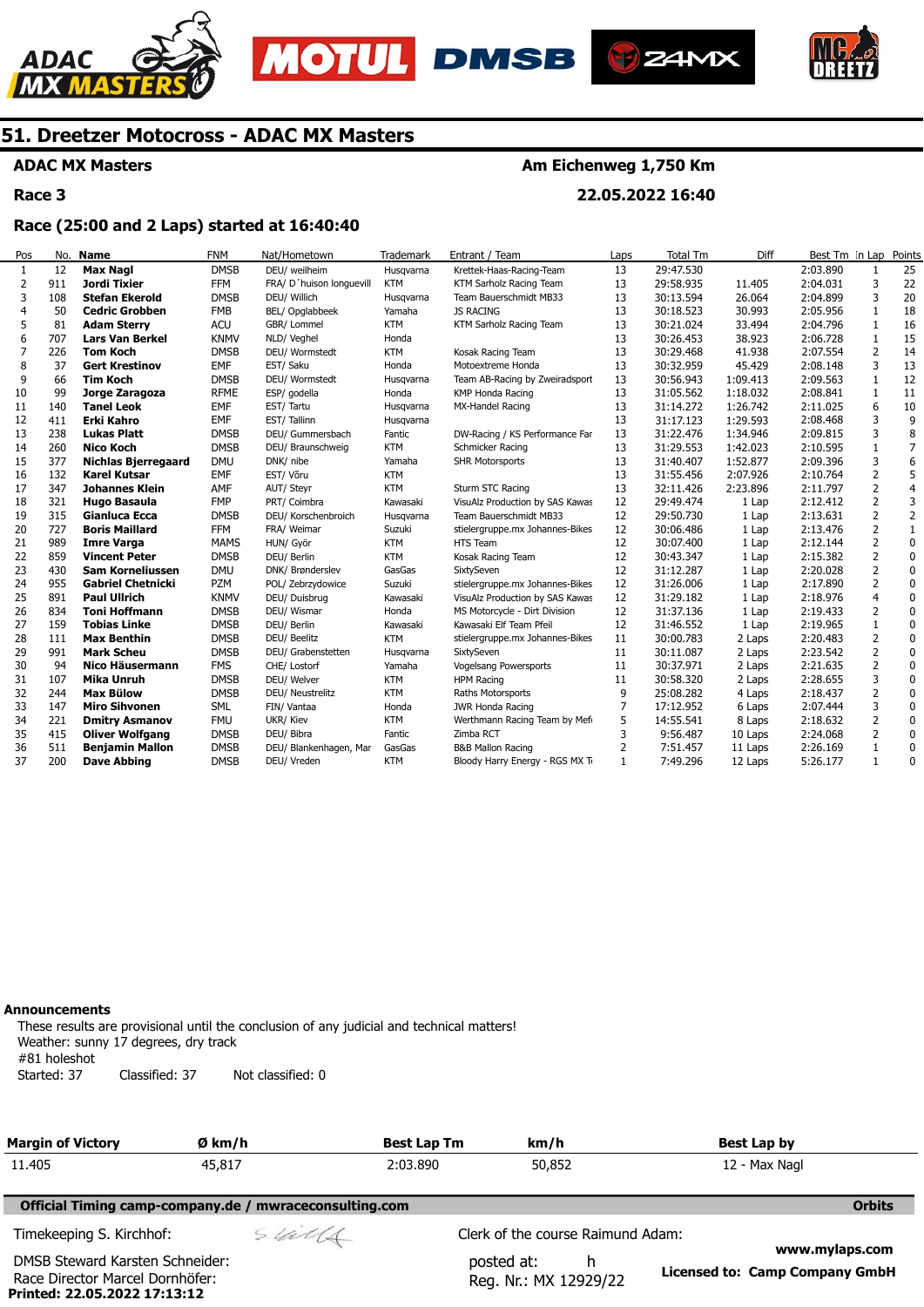







### **ADAC MX Masters**

### **Race 3**

### **Am Eichenweg 1,750 Km**

**22.05.2022 16:40** 

#### **Race (25:00 and 2 Laps) started at 16:40:40**

| Lap                     | Time of Day  | Lap Tm   | S1 Tm    | S <sub>2</sub> Tm | Lap                 | Time of Day           | Lap Tm   | S1 Tm    | S <sub>2</sub> Tm |
|-------------------------|--------------|----------|----------|-------------------|---------------------|-----------------------|----------|----------|-------------------|
|                         |              |          |          |                   | 5                   | 16:53:14.726          | 2:07.047 | 1:03.757 | 1:03.290          |
| (12) Max Nagl           |              |          |          |                   | 6                   | 16:55:24.637          | 2:09.911 | 1:04.451 | 1:05.460          |
| $\mathbf{1}$            | 16:44:46.223 | 2:03.890 | 1:02.175 | 1:01.715          | 7                   | 16:57:34.717          | 2:10.080 | 1:04.513 | 1:05.567          |
| 2                       | 16:46:52.365 | 2:06.142 | 1:03.076 | 1:03.066          | 8                   | 16:59:59.041          | 2:24.324 | 1:06.077 | 1:18.247          |
| 3                       | 16:48:58.627 | 2:06.262 | 1:03.756 | 1:02.506          | 9                   | 17:02:13.223          | 2:14.182 | 1:05.463 | 1:08.719          |
| 4                       | 16:51:05.737 | 2:07.110 | 1:04.071 | 1:03.039          | 10                  | 17:04:26.529          | 2:13.306 | 1:06.888 | 1:06.418          |
| 5                       | 16:53:12.047 | 2:06.310 | 1:03.273 | 1:03.037          | 11                  | 17:06:37.862          | 2:11.333 | 1:05.651 | 1:05.682          |
| 6                       | 16:55:18.713 | 2:06.666 | 1:04.196 | 1:02.470          | 12                  | 17:08:49.528          | 2:11.666 | 1:05.503 | 1:06.163          |
| $\overline{7}$          | 16:57:26.675 | 2:07.962 | 1:02.820 | 1:05.142          | 13                  | 17:11:01.093          | 2:11.565 | 1:05.620 | 1:05.945          |
| 8                       | 16:59:34.502 | 2:07.827 | 1:03.958 | 1:03.869          |                     |                       |          |          |                   |
| 9                       | 17:01:43.355 | 2:08.853 | 1:05.041 | 1:03.812          |                     | (707) Lars Van Berkel |          |          |                   |
| 10                      | 17:03:51.163 | 2:07.808 | 1:03.758 | 1:04.050          | $\mathbf{1}$        | 16:44:55.072          | 2:06.728 | 1:03.148 | 1:03.580          |
| 11                      | 17:06:02.725 | 2:11.562 | 1:06.426 | 1:05.136          | 2                   | 16:47:04.681          | 2:09.609 | 1:04.567 | 1:05.042          |
| 12                      | 17:08:13.312 | 2:10.587 | 1:04.634 | 1:05.953          | 3                   | 16:49:12.855          | 2:08.174 | 1:04.210 | 1:03.964          |
| 13                      | 17:10:27.599 | 2:14.287 | 1:06.548 | 1:07.739          | 4                   | 16:51:20.753          | 2:07.898 | 1:04.403 | 1:03.495          |
|                         |              |          |          |                   | 5                   | 16:53:30.252          | 2:09.499 | 1:05.217 | 1:04.282          |
| (911) Jordi Tixier      |              |          |          |                   | 6                   | 16:55:39.115          | 2:08.863 | 1:04.850 | 1:04.013          |
| $\mathbf{1}$            | 16:44:58.384 | 2:06.181 | 1:03.142 | 1:03.039          | 7                   | 16:57:47.838          | 2:08.723 | 1:05.522 | 1:03.201          |
| $\overline{\mathbf{c}}$ | 16:47:03.661 | 2:05.277 | 1:02.391 | 1:02.886          | 8                   | 17:00:00.079          | 2:12.241 | 1:06.047 | 1:06.194          |
| 3                       | 16:49:07.692 | 2:04.031 | 1:02.584 | 1:01.447          | 9                   | 17:02:11.801          | 2:11.722 | 1:05.958 | 1:05.764          |
| 4                       | 16:51:13.468 | 2:05.776 | 1:04.284 | 1:01.492          | 10                  | 17:04:29.004          | 2:17.203 | 1:12.495 | 1:04.708          |
| 5                       | 16:53:19.120 | 2:05.652 | 1:03.639 | 1:02.013          | 11                  | 17:06:38.885          | 2:09.881 | 1:05.914 | 1:03.967          |
| 6                       | 16:55:29.145 | 2:10.025 | 1:08.007 | 1:02.018          | 12                  | 17:08:52.748          | 2:13.863 | 1:06.047 | 1:07.816          |
| $\overline{7}$          | 16:57:36.785 | 2:07.640 | 1:05.352 | 1:02.288          | 13                  | 17:11:06.522          | 2:13.774 | 1:06.972 | 1:06.802          |
| 8                       | 16:59:46.413 | 2:09.628 | 1:05.775 | 1:03.853          |                     |                       |          |          |                   |
| 9                       | 17:01:55.746 | 2:09.333 | 1:05.832 | 1:03.501          | (226) Tom Koch      |                       |          |          |                   |
| 10                      | 17:04:06.563 | 2:10.817 | 1:06.177 | 1:04.640          | 1                   | 16:44:57.660          | 2:07.996 | 1:04.786 | 1:03.210          |
| 11                      | 17:06:15.392 | 2:08.829 | 1:05.758 | 1:03.071          | 2                   | 16:47:05.214          | 2:07.554 | 1:04.134 | 1:03.420          |
| 12                      | 17:08:25.363 | 2:09.971 | 1:05.866 | 1:04.105          | 3                   | 16:49:14.238          | 2:09.024 | 1:04.603 | 1:04.421          |
| 13                      | 17:10:39.004 | 2:13.641 | 1:06.873 | 1:06.768          | 4                   | 16:51:22.714          | 2:08.476 | 1:04.696 | 1:03.780          |
|                         |              |          |          |                   | 5                   | 16:53:32.118          | 2:09.404 | 1:04.940 | 1:04.464          |
| (108) Stefan Ekerold    |              |          |          |                   | 6                   | 16:55:42.313          | 2:10.195 | 1:06.181 | 1:04.014          |
| $\mathbf{1}$            | 16:44:50.928 | 2:05.683 | 1:02.942 | 1:02.741          | 7                   | 16:57:54.906          | 2:12.593 | 1:06.142 | 1:06.451          |
| $\overline{\mathbf{c}}$ | 16:46:57.053 | 2:06.125 | 1:03.412 | 1:02.713          | 8                   | 17:00:05.438          | 2:10.532 | 1:05.270 | 1:05.262          |
| 3                       | 16:49:01.952 | 2:04.899 | 1:02.756 | 1:02.143          | 9                   | 17:02:20.045          | 2:14.607 | 1:08.411 | 1:06.196          |
| 4                       | 16:51:09.129 | 2:07.177 | 1:04.335 | 1:02.842          | 10                  | 17:04:33.000          | 2:12.955 | 1:07.246 | 1:05.709          |
| 5                       | 16:53:17.099 | 2:07.970 | 1:04.590 | 1:03.380          | 11                  | 17:06:44.163          | 2:11.163 | 1:06.874 | 1:04.289          |
| 6                       | 16:55:25.626 | 2:08.527 | 1:05.475 | 1:03.052          | 12                  | 17:08:55.977          | 2:11.814 | 1:05.276 | 1:06.538          |
| $\overline{7}$          | 16:57:33.725 | 2:08.099 | 1:05.770 | 1:02.329          | 13                  | 17:11:09.537          | 2:13.560 | 1:06.976 | 1:06.584          |
| 8                       | 16:59:43.389 | 2:09.664 | 1:05.624 | 1:04.040          |                     |                       |          |          |                   |
| 9                       | 17:01:55.065 | 2:11.676 | 1:05.899 | 1:05.777          | (37) Gert Krestinov |                       |          |          |                   |
| 10                      | 17:04:06.046 | 2:10.981 | 1:06.067 | 1:04.914          | 1                   | 16:45:00.195          | 2:09.570 | 1:04.943 | 1:04.627          |
| 11                      | 17:06:19.630 | 2:13.584 | 1:08.447 | 1:05.137          | 2                   | 16:47:08.499          | 2:08.304 | 1:03.855 | 1:04.449          |
| 12                      | 17:08:33.873 | 2:14.243 | 1:07.602 | 1:06.641          | 3                   | 16:49:16.647          | 2:08.148 | 1:03.805 | 1:04.343          |
| 13                      | 17:10:53.663 | 2:19.790 | 1:10.273 | 1:09.517          | 4                   | 16:51:24.992          | 2:08.345 | 1:04.375 | 1:03.970          |
|                         |              |          |          |                   | 5                   | 16:53:35.705          | 2:10.713 | 1:05.842 | 1:04.871          |
| (50) Cedric Grobben     |              |          |          |                   | 6                   | 16:55:44.872          | 2:09.167 | 1:05.003 | 1:04.164          |
| 1                       | 16:44:52.859 | 2:05.956 | 1:02.235 | 1:03.721          | 7                   | 16:57:56.074          | 2:11.202 | 1:04.916 | 1:06.286          |
| $\overline{\mathbf{c}}$ | 16:47:00.292 | 2:07.433 | 1:03.547 | 1:03.886          | 8                   | 17:00:07.504          | 2:11.430 | 1:04.900 | 1:06.530          |
| 3                       | 16:49:08.809 | 2:08.517 | 1:04.315 | 1:04.202          | 9                   | 17:02:21.839          | 2:14.335 | 1:07.542 | 1:06.793          |
| 4                       | 16:51:17.459 | 2:08.650 | 1:04.564 | 1:04.086          | 10                  | 17:04:33.766          | 2:11.927 | 1:06.227 | 1:05.700          |
| 5                       | 16:53:27.374 | 2:09.915 | 1:04.137 | 1:05.778          | 11                  | 17:06:46.425          | 2:12.659 | 1:06.501 | 1:06.158          |
| 6                       | 16:55:36.948 | 2:09.574 | 1:05.483 | 1:04.091          | 12                  | 17:08:58.909          | 2:12.484 | 1:05.368 | 1:07.116          |
| 7                       | 16:57:46.816 | 2:09.868 | 1:05.600 | 1:04.268          | 13                  | 17:11:13.028          | 2:14.119 | 1:06.328 | 1:07.791          |
| 8                       | 16:59:57.784 | 2:10.968 | 1:03.590 | 1:07.378          |                     |                       |          |          |                   |
| 9                       | 17:02:11.383 | 2:13.599 | 1:05.047 | 1:08.552          | (66) Tim Koch       |                       |          |          |                   |
| 10                      | 17:04:24.620 | 2:13.237 | 1:06.230 | 1:07.007          | $\mathbf{1}$        | 16:45:06.391          | 2:09.563 | 1:05.041 | 1:04.522          |
| 11                      | 17:06:34.645 | 2:10.025 | 1:04.222 | 1:05.803          | 2                   | 16:47:17.262          | 2:10.871 | 1:05.804 | 1:05.067          |
| 12                      | 17:08:46.786 | 2:12.141 | 1:05.317 | 1:06.824          | 3                   | 16:49:27.077          | 2:09.815 | 1:04.756 | 1:05.059          |
| 13                      | 17:10:58.592 | 2:11.806 | 1:06.288 | 1:05.518          | 4                   | 16:51:38.746          | 2:11.669 | 1:05.722 | 1:05.947          |
|                         |              |          |          |                   | 5                   | 16:53:48.789          | 2:10.043 | 1:04.854 | 1:05.189          |
| (81) Adam Sterry        |              |          |          |                   | 6                   | 16:56:00.753          | 2:11.964 | 1:06.423 | 1:05.541          |
| 1                       | 16:44:45.279 | 2:04.796 | 1:01.830 | 1:02.966          | 7                   | 16:58:15.113          | 2:14.360 | 1:08.336 | 1:06.024          |
| 2                       | 16:46:51.899 | 2:06.620 | 1:02.707 | 1:03.913          | 8                   | 17:00:28.055          | 2:12.942 | 1:06.458 | 1:06.484          |
| 3                       | 16:48:57.471 | 2:05.572 | 1:03.092 | 1:02.480          | 9                   | 17:02:41.167          | 2:13.112 | 1:05.814 | 1:07.298          |
| 4                       | 16:51:07.679 | 2:10.208 | 1:05.145 | 1:05.063          | 10                  | 17:04:54.924          | 2:13.757 | 1:06.678 | 1:07.079          |

#### **Official Timing camp-company.de / mwraceconsulting.com <b>Orbits Orbits Orbits Orbits**

**Printed: 22.05.2022 17:13:24**  Race Director Marcel Dornhöfer:

DMSB Steward Karsten Schneider:

**www.mylaps.com**  Reg. Nr.: MX-12929/22 Licensed to: Camp Company GmbH posted at: h Timekeeping S. Kirchhof:  $\frac{1}{2}$  Clerk of the course Raimund Adam: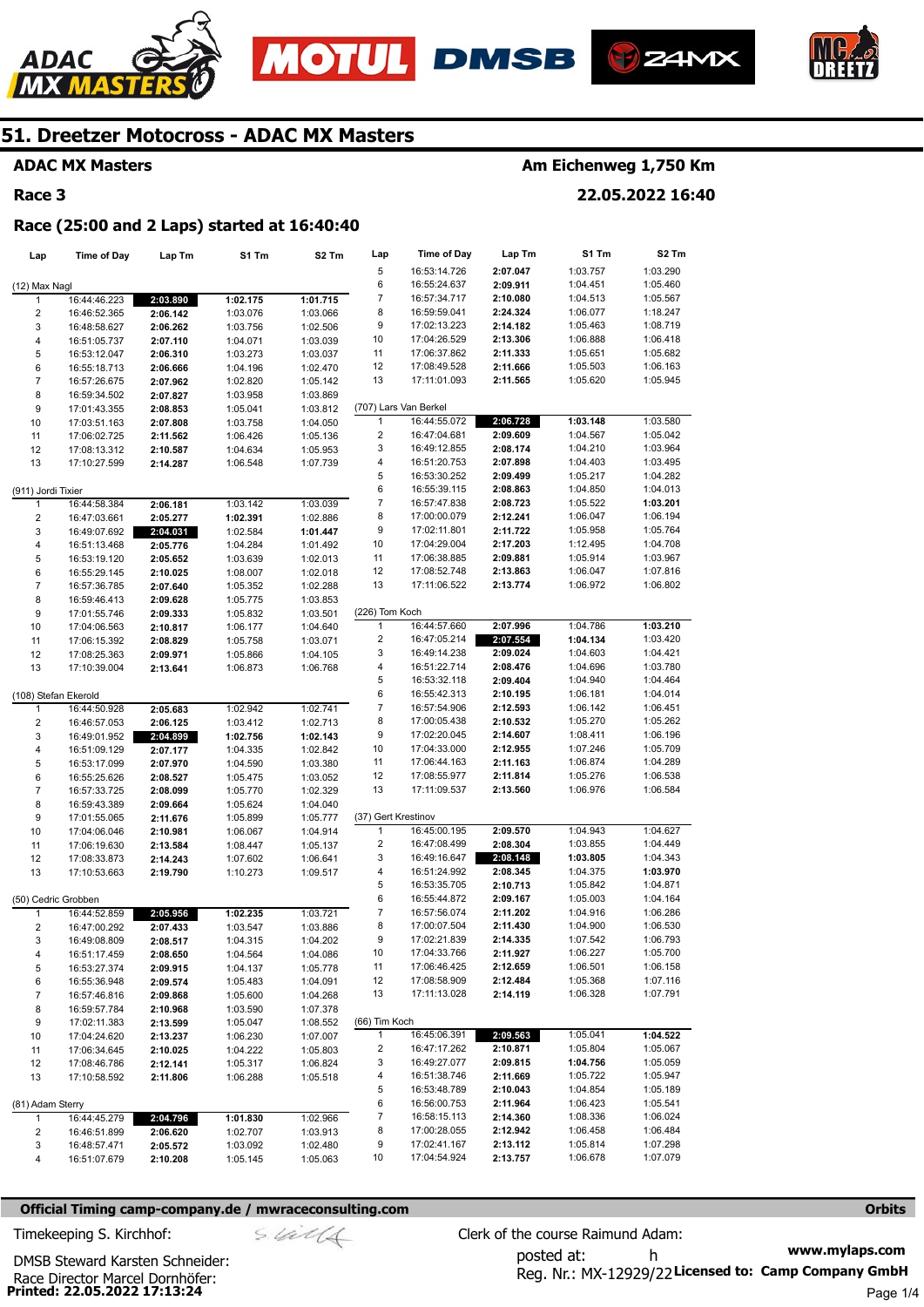







### **ADAC MX Masters**

### **Race 3**

### **Am Eichenweg 1,750 Km**

**22.05.2022 16:40** 

#### **Race (25:00 and 2 Laps) started at 16:40:40**

| Lap                     | Time of Day                  | Lap Tm               | S1 Tm                | S2 Tm                | Lap                          | <b>Time of Day</b>           | Lap Tm               | S1 Tm                | S2 Tm                |
|-------------------------|------------------------------|----------------------|----------------------|----------------------|------------------------------|------------------------------|----------------------|----------------------|----------------------|
| 11                      | 17:07:09.048                 | 2:14.124             | 1:07.457             | 1:06.667             | $\overline{\mathbf{c}}$      | 16:47:14.172                 | 2:12.072             | 1:04.555             | 1:07.517             |
| 12                      | 17:09:21.904                 | 2:12.856             | 1:06.918             | 1:05.938             | 3                            | 16:49:25.106                 | 2:10.934             | 1:05.350             | 1:05.584             |
| 13                      | 17:11:37.012                 | 2:15.108             | 1:08.070             | 1:07.038             | 4                            | 16:51:37.377                 | 2:12.271             | 1:06.146             | 1:06.125             |
|                         |                              |                      |                      |                      | 5                            | 16:53:50.104                 | 2:12.727             | 1:05.386             | 1:07.341             |
| (99) Jorge Zaragoza     |                              |                      |                      |                      | 6                            | 16:56:05.753                 | 2:15.649             | 1:07.970             | 1:07.679             |
| 1                       | 16:45:04.621                 | 2:08.841             | 1:05.200             | 1:03.641             | 7                            | 16:58:23.506                 | 2:17.753             | 1:09.656             | 1:08.097             |
| $\overline{\mathbf{c}}$ | 16:47:15.212                 | 2:10.591             | 1:04.694             | 1:05.897             | 8                            | 17:00:41.894                 | 2:18.388             | 1:08.912             | 1:09.476             |
| 3                       | 16:49:26.121                 | 2:10.909             | 1:04.913             | 1:05.996             | 9                            | 17:02:58.771                 | 2:16.877             | 1:07.144             | 1:09.733             |
| 4                       | 16:51:35.036                 | 2:08.915             | 1:04.327             | 1:04.588             | 10                           | 17:05:15.072                 | 2:16.301             | 1:08.211             | 1:08.090             |
| 5                       | 16:53:45.209                 | 2:10.173             | 1:05.003             | 1:05.170             | 11                           | 17:07:31.945                 | 2:16.873             | 1:07.437             | 1:09.436             |
| 6                       | 16:55:56.383                 | 2:11.174             | 1:05.118             | 1:06.056             | 12                           | 17:09:50.111                 | 2:18.166             | 1:07.951             | 1:10.215             |
| $\boldsymbol{7}$        | 16:58:09.242                 | 2:12.859             | 1:08.516             | 1:04.343             | 13                           | 17:12:09.622                 | 2:19.511             | 1:08.489             | 1:11.022             |
| 8                       | 17:00:23.026                 | 2:13.784             | 1:05.705             | 1:08.079             |                              |                              |                      |                      |                      |
| 9                       | 17:02:39.587                 | 2:16.561             | 1:08.415             | 1:08.146             |                              | (377) Nichlas Bjerregaard    |                      |                      |                      |
| 10                      | 17:04:56.165                 | 2:16.578             | 1:07.011             | 1:09.567             | 1<br>$\overline{\mathbf{c}}$ | 16:45:08.871<br>16:47:19.809 | 2:13.458<br>2:10.938 | 1:07.784<br>1:05.286 | 1:05.674<br>1:05.652 |
| 11                      | 17:07:11.190                 | 2:15.025             | 1:07.770             | 1:07.255             | 3                            | 16:49:29.205                 | 2:09.396             | 1:04.350             | 1:05.046             |
| 12                      | 17:09:25.039                 | 2:13.849             | 1:06.021             | 1:07.828             | 4                            | 16:51:40.439                 | 2:11.234             | 1:05.817             | 1:05.417             |
| 13                      | 17:11:45.631                 | 2:20.592             | 1:08.951             | 1:11.641             | 5                            | 16:53:53.196                 | 2:12.757             | 1:06.621             | 1:06.136             |
| (140) Tanel Leok        |                              |                      |                      |                      | 6                            | 16:56:08.941                 | 2:15.745             | 1:06.579             | 1:09.166             |
| 1                       | 16:45:11.307                 | 2:13.404             | 1:06.848             | 1:06.556             | $\boldsymbol{7}$             | 16:58:26.359                 | 2:17.418             | 1:07.294             | 1:10.124             |
| $\overline{\mathbf{c}}$ | 16:47:23.452                 | 2:12.145             | 1:06.407             | 1:05.738             | 8                            | 17:00:43.836                 | 2:17.477             | 1:08.326             | 1:09.151             |
| 3                       | 16:49:35.178                 | 2:11.726             | 1:05.467             | 1:06.259             | 9                            | 17:03:00.444                 | 2:16.608             | 1:07.723             | 1:08.885             |
| 4                       | 16:51:48.900                 | 2:13.722             | 1:08.406             | 1:05.316             | 10                           | 17:05:19.306                 | 2:18.862             | 1:09.284             | 1:09.578             |
| 5                       | 16:54:00.992                 | 2:12.092             | 1:06.881             | 1:05.211             | 11                           | 17:07:39.454                 | 2:20.148             | 1:10.279             | 1:09.869             |
| 6                       | 16:56:12.017                 | 2:11.025             | 1:04.872             | 1:06.153             | 12                           | 17:09:56.676                 | 2:17.222             | 1:08.923             | 1:08.299             |
| $\boldsymbol{7}$        | 16:58:24.530                 | 2:12.513             | 1:06.365             | 1:06.148             | 13                           | 17:12:20.476                 | 2:23.800             | 1:09.818             | 1:13.982             |
| 8                       | 17:00:42.444                 | 2:17.914             | 1:08.814             | 1:09.100             |                              |                              |                      |                      |                      |
| 9                       | 17:02:57.516                 | 2:15.072             | 1:07.387             | 1:07.685             | (132) Karel Kutsar           |                              |                      |                      |                      |
| 10                      | 17:05:11.276                 | 2:13.760             | 1:06.981             | 1:06.779             | 1                            | 16:45:16.078                 | 2:15.413             | 1:08.986             | 1:06.427             |
| 11                      | 17:07:25.982                 | 2:14.706             | 1:06.064             | 1:08.642             | $\overline{\mathbf{c}}$      | 16:47:26.842                 | 2:10.764             | 1:04.941             | 1:05.823             |
| 12                      | 17:09:42.515                 | 2:16.533             | 1:08.954             | 1:07.579             | 3                            | 16:49:37.697                 | 2:10.855             | 1:05.504             | 1:05.351             |
| 13                      | 17:11:54.341                 | 2:11.826             | 1:06.043             | 1:05.783             | 4                            | 16:51:54.435                 | 2:16.738             | 1:06.905             | 1:09.833             |
|                         |                              |                      |                      |                      | 5                            | 16:54:10.067                 | 2:15.632             | 1:08.114             | 1:07.518             |
| (411) Erki Kahro        |                              |                      |                      |                      | 6                            | 16:56:26.092                 | 2:16.025             | 1:08.301             | 1:07.724             |
| $\mathbf{1}$            | 16:45:04.011                 | 2:09.389             | 1:05.042             | 1:04.347             | 7                            | 16:58:43.316                 | 2:17.224             | 1:08.698             | 1:08.526             |
| $\overline{\mathbf{c}}$ | 16:47:12.634                 | 2:08.623             | 1:03.621             | 1:05.002             | 8                            | 17:01:04.570                 | 2:21.254             | 1:10.680             | 1:10.574             |
| 3                       | 16:49:21.102                 | 2:08.468             | 1:04.091             | 1:04.377             | 9                            | 17:03:21.789                 | 2:17.219             | 1:09.886             | 1:07.333             |
| 4                       | 16:51:30.218                 | 2:09.116             | 1:04.960             | 1:04.156             | 10<br>11                     | 17:05:38.407<br>17:07:55.605 | 2:16.618             | 1:09.196<br>1:07.401 | 1:07.422<br>1:09.797 |
| 5<br>6                  | 16:53:42.093                 | 2:11.875             | 1:05.693             | 1:06.182             | 12                           | 17:10:12.948                 | 2:17.198<br>2:17.343 | 1:08.482             | 1:08.861             |
| $\overline{7}$          | 16:55:53.810<br>16:58:06.628 | 2:11.717<br>2:12.818 | 1:05.841<br>1:07.146 | 1:05.876<br>1:05.672 | 13                           | 17:12:35.525                 | 2:22.577             | 1:09.622             | 1:12.955             |
| 8                       | 17:00:22.215                 | 2:15.587             | 1:06.371             | 1:09.216             |                              |                              |                      |                      |                      |
| 9                       | 17:02:40.856                 | 2:18.641             | 1:08.866             | 1:09.775             | (347) Johannes Klein         |                              |                      |                      |                      |
| $10$                    | 17:04:59.155                 | 2:18.299             | 1:08.584             | 1:09.715             | 1                            | 16:45:17.465                 | 2:17.116             | 1:08.699             | 1:08.417             |
| 11                      | 17:07:17.838                 | 2:18.683             | 1:08.780             | 1:09.903             | $\overline{\mathbf{c}}$      | 16:47:29.262                 | 2:11.797             | 1:06.012             | 1:05.785             |
| 12                      | 17:09:36.753                 | 2:18.915             | 1:10.194             | 1:08.721             | 3                            | 16:49:42.490                 | 2:13.228             | 1:06.345             | 1:06.883             |
| 13                      | 17:11:57.192                 | 2:20.439             | 1:09.293             | 1:11.146             | 4                            | 16:51:57.470                 | 2:14.980             | 1:07.952             | 1:07.028             |
|                         |                              |                      |                      |                      | 5                            | 16:54:11.967                 | 2:14.497             | 1:07.382             | 1:07.115             |
| (238) Lukas Platt       |                              |                      |                      |                      | 6                            | 16:56:29.116                 | 2:17.149             | 1:08.846             | 1:08.303             |
| 1                       | 16:45:18.213                 | 2:13.154             | 1:07.889             | 1:05.265             | $\overline{7}$               | 16:58:44.704                 | 2:15.588             | 1:07.959             | 1:07.629             |
| 2                       | 16:47:28.711                 | 2:10.498             | 1:05.947             | 1:04.551             | 8                            | 17:01:04.019                 | 2:19.315             | 1:10.565             | 1:08.750             |
| 3                       | 16:49:38.526                 | 2:09.815             | 1:04.753             | 1:05.062             | 9                            | 17:03:23.949                 | 2:19.930             | 1:10.435             | 1:09.495             |
| 4                       | 16:51:51.440                 | 2:12.914             | 1:06.641             | 1:06.273             | 10                           | 17:05:41.488                 | 2:17.539             | 1:09.234             | 1:08.305             |
| 5                       | 16:54:01.773                 | 2:10.333             | 1:05.708             | 1:04.625             | 11                           | 17:08:01.317                 | 2:19.829             | 1:08.546             | 1:11.283             |
| 6                       | 16:56:22.529                 | 2:20.756             | 1:13.815             | 1:06.941             | 12                           | 17:10:22.229                 | 2:20.912             | 1:10.498             | 1:10.414             |
| 7                       | 16:58:36.871                 | 2:14.342             | 1:08.670             | 1:05.672             | 13                           | 17:12:51.495                 | 2:29.266             | 1:12.571             | 1:16.695             |
| 8                       | 17:00:51.474                 | 2:14.603             | 1:06.928             | 1:07.675             |                              |                              |                      |                      |                      |
| 9                       | 17:03:04.699                 | 2:13.225             | 1:07.265             | 1:05.960             | (321) Hugo Basaula           |                              |                      |                      |                      |
| 10                      | 17:05:20.191                 | 2:15.492             | 1:08.008             | 1:07.484             | 1                            | 16:45:09.585                 | 2:12.595             | 1:07.004             | 1:05.591             |
| 11                      | 17:07:33.892                 | 2:13.701             | 1:07.161             | 1:06.540             | $\overline{a}$<br>3          | 16:47:21.997<br>16:49:34.590 | 2:12.412<br>2:12.593 | 1:06.441             | 1:05.971             |
| 12                      | 17:09:47.624                 | 2:13.732             | 1:06.614             | 1:07.118             | 4                            | 16:51:50.946                 | 2:16.356             | 1:05.945<br>1:08.803 | 1:06.648<br>1:07.553 |
| 13                      | 17:12:02.545                 | 2:14.921             | 1:07.743             | 1:07.178             | 5                            | 16:54:06.135                 | 2:15.189             | 1:07.551             | 1:07.638             |
| (260) Nico Koch         |                              |                      |                      |                      | 6                            | 16:56:22.183                 | 2:16.048             | 1:08.634             | 1:07.414             |
| 1                       | 16:45:02.100                 | 2:10.595             | 1:05.444             | 1:05.151             | 7                            | 16:58:41.688                 | 2:19.505             | 1:10.752             | 1:08.753             |
|                         |                              |                      |                      |                      |                              |                              |                      |                      |                      |

#### **Official Timing camp-company.de / mwraceconsulting.com <b>Orbits Orbits Orbits Orbits**

$$
\mathcal{S}\ \mathcal{U}\ \mathcal{U}
$$

**www.mylaps.com**  Reg. Nr.: MX-12929/22 Licensed to: Camp Company GmbH posted at: h Timekeeping S. Kirchhof:  $\le \frac{1}{2}$  Clerk of the course Raimund Adam: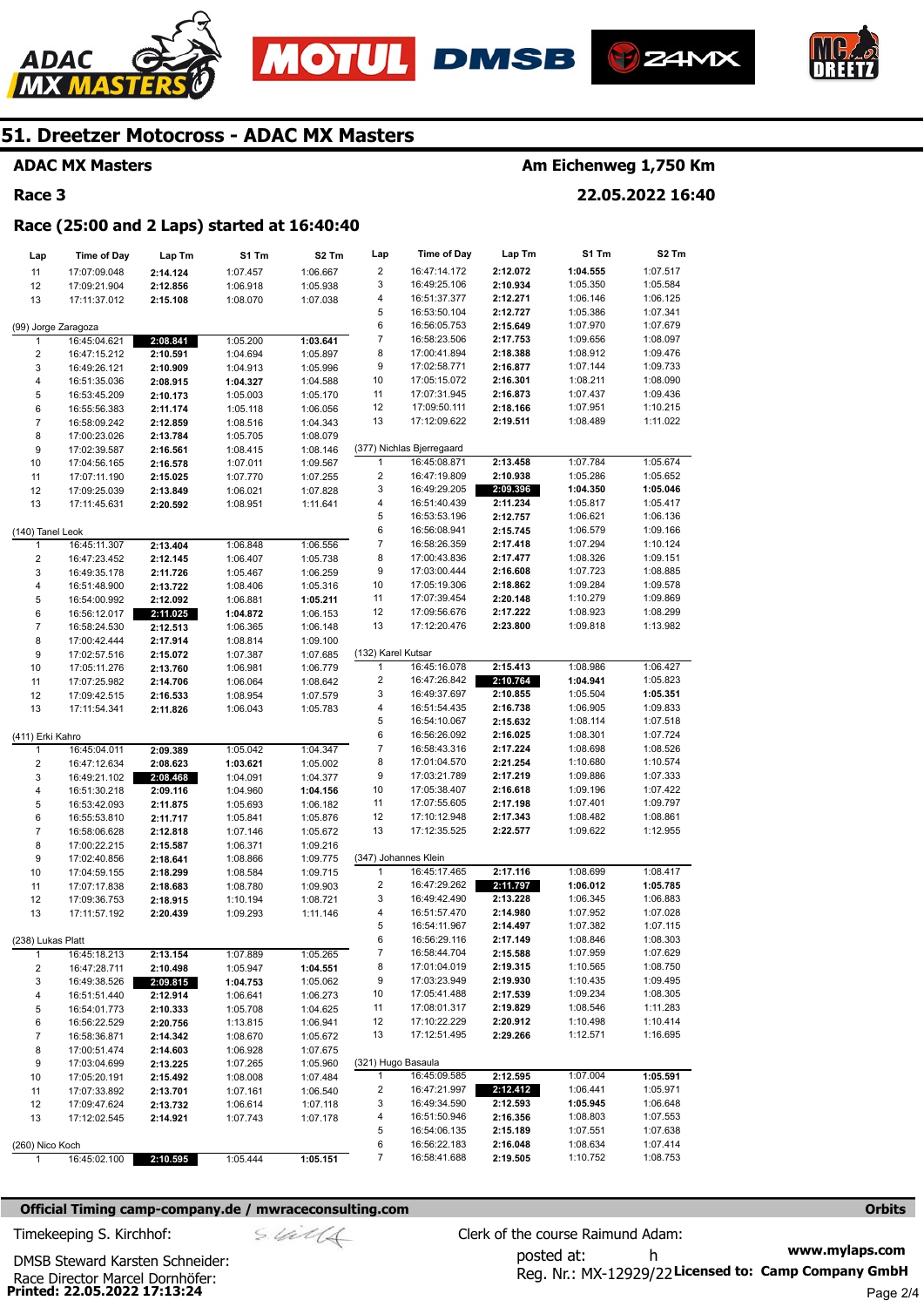







#### **ADAC MX Masters**

### **Race 3**

### **Am Eichenweg 1,750 Km**

**22.05.2022 16:40** 

#### **Race (25:00 and 2 Laps) started at 16:40:40**

| Lap                     | <b>Time of Day</b>           | Lap Tm               | S1 Tm                | S2 Tm                | Lap                     | Time of Day                  | Lap Tm               | S1 Tm                | S2 Tm                |
|-------------------------|------------------------------|----------------------|----------------------|----------------------|-------------------------|------------------------------|----------------------|----------------------|----------------------|
| 8                       | 17:01:02.690                 | 2:21.002             | 1:10.482             | 1:10.520             | 4                       | 16:52:40.947                 | 2:22.228             | 1:10.248             | 1:11.980             |
| 9                       | 17:03:26.815                 | 2:24.125             | 1:11.291             | 1:12.834             | 5                       | 16:55:03.795                 | 2:22.848             | 1:11.226             | 1:11.622             |
| 10                      | 17:05:48.722                 | 2:21.907             | 1:10.352             | 1:11.555             | 6                       | 16:57:24.867                 | 2:21.072             | 1:10.631             | 1:10.441             |
| 11                      | 17:08:09.751                 | 2:21.029             | 1:11.620             | 1:09.409             | 7                       | 16:59:47.872                 | 2:23.005             | 1:11.768             | 1:11.237             |
| 12                      | 17:10:29.543                 | 2:19.792             | 1:09.290             | 1:10.502             | 8                       | 17:02:15.623                 | 2:27.751             | 1:12.198             | 1:15.553             |
|                         |                              |                      |                      |                      | 9                       | 17:04:42.340                 | 2:26.717             | 1:13.718             | 1:12.999             |
|                         | (315) Gianluca Ecca          |                      |                      |                      | 10                      | 17:07:05.378                 | 2:23.038             | 1:10.919             | 1:12.119             |
| 1                       | 16:45:21.474                 | 2:17.969             | 1:10.725             | 1:07.244             | 11                      | 17:09:29.462                 | 2:24.084             | 1:11.766             | 1:12.318             |
| 2                       | 16:47:35.105                 | 2:13.631             | 1:06.135             | 1:07.496             | 12                      | 17:11:52.356                 | 2:22.894             | 1:11.933             | 1:10.961             |
| 3                       | 16:49:48.872                 | 2:13.767             | 1:06.715             | 1:07.052             |                         |                              |                      |                      |                      |
| 4                       | 16:52:04.836                 | 2:15.964             | 1:07.102             | 1:08.862             |                         | (955) Gabriel Chetnicki      |                      |                      |                      |
| 5                       | 16:54:21.088                 | 2:16.252             | 1:06.977             | 1:09.275             | 1                       | 16:45:28.474                 | 2:20.950             | 1:12.076             | 1:08.874             |
| 6                       | 16:56:36.998                 | 2:15.910             | 1:06.528             | 1:09.382             | 2                       | 16:47:46.364                 | 2:17.890             | 1:09.503             | 1:08.387             |
| 7                       | 16:58:55.442                 | 2:18.444             | 1:09.212             | 1:09.232             | 3                       | 16:50:06.153                 | 2:19.789             | 1:09.415             | 1:10.374             |
| 8                       | 17:01:13.299                 | 2:17.857             | 1:07.897             | 1:09.960             | 4                       | 16:52:25.099                 | 2:18.946             | 1:09.078             | 1:09.868             |
| 9                       | 17:03:32.037                 | 2:18.738             | 1:09.373             | 1:09.365             | 5                       | 16:54:45.539                 | 2:20.440             | 1:09.709             | 1:10.731             |
| 10                      | 17:05:50.055                 | 2:18.018             | 1:08.640             | 1:09.378             | 6                       | 16:57:06.062                 | 2:20.523             | 1:09.871             | 1:10.652             |
| 11                      | 17:08:08.753                 | 2:18.698             | 1:09.655             | 1:09.043             | 7                       | 16:59:32.881                 | 2:26.819             | 1:12.853             | 1:13.966             |
| 12                      | 17:10:30.799                 | 2:22.046             | 1:09.698             | 1:12.348             | 8                       | 17:02:26.615                 | 2:53.734             | 1:38.234             | 1:15.500             |
|                         |                              |                      |                      |                      | 9                       | 17:04:48.975                 | 2:22.360             | 1:11.011             | 1:11.349             |
| (727) Boris Maillard    |                              |                      |                      |                      | 10<br>11                | 17:07:16.573<br>17:09:40.844 | 2:27.598             | 1:15.120<br>1:12.373 | 1:12.478<br>1:11.898 |
| 1                       | 16:45:25.936                 | 2:21.335             | 1:13.346             | 1:07.989             | 12                      | 17:12:06.075                 | 2:24.271<br>2:25.231 | 1:11.017             |                      |
| 2                       | 16:47:39.412                 | 2:13.476             | 1:06.374             | 1:07.102             |                         |                              |                      |                      | 1:14.214             |
| 3<br>4                  | 16:49:55.951<br>16:52:14.491 | 2:16.539<br>2:18.540 | 1:08.960             | 1:07.579<br>1:09.527 | (891) Paul Ullrich      |                              |                      |                      |                      |
| 5                       | 16:54:33.021                 | 2:18.530             | 1:09.013<br>1:08.976 | 1:09.554             | $\mathbf{1}$            | 16:45:29.319                 | 2:22.903             | 1:12.203             | 1:10.700             |
| 6                       | 16:56:51.370                 | 2:18.349             | 1:08.679             | 1:09.670             | $\overline{\mathbf{c}}$ | 16:47:49.296                 | 2:19.977             | 1:10.373             | 1:09.604             |
| 7                       | 16:59:08.292                 | 2:16.922             | 1:08.893             | 1:08.029             | 3                       | 16:50:08.486                 | 2:19.190             | 1:10.284             | 1:08.906             |
| 8                       | 17:01:28.910                 | 2:20.618             | 1:09.248             | 1:11.370             | 4                       | 16:52:27.462                 | 2:18.976             | 1:09.116             | 1:09.860             |
| 9                       | 17:03:46.462                 | 2:17.552             | 1:08.919             | 1:08.633             | 5                       | 16:54:48.353                 | 2:20.891             | 1:10.444             | 1:10.447             |
| 10                      | 17:06:06.819                 | 2:20.357             | 1:10.909             | 1:09.448             | 6                       | 16:57:09.377                 | 2:21.024             | 1:09.216             | 1:11.808             |
| 11                      | 17:08:27.200                 | 2:20.381             | 1:08.224             | 1:12.157             | 7                       | 16:59:31.247                 | 2:21.870             | 1:10.489             | 1:11.381             |
| 12                      | 17:10:46.555                 | 2:19.355             | 1:10.405             | 1:08.950             | 8                       | 17:01:54.708                 | 2:23.461             | 1:09.413             | 1:14.048             |
|                         |                              |                      |                      |                      | 9                       | 17:04:23.489                 | 2:28.781             | 1:12.385             | 1:16.396             |
| (989) Imre Varga        |                              |                      |                      |                      | 10                      | 17:06:53.583                 | 2:30.094             | 1:14.020             | 1:16.074             |
| 1                       | 16:45:12.294                 | 2:13.823             | 1:08.340             | 1:05.483             | 11                      | 17:09:19.906                 | 2:26.323             | 1:11.880             | 1:14.443             |
| $\overline{\mathbf{c}}$ | 16:47:24.438                 | 2:12.144             | 1:06.577             | 1:05.567             | 12                      | 17:12:09.251                 | 2:49.345             | 1:18.552             | 1:30.793             |
| 3                       | 16:49:41.270                 | 2:16.832             | 1:06.876             | 1:09.956             |                         |                              |                      |                      |                      |
| 4                       | 16:51:58.975                 | 2:17.705             | 1:07.993             | 1:09.712             | (834) Toni Hoffmann     |                              |                      |                      |                      |
| 5                       | 16:54:17.738                 | 2:18.763             | 1:07.868             | 1:10.895             | 1                       | 16:45:33.859                 | 2:23.649             | 1:10.836             | 1:12.813             |
| 6                       | 16:56:36.010                 | 2:18.272             | 1:08.857             | 1:09.415             | 2                       | 16:47:53.292                 | 2:19.433             | 1:09.292             | 1:10.141             |
| 7                       | 16:58:59.407                 | 2:23.397             | 1:10.611             | 1:12.786             | 3                       | 16:50:15.614                 | 2:22.322             | 1:10.745             | 1:11.577             |
| 8                       | 17:01:22.408                 | 2:23.001             | 1:09.839             | 1:13.162             | 4                       | 16:52:38.218                 | 2:22.604             | 1:11.468             | 1:11.136             |
| 9                       | 17:03:43.003                 | 2:20.595             | 1:09.189             | 1:11.406             | 5                       | 16:55:01.331                 | 2:23.113             | 1:10.607             | 1:12.506             |
| 10                      | 17:06:05.483                 | 2:22.480             | 1:11.505             | 1:10.975             | 6                       | 16:57:27.061                 | 2:25.730             | 1:12.416             | 1:13.314             |
| 11                      | 17:08:29.650                 | 2:24.167             | 1:11.959             | 1:12.208             | $\overline{7}$          | 16:59:59.103<br>17:02:29.541 | 2:32.042             | 1:13.238             | 1:18.804             |
| 12                      | 17:10:47.469                 | 2:17.819             | 1:09.871             | 1:07.948             | 8<br>9                  | 17:04:56.814                 | 2:30.438<br>2:27.273 | 1:15.080<br>1:12.650 | 1:15.358<br>1:14.623 |
|                         |                              |                      |                      |                      | 10                      | 17:07:23.877                 | 2:27.063             | 1:13.134             | 1:13.929             |
| (859) Vincent Peter     |                              | 2:25.006             |                      |                      | 11                      | 17:09:49.123                 | 2:25.246             | 1:11.840             | 1:13.406             |
| 2                       | 16:45:27.451<br>16:47:42.833 | 2:15.382             | 1:14.894<br>1:06.983 | 1:10.112<br>1:08.399 | 12                      | 17:12:17.205                 | 2:28.082             | 1:13.115             | 1:14.967             |
| 3                       | 16:50:00.483                 | 2:17.650             | 1:08.753             | 1:08.897             |                         |                              |                      |                      |                      |
| 4                       | 16:52:20.714                 | 2:20.231             | 1:09.512             | 1:10.719             | (159) Tobias Linke      |                              |                      |                      |                      |
| 5                       | 16:54:38.995                 | 2:18.281             | 1:08.240             | 1:10.041             | $\mathbf{1}$            | 16:45:31.928                 | 2:19.965             | 1:10.394             | 1:09.571             |
| 6                       | 16:56:57.615                 | 2:18.620             | 1:08.541             | 1:10.079             | $\overline{c}$          | 16:47:53.186                 | 2:21.258             | 1:10.490             | 1:10.768             |
| $\overline{7}$          | 16:59:16.982                 | 2:19.367             | 1:09.327             | 1:10.040             | 3                       | 16:50:18.274                 | 2:25.088             | 1:12.550             | 1:12.538             |
| 8                       | 17:01:40.427                 | 2:23.445             | 1:11.597             | 1:11.848             | 4                       | 16:52:42.654                 | 2:24.380             | 1:12.063             | 1:12.317             |
| 9                       | 17:04:03.172                 | 2:22.745             | 1:10.724             | 1:12.021             | 5                       | 16:55:05.846                 | 2:23.192             | 1:12.307             | 1:10.885             |
| 10                      | 17:06:25.283                 | 2:22.111             | 1:13.083             | 1:09.028             | 6                       | 16:57:33.647                 | 2:27.801             | 1:12.177             | 1:15.624             |
| 11                      | 17:08:54.615                 | 2:29.332             | 1:12.748             | 1:16.584             | 7                       | 17:00:03.127                 | 2:29.480             | 1:14.095             | 1:15.385             |
| 12                      | 17:11:23.416                 | 2:28.801             | 1:13.378             | 1:15.423             | 8                       | 17:02:31.314                 | 2:28.187             | 1:12.747             | 1:15.440             |
|                         |                              |                      |                      |                      | 9                       | 17:04:58.941                 | 2:27.627             | 1:13.792             | 1:13.835             |
|                         | (430) Sam Korneliussen       |                      |                      |                      | 10                      | 17:07:25.547                 | 2:26.606             | 1:13.341             | 1:13.265             |
| 1                       | 16:45:35.211                 | 2:23.473             | 1:12.760             | 1:10.713             | 11                      | 17:09:54.405                 | 2:28.858             | 1:13.171             | 1:15.687             |
| 2                       | 16:47:55.239                 | 2:20.028             | 1:09.051             | 1:10.977             | 12                      | 17:12:26.621                 | 2:32.216             | 1:16.100             | 1:16.116             |
| 3                       | 16:50:18.719                 | 2:23.480             | 1:11.691             | 1:11.789             |                         |                              |                      |                      |                      |

#### **Official Timing camp-company.de / mwraceconsulting.com <b>Orbits and Company.de Company** orbits **Orbits Orbits**

$$
\mathop{S\mathscr{A}\mathscr{U}}\mathscr{A}\mathscr{A}
$$

**www.mylaps.com**  Reg. Nr.: MX-12929/22 Licensed to: Camp Company GmbH posted at: h Timekeeping S. Kirchhof:  $\frac{1}{2}$  Clerk of the course Raimund Adam: Page 3/4

**Printed: 22.05.2022 17:13:24**  Race Director Marcel Dornhöfer: DMSB Steward Karsten Schneider: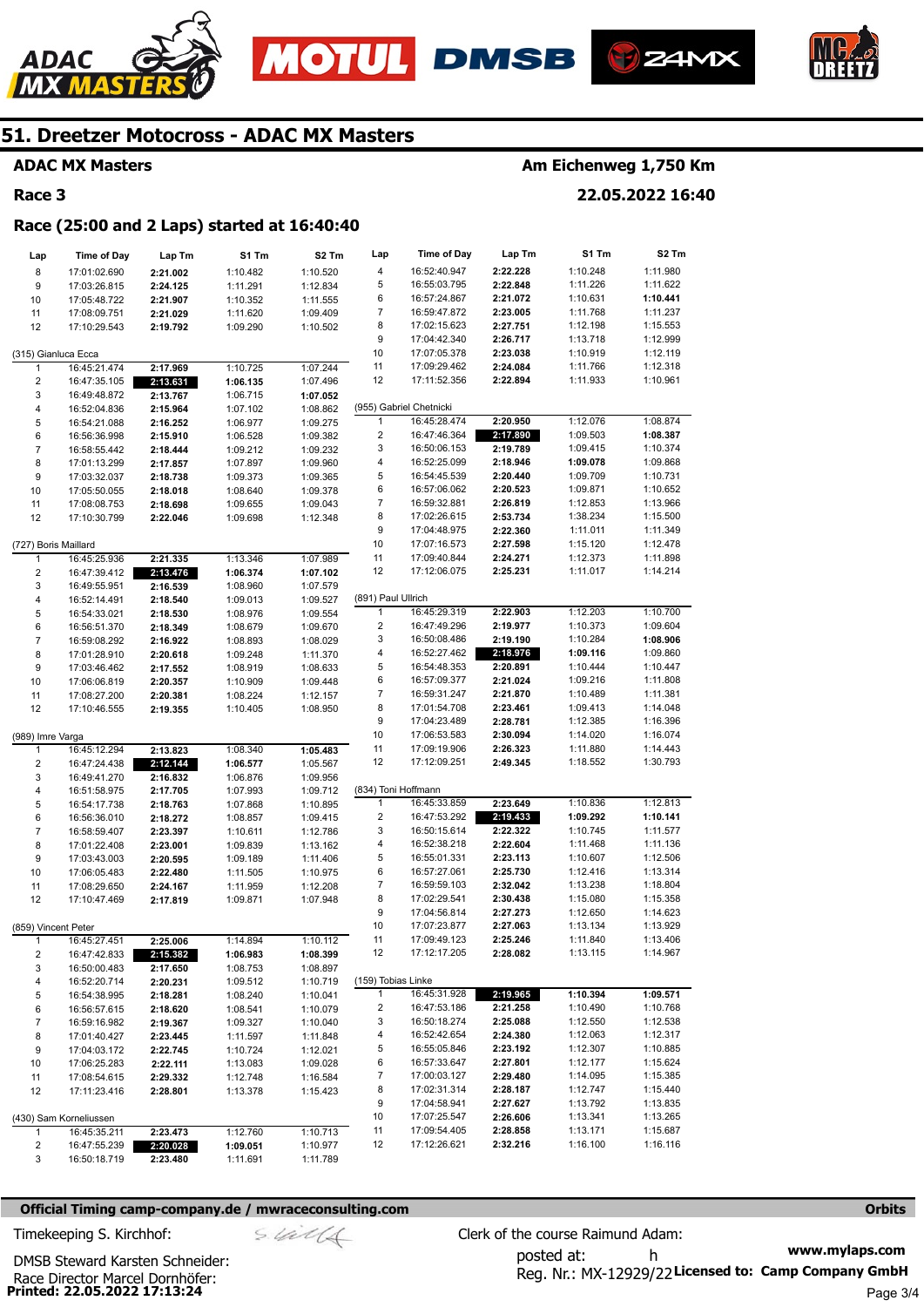





**Am Eichenweg 1,750 Km** 

**22.05.2022 16:40** 



### **51. Dreetzer Motocross - ADAC MX Masters**

### **ADAC MX Masters**

#### **Race 3**

## **Race (25:00 and 2 Laps) started at 16:40:40**

| Lap                     | <b>Time of Day</b>   | Lap Tm   | S1 Tm    | S2 Tm    | Lap               | Time of Day           | Lap Tm   | S1 Tm    | S2 Tm    |
|-------------------------|----------------------|----------|----------|----------|-------------------|-----------------------|----------|----------|----------|
| (111) Max Benthin       |                      |          |          |          | 3                 | 16:49:15.071          | 2:07.444 | 1:03.957 | 1:03.487 |
| 1                       | 16:45:31.209         | 2:21.159 | 1:09.827 | 1:11.332 | 4                 | 16:51:23.564          | 2:08.493 | 1:05.189 | 1:03.304 |
| 2                       | 16:47:51.692         | 2:20.483 | 1:10.041 | 1:10.442 | 5                 | 16:53:33.914          | 2:10.350 | 1:05.894 | 1:04.456 |
| 3                       | 16:50:14.995         | 2:23.303 | 1:11.650 | 1:11.653 | 6                 | 16:55:42.919          | 2:09.005 | 1:05.135 | 1:03.870 |
| 4                       | 16:52:40.095         | 2:25.100 | 1:14.694 | 1:10.406 | 7                 | 16:57:53.021          | 2:10.102 | 1:04.956 | 1:05.146 |
| 5                       | 16:55:06.688         | 2:26.593 | 1:11.312 | 1:15.281 |                   |                       |          |          |          |
| 6                       | 16:57:35.439         | 2:28.751 | 1:13.004 | 1:15.747 |                   | (221) Dmitry Asmanov  |          |          |          |
| $\overline{7}$          | 17:00:03.509         | 2:28.070 | 1:12.918 | 1:15.152 | 1                 | 16:45:44.586          | 2:43.004 | 1:31.946 | 1:11.058 |
| 8                       | 17:02:33.390         | 2:29.881 | 1:14.909 | 1:14.972 | 2                 | 16:48:03.218          | 2:18.632 | 1:10.457 | 1:08.175 |
| 9                       | 17:04:59.561         | 2:26.171 | 1:11.059 | 1:15.112 | 3                 | 16:50:24.063          | 2:20.845 | 1:09.742 | 1:11.103 |
| 10                      | 17:08:01.993         | 3:02.432 | 1:14.148 | 1:48.284 | 4                 | 16:52:43.537          | 2:19.474 | 1:09.479 | 1:09.995 |
| 11                      | 17:10:40.852         | 2:38.859 | 1:18.937 | 1:19.922 | 5                 | 16:55:35.610          | 2:52.073 | 1:36.631 | 1:15.442 |
|                         |                      |          |          |          |                   |                       |          |          |          |
| (991) Mark Scheu        |                      |          |          |          |                   | (415) Oliver Wolfgang |          |          |          |
| 1                       | 16:45:27.642         | 2:23.682 | 1:12.592 | 1:11.090 | 1                 | 16:45:42.355          | 2:25.646 | 1:12.486 | 1:13.160 |
| 2                       | 16:47:51.184         | 2:23.542 | 1:10.640 | 1:12.902 | 2                 | 16:48:06.423          | 2:24.068 | 1:09.990 | 1:14.078 |
| 3                       | 16:50:20.083         | 2:28.899 | 1:14.128 | 1:14.771 | 3                 | 16:50:36.556          | 2:30.133 | 1:13.322 | 1:16.811 |
| 4                       | 16:53:02.903         | 2:42.820 | 1:31.454 | 1:11.366 |                   |                       |          |          |          |
| 5                       | 16:55:54.770         | 2:51.867 | 1:37.773 | 1:14.094 |                   | (511) Benjamin Mallon |          |          |          |
| 6                       | 16:58:21.859         | 2:27.089 | 1:13.426 | 1:13.663 | 1                 | 16:45:41.087          | 2:26.169 | 1:13.389 | 1:12.780 |
| $\overline{7}$          | 17:00:52.613         | 2:30.754 | 1:14.837 | 1:15.917 | 2                 | 16:48:31.526          | 2:50.439 | 1:18.107 | 1:32.332 |
| 8                       | 17:03:19.452         | 2:26.839 | 1:12.720 | 1:14.119 |                   |                       |          |          |          |
| 9                       | 17:05:48.068         | 2:28.616 | 1:13.383 | 1:15.233 | (200) Dave Abbing |                       |          |          |          |
| 10                      | 17:08:18.968         | 2:30.900 | 1:15.593 | 1:15.307 | 1                 | 16:48:29.365          | 5:26.177 | 4:04.705 | 1:21.472 |
| 11                      | 17:10:51.156         | 2:32.188 | 1:15.387 | 1:16.801 |                   |                       |          |          |          |
|                         |                      |          |          |          |                   |                       |          |          |          |
|                         | (94) Nico Häusermann |          |          |          |                   |                       |          |          |          |
| 1                       | 16:45:37.963         | 2:25.674 | 1:13.761 | 1:11.913 |                   |                       |          |          |          |
| $\overline{\mathbf{c}}$ | 16:47:59.598         | 2:21.635 | 1:09.982 | 1:11.653 |                   |                       |          |          |          |
| 3                       | 16:50:24.212         | 2:24.614 | 1:11.390 | 1:13.224 |                   |                       |          |          |          |
| 4                       | 16:52:51.395         | 2:27.183 | 1:12.503 | 1:14.680 |                   |                       |          |          |          |
| 5                       | 16:55:23.446         | 2:32.051 | 1:16.350 | 1:15.701 |                   |                       |          |          |          |
| 6                       | 16:58:08.145         | 2:44.699 | 1:23.655 | 1:21.044 |                   |                       |          |          |          |
| $\overline{7}$          | 17:00:56.738         | 2:48.593 | 1:28.456 | 1:20.137 |                   |                       |          |          |          |
| 8                       | 17:03:30.524         | 2:33.786 | 1:15.529 | 1:18.257 |                   |                       |          |          |          |
| 9                       | 17:06:04.989         | 2:34.465 | 1:19.476 | 1:14.989 |                   |                       |          |          |          |
| 10                      | 17:08:41.179         | 2:36.190 | 1:18.728 | 1:17.462 |                   |                       |          |          |          |
| 11                      | 17:11:18.040         | 2:36.861 | 1:18.203 | 1:18.658 |                   |                       |          |          |          |
|                         |                      |          |          |          |                   |                       |          |          |          |
| (107) Mika Unruh        |                      |          |          |          |                   |                       |          |          |          |
| 1                       | 16:45:47.220         | 2:29.557 | 1:13.677 | 1:15.880 |                   |                       |          |          |          |
| $\overline{\mathbf{c}}$ | 16:48:16.077         | 2:28.857 | 1:13.145 | 1:15.712 |                   |                       |          |          |          |
| 3                       | 16:50:44.732         | 2:28.655 | 1:12.979 | 1:15.676 |                   |                       |          |          |          |
| 4                       | 16:53:16.226         | 2:31.494 | 1:15.080 | 1:16.414 |                   |                       |          |          |          |
| 5                       | 16:55:53.272         | 2:37.046 | 1:18.672 | 1:18.374 |                   |                       |          |          |          |
| 6                       | 16:58:32.229         | 2:38.957 | 1:18.633 | 1:20.324 |                   |                       |          |          |          |
| $\overline{7}$          | 17:01:08.346         | 2:36.117 | 1:15.509 | 1:20.608 |                   |                       |          |          |          |
| 8                       | 17:03:44.978         | 2:36.632 | 1:17.804 | 1:18.828 |                   |                       |          |          |          |
| 9                       | 17:06:23.884         | 2:38.906 | 1:19.786 | 1:19.120 |                   |                       |          |          |          |
| 10                      | 17:09:03.129         | 2:39.245 | 1:19.591 | 1:19.654 |                   |                       |          |          |          |
| 11                      | 17:11:38.389         | 2:35.260 | 1:17.071 | 1:18.189 |                   |                       |          |          |          |
|                         |                      |          |          |          |                   |                       |          |          |          |
| (244) Max Bülow         |                      |          |          |          |                   |                       |          |          |          |
| 1                       | 16:45:19.104         | 2:18.926 | 1:08.336 | 1:10.590 |                   |                       |          |          |          |
| 2                       | 16:47:37.541         | 2:18.437 | 1:08.267 | 1:10.170 |                   |                       |          |          |          |
| 3                       | 16:50:30.070         | 2:52.529 | 1:41.118 | 1:11.411 |                   |                       |          |          |          |
| 4                       | 16:52:52.935         | 2:22.865 | 1:09.911 | 1:12.954 |                   |                       |          |          |          |
| 5                       | 16:55:21.214         | 2:28.279 | 1:13.256 | 1:15.023 |                   |                       |          |          |          |
| 6                       | 16:57:49.570         | 2:28.356 | 1:12.121 | 1:16.235 |                   |                       |          |          |          |
| 7                       | 17:00:30.212         | 2:40.642 | 1:16.204 | 1:24.438 |                   |                       |          |          |          |
| 8                       | 17:03:02.939         | 2:32.727 | 1:14.509 | 1:18.218 |                   |                       |          |          |          |
| 9                       | 17:05:48.351         | 2:45.412 | 1:15.646 | 1:29.766 |                   |                       |          |          |          |
|                         |                      |          |          |          |                   |                       |          |          |          |
| (147) Miro Sihvonen     |                      |          |          |          |                   |                       |          |          |          |
| 1                       | 16:44:59.089         | 2:09.987 | 1:04.281 | 1:05.706 |                   |                       |          |          |          |
| 2                       | 16:47:07.627         | 2:08.538 | 1:04.279 | 1:04.259 |                   |                       |          |          |          |
|                         |                      |          |          |          |                   |                       |          |          |          |

#### **Official Timing camp-company.de / mwraceconsulting.com <b>Orbits and Company.de Company** orbits **Orbits Orbits**

Timekeeping S. Kirchhof:  $\le \frac{1}{2}$  Clerk of the course Raimund Adam:

**Printed: 22.05.2022 17:13:24**  Race Director Marcel Dornhöfer: DMSB Steward Karsten Schneider: **www.mylaps.com**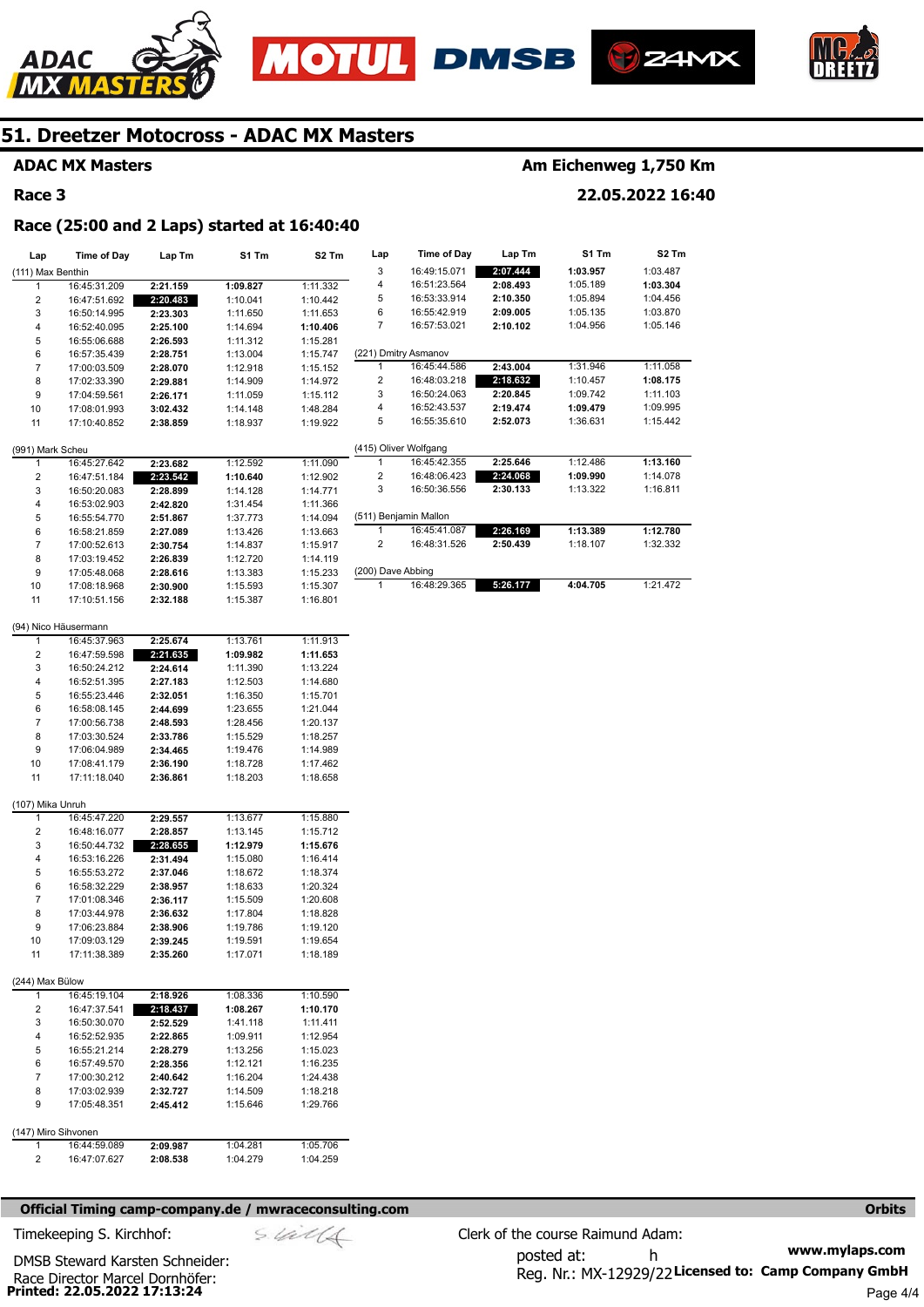#### **ADAC MX Masters**

#### **Race 3**

## **Am Eichenweg 1,750 Km**

### **22.05.2022 16:40**

#### **Race (25:00 and 2 Laps) started at 16:40:40**

#### **Competitors Laps**

|                           |    | 0   | 1   | $\overline{2}$ | 3   | 4   | 5   | 6   | 7   | 8   | 9   | 10  | 11  | 12  | 13  |
|---------------------------|----|-----|-----|----------------|-----|-----|-----|-----|-----|-----|-----|-----|-----|-----|-----|
| Adam Sterry (81)          | 1  | 81  | 81  | 81             | 81  | 12  | 12  | 12  | 12  | 12  | 12  | 12  | 12  | 12  | 12  |
| Max Nagl (12)             | 2  | 12  | 12  | 12             | 12  | 81  | 81  | 81  | 108 | 108 | 108 | 108 | 911 | 911 | 911 |
| Stefan Ekerold (108)      | 3  | 108 | 108 | 108            | 108 | 108 | 108 | 108 | 81  | 911 | 911 | 911 | 108 | 108 | 108 |
| Cedric Grobben (50)       | 4  | 50  | 50  | 50             | 911 | 911 | 911 | 911 | 911 | 50  | 50  | 50  | 50  | 50  | 50  |
| Lars Van Berkel (707)     | 5  | 707 | 707 | 911            | 50  | 50  | 50  | 50  | 50  | 81  | 707 | 81  | 81  | 81  | 81  |
| Miro Sihvonen (147)       | 6  | 147 | 226 | 707            | 707 | 707 | 707 | 707 | 707 | 707 | 81  | 707 | 707 | 707 | 707 |
| Tom Koch (226)            | 7  | 226 | 911 | 226            | 226 | 226 | 226 | 226 | 147 | 226 | 226 | 226 | 226 | 226 | 226 |
| Gert Krestinov (37)       | 8  | 37  | 147 | 147            | 147 | 147 | 147 | 147 | 226 | 37  | 37  | 37  | 37  | 37  | 37  |
| Nico Koch (260)           | 9  | 260 | 37  | 37             | 37  | 37  | 37  | 37  | 37  | 411 | 99  | 66  | 66  | 66  | 66  |
| Jordi Tixier (911)        | 10 | 911 | 260 | 411            | 411 | 411 | 411 | 411 | 411 | 99  | 411 | 99  | 99  | 99  | 99  |
| Erki Kahro (411)          | 11 | 411 | 411 | 260            | 260 | 99  | 99  | 99  | 99  | 66  | 66  | 411 | 411 | 411 | 140 |
| Nichlas Bjerregaard (377) | 12 | 377 | 99  | 99             | 99  | 260 | 66  | 66  | 66  | 260 | 140 | 140 | 140 | 140 | 411 |
| Jorge Zaragoza (99)       | 13 | 99  | 66  | 66             | 66  | 66  | 260 | 260 | 260 | 140 | 260 | 260 | 260 | 238 | 238 |
| Tim Koch (66)             | 14 | 66  | 377 | 377            | 377 | 377 | 377 | 377 | 140 | 377 | 377 | 377 | 238 | 260 | 260 |
| Hugo Basaula (321)        | 15 | 321 | 321 | 321            | 321 | 140 | 140 | 140 | 377 | 238 | 238 | 238 | 377 | 377 | 377 |
| Tanel Leok (140)          | 16 | 140 | 140 | 140            | 140 | 321 | 238 | 321 | 238 | 321 | 132 | 132 | 132 | 132 | 132 |
| Imre Varga (989)          | 17 | 989 | 989 | 989            | 132 | 238 | 321 | 238 | 321 | 347 | 347 | 347 | 347 | 347 | 347 |
| Max Bülow (244)           | 18 | 244 | 132 | 132            | 238 | 132 | 132 | 132 | 132 | 132 | 321 | 321 | 315 | 321 |     |
| Johannes Klein (347)      | 19 | 347 | 347 | 238            | 989 | 347 | 347 | 347 | 347 | 315 | 315 | 315 | 321 | 315 |     |
| Karel Kutsar (132)        | 20 | 132 | 238 | 347            | 347 | 989 | 989 | 989 | 315 | 989 | 989 | 989 | 727 | 727 |     |
| Dmitry Asmanov (221)      | 21 | 221 | 244 | 315            | 315 | 315 | 315 | 315 | 989 | 727 | 727 | 727 | 989 | 989 |     |
| Vincent Peter (859)       | 22 | 859 | 315 | 244            | 727 | 727 | 727 | 727 | 727 | 859 | 859 | 859 | 859 | 859 |     |
| Dave Abbing (200)         | 23 | 200 | 727 | 727            | 859 | 859 | 859 | 859 | 859 | 891 | 891 | 891 | 891 | 430 |     |
| Gianluca Ecca (315)       | 24 | 315 | 859 | 859            | 955 | 955 | 955 | 955 | 891 | 430 | 430 | 430 | 430 | 955 |     |
| Mark Scheu (991)          | 25 | 991 | 991 | 955            | 891 | 891 | 891 | 891 | 955 | 955 | 955 | 955 | 955 | 891 |     |
| Boris Maillard (727)      | 26 | 727 | 955 | 891            | 111 | 834 | 834 | 430 | 430 | 834 | 834 | 834 | 834 | 834 |     |
| Lukas Platt (238)         | 27 | 238 | 891 | 991            | 834 | 111 | 430 | 834 | 834 | 159 | 159 | 159 | 159 | 159 |     |
| Paul Ullrich (891)        | 28 | 891 | 111 | 111            | 159 | 430 | 159 | 159 | 159 | 111 | 111 | 111 | 111 |     |     |
| Gabriel Chetnicki (955)   | 29 | 955 | 159 | 159            | 430 | 159 | 111 | 111 | 111 | 244 | 991 | 991 | 991 |     |     |
| Max Benthin (111)         | 30 | 111 | 834 | 834            | 991 | 221 | 244 | 244 | 244 | 991 | 244 | 94  | 94  |     |     |

**Official Timing camp-company.de / mwraceconsulting.com Orbits** 

### **Lapchart**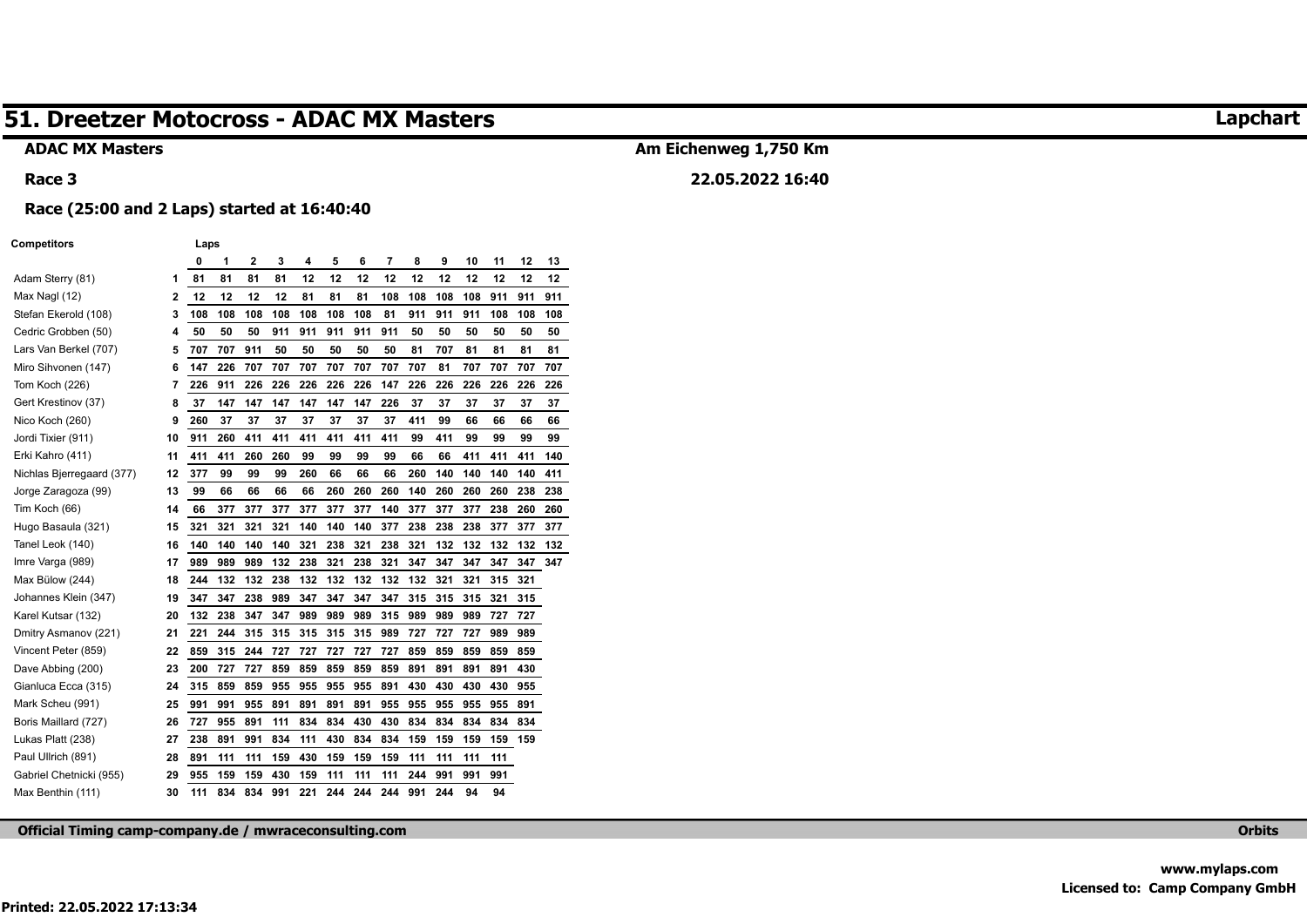





**D** Z4MX

## **ADAC MX MASTERS Dreetz 21 - 22 May 2022**

#### MX Masters **MX Masters MX** Masters **MX** Masters **MX** Masters **MX** Masters **MX** Masters **MX** Masters **MX** Masters **MX** Masters **MX** Masters **MX** Masters **MX** Masters **MX** Masters **MX** Masters **MX** Masters **MX** Masters **MX**

#### Eventresults Dreetz **Date: 21 - 22 May 2022**

|    |    |                            |                                        |            |                                        | Race 1 |     | Race 2        |                | Race 3       |     | total  |
|----|----|----------------------------|----------------------------------------|------------|----------------------------------------|--------|-----|---------------|----------------|--------------|-----|--------|
|    |    | Pos. No. Name              | Nat./Hometown                          |            | <b>Trademar Entrant / Team</b>         | Points | Pos | <b>Points</b> | Pos            | Points       | Pos | Points |
| 1  |    | 12 Nagl, Max               | DEU/ weilheim                          | Husqvarna  | Krettek-Haas-Racing-Team               | 25     | 1   | 25            | $\mathbf 1$    | 25           | 1   | 75     |
| 2  |    | 911 Tixier, Jordi          | FRA/ D'huison longueville KTM          |            | KTM Sarholz Racing Team                | 20     | 3   | 20            | 3              | 22           | 2   | 62     |
| 3  |    | 108 Ekerold, Stefan        | DEU/ Willich                           | Husqvarna  | Team Bauerschmidt MB33                 | 18     | 4   | 18            | 4              | 20           | 3   | 56     |
| 4  |    | 707 Van Berkel, Lars       | NLD/Veghel                             | Honda      |                                        | 22     | 2   | 15            | 6              | 15           | 6   | 52     |
| 5  | 50 | Grobben, Cedric            | BEL/Opglabbeek                         | Yamaha     | <b>JS RACING</b>                       | 14     | 7   | 11            | 10             | 18           | 4   | 43     |
| 6  |    | 226 Koch, Tom              | <b>DEU/</b> Wormstedt                  | KTM        | Kosak Racing Team                      | 15     | 6   | 12            | 9              | 14           | 7   | 41     |
| 7  | 81 | <b>Sterry, Adam</b>        | GBR/Lommel                             | KTM        | KTM Sarholz Racing Team                | 0      | 36  | 22            | $\overline{2}$ | 16           | 5   | 38     |
| 8  | 99 | Zaragoza, Jorge            | ESP/ godella                           | Honda      | <b>KMP Honda Racing</b>                | 13     | 8   | 10            | 11             | 11           | 10  | 34     |
| 9  |    | 147 Sihvonen, Miro         | FIN/ Vantaa                            | Honda      | <b>JWR Honda Racing</b>                | 16     | 5   | 16            | 5              | 0            | 33  | 32     |
| 10 | 37 | <b>Krestinov, Gert</b>     | EST/ Saku                              | Honda      | Motoextreme Honda                      | 2      | 19  | 14            | 7              | 13           | 8   | 29     |
| 11 | 66 | Koch, Tim                  | <b>DEU/</b> Wormstedt                  | Husqvarna  | Team AB-Racing by Zweiradsport Schmitz | 5      | 16  | 9             | 12             | 12           | 9   | 26     |
| 12 |    | 260 Koch, Nico             | DEU/ Braunschweig                      | KTM        | Schmicker Racing                       | 11     | 10  | 8             | 13             | 7            | 14  | 26     |
| 13 |    | 377 Bjerregaard, Nichlas   | DNK/ nibe                              | Yamaha     | <b>SHR Motorsports</b>                 | 3      | 18  | 13            | 8              | 6            | 15  | 22     |
| 14 |    | 140 Leok, Tanel            | EST/Tartu                              | Husqvarna  | MX-Handel Racing                       | 10     | 11  | 0             | 39             | 10           | 11  | 20     |
| 15 |    | 132 Kutsar, Karel          | EST/Võru                               | <b>KTM</b> |                                        | 7      | 14  | 7             | 14             | 5            | 16  | 19     |
| 16 |    | 315 Ecca, Gianluca         | DEU/ Korschenbroich                    | Husqvarna  | Team Bauerschmidt MB33                 | 9      | 12  | 6             | 15             | 2            | 19  | 17     |
| 17 |    | 347 Klein, Johannes        | <b>AUT/Steyr</b>                       | KTM        | Sturm STC Racing                       | 6      | 15  | 4             | 17             | 4            | 17  | 14     |
| 18 |    | 822 Bolink, Mike           | NLD/Holten                             | <b>KTM</b> | Viplounge211                           | 8      | 13  | 5             | 16             | 0            | x   | 13     |
| 19 |    | 212 Dewulf, Jeffrey        | <b>BEL/ Jabbeke</b>                    | KTM        | GripMesser.com Racing Team             | 12     | 9   | 0             | 35             | 0            | x   | 12     |
| 20 |    | 411 Kahro, Erki            | EST/Tallinn                            | Husqvarna  |                                        | 0      | 37  | 0             | 37             | 9            | 12  | 9      |
| 21 |    | 238 Platt, Lukas           | DEU/ Gummersbach                       | Fantic     | DW-Racing / KS Performance Fantic      | 0      | 38  | 0             | 28             | 8            | 13  | 8      |
| 22 |    | 727 Maillard, Boris        | FRA/ Weimar                            | Suzuki     | stielergruppe.mx Johannes-Bikes Suzuki | 0      | 35  | 3             | 18             | $\mathbf{1}$ | 20  | 4      |
| 23 |    | 200 Abbing, Dave           | DEU/ Vreden                            | KTM        | Bloody Harry Energy - RGS MX Team      | 4      | 17  | 0             | 38             | 0            | 37  | 4      |
| 24 |    | 321 Basaula, Hugo          | PRT/ Coimbra                           | Kawasaki   | VisuAlz Production by SAS Kawasaki     | 0      | 25  | 0             | 34             | 3            | 18  | 3      |
| 25 |    | 430 Korneliussen, Sam      | DNK/ Brønderslev                       | GasGas     | SixtySeven                             | 1      | 20  | 2             | 19             | 0            | 23  | 3      |
| 26 |    | 989 Varga, Imre            | HUN/ Györ                              | <b>KTM</b> | <b>HTS Team</b>                        | 0      | 27  | $\mathbf{1}$  | 20             | 0            | 21  | 1      |
| 27 |    | 859 Peter, Vincent         | DEU/ Berlin                            | <b>KTM</b> | Kosak Racing Team                      | 0      | 34  | 0             | 22             | 0            | 22  | 0      |
| 28 |    | 955 Chetnicki, Gabriel     | POL/ Zebrzydowice                      | Suzuki     | stielergruppe.mx Johannes-Bikes Suzuki | 0      | 24  | 0             | 26             | 0            | 24  | 0      |
| 29 |    | 891 Ullrich, Paul          | DEU/Duisbrug                           | Kawasaki   | VisuAlz Production by SAS Kawasaki     | 0      | 22  | 0             | 27             | 0            | 25  | 0      |
| 30 |    | 834 Hoffmann, Toni         | DEU/ Wismar                            | Honda      | MS Motorcycle - Dirt Division          | 0      | 26  | 0             | 25             | 0            | 26  | 0      |
| 31 |    | 159 Linke, Tobias          | DEU/ Berlin                            | Kawasaki   | Kawasaki Elf Team Pfeil                | 0      | 33  | 0             | 30             | 0            | 27  | 0      |
| 32 |    | 111 Benthin, Max           | DEU/ Beelitz                           | KTM        | stielergruppe.mx Johannes-Bikes Suzuki | 0      | 31  | 0             | 29             | 0            | 28  | 0      |
| 33 |    | 991 Scheu, Mark            | DEU/ Grabenstetten                     | Husqvarna  | SixtySeven                             | 0      | x   | 0             | 24             | 0            | 29  | 0      |
| 34 |    | 94 Häusermann, Nico        | CHE/ Lostorf                           | Yamaha     | Vogelsang Powersports                  | 0      | 29  | $\Omega$      | 31             | $\Omega$     | 30  | 0      |
| 35 |    | 107 Unruh, Mika            | DEU/ Welver                            | <b>KTM</b> | <b>HPM Racing</b>                      | 0      | 32  | 0             | 33             | 0            | 31  | 0      |
| 36 |    | 244 Bülow, Max             | <b>DEU/ Neustrelitz</b>                | <b>KTM</b> | Raths Motorsports                      | 0      | 28  | 0             | 23             | 0            | 32  | 0      |
| 37 |    | 221 Asmanov, Dmitry        | UKR/Kiev                               | <b>KTM</b> | Werthmann Racing Team by Mefo Sport    | 0      | 21  | 0             | 21             | 0            | 34  | 0      |
| 38 |    | 415 Wolfgang, Oliver       | DEU/ Bibra                             | Fantic     | Zimba RCT                              | 0      | х   | 0             | 32             | 0            | 35  | 0      |
| 39 |    | 511 Mallon, Benjamin       | DEU/ Blankenhagen, Mandelshagen GasGas |            | <b>B&amp;B Mallon Racing</b>           | 0      | 30  | 0             | 36             | 0            | 36  | 0      |
| 40 |    | 239 Florian, Lion          | DEU/ Erding                            | Honda      | <b>KMP Honda Racing</b>                | 0      | 39  | 0             | х              | 0            | x   | 0      |
| 41 |    | 766 Sandner, Michael       | AUT/ Rainbach                          | <b>KTM</b> | Raths Motorsports                      | 0      | 40  | 0             | х              | 0            | х   | 0      |
| 42 |    | 10 Pölzleithner, Alexander | AUT/ Wolkersdorf                       | Husqvarna  | Motorradclub Wolkersdorf               | 0      | 23  | 0             | х              | 0            | х   | 0      |

#### **Announcements: These results are provisional until the conclusion of any judicial and technical matters**

| Clerk of the course Raimund Adam:  | DMSB Steward Karsten Schneider: |  |  |  |  |  |  |
|------------------------------------|---------------------------------|--|--|--|--|--|--|
| Stalls<br>Timekeeping S. Kirchhof: | Race Director Marcel Dornhöfer: |  |  |  |  |  |  |
| Printed: 22.05.2022 17:13          | Posted at:<br>h                 |  |  |  |  |  |  |

#### Official Timing www.camp-company.de / www.motorsport-events.se

#### **Reg. Nr. MX-12929/22**

----------------------